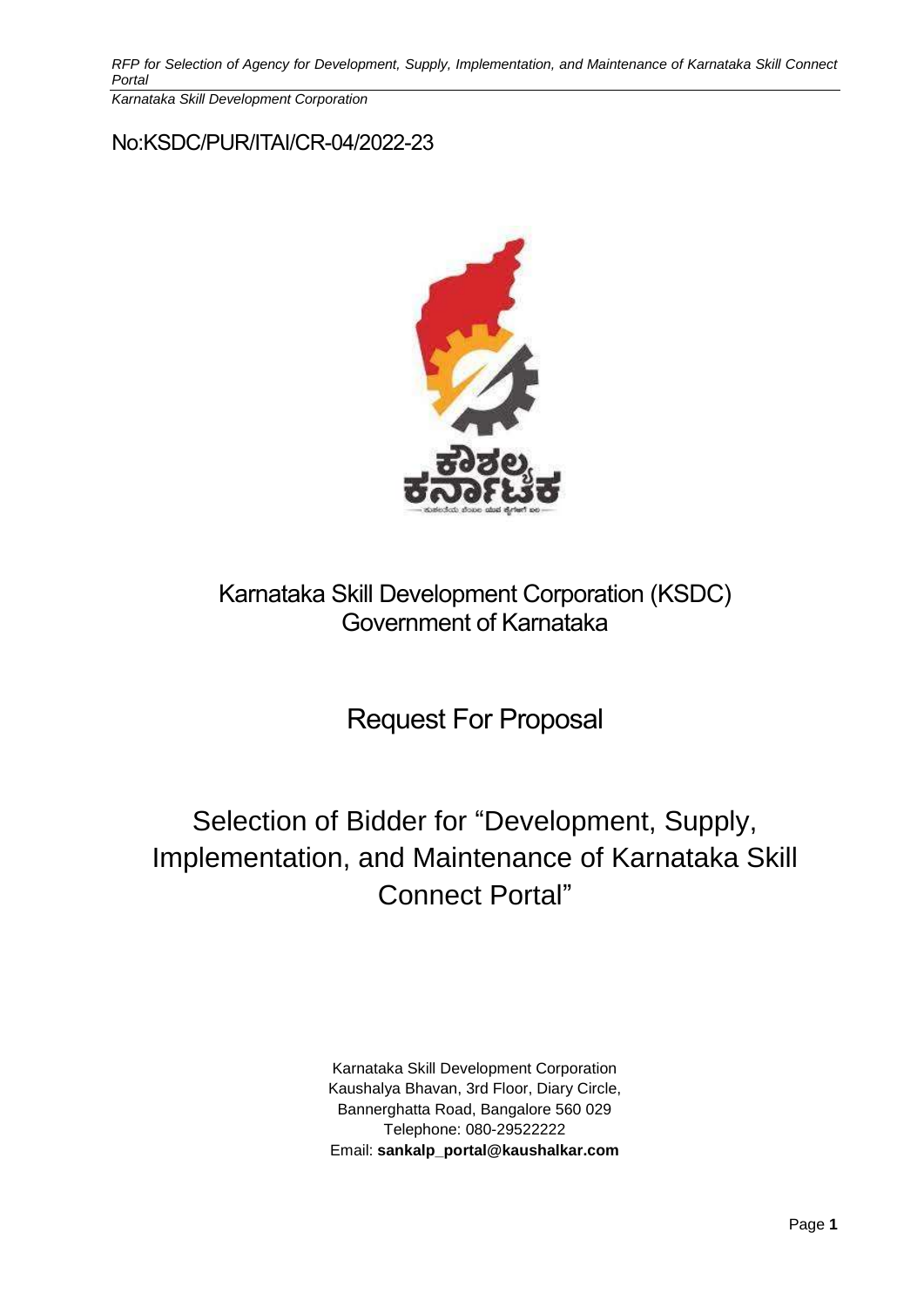# **Table of Contents**

| 1.             |                                                                                                        |  |
|----------------|--------------------------------------------------------------------------------------------------------|--|
| 2.             |                                                                                                        |  |
| 3.             |                                                                                                        |  |
| 4.             |                                                                                                        |  |
| 5.             |                                                                                                        |  |
| 6.             |                                                                                                        |  |
| 7 <sub>1</sub> |                                                                                                        |  |
| 8.             |                                                                                                        |  |
| 9.             |                                                                                                        |  |
|                |                                                                                                        |  |
|                |                                                                                                        |  |
|                |                                                                                                        |  |
|                |                                                                                                        |  |
|                |                                                                                                        |  |
|                | 3D. COMMENTS AND SUGGESTIONS ON THE TERMS OF REFERENCE AND ON SERVICES AND FACILITIES TO BE            |  |
|                | 3E. DESCRIPTION OF THE METHODOLOGY AND WORK PLAN FOR PERFORMING THE ASSIGNMENT.  28                    |  |
|                |                                                                                                        |  |
|                |                                                                                                        |  |
|                |                                                                                                        |  |
|                | 3I. UNDERTAKING FOR EXPERIENCE IN SOFTWARE DEVELOPMENT AND WEB APPLICATION DEVELOPMENT 32              |  |
|                | 3J. UNDERTAKING ON PATENTS, INTELLECTUAL PROPERTY RIGHTS, INDUSTRIAL PROPERTY RIGHTS AND<br>COPYRIGHTS |  |
|                |                                                                                                        |  |
|                |                                                                                                        |  |
|                | SECTION 4. FINANCIAL PROPOSAL - STANDARD FORM 36                                                       |  |
|                |                                                                                                        |  |
|                |                                                                                                        |  |
| 1.             |                                                                                                        |  |
| 2.             |                                                                                                        |  |
| 3.             |                                                                                                        |  |
| 4.             |                                                                                                        |  |
| 5.             |                                                                                                        |  |
| 6.             |                                                                                                        |  |
| 7.             |                                                                                                        |  |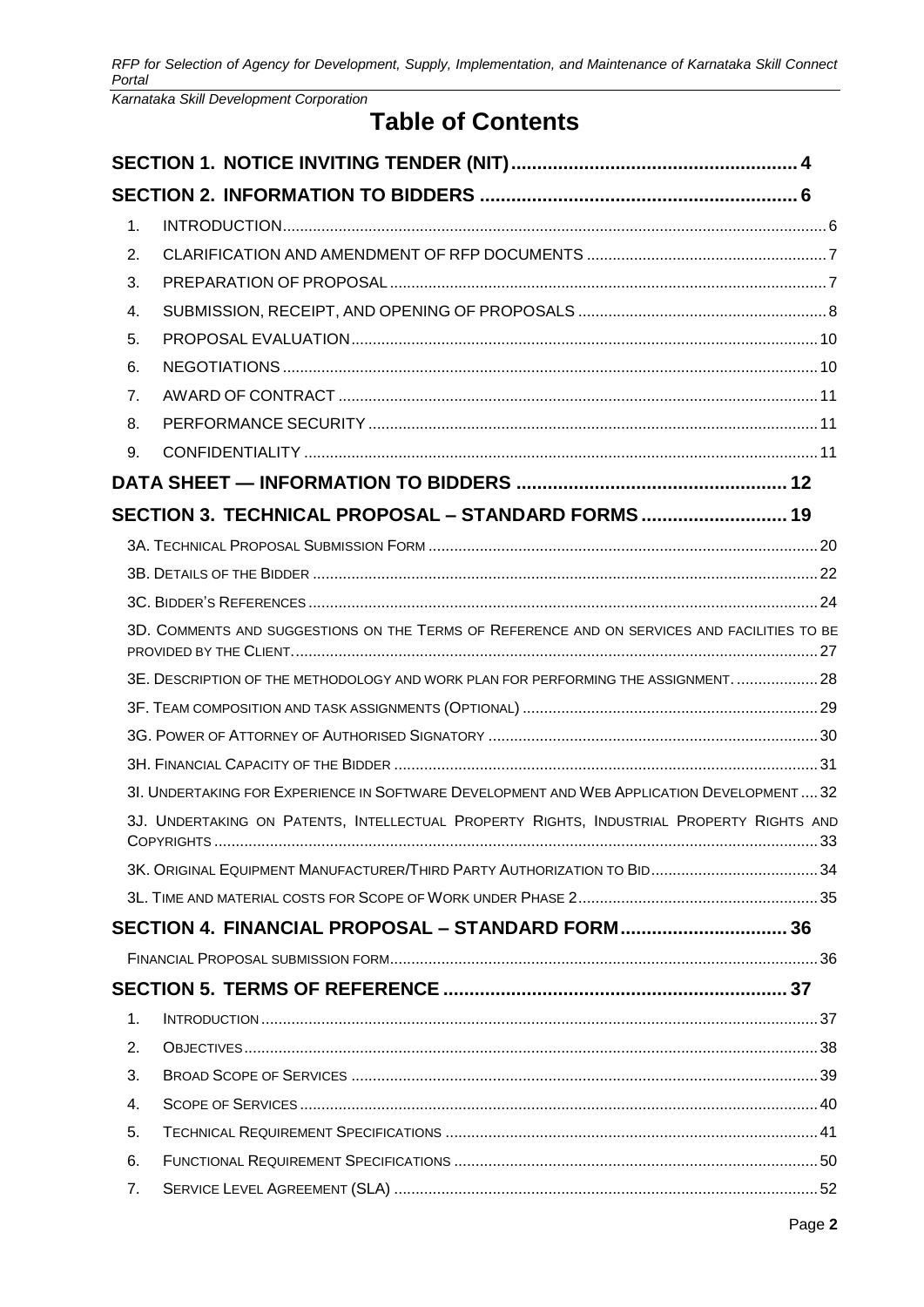|                | Karnataka Skill Development Corporation                                                                                                                                        |  |  |  |
|----------------|--------------------------------------------------------------------------------------------------------------------------------------------------------------------------------|--|--|--|
| 8.             |                                                                                                                                                                                |  |  |  |
| 9.             |                                                                                                                                                                                |  |  |  |
| $\mathbf{I}$ . |                                                                                                                                                                                |  |  |  |
| II.            |                                                                                                                                                                                |  |  |  |
| III.           |                                                                                                                                                                                |  |  |  |
| IV.            |                                                                                                                                                                                |  |  |  |
|                |                                                                                                                                                                                |  |  |  |
|                |                                                                                                                                                                                |  |  |  |
|                |                                                                                                                                                                                |  |  |  |
|                |                                                                                                                                                                                |  |  |  |
|                |                                                                                                                                                                                |  |  |  |
|                | APPENDIX F: FORM OF GUARANTEE FOR PERFORMANCE SECURITY (PROFORMA BANK GUARANTEE)82                                                                                             |  |  |  |
|                |                                                                                                                                                                                |  |  |  |
|                |                                                                                                                                                                                |  |  |  |
|                |                                                                                                                                                                                |  |  |  |
|                | APPENDIX J: UNDERTAKING FOR COMPLIANCE WITH THE TECHNICAL REQUIREMENT SPECIFICATION (TRS)AND<br>FUNCTIONAL REQUIREMENT SPECIFICATION (FRS) AS PER CLAUSE 5 & 6 OF SECTION 5 85 |  |  |  |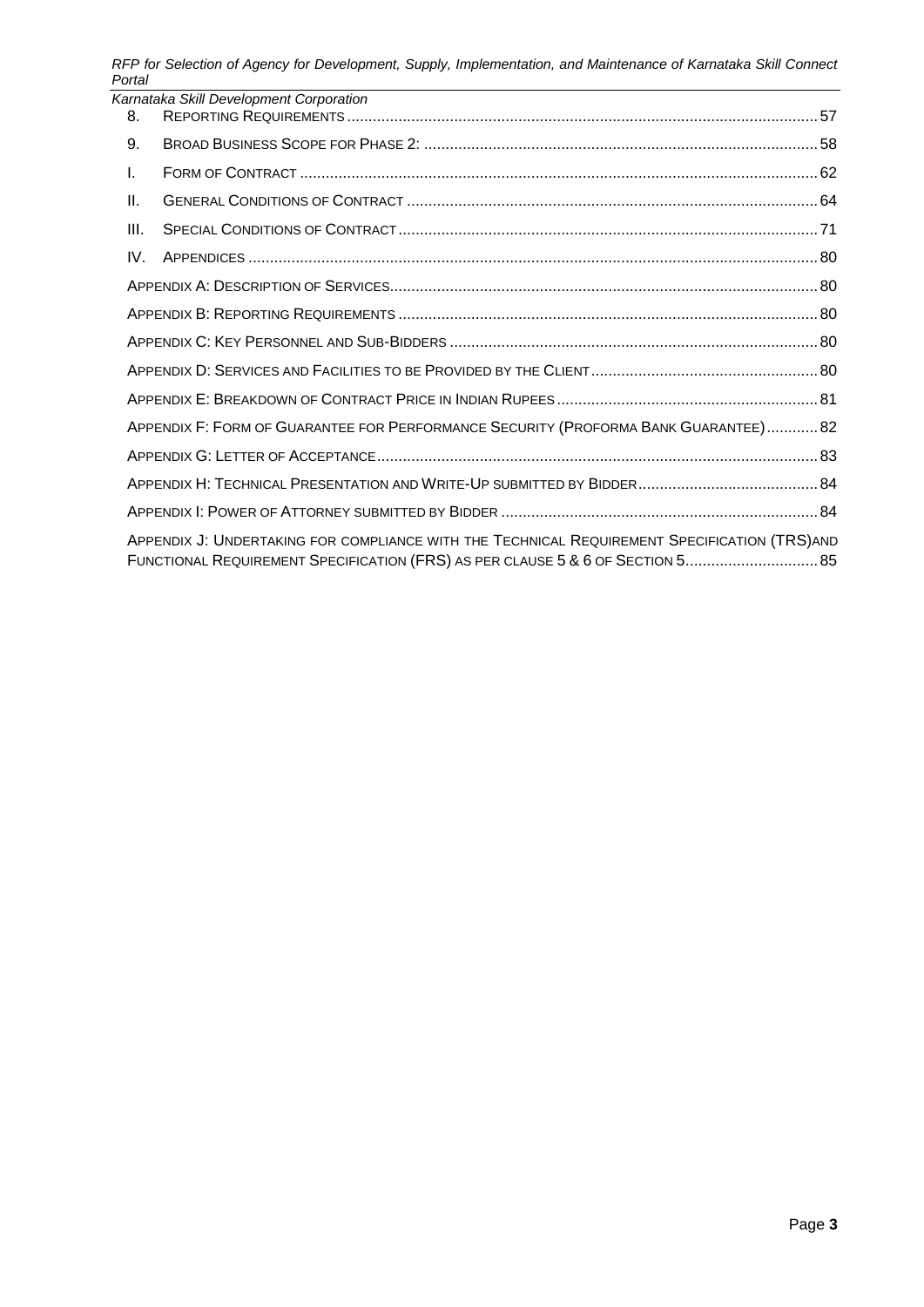## **Section 1. Notice Inviting Tender (NIT)**

<span id="page-3-0"></span>Karnataka Skill Development Corporation Limited invites bids from Bidders having requisite technical competency and experience for the RFP for *Selection of Bidder for Development, Supply, Implementation, and Maintenance of Karnataka Skill Connect Portal* as per scope defined in Section 5 - Terms of Reference hereinunder.

The Bidder will be selected under Quality and Cost Based Selection (QCBS) under terms and conditions of RFP.

The RFP includes the following documents –

Section 1 – Letter of Invitation Section 2 – Information to Bidders Section 3 – Technical Proposals – Standard Forms Section 4 – Financial Proposals – Standard Forms Section 5 – Terms of Reference Section 6 – Standard Form of Contract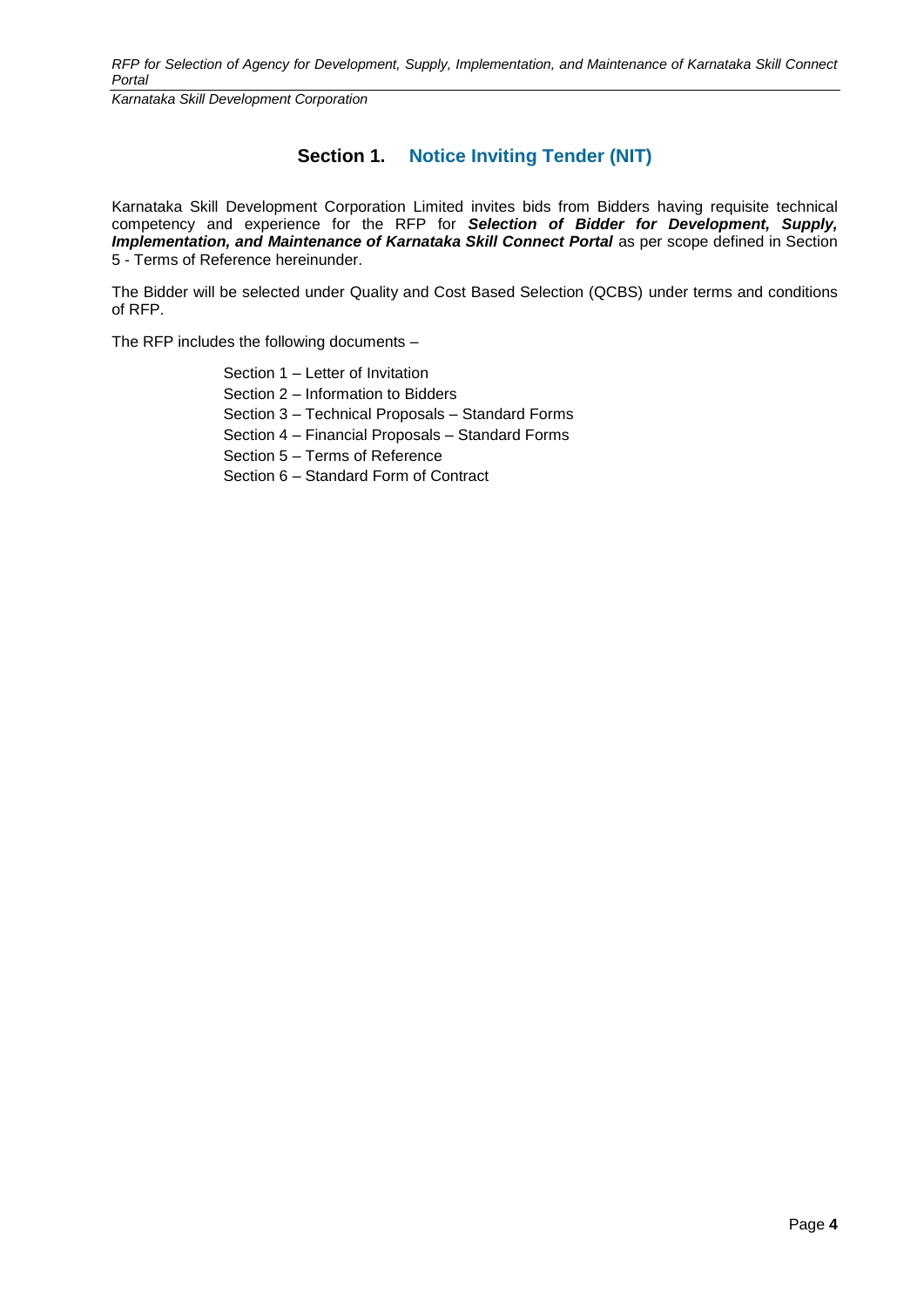*Karnataka Skill Development Corporation*  **No: KSDC/PUR/ITAI/CR-04/2022-23 Date: 18 MAY,2022**

#### SELECTION OF BIDDER FOR DEVELOPMENT, SUPPLY, IMPLEMENTATION, AND MAINTENANCE OF KARNATAKA SKILL CONNECT PORTAL.

KSDC intends to select a well-established professional Bidder having experience and technical competency for the **Development, Supply, Implementation, and Maintenance of Karnataka Skill Connect Portal**  as Build-Operate-Transfer (BOT) model in accordance with the scope of services as envisaged in the Terms of Reference of this RFP document for a period of 01 (one) year and extendable at sole discretion of the Client. The Bidder should have domain expertise, technical capability, and skilled manpower to deliver various aspects of the required services.

Interested Bidders may submit their Request for Proposals (RFP) for providing the services for KSDC and requisite EMD through the e-Procurement platform of GoK at [https://www.eproc.karnataka.gov.in.](https://www.eproc.karnataka.gov.in/)Following shall be the calendar of events for tendering:

| SI.<br>No.   | <b>Event Description</b>                                | Date                                |
|--------------|---------------------------------------------------------|-------------------------------------|
|              | Date of issue of RFP Document                           | 20 May, 2022                        |
| $\mathbf{2}$ | Last date and time for receiving queries/clarifications | 30 May, 2022, 17:00 Hrs             |
| 3            | Date & Time for Pre-bid Meeting                         | 31 May, 2022, 15:00 Hrs             |
| 4            | Last date & Time for submitting proposals               | 09 Jun 2022, 17:30 Hrs              |
| 5            | Date & Time for Opening of Technical Proposal           | 13 Jun 2022, 17:00 Hrs              |
| 6            | Opening of Financial Proposal                           | To be notified to qualified bidders |
| 7            | Presentation on Technical Proposal                      | To be notified to qualified bidders |
| 8            | Earnest Money Deposit (EMD)                             | INR 2,00,000 (Rupees Two Lakh only) |

Postponement of Calendar of events (if any), subsequent notification, changes, amendments, and selection/ rejection of proposal shall be intimated only through e-Procurement portal and will not be published in newspapers. KSDC reserves the right to accept or reject any or all the bids received in response to this RFP, without assigning any reasons thereof.

More details on the Services are provided in the attached Terms of Reference (TOR).

Managing Director Karnataka Skill Development Corporation. Bengaluru, Karnataka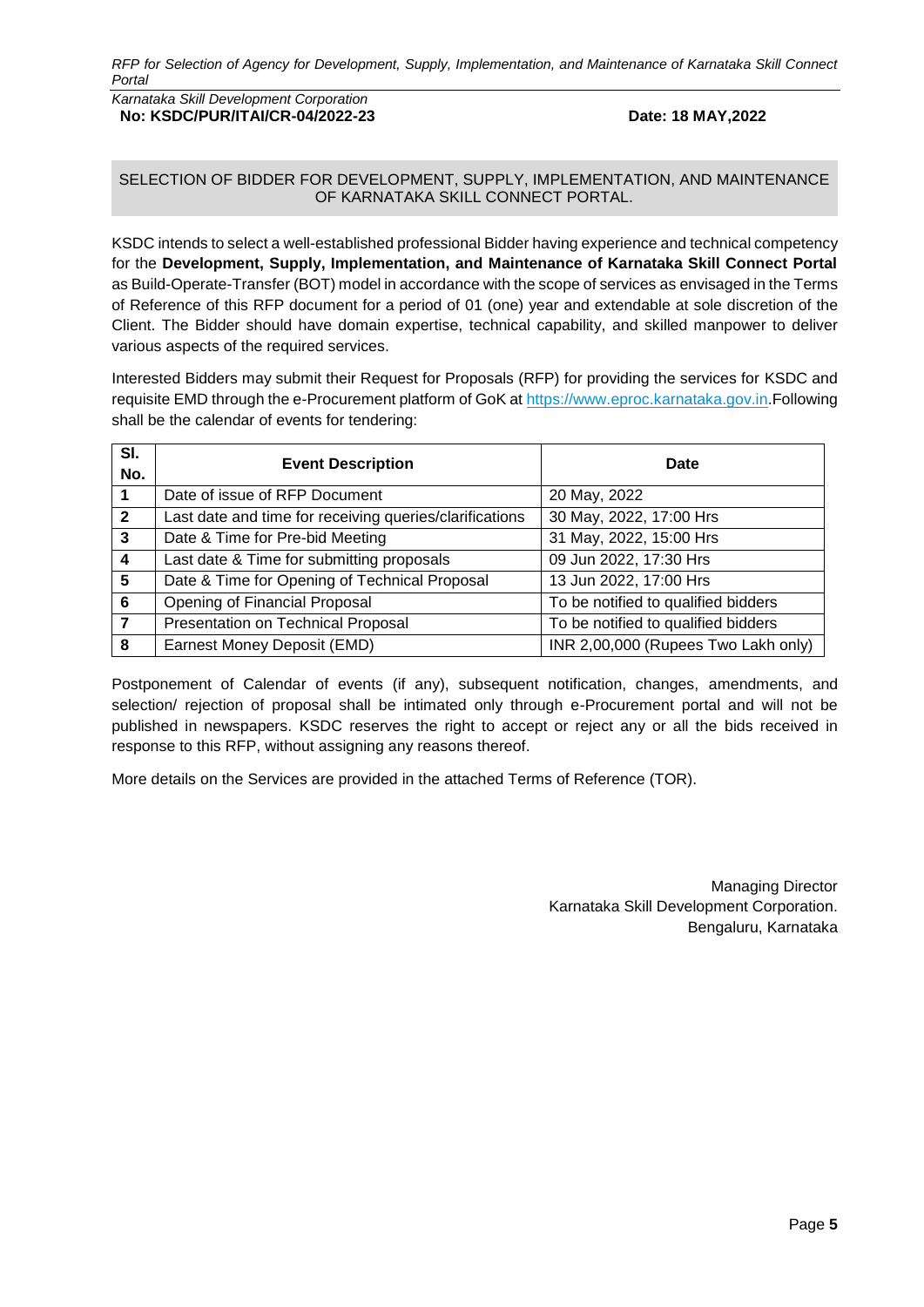## **Section 2. Information to Bidders**

#### **1. INTRODUCTION**

- <span id="page-5-1"></span><span id="page-5-0"></span>1.1. The Client named in the "Data Sheet" will select a firm among those listed in the Letter of Invitation, in accordance with the method of selection indicated in the Data Sheet.
- 1.2. The Bidders are invited to submit a Technical Proposal and a Financial Proposal, as specified in the Data Sheet (the Proposal) for supply, installation and maintenance services required for the Assignment named in the Data Sheet. The Proposal will be the basis for contract negotiations and ultimately for a signed contract with the selected Bidder.
- 1.3. The Assignment shall be implemented in accordance with the schedule indicated in the Data Sheet. Since the Assignment includes several phases, the performance of the Bidder under each phase must be to the client's satisfaction before work begins on the next phase.
- 1.4. The Bidders must familiarize themselves with local conditions and take them into account in preparing their Proposals. To obtain first-hand information on the Assignment and on the local conditions, Bidders are encouraged to pay a visit to the Client before submitting a Proposal and to attend a preproposal conference if one is specified in the Data Sheet. Attending the pre-proposal conference is optional. The Bidder's representative should contact the officials named in the Data Sheet to arrange for their visit or to obtain additional information on the pre-proposal conference. Bidders should ensure that these officials are advised of the visit in adequate time to allow them to make appropriate arrangements.
- 1.5. The Client will provide the inputs specified in the Data Sheet, assist the firm in obtaining licenses and permits needed to carry out the services and make available relevant project data and reports.
- 1.6. Please note that (i) the costs of preparing the proposal and of negotiating the contract, including a visit to the Client, are not reimbursable as a direct cost of the Assignment; and (ii) the Client is not bound to accept any of the Proposals submitted.
- 1.7. It is GOK's policy to require that Bidders observe the highest standard of ethics during the execution of such contracts. In pursuance of this policy, the GOK:
	- a. defines, for the purposes of this provision, the terms set forth below as follows:
		- i. "corrupt practice" means the offering, giving, receiving, or soliciting of anything of value to influence the action of a public official in the selection process or in contract execution; and
		- ii. "fraudulent practice" means a misrepresentation of facts in order to influence a selection process or the execution of a contract to the detriment of GOK, and includes collusive practices among Bidders (prior to or after submission of proposals) designed to establish prices at artificial, non-competitive levels and to deprive GOK of the benefits of free and open competition.
	- b. will reject a proposal for award if it determines that the firm recommended for award has engaged in corrupt or fraudulent activities in competing for the contract in question;
	- c. will declare a firm ineligible, either indefinitely or for a stated period of time, to be awarded a GOKfinanced contract if it at any time determines that the firm has engaged in corrupt or fraudulent practices in competing for, or in executing, a GOK-financed contract; and
	- d. will have the right to require that, GOK to inspect Bidder's accounts and records relating to the performance of the contract and to have them audited by auditors appointed by GOK.
- 1.8. Bidders shall not be under a declaration of ineligibility for corrupt and fraudulent practices issued by GOK in accordance with the above sub para 1.7 (c).
- 1.9. Bidders shall be aware of the provisions on fraud and corruption stated in the standard contract under the clauses indicated in the Data Sheet.
- 1.10. If provision of uploading any documents in the portal are missed out, bidder may upload the same under the tab provided for additional documents.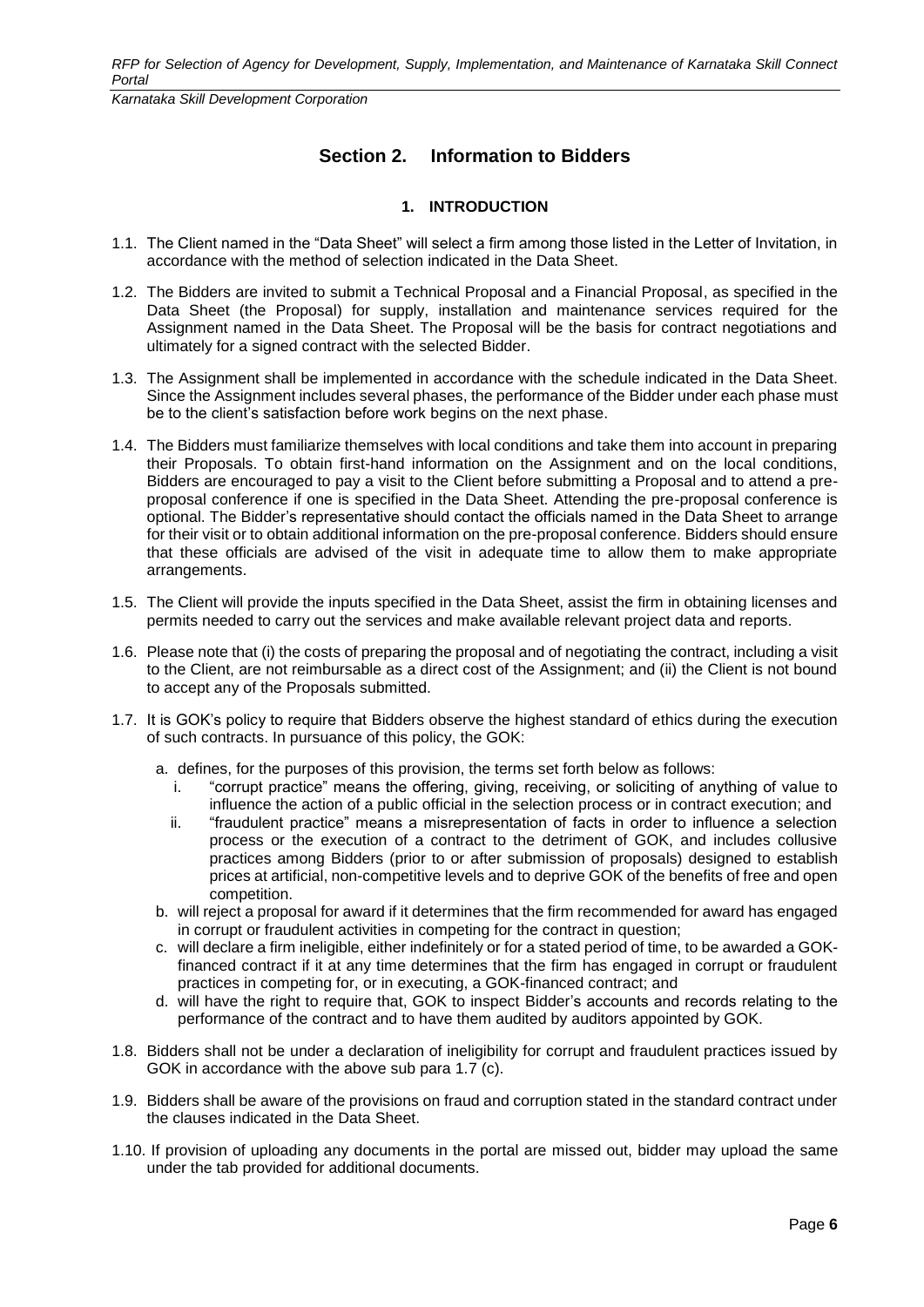#### **2. CLARIFICATION AND AMENDMENT OF RFP DOCUMENTS**

- <span id="page-6-0"></span>2.1. Bidders may request a clarification of any item of the RFP document up to the date and time indicated in the Data Sheet before the Proposal submission date. Any request for clarification must be sent in writing by electronic mail (e-mail) to the Client's e-mail address respectively, as indicated in the Data Sheet. The Client will respond to such requests and will upload the response (including an explanation of the query but without identifying the source of inquiry) in the e-procurement website of Govt. of Karnataka [\(www.eproc.karnataka.gov.in\)](http://www.eproc.karnataka.gov.in/).
- 2.2. At any time before the submission of Proposals, the Client may, for any reason, whether at its own initiative or in response to a clarification requested by an invited firm, modify the RFP documents by amendment. Any amendment shall be issued in writing through corrigenda/ addenda. Such Corrigenda/ Addenda shall be uploaded on the e-procurement website and will be binding on them. The Client may at its discretion extend the deadline for the submission of Proposals.
- 2.3. Client reserves the right not to respond to any questions or provide any clarifications, in its sole discretion, and nothing in the Clause 2.2 shall be construed as obliging the client to respond to any question or to provide any clarification

#### **3. PREPARATION OF PROPOSAL**

<span id="page-6-1"></span>3.1. Bidders are requested to submit a Proposal (para 1.2) written in the language(s) specified in the Data Sheet.

#### **TECHNICAL PROPOSAL**

- 3.2. In preparing the Technical Proposal, Bidders are expected to examine the documents comprising this RFP in detail. Material deficiencies in providing the information requested may result in rejection of a Proposal.
- 3.3. While preparing the Technical Proposal, Bidders must give particular attention to the following:
	- a. If a Bidder considers that it does not have all the expertise for the Assignment, it may obtain a full range of expertise by associating with an individual Bidder(s) and/or other Bidder or entities in a joint venture or sub-consultancy, as appropriate. Bidders may associate with the other Bidders invited for this Assignment only with the approval of the Client as indicated in the Data Sheet. Bidders must obtain the approval of the client to enter into a Joint Venture with Bidders not invited for this assignment.
- 3.4. The Technical Proposal should provide the following information using the attached Standard Forms (Section 3):
	- i. Technical Proposal Submission Form duly signed by the authorised representative of the Bidder (Section 3A)
	- ii. Details of the Bidder (Section 3B)
	- iii. A brief description of recent experience on assignments (Section 3C) of a similar nature.
	- iv. Any comments or suggestions on the Terms of Reference and on the data, a list of services, and facilities to be provided by the Client (Section 3D).
	- v. A description of the methodology and work plan for performing the assignment (Section 3E). The Bidder should submit this document at the time of the Technical Presentation.
	- vi. Pro Forma for Power of Attorney of Authorised Signatory (Section 3G)
	- vii. Certificate of Financial capacity of the Bidder including from statutory auditor in the prescribed format (Section 3H)
	- viii. Undertaking for the Bidder's experience in Software development (Section 3I)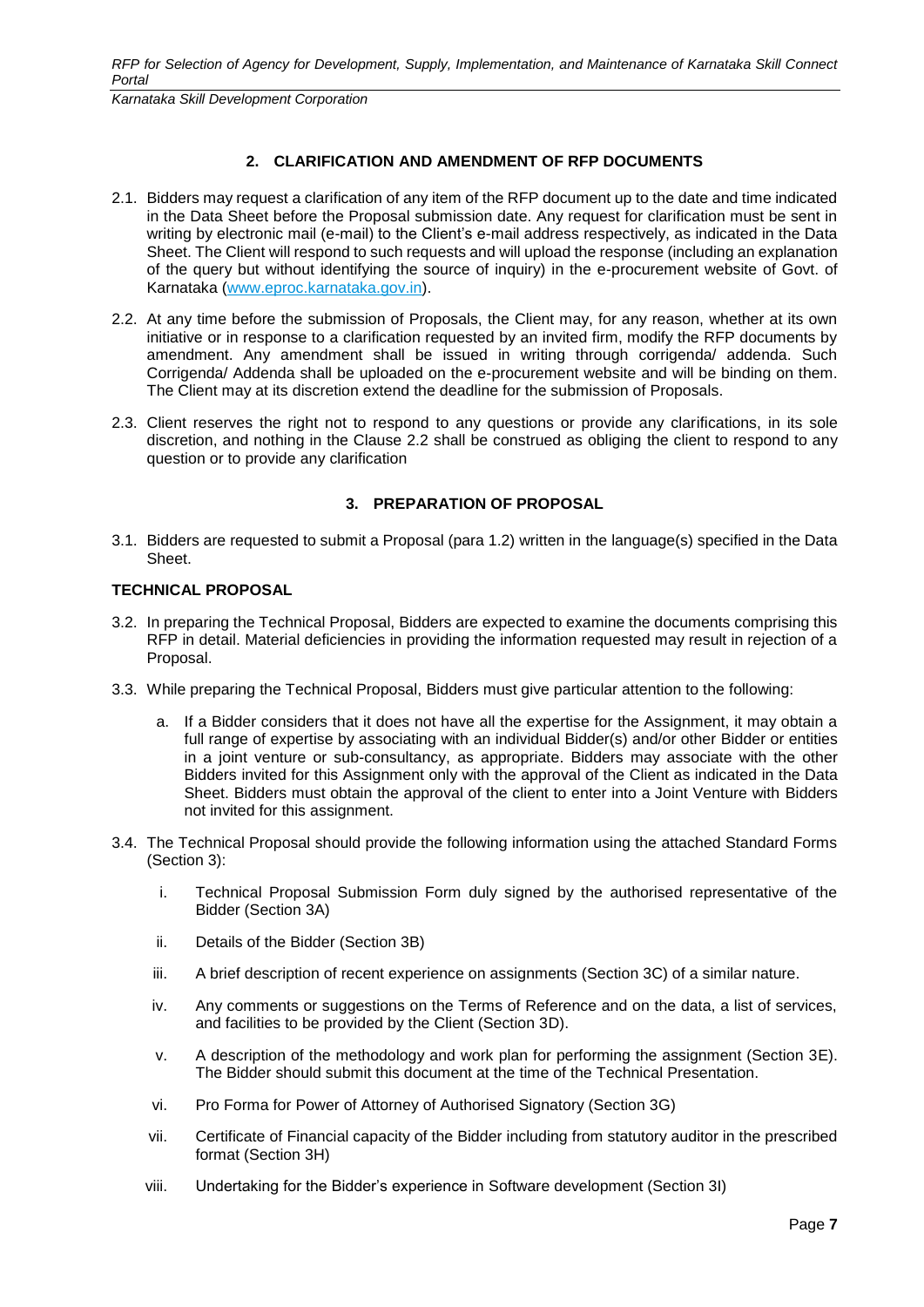- ix. Undertaking on Patents, Intellectual Property Rights, Industrial Property Rights and Copyrights (Section 3J)
- x. Original Equipment Manufacturer/ Third Party Authorization to Bid (Section 3K)
- xi. Time and material costs for Scope of Work under Phase 2
- xii. Any additional information requested in the Data Sheet.
- 3.5. The Technical Proposal shall not include any information pertaining to the Financial Proposal. Bidders submitting any Financial Proposal information along with the Technical Proposal shall be disqualified.

#### **FINANCIAL PROPOSAL**

- 3.6. In preparing the Financial Proposal, Bidders are expected to take into account the requirements and conditions of the RFP documents. The Financial Proposal should follow Standard Forms (Section 4).
- 3.7. The Bidder shall submit their Price of services, in Section 4, on a lumpsum basis, for scope of work defined in Phase 1.
- 3.8. The Bidder should quote their price offer as per Section 4 in the relevant slots provided on the e-Procurement portal for all the services sought by the Client in the Terms of Reference, including all applicable GST and cesses. In the event of any revision to GST in the future, the quoted rate shall be revised accordingly. It is hereby made clear that only price submitted in Section 4 will be considered for evaluation of the proposals submitted.
- 3.9. The Data Sheet indicates how long the proposals must remain valid after the submission date. The Client will make its best effort to complete negotiations within this period. If the Client wishes to extend the validity period of the proposals, the Bidders who do not agree have the right not to extend the validity of their proposals.

#### **4. SUBMISSION, RECEIPT, AND OPENING OF PROPOSALS**

- <span id="page-7-0"></span>4.1. The Technical Proposal and Financial Proposal; see para 1.2 shall be uploaded to the e-procurement portal. The documents and details mentioned in Clause 3 above shall be submitted online on website [https://eproc.karnataka.gov.in.](https://eproc.karnataka.gov.in/) Details and process of online submission of the tender and relevant documents are given in the website mentioned above. Bidders should contact the e-procurement help desk at the details provided in the Data Sheet.
- 4.2. Downloading of tender documents, submission of proposal all will be through Government of Karnataka e-Procurement website<https://eproc.karnataka.gov.in/eportal/index.seam> under login for Contractors. Bidders must get themselves registered, acquainted and trained on the procedure of participating in e-Procurement.
- 4.3. Bidders are requested to go through the RFP carefully and submit the required information without exception otherwise proposals will be rejected.

#### **4.4. EARNEST MONEY DEPOSIT**

- 4.4.1. Bidders are requested to submit Earnest Money Deposit (EMD) as indicated in the e-Procurement portal along with the Technical Bid
- 4.4.2. The Bidder's bid will be evaluated only on confirmation of receipt of the payment of EMD in the Government of Karnataka central pooling account held at designated Bank. EMD amount will have to be submitted by the Bidder considering the following conditions:
	- 1. EMD will be accepted only in the form of electronic cash (and not through Demand Draft or Bank Guarantee) and will be maintained in the Government's central pooling account at designated Bank until the contract is closed.
	- 2. The entire EMD amount for a particular tender must be paid in a single transaction. It is the responsibility of Bidders to ensure that payment through NEFT reaches Payment to Government of Karnataka's designated Bank before Bid submission date and time, through online payment. In case of OTC Payment, the DD to be drawn in favour of e-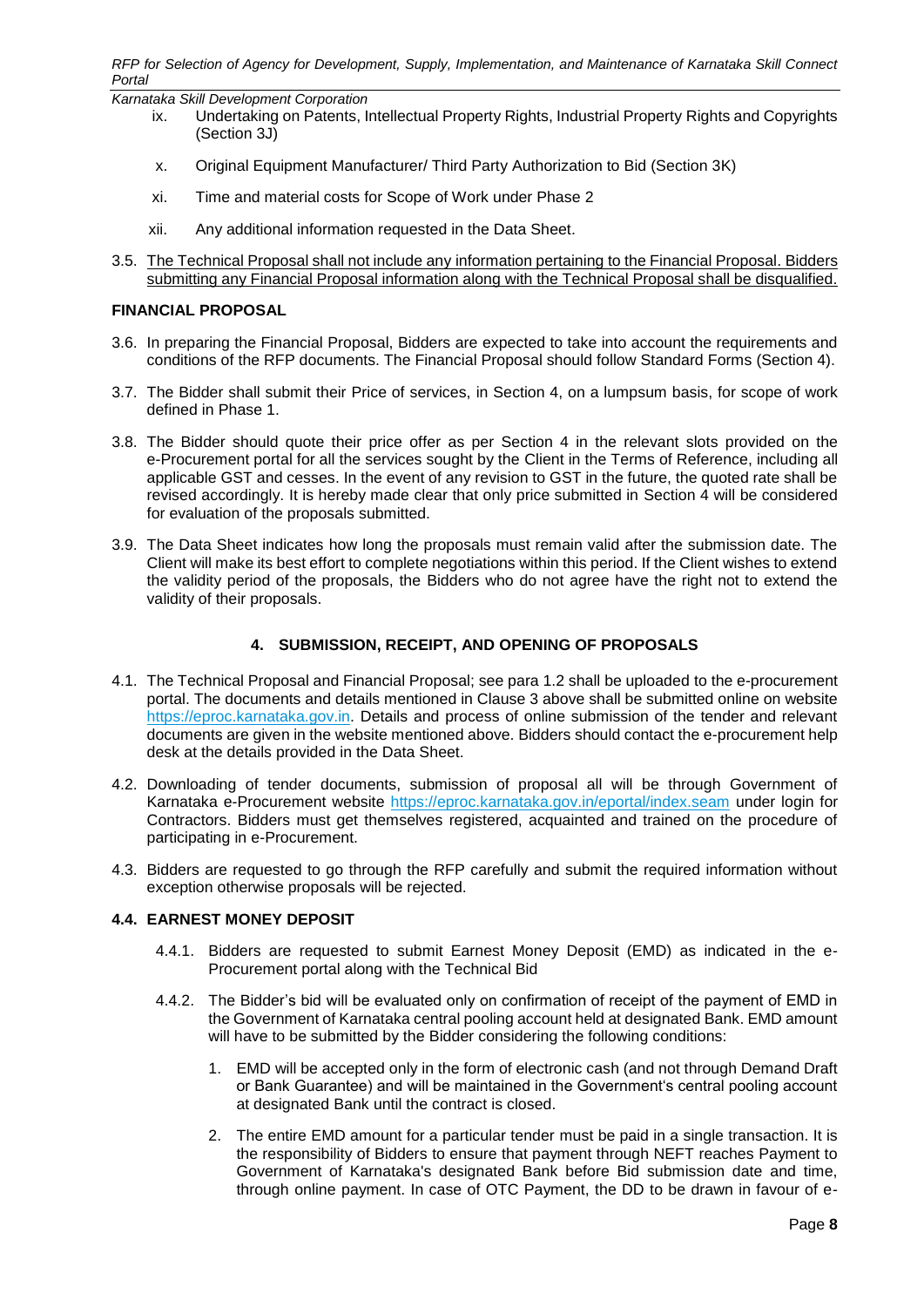Procurement, Government of Karnataka and submit to designated Bank before bid submission time and update the transaction reference in e-Procurement portal.

- 3. For the details on e-Payment services refer to e-procurement portal for more details on the process.
- 4.5. The completed proposal comprising documents indicated in Clause 3, should be uploaded on the website given above through e-tendering along with scanned copies of requisite certificates as are mentioned in different sections in the RFP document
- 4.6. The original Proposal (Technical Proposal and Financial Proposal; see para 1.2) shall be prepared as per RFP document.
- 4.7. An authorized representative of the Bidder shall digitally sign the Proposal in e-procurement. The representative's authorization is confirmed by a written power of attorney accompanying the Proposal.
- 4.8. The Bidder shall submit the bids separately i.e., Technical and Financial electronically online in Government of Karnataka e-Procurement portal.
- 4.9. Bidder has all the time to modify and correct or upload any relevant document in the portal before submission on e-Procurement portal.
- 4.10.The last date and time including hours, minutes and seconds for submission will be mentioned in the portal, the bid will disappear automatically immediately after the time of submission is elapsed.
- 4.11.After the deadline for submission of proposals, the Technical Proposal shall be opened by the evaluation committee and evaluation will be done. The bidders who are technically qualified will be intimated through e-procurement portal only and the Financial Proposal of qualified bidders will be opened in presence of the bidders who choose to attend.
- 4.12.Proposals must be received by the Client online not later than the time specified in the proposal Data Sheet. The electronic system would not allow any late submission of proposals after due date and time as per server time.
- 4.13.After the deadline for submission of Proposals, the Technical Proposal will be opened as per the tender schedule notified on the e-Procurement portal. The Financial Proposal of the successful Bidders only will be opened after completion of Technical Proposal evaluation.

#### **4.14.REFUND OF EMD**

- 4.14.1. Based on the instructions of Tender Accepting Authority (TAA) the EMD amount of the unsuccessful Bidders will be refunded to the respective Bank accounts of the Bidder registered in the e-Procurement system.
- 4.14.2. The Earnest Money Deposit of unsuccessful Bidders will be returned after the award of the proposal to the successful Bidder.
- 4.14.3. The Earnest Money Deposit of the successful Bidder will be discharged when the Bidder has furnished the required Performance Security and signed the Contract.
- 4.14.4. The Earnest Money Deposit may be forfeited:
	- a. if the Bidder withdraws the proposal after the deadline for submission of proposals, during the period of proposal validity;
	- b. if the Bidder does not accept the correction of the Contract Price; or
	- c. in the case of a successful Bidder, if the Bidder fails within the specified time limit to:
		- i. furnish the required Security deposit; or
		- ii. sign the draft Contract with the Client; or
		- iii. sign and return the duplicate copy of the Letter of Acceptance; or
		- iv. In case of the Bidder submitting fake documents such as annual financial turnover, work done certificate etc., relevant to the proposal.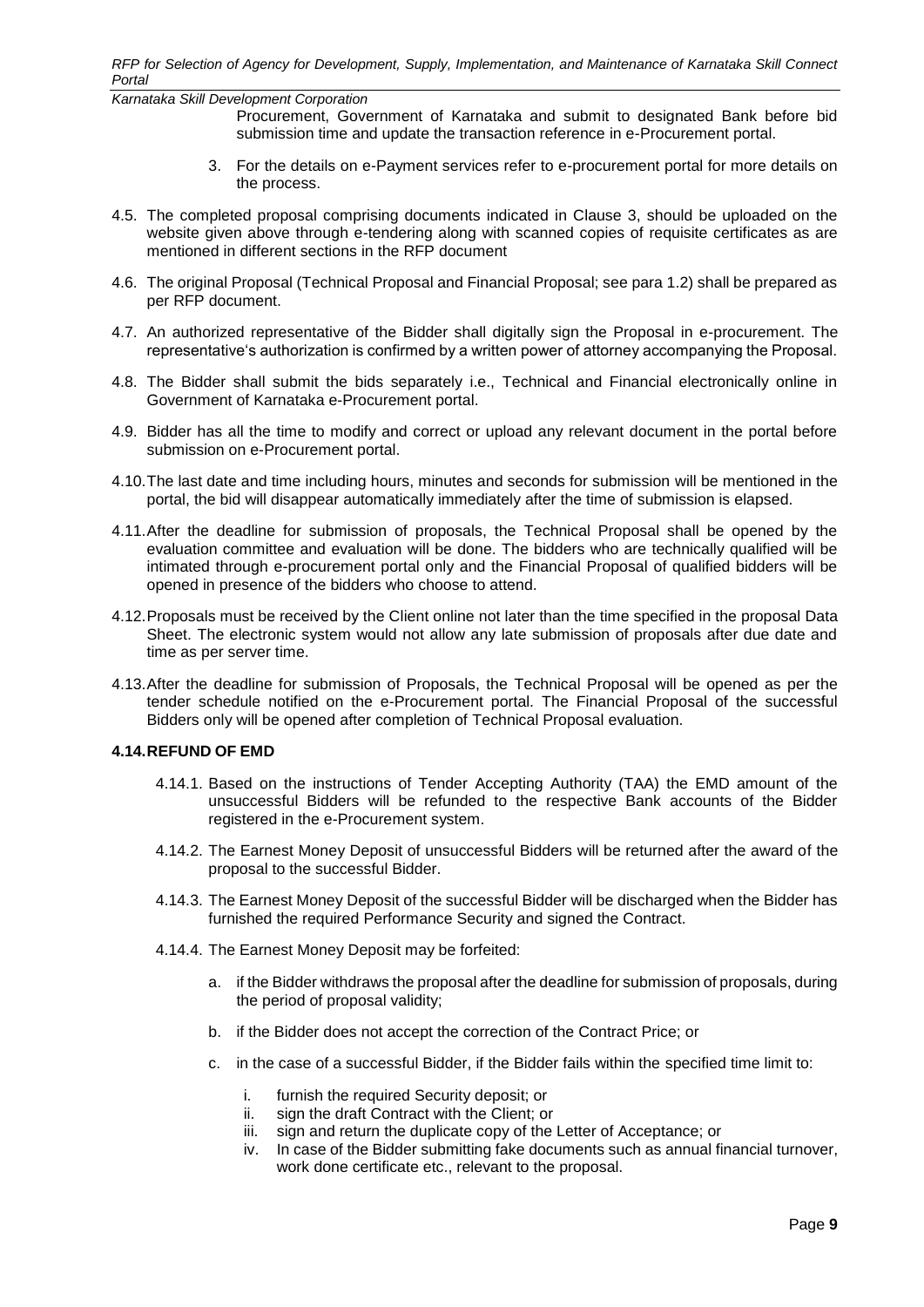*Karnataka Skill Development Corporation* 

#### **5. PROPOSAL EVALUATION**

#### <span id="page-9-0"></span>**GENERAL**

- 5.1. From the time the proposals are opened to the time the contract is awarded, if any Bidder wishes to contact the Client on any matter related to its proposal, it should do so in writing at the address indicated in the Data Sheet. Any effort by the firm to influence the Client in the Client's proposal evaluation, proposal comparison or contract award decisions may result in the rejection of the Bidder's proposal.
- 5.2. Evaluators of Technical Proposals shall have no access to the Financial Proposals until the technical evaluation, including its approval by competent authority is obtained

#### **EVALUATION OF TECHNICAL PROPOSALS**

5.3. The evaluation committee appointed by the Client as a whole, and each of its members individually, evaluates the proposals on the basis of their responsiveness to the Terms of Reference, applying the evaluation criteria, sub-criteria (typically not more than three per criteria) and point system specified in the Data Sheet. Each responsive proposal will be given a technical score *(St)*. A proposal shall be rejected at this stage if it does not respond to important aspects of the Terms of Reference or if it fails to achieve the minimum technical score indicated in the Data Sheet

#### **PUBLIC OPENING AND EVALUATION OF FINANCIAL PROPOSALS; RANKING**

- 5.4. After the evaluation of quality is completed, the Client shall notify those Bidders whose proposals did not meet the minimum qualifying mark or were considered non-responsive to the RFP and Terms of Reference, indicating that their Financial Proposals will be returned unopened after completing the selection process. The Client shall simultaneously notify the Bidders that have secured the minimum qualifying mark, indicating the date and time set for opening the Financial Proposals. The notification may be sent by registered letter, cable, telex, facsimile, electronic mail or via the e-Procurement portal.
- 5.5. The Financial Proposals shall be opened publicly in the presence of the Bidders' representatives who choose to attend. The name of the Bidder, the quality scores, and the proposed prices shall be read aloud and recorded when the Financial Proposals are opened. The Client shall prepare minutes of the public opening.
- 5.6. The evaluation committee will determine whether the Financial Proposals are complete, (i.e., whether they have costed all items of the corresponding Technical Proposals, if not, the Client will cost them and add their cost to the initial price), correct any computational errors.
- 5.7. The lowest Financial Proposal (*Fm*) will be given a financial score (*Sf*) of 100 points. The financial scores (*Sf*) of the other Financial Proposals will be computed as indicated in the Data Sheet. Proposals will be ranked according to their combined technical (*St*) and financial (*Sf*) scores using the weights (*T* = the weight given to the Technical Proposal; *P* = the weight given to the Financial Proposal; *T+P = 1*) indicated in the Data Sheet: *S= St x T% + Sf x P%*. The Bidder achieving the highest combined technical and financial score will be invited for negotiations.

#### **6. NEGOTIATIONS**

- <span id="page-9-1"></span>6.1. Negotiations will be held at the address indicated in the Data Sheet. The aim is to reach agreement on all points and sign a contract.
- Page **10** 6.2. Negotiations will include a discussion of the Technical Proposal, the proposed methodology (work plan), staffing and any suggestions made by the firm to improve the Terms of Reference. The Client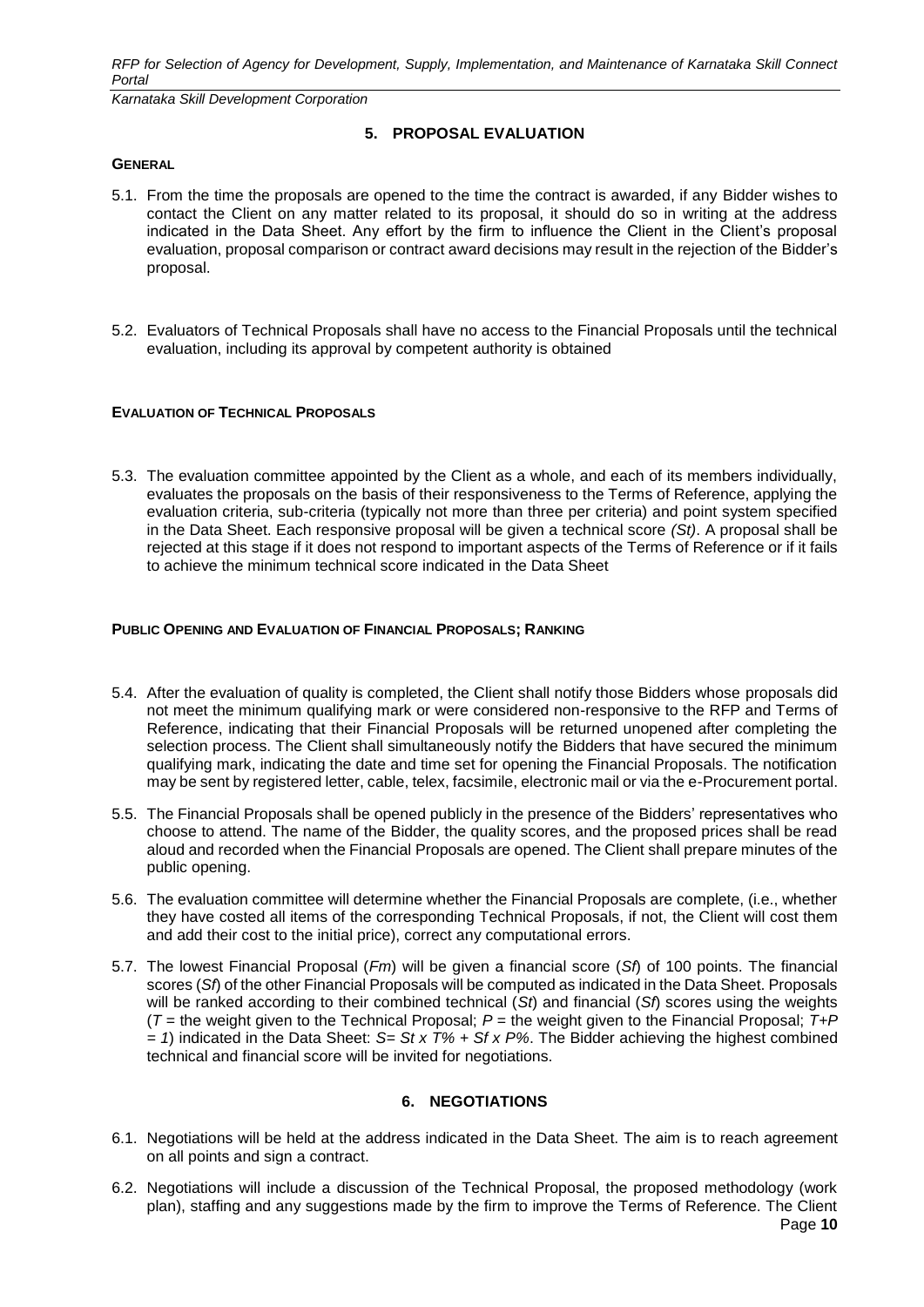*Karnataka Skill Development Corporation* 

and Bidder will then work out final Terms of Reference, staffing, and other details indicating activities, staff, staff-person-months, logistics, and reporting. The agreed work plan and final Terms of Reference will then be incorporated in the "Description of Services" and form part of the contract. Special attention will be paid to getting the most the Bidder can offer within the available budget and timelines and to clearly defining the inputs required from the Client to ensure satisfactory implementation of the Assignment.

- 6.3. Unless there are exceptional reasons, the financial negotiations will involve neither the remuneration rates for staff (no breakdown of fees) nor other proposed unit rates.
- 6.4. The negotiations will also include man-month rates for phase 2 of the project. Man-month rates for resources proposed to be deployed for the phase 2 of the project are to be submitted by bidders as per the Section 3L of the RFP. To know the broad scope phase 2 refer Clause 9 of Section 5.
- 6.5. The negotiations will conclude with a review of the draft form of the contract. To complete negotiations the Client and the Bidder will initial the agreed contract. If negotiations fail, the Client will invite the firm whose proposal received the second highest score to negotiate a contract.

#### **7. AWARD OF CONTRACT**

- <span id="page-10-0"></span>7.1. The Bidders whose offer has been accepted will be notified by the Client prior to the expiration of the validity of proposal by, email or facsimile or through a letter (hereinafter called the "Letter of Acceptance"). After notifying the successful Bidder, the Client will promptly notify other Bidders that they were unsuccessful through e-Procurement portal only.
- 7.2. The Bidder is expected to commence the Assignment on the date and at the location specified in the Data Sheet.
- 7.3. Notwithstanding Clause 7.1 the Client reserves the right to accept or reject any proposal and to cancel the tender process and reject all proposals, at any time prior to the award of Contract, without thereby incurring any liability to the affected Bidders or any obligation to inform the affected Bidders or Bidders of the grounds for the Clients action.

#### **8. PERFORMANCE SECURITY**

- <span id="page-10-1"></span>8.1. Within 7 days of receipt of the Letter of Acceptance, the successful Bidder shall deliver to the Client a bank guarantee in the form given in Appendix F.
- 8.2. Performance Security shall be provided to the Client not later than the date specified in the Letter of Acceptance and shall be issued in an amount and form and type of instrument acceptable to the Client. The performance security shall be valid until a date 90 days from the date of expiry of the Contract.
- 8.3. The Performance Security shall be furnished from any Nationalised Banks/ Scheduled Commercial Banks approved by Reserve Bank of India.
- 8.4. Failure of the Selected Bidder to furnish the Performance Security as provided in Clause 8.1 or enter into Contract with the Authority as provided in Clause 7.1 would constitute sufficient grounds for the annulment of Letter of Acceptance. In such event, the Authority reserves the right to
	- a. either invite the Bidder with the next best offer for negotiations, or
	- b. take any such measure as may be deemed fit in the sole discretion of the Authority, including annulment of the Selection Process.

#### **9. CONFIDENTIALITY**

<span id="page-10-2"></span>9.1. Information relating to the evaluation of proposals and recommendations concerning awards shall not be disclosed to the Bidders who submitted the proposals or to other persons not officially concerned with the process until the winning Bidder has been notified that it has been awarded the contract.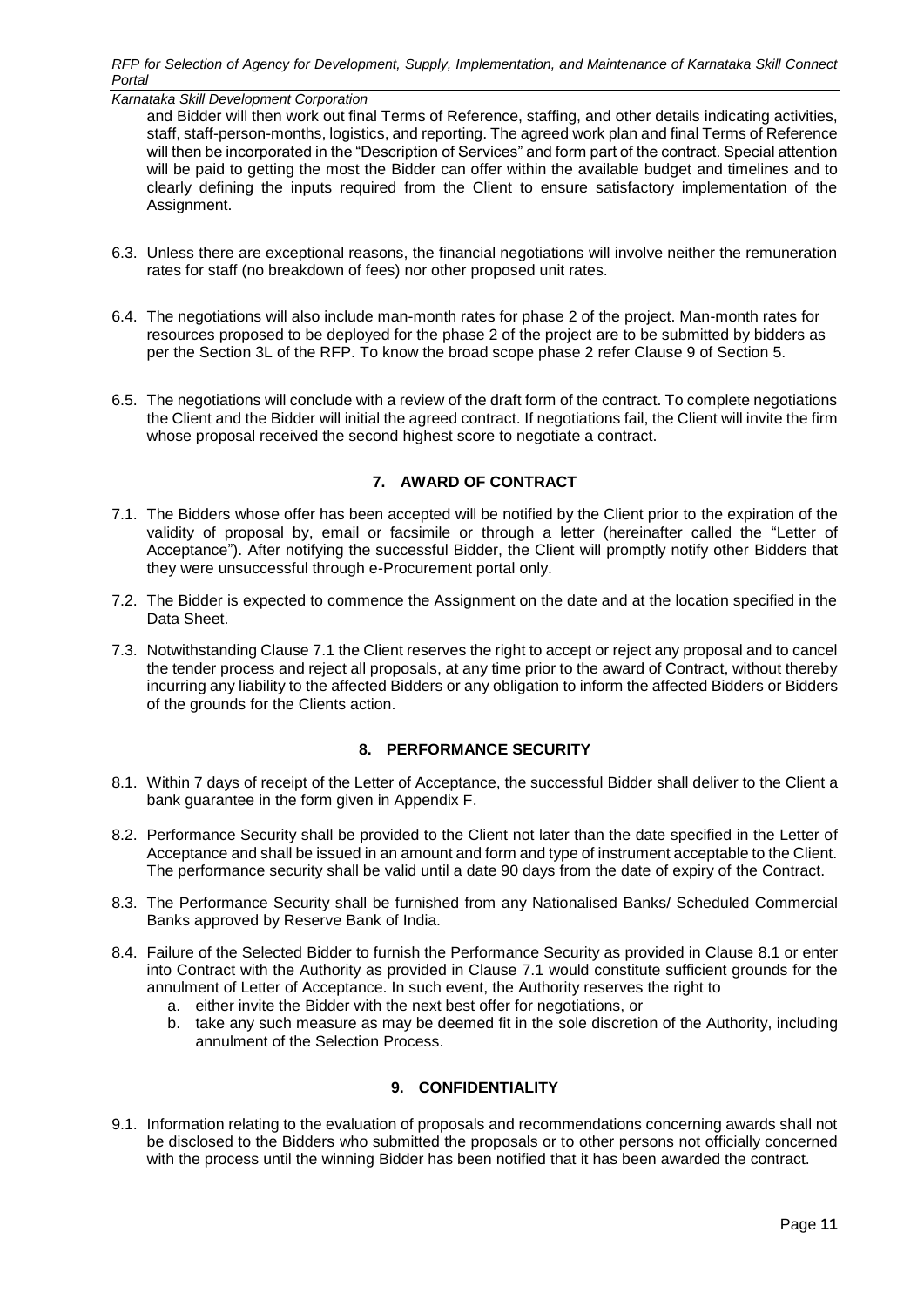# **DATA SHEET — INFORMATION TO BIDDERS**

<span id="page-11-0"></span>

| SI.<br>No. | <b>Section</b> | <b>Title</b>                                                          | <b>Details</b>                                                                                                                                                                                                                                                                                                                                                                                                                                                                                                                                                                                                                                                                                                                                                                                                                                                                                  |  |
|------------|----------------|-----------------------------------------------------------------------|-------------------------------------------------------------------------------------------------------------------------------------------------------------------------------------------------------------------------------------------------------------------------------------------------------------------------------------------------------------------------------------------------------------------------------------------------------------------------------------------------------------------------------------------------------------------------------------------------------------------------------------------------------------------------------------------------------------------------------------------------------------------------------------------------------------------------------------------------------------------------------------------------|--|
| 1.         | 1.1            | Name of Client                                                        | Karnataka Skill Development Corporation (KSDC)                                                                                                                                                                                                                                                                                                                                                                                                                                                                                                                                                                                                                                                                                                                                                                                                                                                  |  |
| 2.         | $1.1$          | The Method of Selection                                               | Quality and Cost Based Selection (QCBS)                                                                                                                                                                                                                                                                                                                                                                                                                                                                                                                                                                                                                                                                                                                                                                                                                                                         |  |
| 3.         | $1.2$          | A Technical and a<br>Financial Proposals are<br>requested:            | Yes                                                                                                                                                                                                                                                                                                                                                                                                                                                                                                                                                                                                                                                                                                                                                                                                                                                                                             |  |
| 4.         | 1.2            | Name and Description of<br>Assignment                                 | Name of the Assignment:<br>"Development, Supply, Implementation, and Maintenance of<br>Karnataka Skill Connect Portal"<br><b>Brief Description of the Assignment:</b><br>Karnataka Skill Development Corporation (KSDC) intends to<br>select a well-established professional<br><b>Bidder</b><br>having<br>experience and technical competency for the Development,<br>Supply, Implementation, and Maintenance of Karnataka Skill<br>Connect Portal (the "Service"). For the purposes of this<br>project, this is being also called "Skills Assistance" in<br>accordance with the scope of services as envisaged in the<br>Terms of Reference of this RFP document for a period of 01<br>(One) year, extendable at discretion of the Client. The Bidder<br>should have domain expertise, creative competency and<br>skilled manpower to handle the various aspects of the<br>required services. |  |
| 5.         | 1.3            | The Assignment is<br>phased                                           | No.                                                                                                                                                                                                                                                                                                                                                                                                                                                                                                                                                                                                                                                                                                                                                                                                                                                                                             |  |
| 6.         | 1.4            | Pre-proposal conference<br>time and date                              | A Pre-proposal conference will be held: Yes<br>Date and time as notified on the e-procurement portal.                                                                                                                                                                                                                                                                                                                                                                                                                                                                                                                                                                                                                                                                                                                                                                                           |  |
| 7.         | 1.4            | Pre-proposal conference<br>venue                                      | On-line Meeting / Conference Room,<br>Karnataka Skill Development Corporation,<br>Kaushalya Bhavan, 3rd Floor, Diary Circle, Bannerghatta<br>Road, Bangalore 560 029                                                                                                                                                                                                                                                                                                                                                                                                                                                                                                                                                                                                                                                                                                                            |  |
| 8.         | 1.5            | The Client will provide the<br>following inputs:                      | As per Section 5 - Terms of Reference                                                                                                                                                                                                                                                                                                                                                                                                                                                                                                                                                                                                                                                                                                                                                                                                                                                           |  |
| 9.         | 1.7.2          | The client envisages the<br>need for continuity in<br>downstream work | Yes                                                                                                                                                                                                                                                                                                                                                                                                                                                                                                                                                                                                                                                                                                                                                                                                                                                                                             |  |
| 10.        | 1.8            | Clauses on fraud and<br>corruption                                    | The clauses on fraud and corruption in the contract are Sub-<br>Clause 2.7.1 d of G.C.C.                                                                                                                                                                                                                                                                                                                                                                                                                                                                                                                                                                                                                                                                                                                                                                                                        |  |
| 11.        | 2.1            | Clarification of any item of<br>the RFP                               | Clarifications may be requested up to the date and time<br>notified on the e-procurement portal. Requests for clarification<br>beyond the notified date and time shall not be considered.<br>Clarifications shall be requested through an e-mail sent to<br>sankalp_portal@kaushalkar.com with the<br>subject line<br>"Queries concerning RFP for Development, Supply,<br>Implementation, and Maintenance of Karnataka Skill Connect<br>Portal"                                                                                                                                                                                                                                                                                                                                                                                                                                                 |  |
| 12.        | 3.1            | Language of the Proposal                                              | English                                                                                                                                                                                                                                                                                                                                                                                                                                                                                                                                                                                                                                                                                                                                                                                                                                                                                         |  |
| 13.        | 3.3a           | Bidder may associate<br>with other participating<br><b>Bidders</b>    | No. Consortium or Joint Venture are not allowed for this RFP.                                                                                                                                                                                                                                                                                                                                                                                                                                                                                                                                                                                                                                                                                                                                                                                                                                   |  |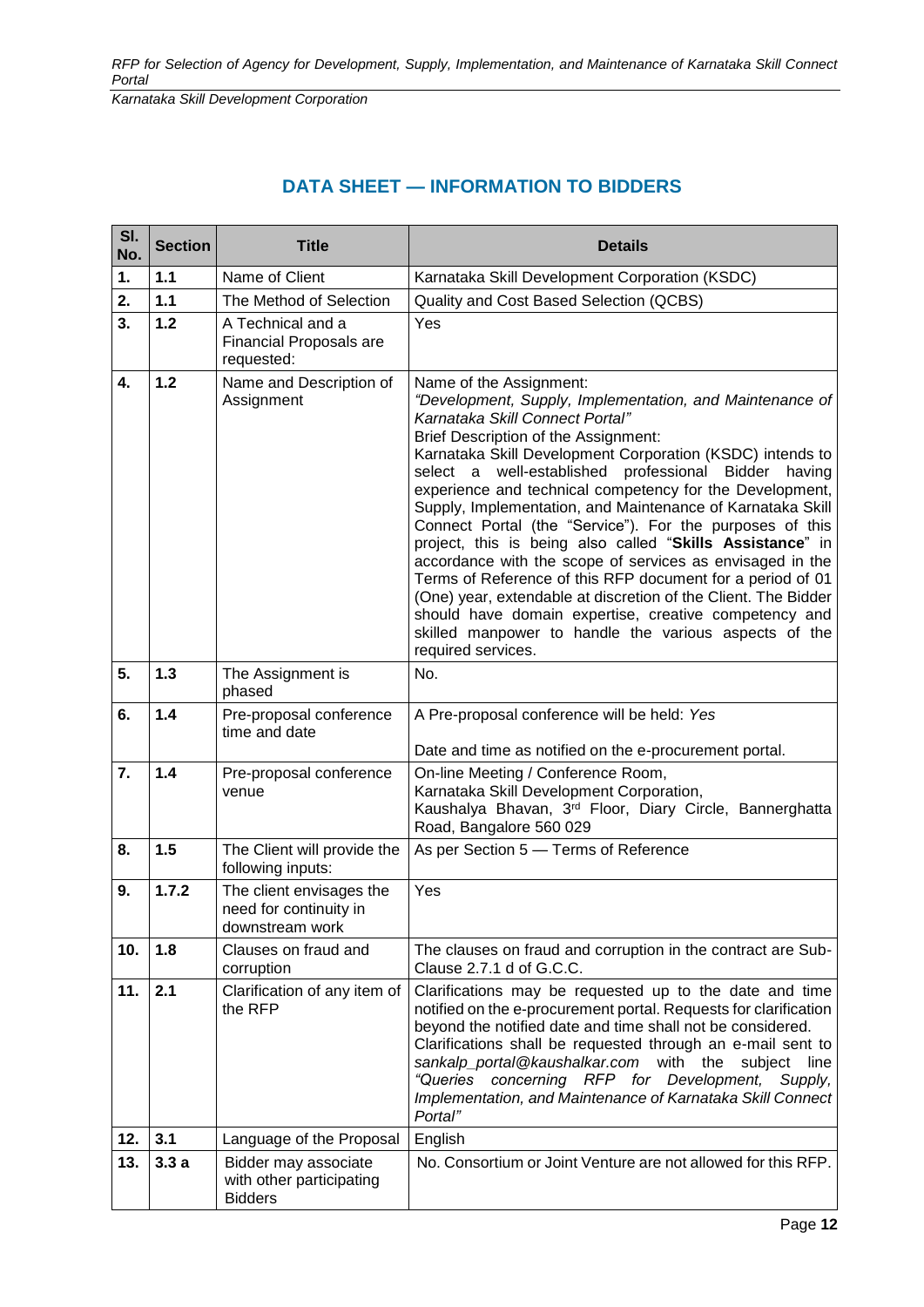*RFP for Selection of Agency for Development, Supply, Implementation, and Maintenance of Karnataka Skill Connect Portal* 

|            | Karnataka Skill Development Corporation |                                                                                |                                                                                                                                                                                                                                                                                                                                                                                                          |  |  |  |
|------------|-----------------------------------------|--------------------------------------------------------------------------------|----------------------------------------------------------------------------------------------------------------------------------------------------------------------------------------------------------------------------------------------------------------------------------------------------------------------------------------------------------------------------------------------------------|--|--|--|
| SI.<br>No. | <b>Section</b>                          | <b>Title</b>                                                                   | <b>Details</b>                                                                                                                                                                                                                                                                                                                                                                                           |  |  |  |
| 14.        | 3.7                                     | <b>Price of Services</b>                                                       | The Bidder shall quote the price on a lumpsum basis for<br>Phase 1 of the project, as per format in Section 4. This shall<br>be valid for the duration of the entire contract period, including<br>any during any extensions granted by the Client beyond the<br>initial contract period. The Bidder shall express the price of<br>their services in Indian Rupees inclusive of all applicable<br>Taxes. |  |  |  |
| 15.        | 3.9                                     | Validity of Proposal                                                           | 180 days from submission of Proposal                                                                                                                                                                                                                                                                                                                                                                     |  |  |  |
| 16.        | 4.1                                     | <b>Helpdesk Details for</b><br>Government of Karnataka<br>E-procurement Portal | Phone: +91 80 4601 0000, +91 80689 48777<br>Email: support@eprochelpdesk.com                                                                                                                                                                                                                                                                                                                             |  |  |  |
| 17.        | 4.13                                    | Last Date and time for<br>submission of proposal                               | As notified in the Government of Karnataka e-procurement<br>portal                                                                                                                                                                                                                                                                                                                                       |  |  |  |
| 18.        | 5.1                                     | The address to send<br>information to the Client<br>is:                        | Karnataka Skill Development Corporation,<br>Kaushalya Bhavan<br>3rd Floor, Diary Circle, Bannerghatta Road,<br>Bangalore 560 029                                                                                                                                                                                                                                                                         |  |  |  |
| 19.        | 5.3                                     | <b>Evaluation Criteria for</b><br><b>Technical Proposal</b>                    | As detailed below                                                                                                                                                                                                                                                                                                                                                                                        |  |  |  |
| 20.        |                                         |                                                                                |                                                                                                                                                                                                                                                                                                                                                                                                          |  |  |  |

#### **5.3.1. The Technical bids of only the firms satisfying the following pre-qualification criteria will be evaluated:**

| SI.<br>No. | <b>Eligibility Criteria</b>                                                                                                                                                                                                                                                              | <b>Supporting Document to be Submitted</b><br>(all documents to be submitted unless<br>indicated otherwise)                                                                                                                                                                                                                                                                                                                                                                                                                                                                                                                                                                                                                                                                                                                                                                                                 |
|------------|------------------------------------------------------------------------------------------------------------------------------------------------------------------------------------------------------------------------------------------------------------------------------------------|-------------------------------------------------------------------------------------------------------------------------------------------------------------------------------------------------------------------------------------------------------------------------------------------------------------------------------------------------------------------------------------------------------------------------------------------------------------------------------------------------------------------------------------------------------------------------------------------------------------------------------------------------------------------------------------------------------------------------------------------------------------------------------------------------------------------------------------------------------------------------------------------------------------|
| 1.         | <b>Legal Entity:</b><br>The Bidder should be a company incorporated<br>in India under The Indian Companies Act, 1956<br>and subsequent amendments thereto or a<br>Partnership Firm registered under The Indian<br>Partnership Act 1932 or the Limited Liability<br>Partnership Act 2008. | • Details of the Bidder (Section 3B)<br>If the Bidder is a company $-$<br>o Copy of Certificate of Incorporation<br>countersigned by statutory auditor<br>Memorandum<br>$\circ$ Copy<br>of the contract of the contract of the contract of the contract of the contract of the contract of the contract of the contract of the contract of the contract of the contract of the contract of the contract of the contrac<br>of<br>Association(MoA)<br>0f<br>Articles<br>and<br>Association (AoA)<br>• If the Bidder is a partnership firm or a limited<br>liability partnership -<br>$\circ$ Copy<br>of<br>Registration<br>Certificates<br>countersigned by statutory auditor<br>○ Copy of Partnership Deed<br>• All Bidders must submit self-attested copies<br>of the following documents -<br>o IT Returns for the last completed financial<br>year (FY 2020-21)<br>$\circ$ PAN card<br>○ GST Registration |
| 2.         | <b>Years of Experience:</b><br>The Bidder should have at least 5 years of<br>experience as on date of notice inviting tender<br>(NIT) in the business of software development<br>and web application development.                                                                        | • Details of the Bidder at Section 3B<br>Signed<br>undertaking<br>$\bullet$<br>supporting<br>and<br>documents for experience with software<br>development<br>web<br>application<br>and<br>development in the format at Section 3I                                                                                                                                                                                                                                                                                                                                                                                                                                                                                                                                                                                                                                                                           |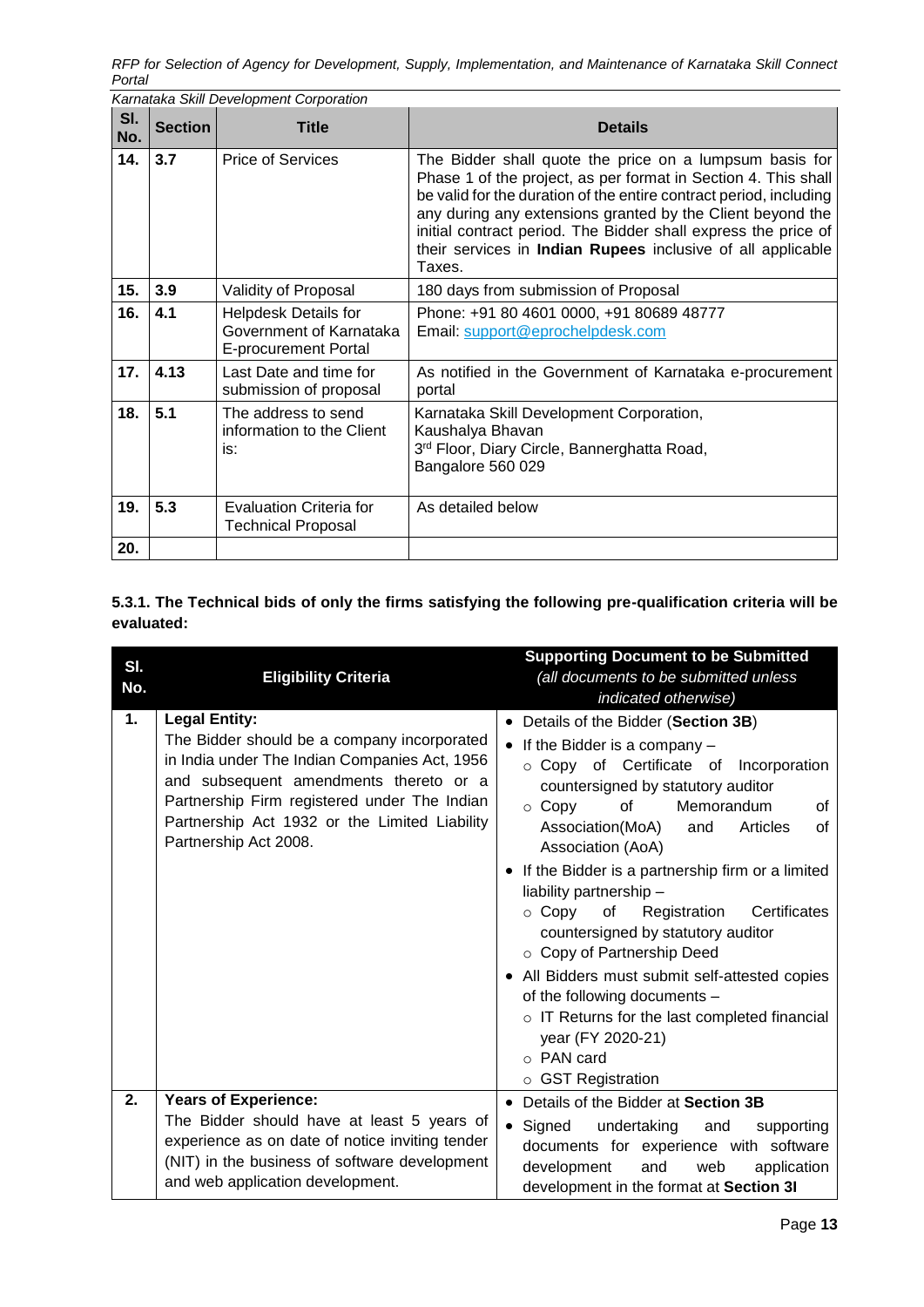*Karnataka Skill Development Corporation* 

| SI. | <b>Eligibility Criteria</b>                                                                                                                                                                                                                                                                                                                                                                                                                                                                                                                              | <b>Supporting Document to be Submitted</b><br>(all documents to be submitted unless                                                                                                                                                                                                                                                                                                                                                                                                                                                  |
|-----|----------------------------------------------------------------------------------------------------------------------------------------------------------------------------------------------------------------------------------------------------------------------------------------------------------------------------------------------------------------------------------------------------------------------------------------------------------------------------------------------------------------------------------------------------------|--------------------------------------------------------------------------------------------------------------------------------------------------------------------------------------------------------------------------------------------------------------------------------------------------------------------------------------------------------------------------------------------------------------------------------------------------------------------------------------------------------------------------------------|
| No. |                                                                                                                                                                                                                                                                                                                                                                                                                                                                                                                                                          | indicated otherwise)                                                                                                                                                                                                                                                                                                                                                                                                                                                                                                                 |
| 3.  | <b>Average Annual Turnover:</b><br>The Bidder should have had an average annual<br>turnover of at least INR 5 crore (Rupees Five<br>crore only) from Software development or IT<br>Services or Information Technology enabled<br>Services (i.e., IT Services and IteS) for the 3<br>(three) completed financial years (i.e. FY 2018-<br>19, FY 2019-20 and FY 2020-21).<br>The Financial Capacity of the parent/ subsidiary<br>/associate entities of the Bidder would not be<br>considered for assessment of eligibility.                               | Certificate<br>from a<br>Statutory<br>Auditor/<br>$\bullet$<br>Independent Auditor showing the turnover of<br>the Bidder from Information Technology<br><b>Services</b><br>Information<br>Technology<br>and<br>enabled Services (i.e. IT Services and IteS)<br>for the last three Financial Years (i.e. FY<br>2018-19, FY 2019-20 and FY 2020-21) in<br>the format at Section 3H<br>Copy of the audited Profit & Loss Statements<br>for the last three completed financial years<br>(i.e. FY 2017-18, FY 2018-19 and FY 2019-<br>20) |
| 4.  | <b>Not Blacklisted / Barred:</b><br>The Bidder should not have been blacklisted /<br>barred by any Central or State Government or<br>PSU and should not be involved in any major<br>litigation that may affect or compromise the<br>delivery of service required.                                                                                                                                                                                                                                                                                        | Technical Proposal Submission Form at<br>$\bullet$<br><b>Section 3A</b>                                                                                                                                                                                                                                                                                                                                                                                                                                                              |
| 5.  | <b>Power of Attorney:</b><br>The Bidder must submit a duly executed Power<br>of Attorney in favour of the Authorized Signatory<br>of the Bidder or a Copy of Board Resolution duly<br>authorizing the Authorized Signatory of the<br>Bidder for signing this bid.                                                                                                                                                                                                                                                                                        | Duly executed Power of Attorney in favour of<br>$\bullet$<br>the Authorized Signatory of the Bidder or a<br>Copy of Board Resolution duly authorizing<br>the Authorized Signatory for signing this bid.<br>Suggested format at Section 3G.                                                                                                                                                                                                                                                                                           |
| 6.  | <b>OEM/Third party authorization:</b><br>The Bidder should provide the tender specific<br>authorization certificate from<br>OEM/THIRD<br>PARTY wherever required.                                                                                                                                                                                                                                                                                                                                                                                        | • Original Equipment Manufacturer/Third Party<br>Authorization to Bid at Section 3K                                                                                                                                                                                                                                                                                                                                                                                                                                                  |
| 7.  | Non-Infringement of Patent / Intellectual<br><b>Property</b><br>Rights /<br><b>Industrial</b><br><b>Property</b><br><b>Rights:</b><br>None of the deliverables proposed to be<br>provided by Bidder under this assignment<br>should be infringing on any patent or<br>intellectual and industrial property rights as per<br>the applicable laws of relevant jurisdictions<br>having requisite competence.                                                                                                                                                | • Undertaking on Patents, Intellectual Property<br>Rights,<br>Industrial Property<br><b>Rights</b><br>and<br>Copyrights at Section 3J                                                                                                                                                                                                                                                                                                                                                                                                |
| 8.  | Experience with AI/ML based solutions<br>(Artificial Intelligence/Machine Learning):<br><b>Bidder</b><br>should<br>have<br>completed<br>The<br>$\prime$<br>substantially completed projects pertaining to<br>software development for Clients using AI/ML<br>based software tools and related sectors in<br>India or abroad during the past 5 years, i.e.,<br>March 2017 onwards.<br>The contract value for this should be project<br>should be at least INR 75 Lakh. The system<br>implemented should have modules as per<br>scope of work of this RFP. | Bidder's References at Section 3C<br>Proof of Commencement of Project: Copy<br>of work order / contract / purchase order /<br>letter of award issued by the client for the<br>project. The document submitted should<br>meet all the requirements as per the criteria<br>should indicate the functionality<br>and<br>implemented for the project.<br>Proof of Substantial Completion of<br>Project: At least one of the following<br>documents issued by the client for the<br>project should be submitted as proof of               |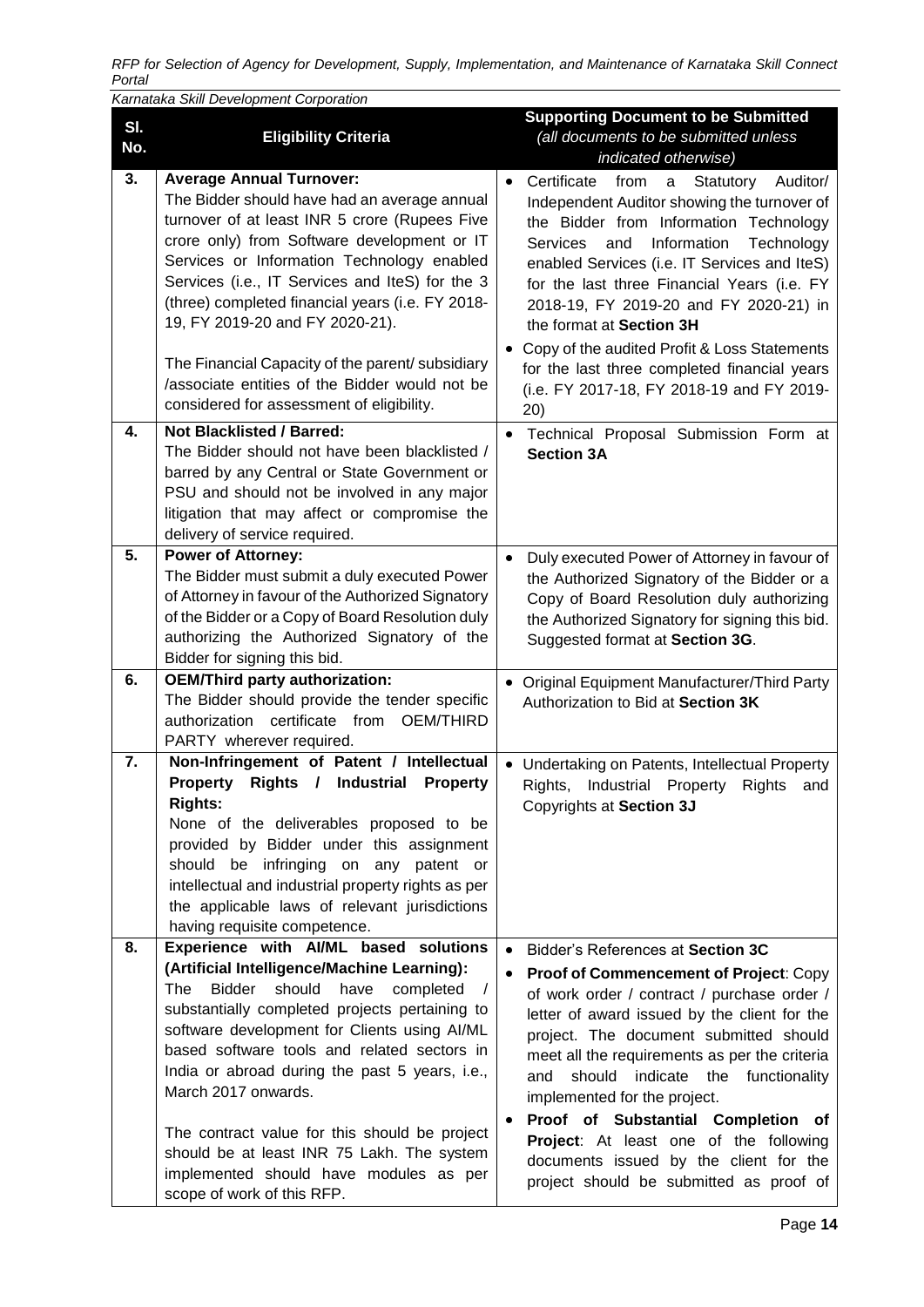| Karnataka Skill Development Corporation |  |
|-----------------------------------------|--|
|                                         |  |

| SI.<br>No. | <b>Eligibility Criteria</b>                                                                                                                                                                                                                                                                                                                                                                              | <b>Supporting Document to be Submitted</b><br>(all documents to be submitted unless<br>indicated otherwise)                                                                                                                                                                                                                                                                                                                                                                                                                                      |
|------------|----------------------------------------------------------------------------------------------------------------------------------------------------------------------------------------------------------------------------------------------------------------------------------------------------------------------------------------------------------------------------------------------------------|--------------------------------------------------------------------------------------------------------------------------------------------------------------------------------------------------------------------------------------------------------------------------------------------------------------------------------------------------------------------------------------------------------------------------------------------------------------------------------------------------------------------------------------------------|
|            |                                                                                                                                                                                                                                                                                                                                                                                                          | substantial completion for the respective<br>project<br>o Certificate of Completion from the Client,<br>signed by authorized representative for the<br>Client<br>○ Self-certification from Authorized signatory<br>of the Bidder along with the supporting<br>documents issued by respective Clients<br>substantiating completion of the project<br>$\circ$ The receipt of payment(s) to the Bidder of<br>at least 30% of value of work order of<br>project that is completed or in progress<br>towards and certified by a statutory<br>auditor. |
| 9.         | <b>Office in Bengaluru:</b><br>The Bidder should have staffed office in<br>Bengaluru.<br>If no such office exists, the selected Bidder shall<br>set up an office for the purpose of this<br>assignment at their own cost within one month<br>of receiving the work order. Failure to set up<br>such an office will lead to termination of the<br>Contract and forfeiture of the Performance<br>Security. | • Technical Proposal Submission Form at<br>Section 3A.                                                                                                                                                                                                                                                                                                                                                                                                                                                                                           |

#### **NOTE:**

- 1. For Projects where the Bidder has worked as a consortium member, the Bidder shall furnish documents to substantiate the role of the firm in the project. The Client reserves the right to request any further supporting documents from the selected Bidder prior to the signing of the contract
- 2. The Client shall be free to make enquiries from previous clients of the Bidder about the work, conduct, performance, quality of service and such other related general enquiries about the Bidders. The Bidder would have no objection to the Client making such enquiries from their existing/past clients.

#### **5.3.2. The number of points to be given under each of the evaluation criteria are:**

The Bidder shall be evaluated according to the below-mentioned parameters –

| SI. No. | <b>Criteria</b>                          | Marks     |
|---------|------------------------------------------|-----------|
| 1.      | <b>Relevant Experience of the Bidder</b> | 45 marks  |
| 2.      | <b>Approach and Methodology</b>          | 55 marks  |
|         | <b>TOTAL</b>                             | 100 marks |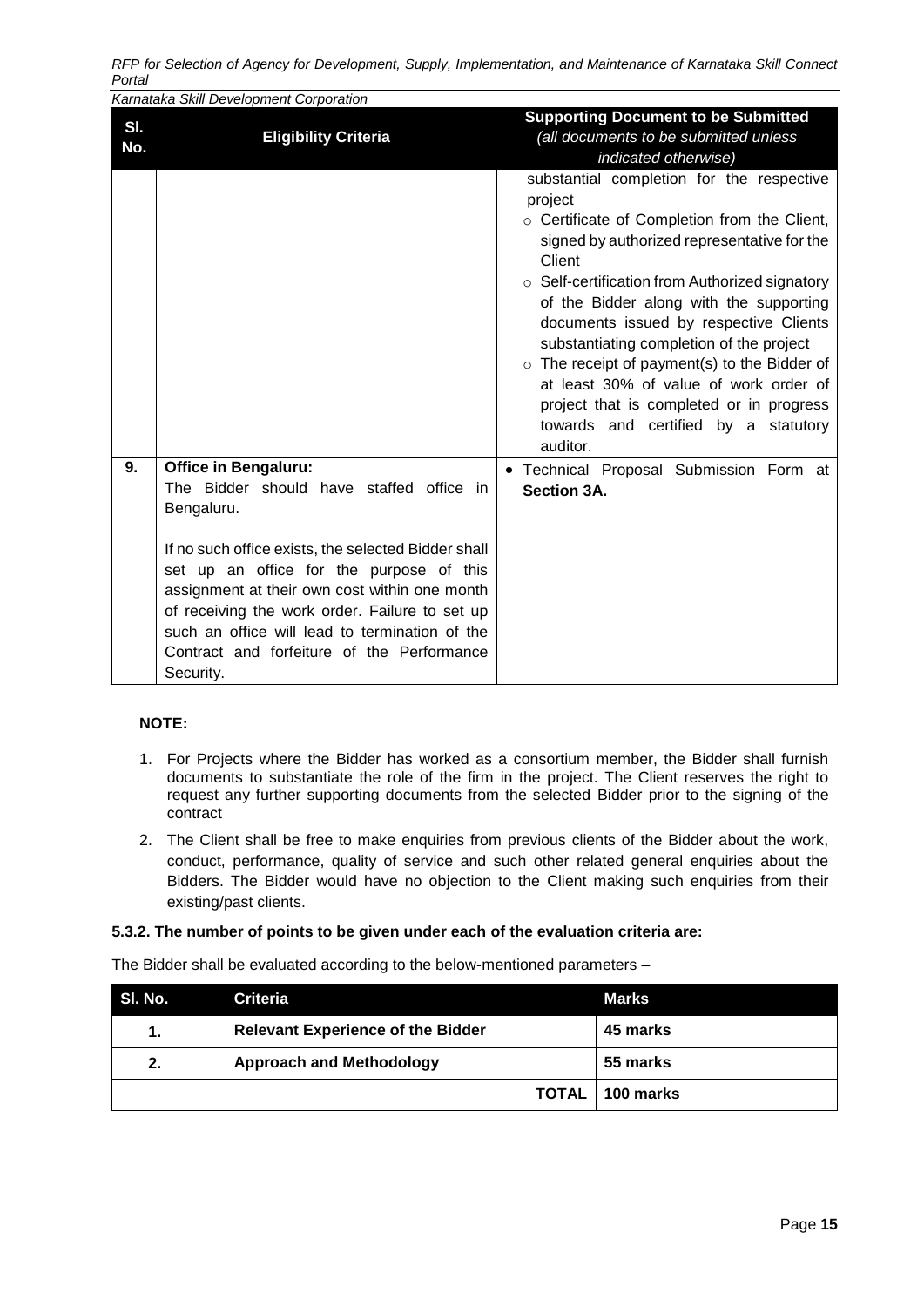*Karnataka Skill Development Corporation* 

Details of the Evaluation Criteria are given in the following table –

| SI.<br>No. | <b>Evaluation Criteria</b>                                                                                                                                                                                                                                                                                                                                                                                                                                                                                                                                                                                                                                                                                                                                                                                       | <b>Maximum</b><br><b>Marks</b> | <b>Documents to be submitted</b>                                                                                                                                                                                                                                                                                                                                                                                                                                                                                                                                                                                                                                                                                                                                                                                                                                                                                                                                                                                        |
|------------|------------------------------------------------------------------------------------------------------------------------------------------------------------------------------------------------------------------------------------------------------------------------------------------------------------------------------------------------------------------------------------------------------------------------------------------------------------------------------------------------------------------------------------------------------------------------------------------------------------------------------------------------------------------------------------------------------------------------------------------------------------------------------------------------------------------|--------------------------------|-------------------------------------------------------------------------------------------------------------------------------------------------------------------------------------------------------------------------------------------------------------------------------------------------------------------------------------------------------------------------------------------------------------------------------------------------------------------------------------------------------------------------------------------------------------------------------------------------------------------------------------------------------------------------------------------------------------------------------------------------------------------------------------------------------------------------------------------------------------------------------------------------------------------------------------------------------------------------------------------------------------------------|
|            | 1. Relevant Experience of the Bidder (45 Marks)                                                                                                                                                                                                                                                                                                                                                                                                                                                                                                                                                                                                                                                                                                                                                                  |                                |                                                                                                                                                                                                                                                                                                                                                                                                                                                                                                                                                                                                                                                                                                                                                                                                                                                                                                                                                                                                                         |
| 1.1.       | <b>Experience with Similar Projects:</b><br>The Bidder should have completed<br>/ substantially completed projects<br>pertaining to software development<br>for Clients using AI/ML based<br>software tools and related sectors in<br>India or abroad during the past 5<br>years, i.e., March 2017 onwards.<br>• For 3 projects of minimum value<br>INR 50 Lakhs OR 2 projects of<br>minimum value INR 75 Lakhs OR<br>1 project of minimum value INR 1<br>$\text{core} - 15 \text{ marks}$<br>• For 4 or 5 projects of minimum<br>value INR 50 Lakhs OR 3 to 4<br>projects of minimum value INR<br>75 Lakhs OR 2 to 3 projects of<br>minimum value INR 1 crore $-20$<br>marks<br>• For 6 or more projects of<br>minimum value INR 50 Lakhs OR<br>5 or more projects of minimum<br>value INR 75 Lakh OR 4 or more | 25 marks                       | Bidder's References at Section 3C<br>$\bullet$<br>Proof of Commencement of Project:<br>Copy of work order / contract / purchase<br>order / letter of award issued by the client<br>for the project. The document submitted<br>should meet all the requirements as per<br>the criteria and should indicate the<br>functionality implemented for the project.<br>Proof of Substantial Completion of<br>٠<br>Project: At least one of the following<br>documents issued by the client for the<br>project should be submitted as proof of<br>substantial completion for the respective<br>project<br>o Certificate of Completion from the<br>signed<br>by<br>Client,<br>authorized<br>representative for the Client<br>○ Self-certification<br>from<br>Authorized<br>signatory of the Bidder along with the<br>supporting<br>documents<br>issued<br>by<br>Clients<br>respective<br>substantiating<br>completion of the project<br>$\circ$ The receipt of payment(s) to the Bidder<br>towards the project and certified by a |
| 1.2.       | projects of minimum value INR 1<br>$\text{core} - 25 \text{ marks}$<br><b>Experience with Similar Projects:</b><br>The Bidder should have experience<br>project<br>at<br>least<br>of<br>one<br>for<br>implementing IT systems with large<br>user base and large concurrent<br>users.<br>• Software System with userbase<br>of $10000 - 10$ marks<br>• Software System with userbase<br>of $11001 - 20000 - 10$ marks<br>• More than 20000 learners $-20$<br>marks                                                                                                                                                                                                                                                                                                                                                | 20 marks                       | statutory auditor.<br>Bidder's References at Section 3C<br>$\bullet$<br>Proof of Commencement of Project:<br>$\bullet$<br>Copy of work order / contract / purchase<br>order / letter of award issued by the client<br>for the project. The document submitted<br>should meet all the requirements as per<br>the criteria and should indicate the<br>functionality implemented for the project.<br>Proof of Substantial Completion of<br>$\bullet$<br>Project: At least one of the following<br>documents issued by the client for the<br>project should be submitted as proof of<br>substantial completion for the respective<br>project<br>o Certificate of Completion from the<br>Client,<br>by<br>authorized<br>signed<br>representative for the Client<br>○ Self-certification<br>from<br>Authorized<br>signatory of the Bidder along with the<br>supporting<br>documents<br>issued<br>by<br>respective<br>Clients<br>substantiating<br>completion of the project and maximum                                       |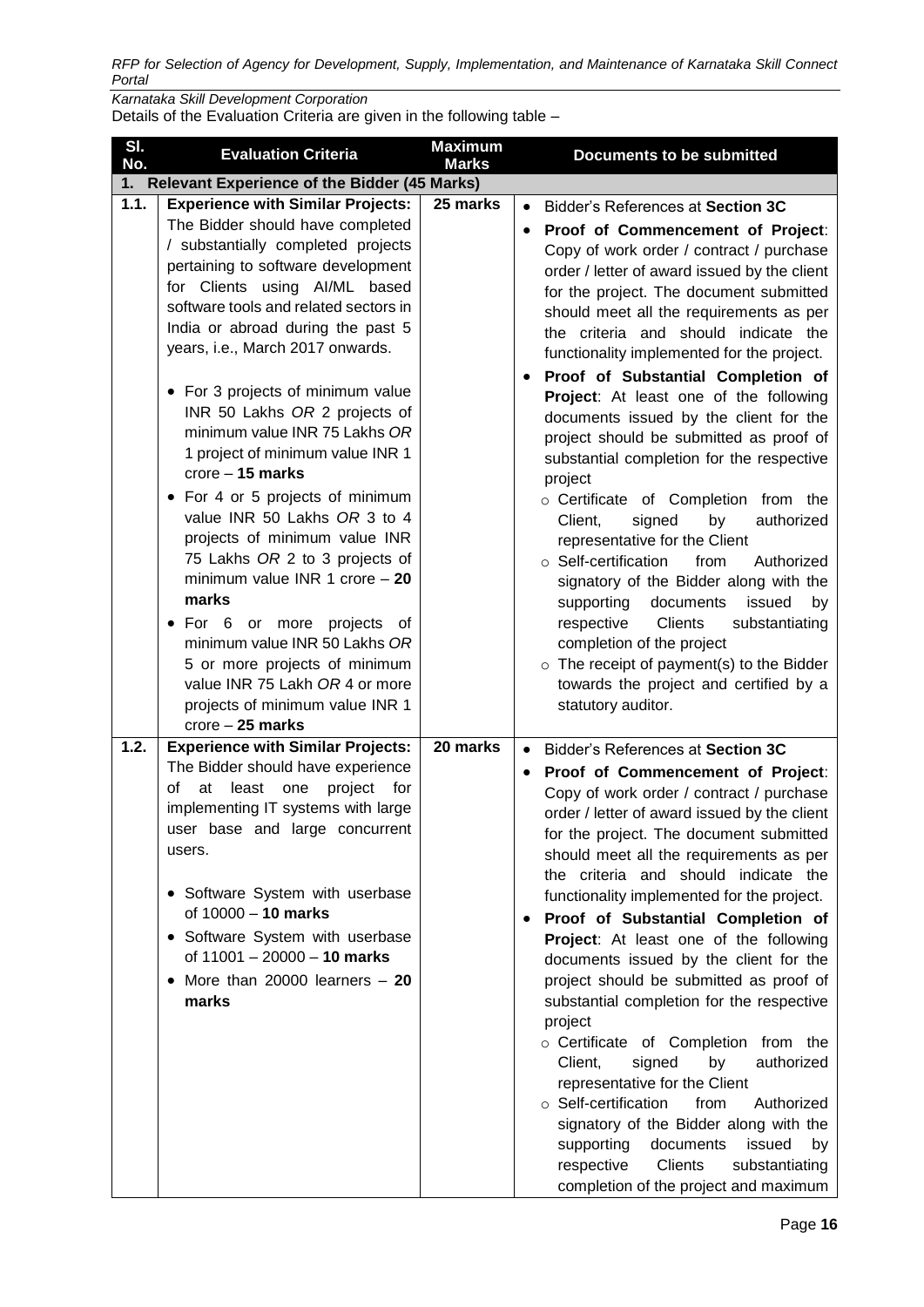|            | Karnataka Skill Development Corporation                                                                                                                                                                          |                                |                                                                                                                                                                                                                                                                                                                                                                            |  |
|------------|------------------------------------------------------------------------------------------------------------------------------------------------------------------------------------------------------------------|--------------------------------|----------------------------------------------------------------------------------------------------------------------------------------------------------------------------------------------------------------------------------------------------------------------------------------------------------------------------------------------------------------------------|--|
| SI.<br>No. | <b>Evaluation Criteria</b>                                                                                                                                                                                       | <b>Maximum</b><br><b>Marks</b> | <b>Documents to be submitted</b>                                                                                                                                                                                                                                                                                                                                           |  |
|            |                                                                                                                                                                                                                  |                                | concurrent users at peak demand on<br>the system deployed.                                                                                                                                                                                                                                                                                                                 |  |
|            |                                                                                                                                                                                                                  |                                | $\circ$ The receipt of payment(s) to the Bidder                                                                                                                                                                                                                                                                                                                            |  |
|            |                                                                                                                                                                                                                  |                                | towards the project and certified by a                                                                                                                                                                                                                                                                                                                                     |  |
|            |                                                                                                                                                                                                                  |                                | statutory auditor.                                                                                                                                                                                                                                                                                                                                                         |  |
|            | <b>Sub-Total</b>                                                                                                                                                                                                 | 45 marks                       |                                                                                                                                                                                                                                                                                                                                                                            |  |
|            | 2. Approach and Methodology                                                                                                                                                                                      |                                |                                                                                                                                                                                                                                                                                                                                                                            |  |
| 2.1.       | Meeting Technical Requirement<br>Specifications (TRS):<br>The Bidder should meet 100%<br>compliance with the Technical<br>Requirement<br>Specifications<br>at<br>Clause 6 of Section 5. Terms of<br>Reference.   | 15 marks                       | Undertaking by the Bidder on their<br>$\bullet$<br>company letterhead for 100% compliance<br>with<br>Technical<br>Requirement<br>the<br>Specification at Clause 6 of Section 5.<br>Terms of Reference. Each item of the<br>TRS as per the Clause must be<br>mentioned in the undertaking as per<br>format in appendix J and compliance<br>must be indicated by Yes or No.  |  |
| 2.2.       | Meeting Functional Requirement<br>Specifications (FRS):<br>The Bidder should meet 100%<br>compliance with the Functional<br>Requirement<br>Specifications<br>at<br>Clause 7 of Section 5. Terms of<br>Reference. | 15 marks                       | Undertaking by the Bidder on their<br>$\bullet$<br>company letterhead for 100% compliance<br>Functional<br>with<br>the<br>Requirement<br>Specification at Clause 7 of Section 5.<br>Terms of Reference. Each item of the<br>FRS as per the Clause must be<br>mentioned in the undertaking as per<br>format in appendix J and compliance<br>must be indicated by Yes or No. |  |
| 2.3.       | Approach and Methodology for<br>Core Implementation and Roll-out:<br>• Understanding of Client's project<br>requirements<br>Implementation Plan and Roll-<br>out Plan                                            | 5 Marks                        | The Bidder shall submit a write up (up to<br>$\bullet$<br>pages) on the Approach<br>25<br>and<br>Methodology as a part of the Technical<br>Proposal as per format Section 3E                                                                                                                                                                                               |  |
|            | Training Strategy & Plan<br><b>Risk Management</b>                                                                                                                                                               |                                | The shortlisted Bidders shall make a<br>detailed Technical Presentation on the<br>aspects listed under this criterion to the                                                                                                                                                                                                                                               |  |
| 2.4.       | Approach and Methodology for<br>Maintenance and Support:<br>Maintenance Support Strategy<br>and Plan<br><b>Issue Resolution Methodology</b><br>$\bullet$<br>• Risk Management                                    | 5 marks                        | Evaluation Committee formed by the<br>Client. The proposed Project Manager<br>along with key resources should be<br>present in-person during the presentation.                                                                                                                                                                                                             |  |
| 2.5.       | Demonstration of Existing AI/ML<br>based IT application<br>The Bidder shall at their own cost,<br>arrange for a live demonstration of<br>their implementation of Existing<br>AI/ML based IT application          | 15 marks                       | Demonstration of Existing AI/ML based IT<br>application in the form of presentation<br>detailing features and capabilities of the<br>portal developed and any associated<br>supporting documents to be uploaded.                                                                                                                                                           |  |
|            | <b>Sub-Total</b>                                                                                                                                                                                                 | 55 marks                       |                                                                                                                                                                                                                                                                                                                                                                            |  |
|            | <b>Total Marks (Maximum Possible)</b>                                                                                                                                                                            | 100 marks                      |                                                                                                                                                                                                                                                                                                                                                                            |  |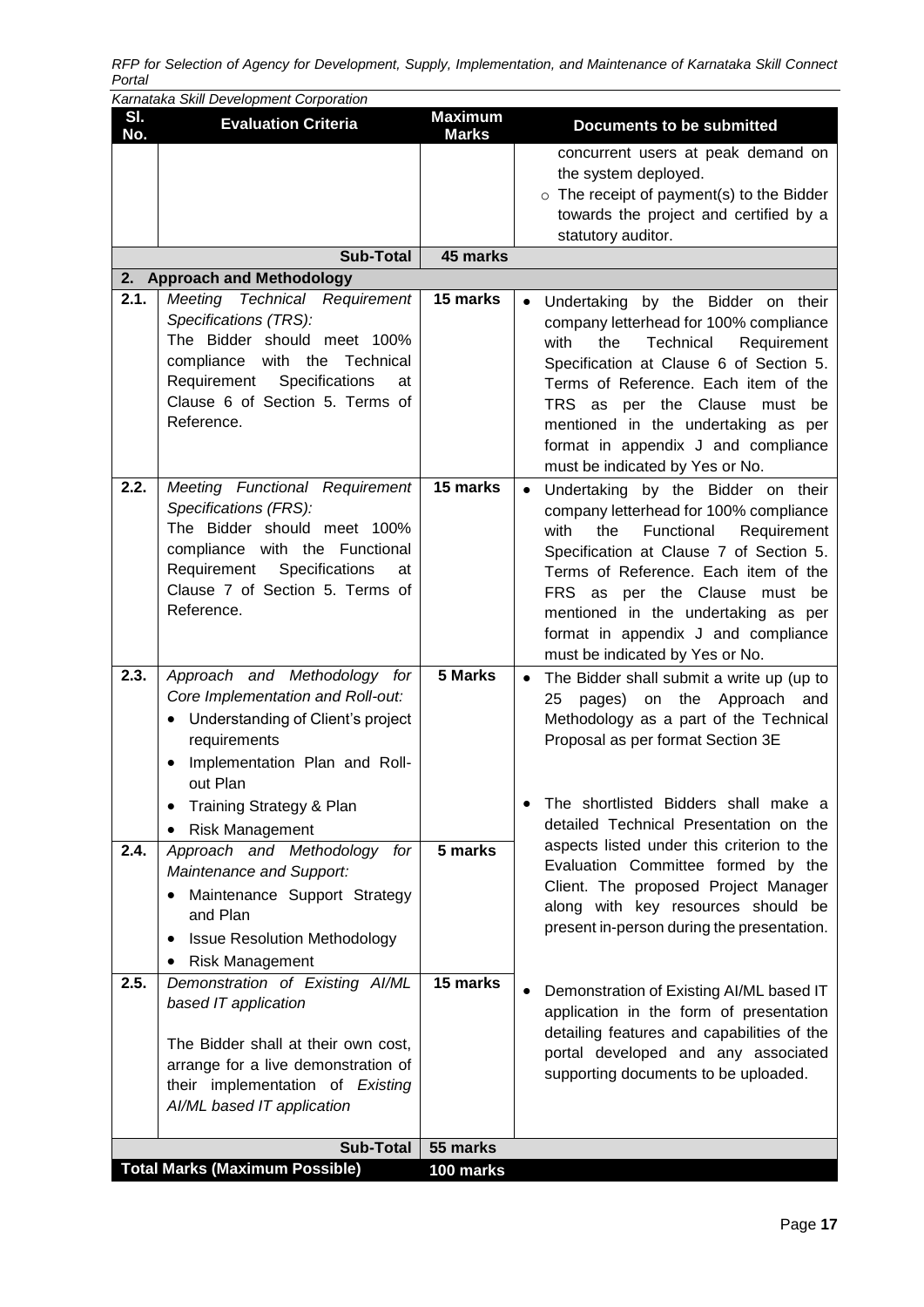#### **NOTE:**

- 1. For Projects where the Bidder has worked as a consortium member, the Bidder shall furnish documents to substantiate the role of the firm in the project. The Client reserves the right to request any further supporting documents from the selected Bidder prior to the signing of the contract
- 2. The Client shall be free to make enquiries from previous clients of the Bidder about the work, conduct, performance, quality of service and such other related general enquiries about the Bidders. The Bidder would have no objection to the Client making such enquiries from their existing/past clients.
- 3. The Bidder should provide man-month rates for different resources being deployed for Phase 2 of the project in Section 3L. The broad scope for phase 2 can be referred in the Clause 9 of Section 5. However, the lumpsum price bid for implementation of Phase 1 in Section 4 will be solely used for evaluation purposes.

| SI.<br>No. | <b>Section</b> | <b>Title</b>                                                                           | <b>Details</b>                                                                                                                                                                                                                                                                                                                                     |
|------------|----------------|----------------------------------------------------------------------------------------|----------------------------------------------------------------------------------------------------------------------------------------------------------------------------------------------------------------------------------------------------------------------------------------------------------------------------------------------------|
| 21.        | 5.4            | Minimum technical score                                                                | The Bidder must achieve a minimum of 60 marks overall<br>for to be eligible for opening of the Financial Proposal.                                                                                                                                                                                                                                 |
| 22.        | 5.7            | Ranking of the Bidders                                                                 | The formula for determining the financial scores is the<br>following:<br>$St = 100$ x Fm/F, in which Sf is the financial score, Fm is<br>the lowest price, and F is the price of the proposal under<br>consideration<br>The weights given to the Technical and Financial Proposal<br>are:<br>$T = 0.70$ (Technical), and<br>$P = 0.30$ (Financial) |
| 23.        | 6.1            | Address for negotiation                                                                | Karnataka Skill Development Corporation,<br>Kaushalya Bhavan, 3rd Floor, Diary Circle,<br>Bannerghatta Road, Bangalore 560 029<br>Email: sankalp_portal@kaushalkar.com                                                                                                                                                                             |
| 24.        | 7.2            | The assignment is expected<br>to commence on [Month,<br>Year] at [Location]<br>21 days | Within 15 days of the signing of the Contract at Bengaluru                                                                                                                                                                                                                                                                                         |
| 25.        | 8.1            | <b>Performance Security</b>                                                            | 5% of Contract value                                                                                                                                                                                                                                                                                                                               |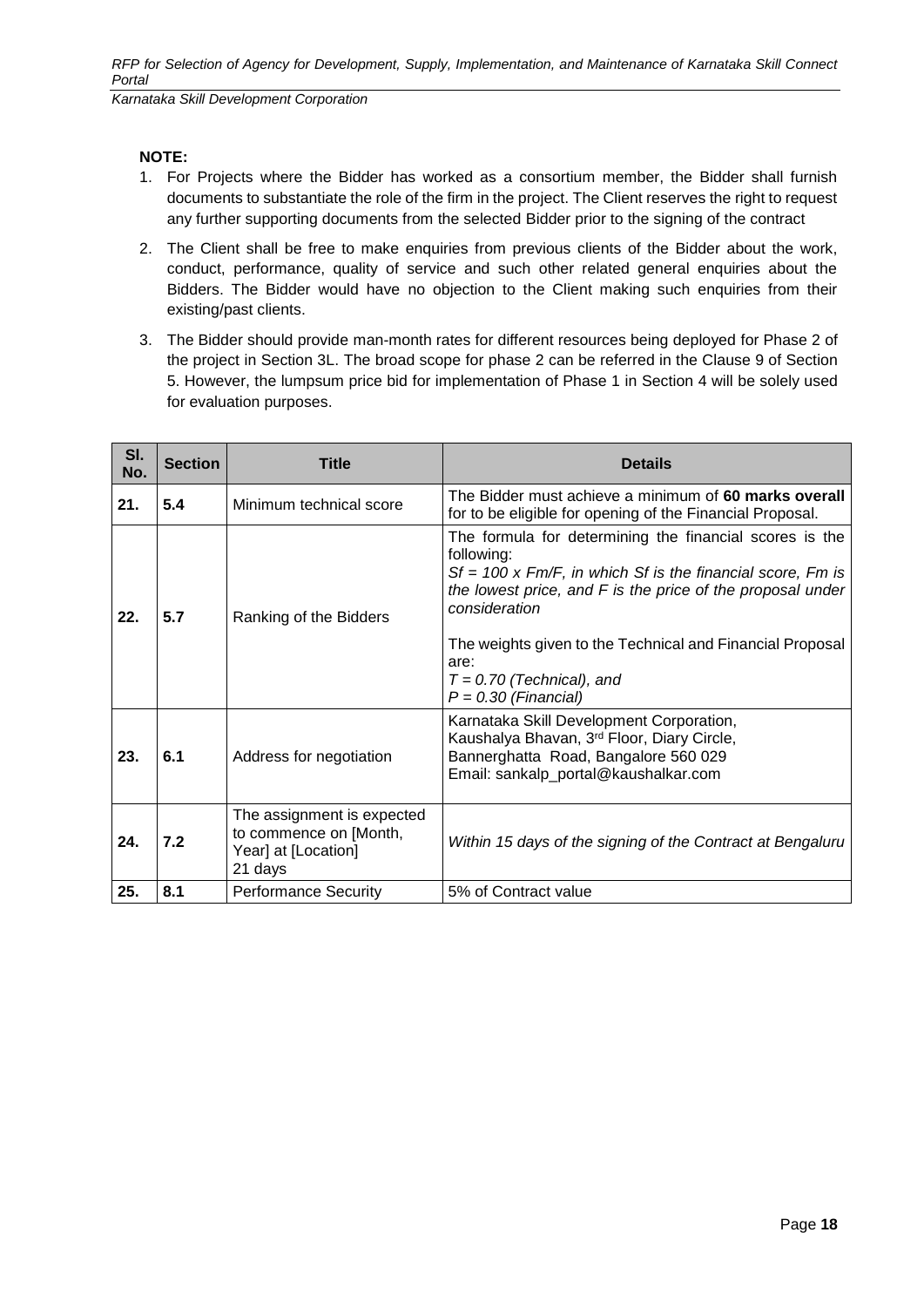# **Section 3. Technical Proposal – Standard Forms**

- <span id="page-18-0"></span>3A. Technical Proposal Submission Form
- 3B. Details of the Bidder
- 3C. Bidder's References

3D. Comments and suggestions on the Terms of Reference and on data services, and facilities to be provided by the Client

- 3E. Description of the methodology and work plan for performing the assignment
- 3F. Team composition and task assignments (Optional)
- 3G. Power of Attorney of Authorised Signatory
- 3H. Financial Capacity of the Bidder
- 3I. Undertaking for Experience in Web & Software Development
- 3J. Undertaking on Patents, Intellectual Property Rights, Industrial Property Rights and Copyrights
- 3K. Original Equipment Manufacturer/Third Party Authorization to Bid
- 3L. Time and material costs for Scope of Work under Phase 2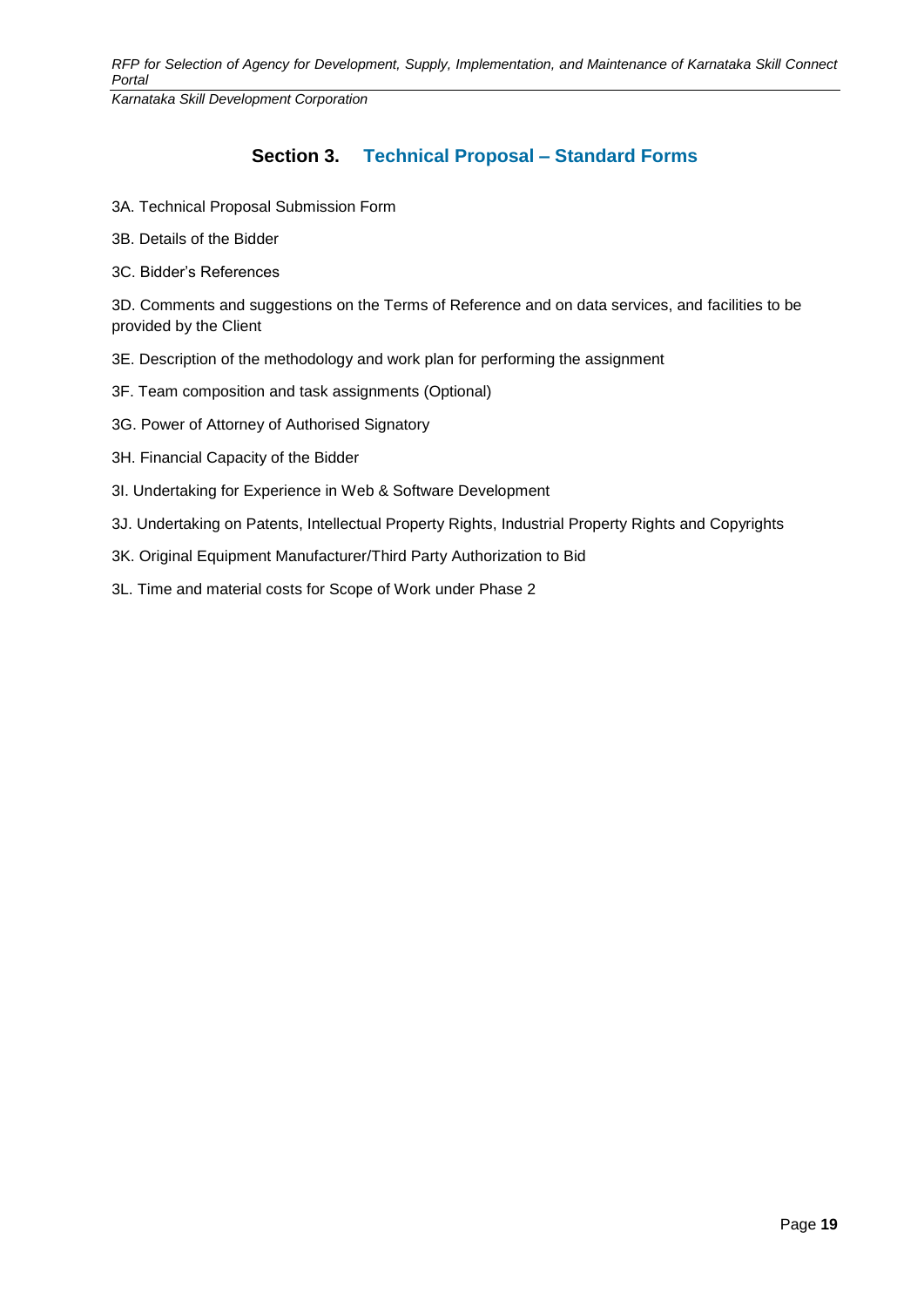<span id="page-19-0"></span>*Karnataka Skill Development Corporation* 

#### **3A. Technical Proposal Submission Form**

[Location, Date]

FROM:

(Name of the Bidder)

TO:

Managing Director, Karnataka Skill Development Corporation, Kaushalya Bhavan, 3rd Floor, Diary Circle, Bannerghatta Road, Bangalore 560 029

Dear Sir:

**Subject: Proposal for "Selection of Bidder for Development, Supply, Implementation, and Maintenance of Karnataka Skill Connect Portal"**

We, the undersigned, offer to provide services for the above in accordance with your Request for Proposal notified in the e-Procurement portal as e-tender No. KSDC/PUR/ITAI/CR-04/2022-23. We are hereby submitting our Proposal which includes this Technical Proposal, and a Financial Proposal on the Government of Karnataka e-Procurement portal. I/we, having examined all relevant documents and understood their contents, hereby submit our Proposal for Selection of Bidder for Development, Supply, Implementation, and Maintenance of Karnataka Skill Connect Portal.

We hereby undertake as follows:

- 1. All information provided in the Proposal and in the Appendices is true and correct and all documents accompanying such Proposal are true copies of their respective originals.
- 2. I/We shall make available to the Client any additional information it may deem necessary or require for supplementing or authenticating the Proposal.
- 3. I/We certify that in the last three years, we or any of our Associate have neither failed to perform on any contract, as evidenced by imposition of a penalty by an arbitral or judicial authority or a judicial pronouncement or arbitration award against the Bidder, nor been expelled from any project or contract by any public authority nor have had any contract terminated by any public authority for breach on our part.
- 4. I/we have not blacklisted / barred by the Government of Karnataka or any of its Bidders for any reasons whatsoever.
- 5. I/we have not been blacklisted / barred by the Central / any other State / UT Government or its Bidders for indulging in corrupt or fraudulent practices or for indulging in unfair trade practices or for backing out from the execution of contract after an award of work.
- 6. I/we am/are not involved in any major litigation that may affect or compromise the delivery of service required if we were to be awarded with this work.
- 7. I/we have an office in Bengaluru at [*insert office address*] or I/we shall set up an office in Bengaluru within 3 months of the Commencement Date for the purpose of the assignment at our own cost.
- 8. I/We have examined and have no reservations to the RFP Documents, including any Addendum issued by the Client.
- 9. I/We do not have any conflict of interest
- 10. I/We have not directly or indirectly or through an agent engaged or indulged in any corrupt practice, fraudulent practice, coercive practice, undesirable practice or restrictive practice, as defined in Sub-Clause 2.7.1(d) of General Conditions of Contract in the RFP document, in respect of any tender or request for proposal issued by or any Contract entered into with the Client or any other public sector enterprise or any government, Central or State; and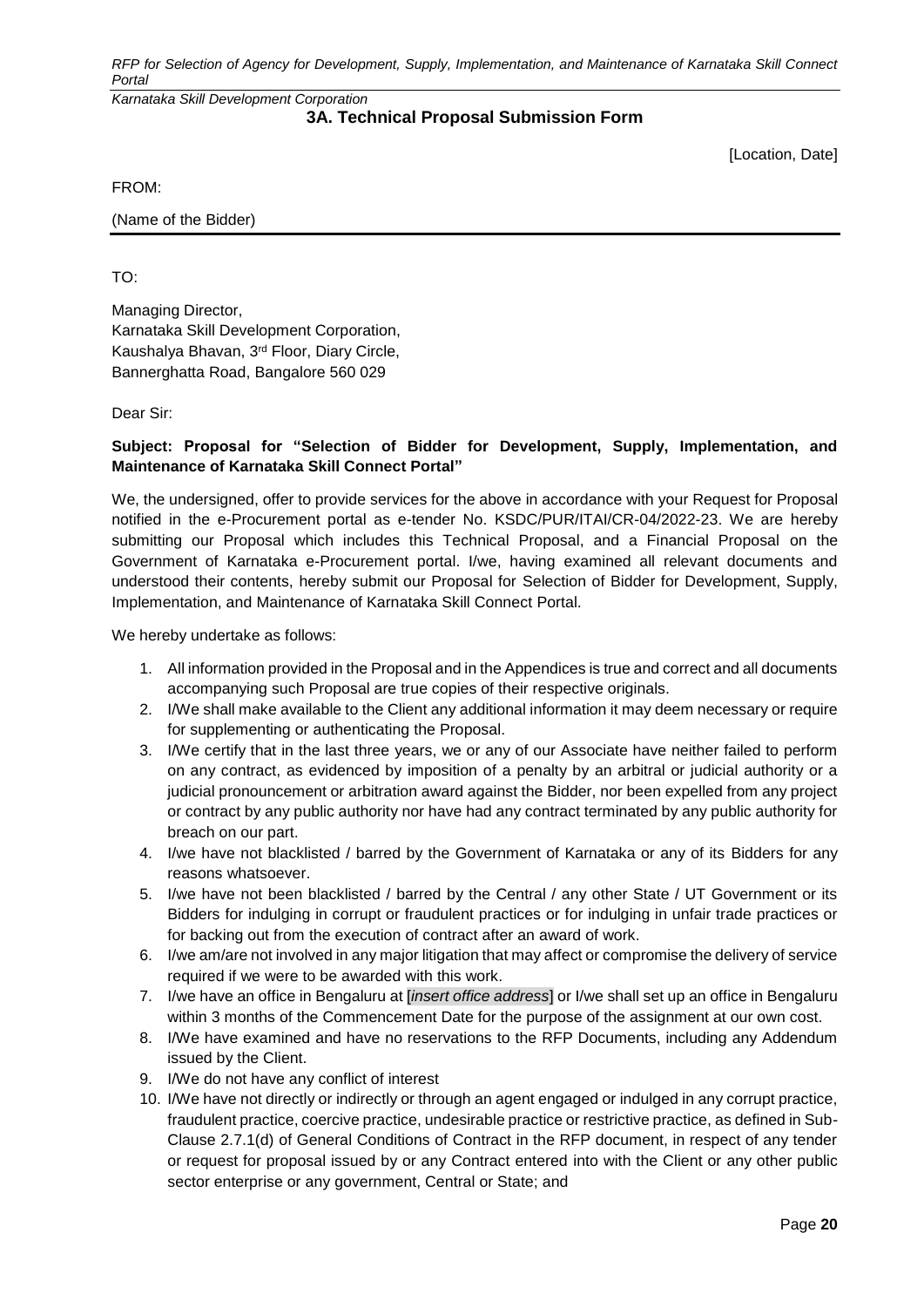- 11. The Proposal is unconditional
- 12. I/We agree to keep this offer valid for 180 (One Hundred and Eighty) days from the Proposal Due Date specified in the RFP.
- 13. I/We do hereby confirm to deliver the latest versions of the software as available on the date of delivery on mutually agreed terms that addresses the requirements of KSDC pursuant to this tender document and associated technology components, software components, implementation of the system and web application, training and maintenance services, information technology infrastructure, system integration services and any associated services to KSDC at the same cost committed in the Financial Proposal.
- 14. I/We do hereby confirm that will ensure meet 100% compliance with the Technical Requirement Specifications at Clause 6 of Section 5. Terms of Reference.
- 15. I/We do hereby confirm that will ensure meet 100% compliance with the Functional Requirement Specifications at Clause 7 of Section 5. Terms of Reference.
- 16. I/We understand that you may cancel the Selection Process at any time and that you are neither bound to accept any Proposal that you may receive nor to select the Bidder, without incurring any liability to the Bidders in accordance with Clause 7.3 (Section 7 — Award of contract) of the RFP document.
- 17. I, hereby submit a declaration that the tender submitted by the undersigned on behalf of the tenderer …………… *(Name of the Bidder)* shall not be withdrawn or modified during the period of validity or extended period of validity.
- 18. I, on behalf of the tenderer …………… *(Name of the Bidder)*, also accept the fact that in case the tender is withdrawn or modified during the period of its validity / extended validity period or if we fail to sign the contract in case the is awarded to us or we fail to submit and Performance Security, and Additional Performance Security, if any, before the deadline fixed in the tender document, then …………… *(Name of the Bidder)* will be debarred for participation in the tendering process of the procurements of this procurement entity for a period of **one year** from the date of default.

If negotiations are held by the client, we undertake to attend negotiations. Our Proposal is binding upon us and subject to the modifications resulting from contract negotiations.

We understand you are not bound to accept any Proposal you receive. We remain,

Yours sincerely,

Authorised Signatory: Name and Title of Signatory: Name of Bidder: Address: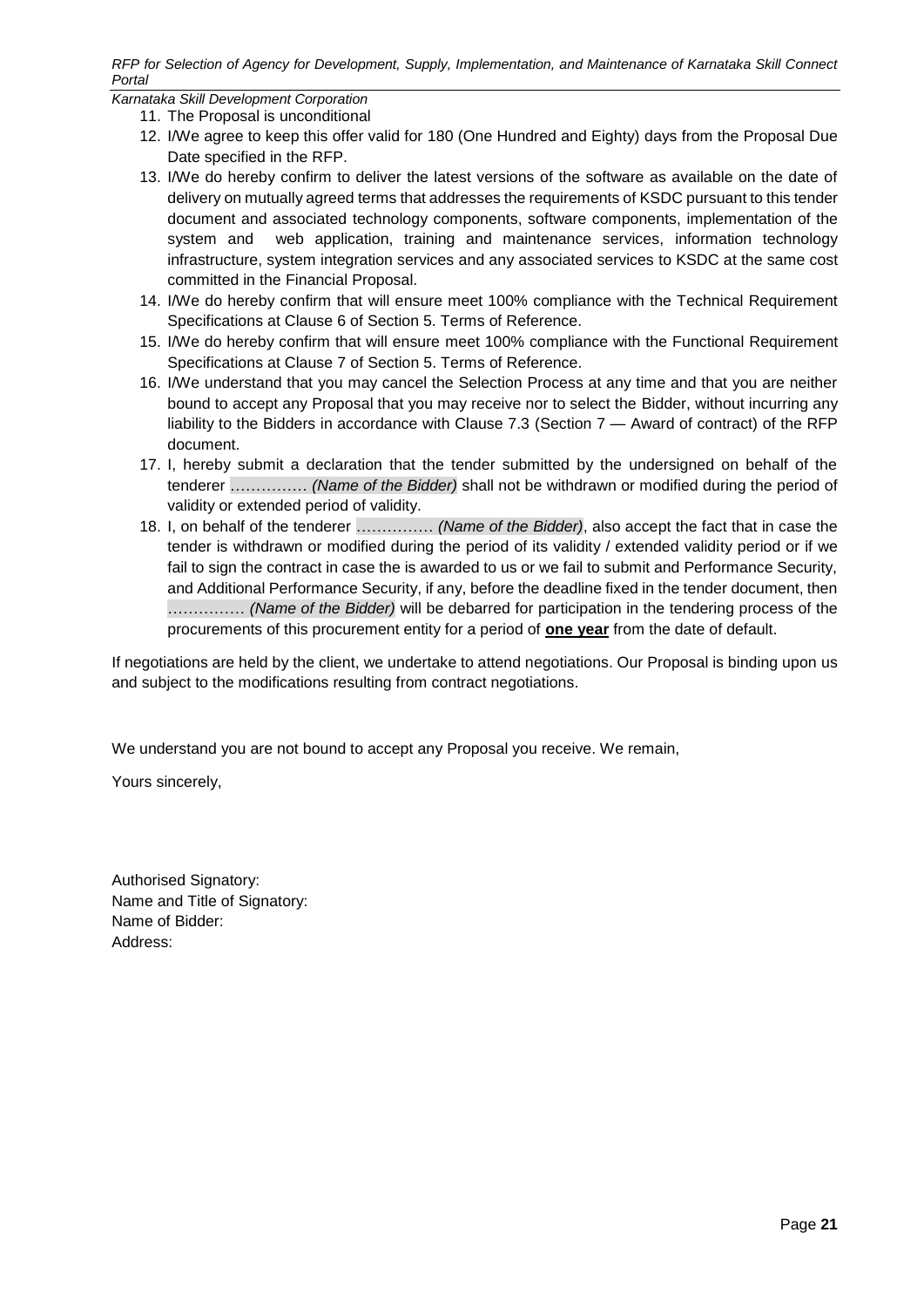### **3B. Details of the Bidder**

*(On the Letterhead of the Bidder)*

<span id="page-21-0"></span>

| SI. No. | <b>Particulars</b>                                                                                                                                                                                                           | <b>Details</b>                                                            |
|---------|------------------------------------------------------------------------------------------------------------------------------------------------------------------------------------------------------------------------------|---------------------------------------------------------------------------|
| 1.      | <b>Bidder Details</b>                                                                                                                                                                                                        |                                                                           |
| a.      | Name of Company/Firm                                                                                                                                                                                                         |                                                                           |
| b.      | Country of Incorporation                                                                                                                                                                                                     |                                                                           |
| c.      | Date of Incorporation and/or<br><b>Commencement of Business</b>                                                                                                                                                              |                                                                           |
| d.      | Brief description of Company/Firm including<br>details of its main lines of business and<br>proposed roles and responsibilities in this<br>Project                                                                           |                                                                           |
| е.      | <b>Registered Office Details</b>                                                                                                                                                                                             | Address:<br><b>Contact Person:</b><br>Mobile:<br>Phone:<br>Email:<br>Fax: |
| f.      | <b>Branch/Regional Office Details</b>                                                                                                                                                                                        | Address:<br><b>Contact Person:</b><br>Mobile:<br>Phone:<br>Email:<br>Fax: |
| g.      | Details of the Authorized Signatory for the<br>Tender                                                                                                                                                                        | Name:<br>Designation:<br>Address:<br>Phone:<br>Email:                     |
| h.      | Details for individual(s) who will serve as<br>Point of Contact                                                                                                                                                              | Name:<br>Designation:<br>Mobile:<br>Phone:<br>Email:                      |
| i.      | Nature of Business (Public / Private Limited<br>Company, Partnership Firm, Limited Liability<br>Partnership, Sole Proprietorship)                                                                                            |                                                                           |
| 2.      | Company or Firm registration details with the<br>supporting documents either copy of the<br>Certificate of Incorporation by the Registrar<br>of Companies or of the Registration<br>Certificate issued by Registrar of Firms |                                                                           |
| 3.      | Undertaking for number of years of<br>experience                                                                                                                                                                             | Number of Years:<br>Enclosed: [ ] Yes [ ] No                              |
| 4.      | PAN Card Number. Self-attested copy to be<br>enclosed.                                                                                                                                                                       | Number:<br>Enclosed: [ ] Yes [ ] No                                       |
| 5.      | GST Number. Submit self-attested copy of<br><b>GST Registration Certificate</b>                                                                                                                                              | Number:<br>Enclosed: [ ] Yes [ ] No                                       |
| 6.      | <b>Financial Information</b>                                                                                                                                                                                                 |                                                                           |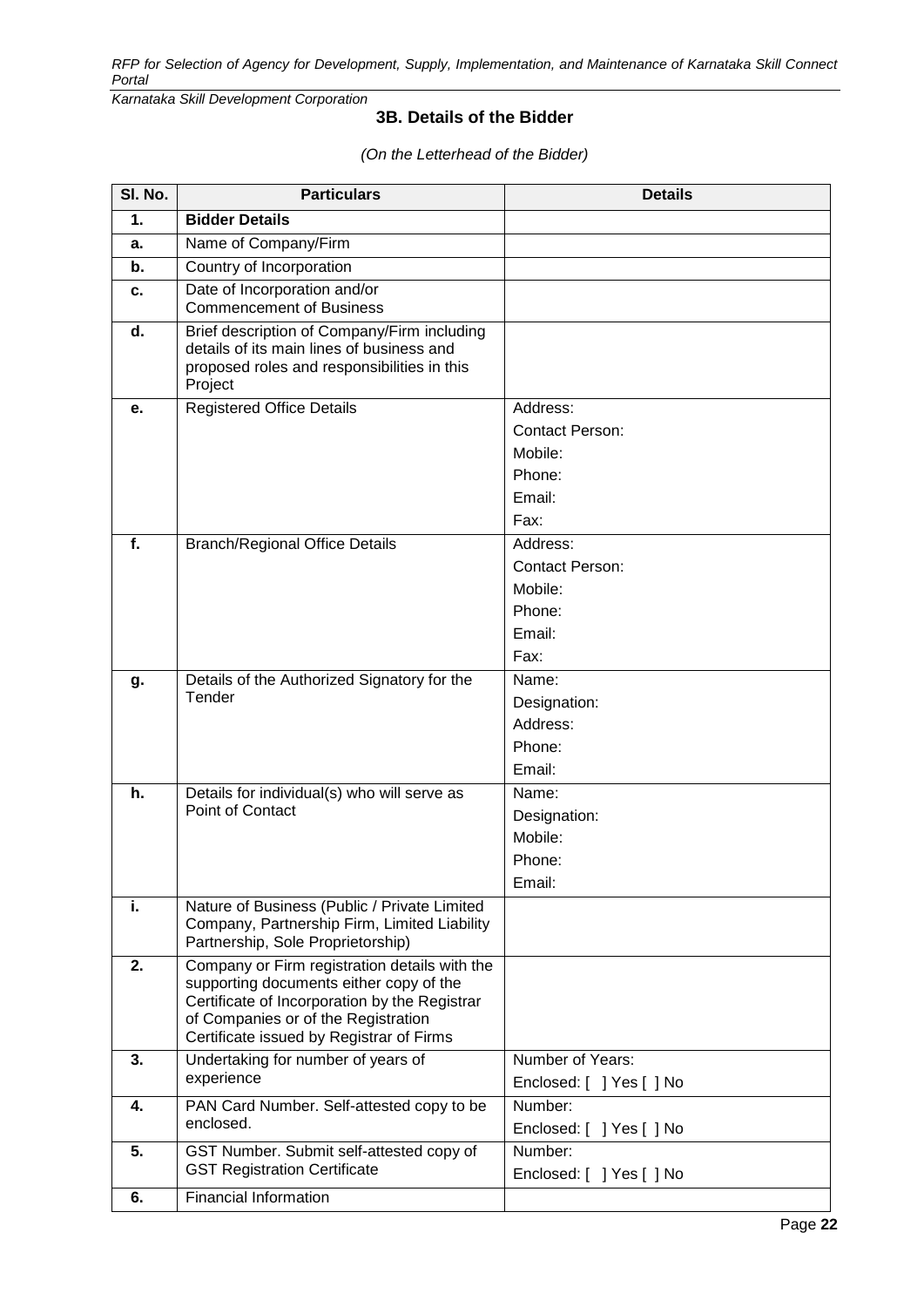| RFP for Selection of Agency for Development, Supply, Implementation, and Maintenance of Karnataka Skill Connect |  |
|-----------------------------------------------------------------------------------------------------------------|--|
| Portal                                                                                                          |  |

|     | Karnataka Skill Development Corporation                                             |                                                                                                                                                                  |                              |                          |                          |
|-----|-------------------------------------------------------------------------------------|------------------------------------------------------------------------------------------------------------------------------------------------------------------|------------------------------|--------------------------|--------------------------|
|     |                                                                                     |                                                                                                                                                                  | <b>FY</b><br>2018-<br>19     | <b>FY</b><br>2019-<br>20 | <b>FY</b><br>2020-<br>21 |
|     |                                                                                     | <b>Total Turnover</b><br>of Bidder in INR<br>Lakh                                                                                                                |                              |                          |                          |
|     |                                                                                     | Turnover in INR<br>Lakh from<br>Information<br>Technology<br>Services and<br>Information<br>Technology<br>enabled<br>Services (i.e., IT<br>Services and<br>IteS) |                              |                          |                          |
| 7.  | Years of Experience with software<br>development and web application<br>development | years ______ months                                                                                                                                              |                              |                          |                          |
| 8.  | Enclosed Form 3A                                                                    | Form Enclosed: [ ] Yes [ ] No                                                                                                                                    |                              |                          |                          |
| 9.  | Enclosed Form 3B                                                                    | Form Enclosed: [ ] Yes [ ] No                                                                                                                                    |                              |                          |                          |
|     |                                                                                     | <b>Supporting Documents Enclosed:</b>                                                                                                                            |                              |                          |                          |
|     |                                                                                     |                                                                                                                                                                  | $\lceil$   Yes $\lceil$   No |                          |                          |
| 10. | Enclosed Form 3C                                                                    | Form Enclosed: [ ] Yes [ ] No                                                                                                                                    |                              |                          |                          |
| 11. | Enclosed Form 3E                                                                    | Form Enclosed: [ ] Yes [ ] No                                                                                                                                    |                              |                          |                          |
| 12. | Enclosed Form 3F                                                                    | Form Enclosed: [ ] Yes [ ] No                                                                                                                                    |                              |                          |                          |
| 13. | Enclosed Form 3G                                                                    | Form Enclosed: [ ] Yes [ ] No                                                                                                                                    |                              |                          |                          |
| 14. | Enclosed Form 3H                                                                    | Form Enclosed: [ ] Yes [ ] No                                                                                                                                    |                              |                          |                          |
| 15. | Enclosed Form 3I                                                                    | Form Enclosed: [ ] Yes [ ] No                                                                                                                                    |                              |                          |                          |
| 16. | Enclosed Form 3J                                                                    | Form Enclosed: [ ] Yes [ ] No                                                                                                                                    |                              |                          |                          |
| 17. | Enclosed Form 3K                                                                    | Form Enclosed: [ ] Yes [ ] No                                                                                                                                    |                              |                          |                          |

Authorised Signatory: \_\_\_\_\_\_\_\_\_\_\_\_\_\_\_\_\_\_\_\_\_\_\_\_\_\_\_\_\_\_\_

Name and Title of Signatory: \_\_\_\_\_\_\_\_\_\_\_\_\_\_\_\_\_\_\_\_\_\_\_\_\_\_

Bidder's Name: \_\_\_\_\_\_\_\_\_\_\_\_\_\_\_\_\_\_\_\_\_\_\_\_\_\_\_\_\_\_\_\_\_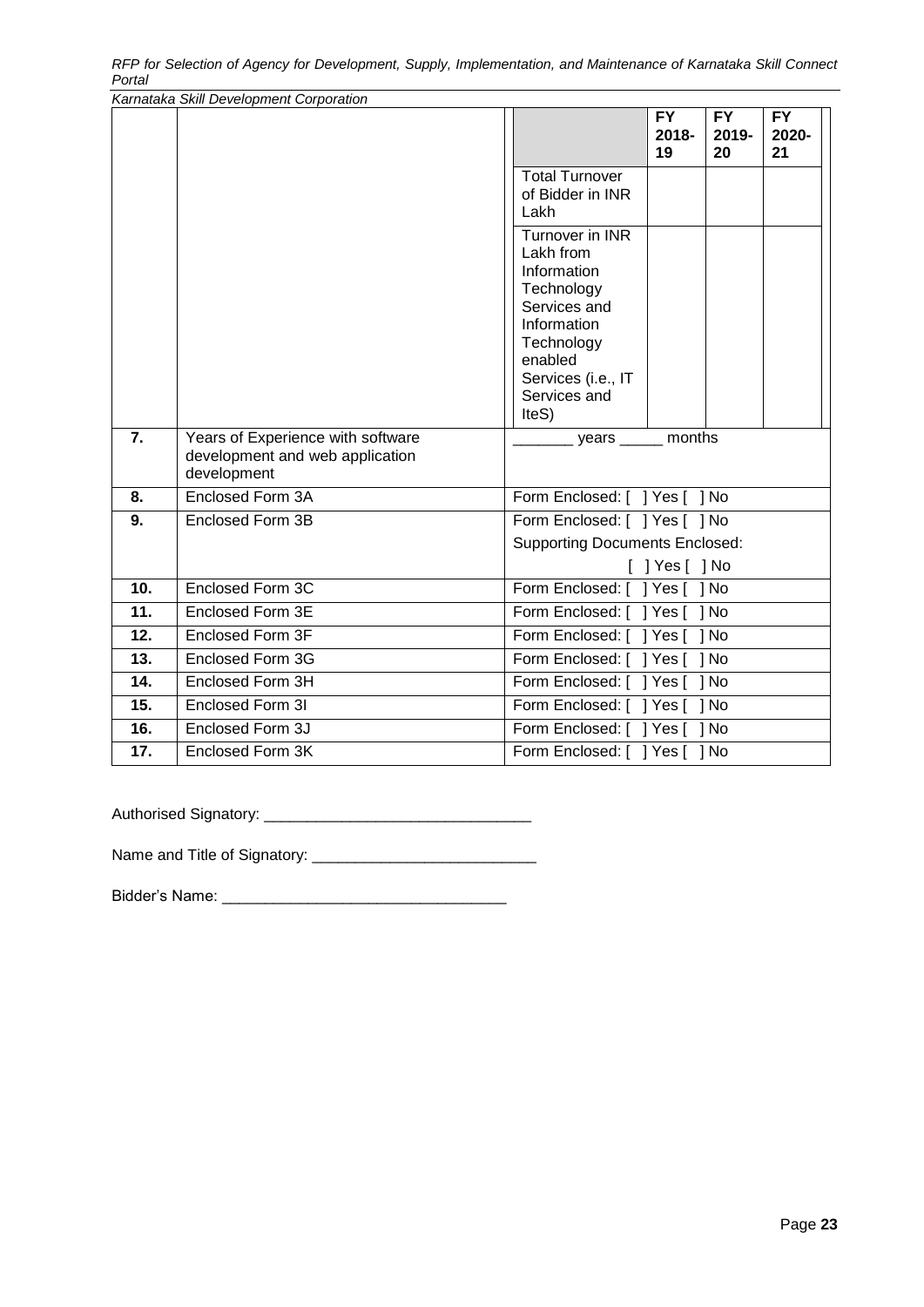#### **3C. Bidder's References**

#### **Bidder should provide details of relevant services carried out in the last 5 years that best illustrate qualifications.**

The Bidder shall provide a summary of their work experience with learner management system in the following format -

| SI.<br>No. | <b>Name</b><br>of<br><b>Client</b> | Name of<br>Project | Nature of<br><b>Business /</b><br><b>Operations of</b><br><b>Client</b> | <b>Location of</b><br>Project | <b>Start</b><br>Date<br>(Month,<br>Year) | End<br><b>Date</b><br>(Month,<br>Year) | Value of<br>Project | Number of<br>users of IT<br><b>Systems</b><br>deployed at | Proof of<br><b>Commencement for</b><br><b>Project Provided</b><br>(Type of Document, | Proof of<br><b>Substantial</b><br><b>Completion for</b><br><b>Project Provided</b> |
|------------|------------------------------------|--------------------|-------------------------------------------------------------------------|-------------------------------|------------------------------------------|----------------------------------------|---------------------|-----------------------------------------------------------|--------------------------------------------------------------------------------------|------------------------------------------------------------------------------------|
|            |                                    |                    |                                                                         |                               |                                          |                                        |                     | peak demand                                               | Date of issue of<br>document)                                                        | (Type of document,<br>Date of issue of                                             |
|            |                                    |                    |                                                                         |                               |                                          |                                        |                     |                                                           |                                                                                      | document)                                                                          |
| 1.         |                                    |                    |                                                                         |                               |                                          |                                        |                     |                                                           |                                                                                      |                                                                                    |
| 2.         |                                    |                    |                                                                         |                               |                                          |                                        |                     |                                                           |                                                                                      |                                                                                    |
| 3.         |                                    |                    |                                                                         |                               |                                          |                                        |                     |                                                           |                                                                                      |                                                                                    |
| 4.         |                                    |                    |                                                                         |                               |                                          |                                        |                     |                                                           |                                                                                      |                                                                                    |
| 5.         |                                    |                    |                                                                         |                               |                                          |                                        |                     |                                                           |                                                                                      |                                                                                    |
| 6.         |                                    |                    |                                                                         |                               |                                          |                                        |                     |                                                           |                                                                                      |                                                                                    |
| 7.         |                                    |                    |                                                                         |                               |                                          |                                        |                     |                                                           |                                                                                      |                                                                                    |
| 8.         |                                    |                    |                                                                         |                               |                                          |                                        |                     |                                                           |                                                                                      |                                                                                    |

<span id="page-23-0"></span>*Add additional rows as required.* 

*Note:*

- **Proof of Commencement for Project** may be any of the following documents issued by the Client
	- o Copy of work order / contract / purchase order / letter of award issued by the client for each eligible Project. The document submitted should meet all the requirements as per the criteria.
- **Proof of Substantial Completion for Project:** At least one of the following documents issued by the client for the Project should be submitted as proof of substantial completion for the respective Project
	- $\circ$  Certificate of Completion from the Client, signed by authorized representative for the Client
	- o Self-certification from Authorized signatory of the Bidder along with the supporting documents issued by respective Clients substantiating completion of the Project
	- $\circ$  The receipt of payment(s) to the Bidder towards the Project and certified by a statutory auditor.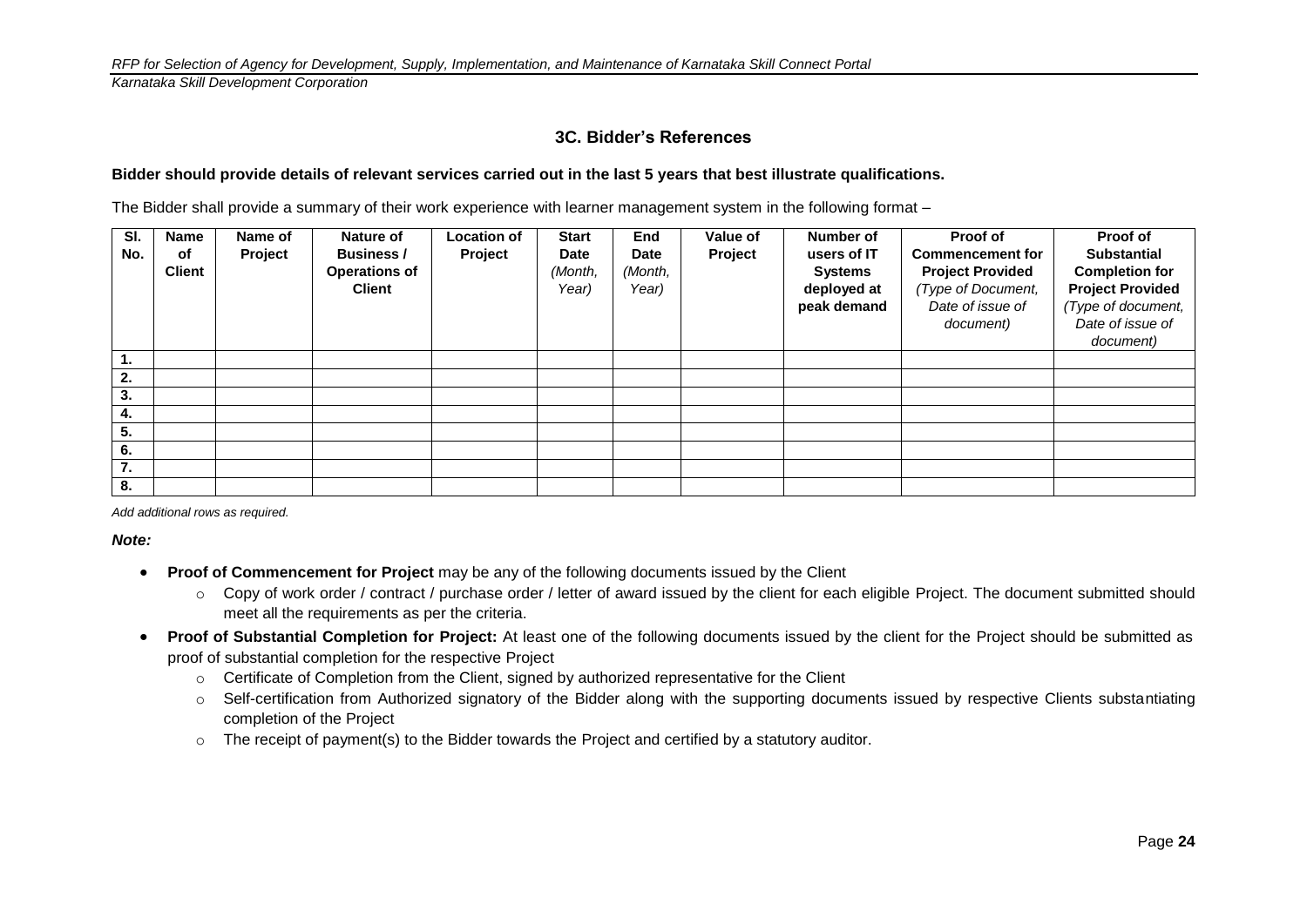The Bidder should provide details for each of the Projects listed above in the following format –

| SI.<br>No. | <b>Particulars</b>                                                                                                                                                                                                                                                                                                                                                                                                                                                           | <b>Details</b>                                                                                                                                                                                                                                                                                                      |
|------------|------------------------------------------------------------------------------------------------------------------------------------------------------------------------------------------------------------------------------------------------------------------------------------------------------------------------------------------------------------------------------------------------------------------------------------------------------------------------------|---------------------------------------------------------------------------------------------------------------------------------------------------------------------------------------------------------------------------------------------------------------------------------------------------------------------|
| 1.         | <b>Name of Client</b>                                                                                                                                                                                                                                                                                                                                                                                                                                                        |                                                                                                                                                                                                                                                                                                                     |
| 2.         | <b>Name of Project</b>                                                                                                                                                                                                                                                                                                                                                                                                                                                       |                                                                                                                                                                                                                                                                                                                     |
| 3.         | <b>Location of Client</b>                                                                                                                                                                                                                                                                                                                                                                                                                                                    |                                                                                                                                                                                                                                                                                                                     |
| 4.         | Nature of Business / Operations of Client                                                                                                                                                                                                                                                                                                                                                                                                                                    |                                                                                                                                                                                                                                                                                                                     |
| 5.         | <b>Contact Person for Client</b>                                                                                                                                                                                                                                                                                                                                                                                                                                             | Name:<br>Designation:<br>Phone:<br>Email:                                                                                                                                                                                                                                                                           |
| 6.         | <b>Brief Description of Project</b>                                                                                                                                                                                                                                                                                                                                                                                                                                          |                                                                                                                                                                                                                                                                                                                     |
| 7.         | <b>Start Date of Project</b>                                                                                                                                                                                                                                                                                                                                                                                                                                                 |                                                                                                                                                                                                                                                                                                                     |
| 8.         | <b>End Date of Project</b>                                                                                                                                                                                                                                                                                                                                                                                                                                                   |                                                                                                                                                                                                                                                                                                                     |
| 9.         | Value of Project (Contract Value or Payments<br>Received)                                                                                                                                                                                                                                                                                                                                                                                                                    |                                                                                                                                                                                                                                                                                                                     |
| 10.        | <b>Narrative Description and Scope of Project</b>                                                                                                                                                                                                                                                                                                                                                                                                                            | Details to be provided covering the following<br>Scope of Project<br>$\bullet$<br>Functional Areas of Client Business<br>$\bullet$<br>covered<br>Packages / Feature implemented<br>$\bullet$<br>Version of Product implemented<br>$\bullet$<br>Current version of product<br>$\bullet$<br>Information about upgrade |
| 11.        | <b>Brief Description of Results Achieved</b>                                                                                                                                                                                                                                                                                                                                                                                                                                 | Details to be provided covering the following<br><b>KPI Measurements</b>                                                                                                                                                                                                                                            |
| 12.        | Key Personnel / Senior Staff involved for<br>Project                                                                                                                                                                                                                                                                                                                                                                                                                         |                                                                                                                                                                                                                                                                                                                     |
| 13.        | Name and Role of Associated Bidders, if<br>any                                                                                                                                                                                                                                                                                                                                                                                                                               |                                                                                                                                                                                                                                                                                                                     |
| 14.        | <b>Proof of Commencement for Project issued</b><br>by Client<br>Copy of work order / contract / purchase order<br>/ letter of award issued by the client for each<br>eligible Project. The document submitted<br>should meet all the requirements as per the<br>criteria.                                                                                                                                                                                                    | Type of Document:<br>Date of Issue of Document:<br>Enclosed: [ ] Yes [ ] No                                                                                                                                                                                                                                         |
| 15.        | <b>Proof of Substantial Completion for Project</b><br>At least one of the following documents issued<br>by the client for the Project(s) should be<br>submitted as proof of substantial completion for<br>the respective Project<br>o Certificate of Completion from the Client,<br>signed by authorized representative for<br>the Client<br>○ Self-certification<br>from<br>Authorized<br>signatory of the Bidder along with the<br>documents<br>supporting<br>issued<br>by | Type of Document:<br>Date of Issue of Document:<br>Enclosed: [ ] Yes [ ] No                                                                                                                                                                                                                                         |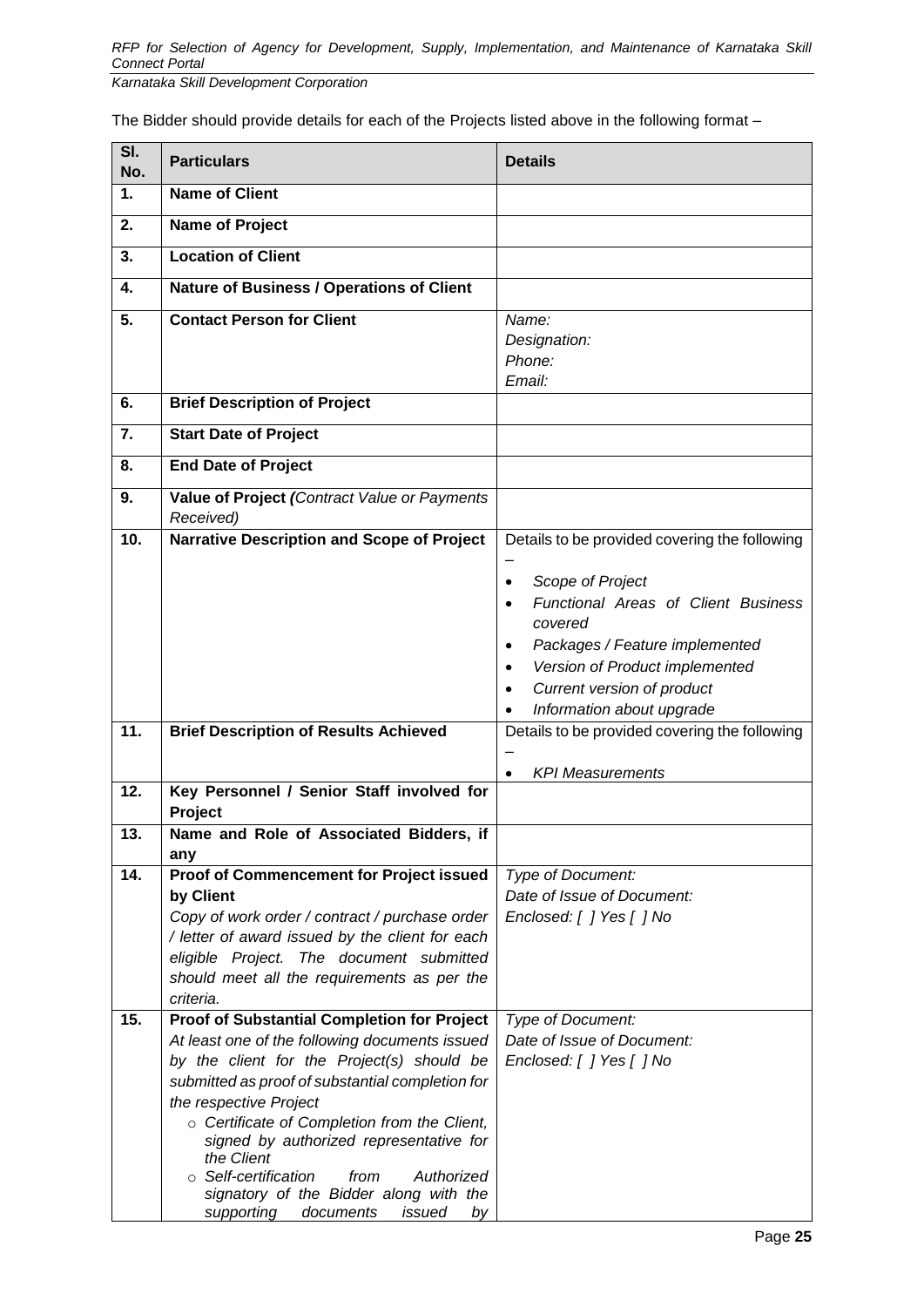*Karnataka Skill Development Corporation* 

| SI.<br>No. | <b>Particulars</b>                                                                                                                                                                | <b>Details</b> |
|------------|-----------------------------------------------------------------------------------------------------------------------------------------------------------------------------------|----------------|
|            | substantiating<br>Clients<br>respective<br>completion of the Project<br>o The receipt of payment(s) to the Bidder<br>towards the Project and certified by a<br>statutory auditor. |                |

**Bidder's Name: \_\_\_\_\_\_\_\_\_\_\_\_\_\_\_\_\_\_\_\_\_\_\_\_\_\_\_\_\_\_\_\_\_\_\_\_\_**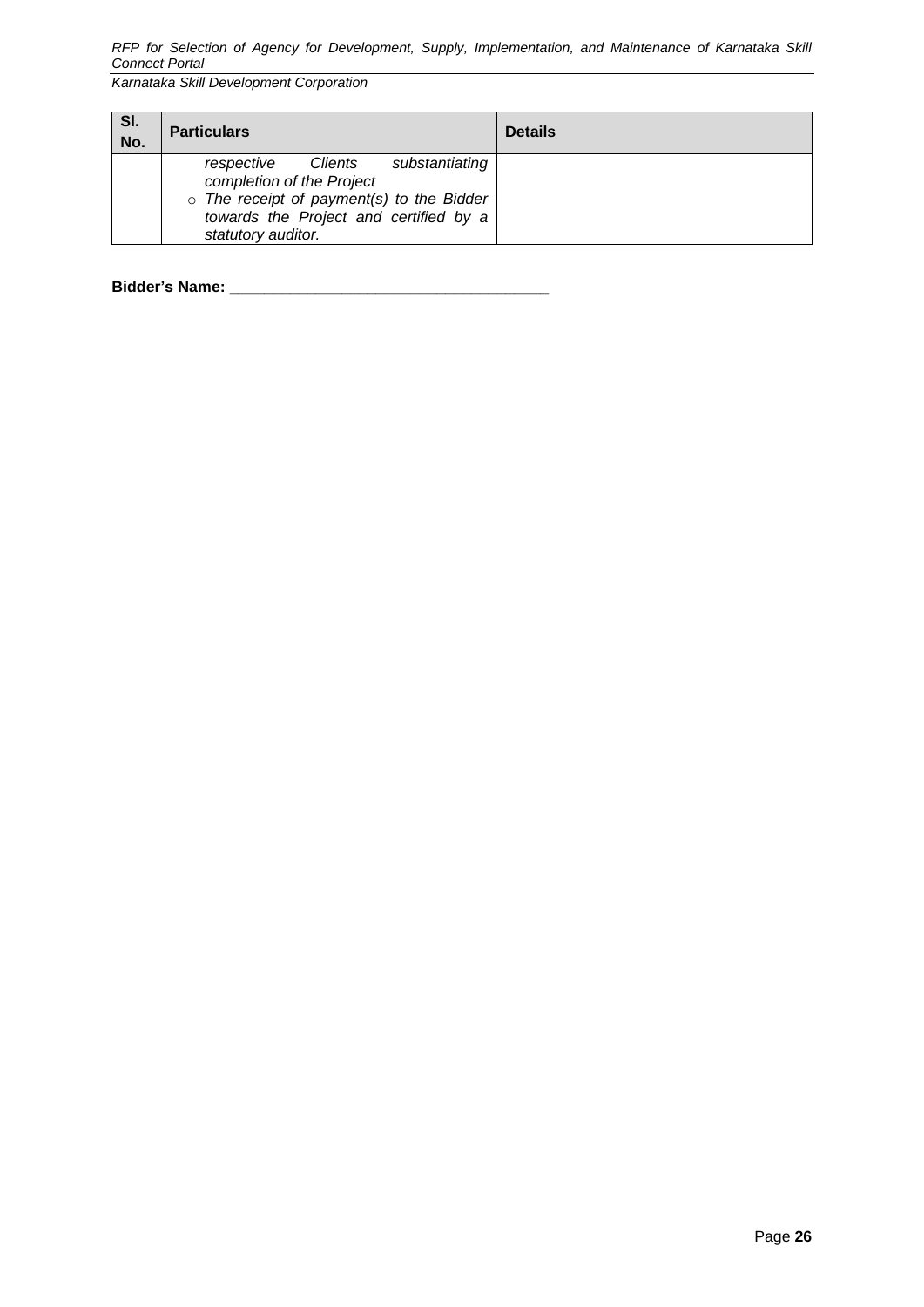#### <span id="page-26-0"></span>**3D. Comments and suggestions on the Terms of Reference and on services and facilities to be provided by the Client.**

#### **On the Terms of Reference:**

- 1. 2. 3. 4.
- 5.

#### **On the Data, Services and Facilities to be provided by the Client**

1. 2. 3. 4. 5. Authorised Signatory: \_\_\_\_\_\_\_\_\_\_\_\_\_\_\_\_\_\_\_\_\_\_\_\_\_\_\_\_\_\_\_ Name and Title of Signatory: \_\_\_\_\_\_\_\_\_\_\_\_\_\_\_\_\_\_\_\_\_\_\_\_\_\_ Bidder's Name: \_\_\_\_\_\_\_\_\_\_\_\_\_\_\_\_\_\_\_\_\_\_\_\_\_\_\_\_\_\_\_\_\_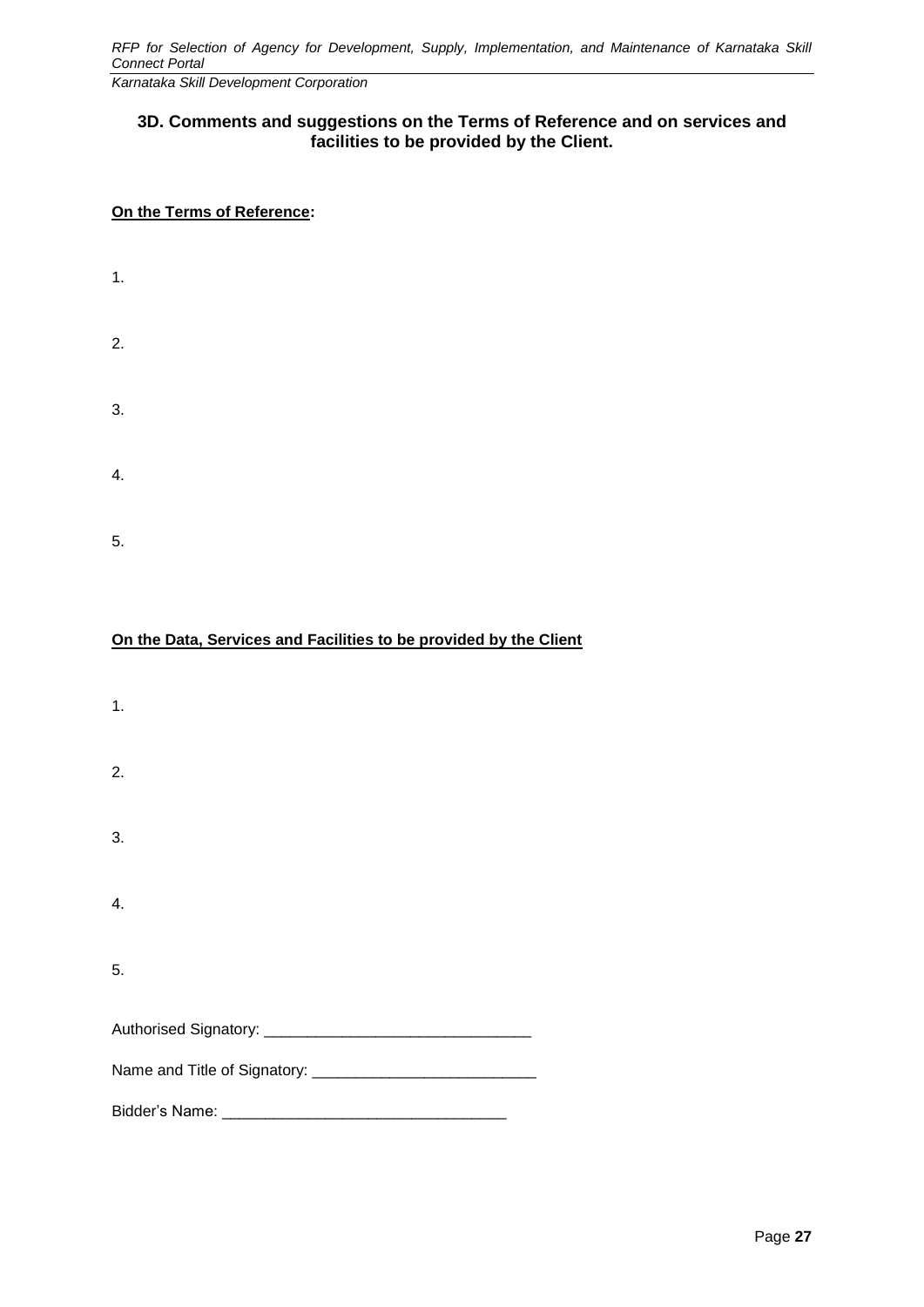#### <span id="page-27-0"></span>**3E. Description of the methodology and work plan for performing the assignment.**

BIDDER'S NAME:

The shortlisted Bidders shall make a detailed Technical Presentation on the aspects listed under the evaluation criteria for Approach and Methodology as per **Clause 5.3.2 of the Data Sheet.**

The shortlisted Bidder shall make the presentation to the Evaluation Committee formed by the Client on the notified date and time. The proposed Project Manager along with key resources should be present in-person during the presentation.

The Presentation is not required to be submitted at the time of submission of the Technical Proposal on the e-procurement portal. It must be presented to the Evaluation Committee as notified by the Client. A soft copy of the presentation and any associated supporting documents are to be submitted along with a covering letter to the Evaluation Committee at the time of Technical Presentation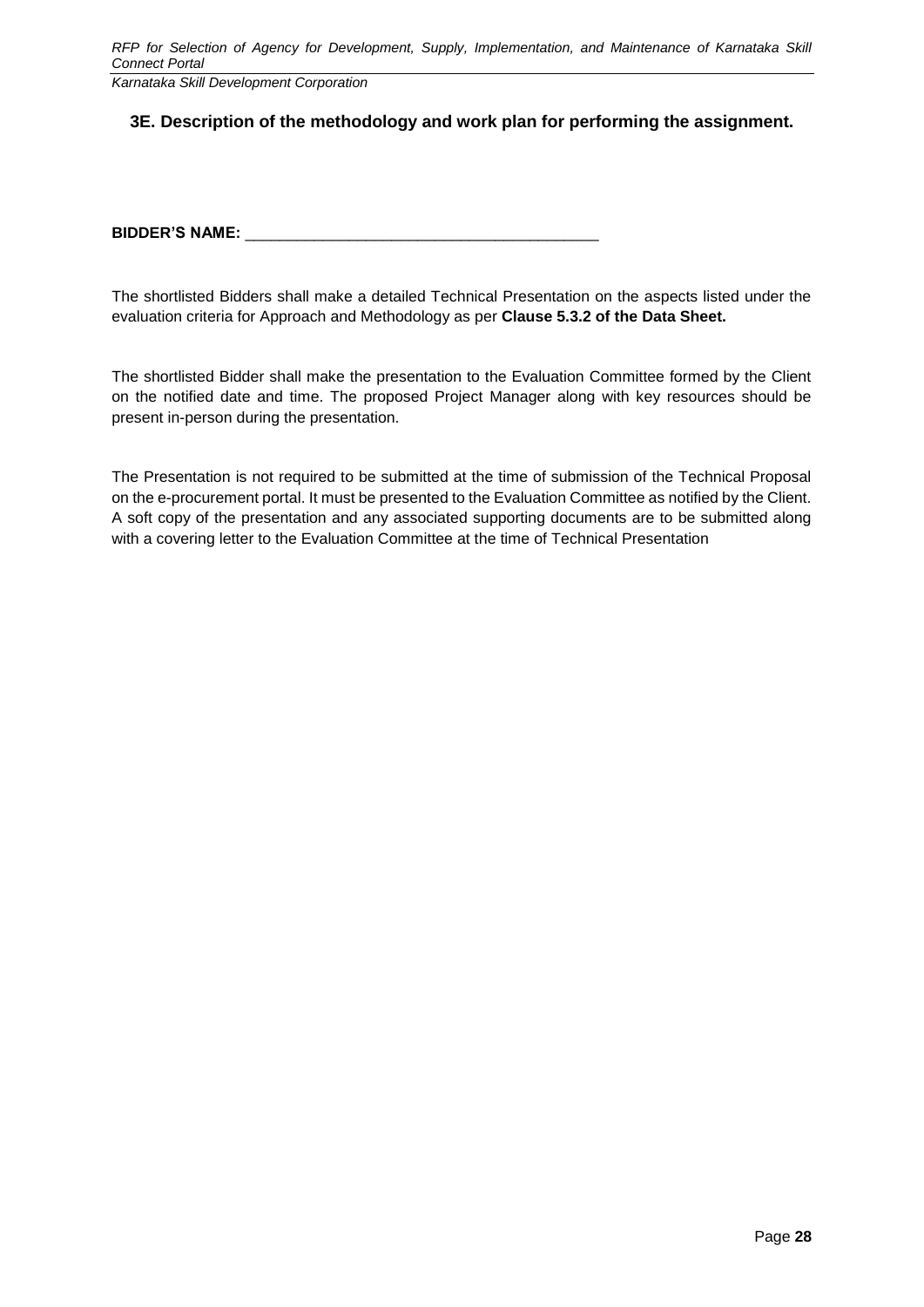#### **3F. Team composition and task assignments (Optional)**

#### <span id="page-28-0"></span>BIDDER'S NAME: \_\_

*Note: One resource shall be proposed for only one position, i.e., the same resource cannot be proposed for more than one position.*

#### *4.* **Managerial/Technical Staff**

| SI. No.   Name | <b>Position</b> | Task |
|----------------|-----------------|------|
|                |                 |      |
|                |                 |      |
|                |                 |      |

#### *5.* **Support Staff**

| SI. No.   Name | <b>Position</b> | <b>Task</b> |
|----------------|-----------------|-------------|
|                |                 |             |
|                |                 |             |
|                |                 |             |
|                |                 |             |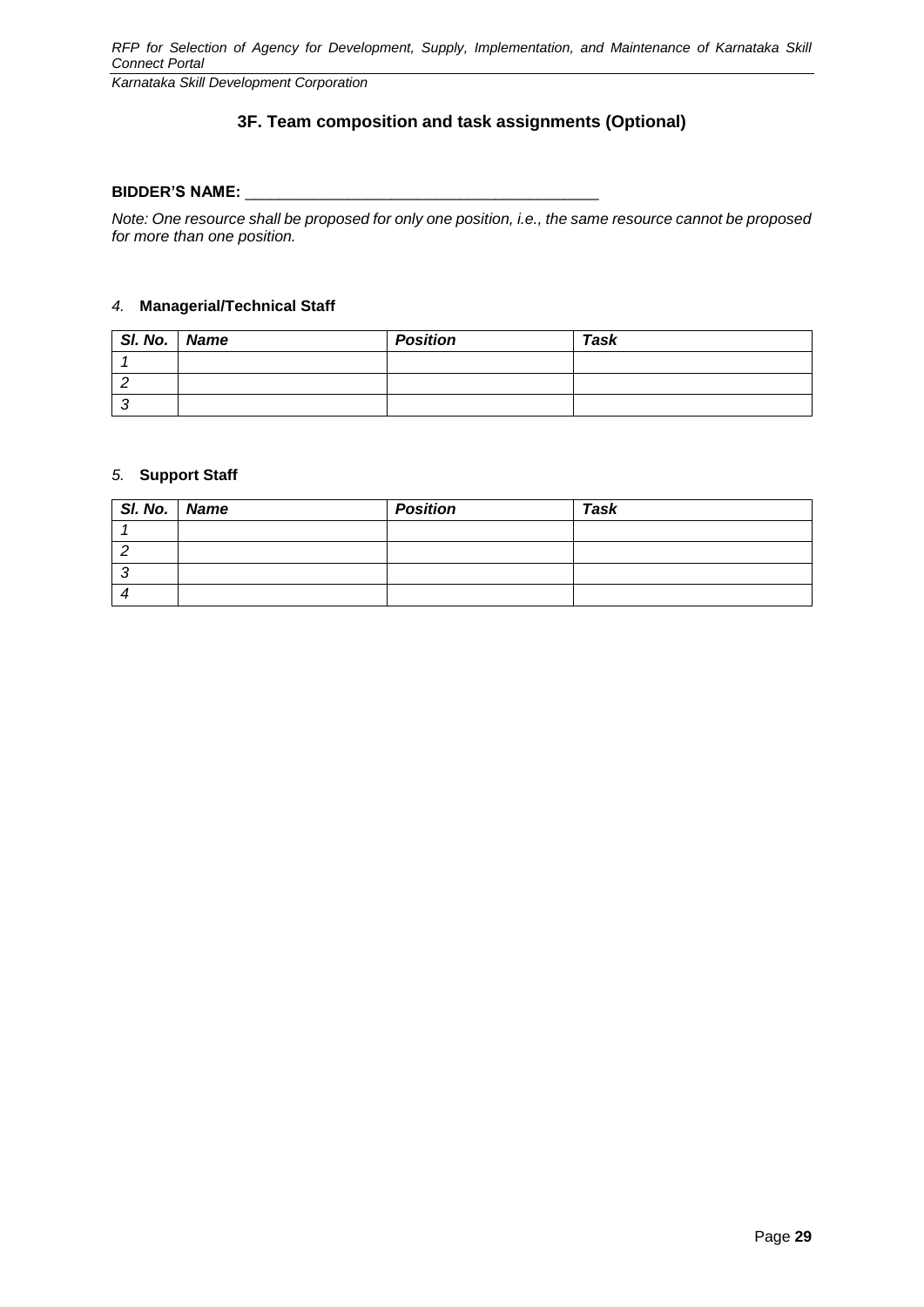## **3G. Power of Attorney of Authorised Signatory**

*(\* To be executed on appropriate non-judicial stamp paper)*

<span id="page-29-0"></span>Know all men by these presents, we…………………………………………….. (Name of the firm and address of the registered office) do hereby irrevocably constitute, nominate, appoint and authorise Mr/Ms (name), …………………… son/daughter/wife of …………………………… and presently residing at …………………., who is presently employed with us and holding the position of ……………………………. , as our true and lawful attorney (hereinafter referred to as the "Authorized Signatory") to do in our name and on our behalf, all such acts, deeds and things as are necessary or required in connection with or incidental to submission of our application for pre-qualification and submission of our bid for Services for the proposed assignment **"Development, Supply, Implementation, and Maintenance of Karnataka Skill Connect Portal"** by the Managing Director, Karnataka Skill Development Corporation (the "Employer") including but not limited to signing and submission of all applications, bids and other documents and writings, participate in Pre-Proposal Conference and other meetings and providing information/ responses to the Employer, representing us in all matters before the Employer, signing and execution of all contracts and undertakings consequent to acceptance of our bid, and generally dealing with the Employer in all matters in connection with or relating to or arising out of our bid for the said Project and/ or upon award thereof to us

AND we hereby agree to ratify and confirm all acts, deeds and things done or caused to be done by our said Attorney pursuant to and in exercise of the powers conferred by this Power of Attorney and that all acts, deeds and things done by our said Authorized Signatory in exercise of the powers hereby conferred shall and shall always be deemed to have been done by us.

IN WITNESS WHEREOF WE, …………………., THE ABOVE NAMED IN PRINCIPLE HAVE EXECUTED THIS POWER OF ATTORNEY ON THIS ……… DAY OF ………., 20...... in line with the following points

- The mode of execution of the Power of Attorney should be in accordance with the procedure, if any, laid down by the applicable law and the charter documents of the executants(s) and when it is so required, the same should be under common seal affixed in accordance with the required procedure.
- Wherever required, the Applicant should submit for verification the extract of the charter documents and documents such as a board or shareholders' resolution/ power of attorney in favour of the person executing this Power of Attorney for the delegation of power hereunder on behalf of the Applicant.

For

…………………………..

(Signature, name, designation and address)

Witnesses:

1.

2.

(Notarised)

Accepted

………………………………………

(Signature)

(Name, Title and Address of the Authorized Signatory)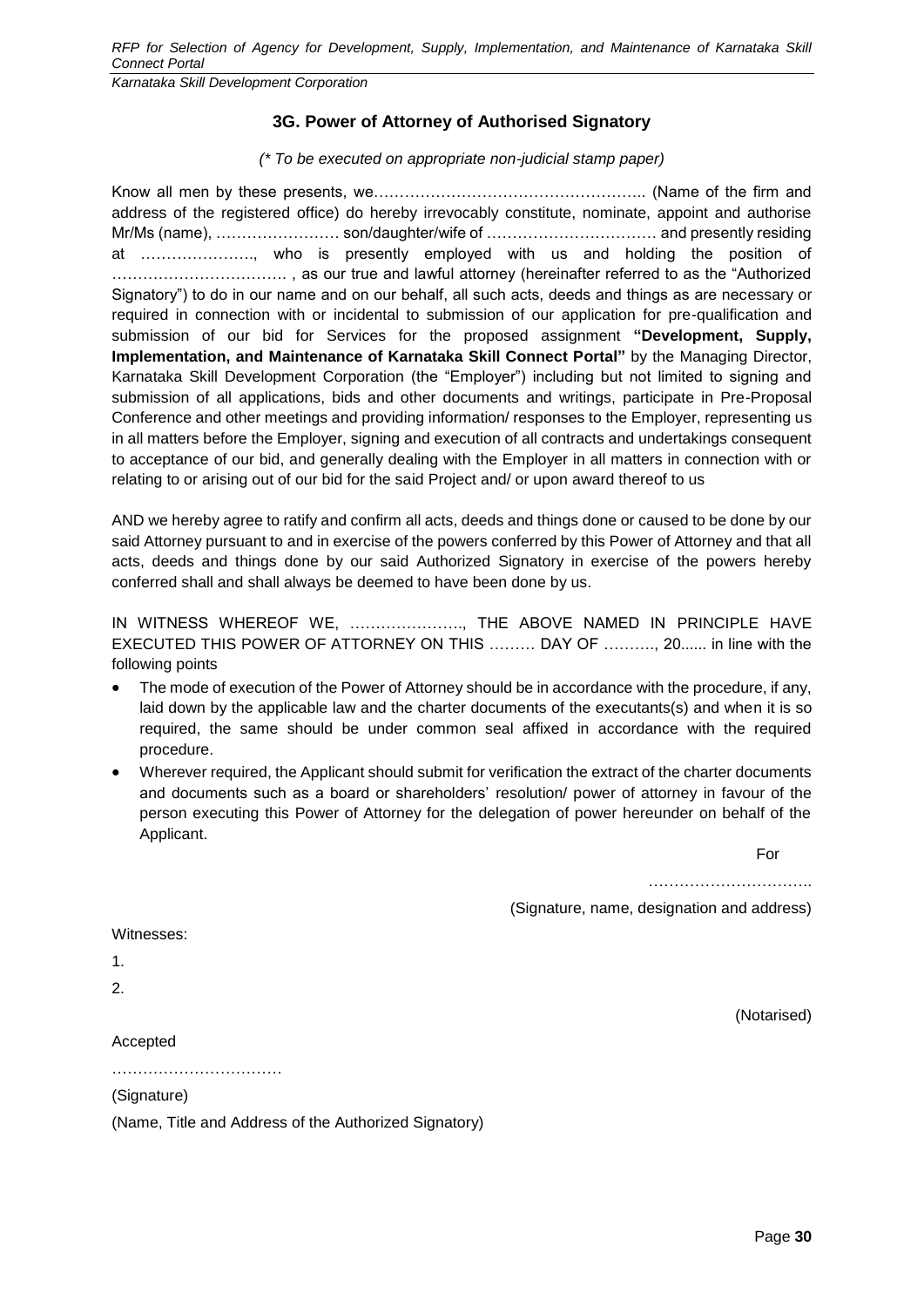#### **3H. Financial Capacity of the Bidder**

*(On the letterhead of the Independent Auditor/Statutory Auditor)*

<span id="page-30-0"></span>Date:

We have verified the relevant records of M/s. \_\_\_\_\_\_\_\_\_\_\_\_\_\_ [*Name of the Bidder*], and certify that their annual turnover in the last 3 (three) financial years from **Information Technology Services and Information Technology enabled Services (i.e. IT Services and IteS)** are as follows –

| FY 2018-19 | FY 2019-20 | FY 2020-21 | <b>Average Annual Turnover</b> |
|------------|------------|------------|--------------------------------|
|            |            |            |                                |

Average annual turnover of the Bidder from **Information Technology Services and Information Technology enabled Services (i.e. IT Services and IteS)** for FY 2018-19, FY 2019-20 and FY 2020-21 is INR \_\_\_\_\_ Crore *[amount in words and figures rounded to the nearest lakh]*

Name and Address of the Bidder's Bankers:

Name:

Address: \_\_\_\_\_\_\_\_\_\_\_\_\_\_\_\_\_\_\_\_\_\_\_\_\_\_\_\_\_\_

 \_\_\_\_\_\_\_\_\_\_\_\_\_\_\_\_\_\_\_\_\_\_\_\_\_\_\_\_\_\_ \_\_\_\_\_\_\_\_\_\_\_\_\_\_\_\_\_\_\_\_\_\_\_\_\_\_\_\_\_\_

This certificate is being issued to be produced before Managing Director, Karnataka Skill Development Corporation Limited for **"***Selection of Bidder for Development, Supply, Implementation, and Maintenance of Karnataka Skill Connect Portal***"**

(Seal and signature of Auditor)

| Name of the audit firm: |
|-------------------------|
|                         |

| CA Membership Number: |  |
|-----------------------|--|
|-----------------------|--|

Date: \_\_\_\_\_\_\_\_\_\_\_\_\_\_\_\_\_\_\_\_\_\_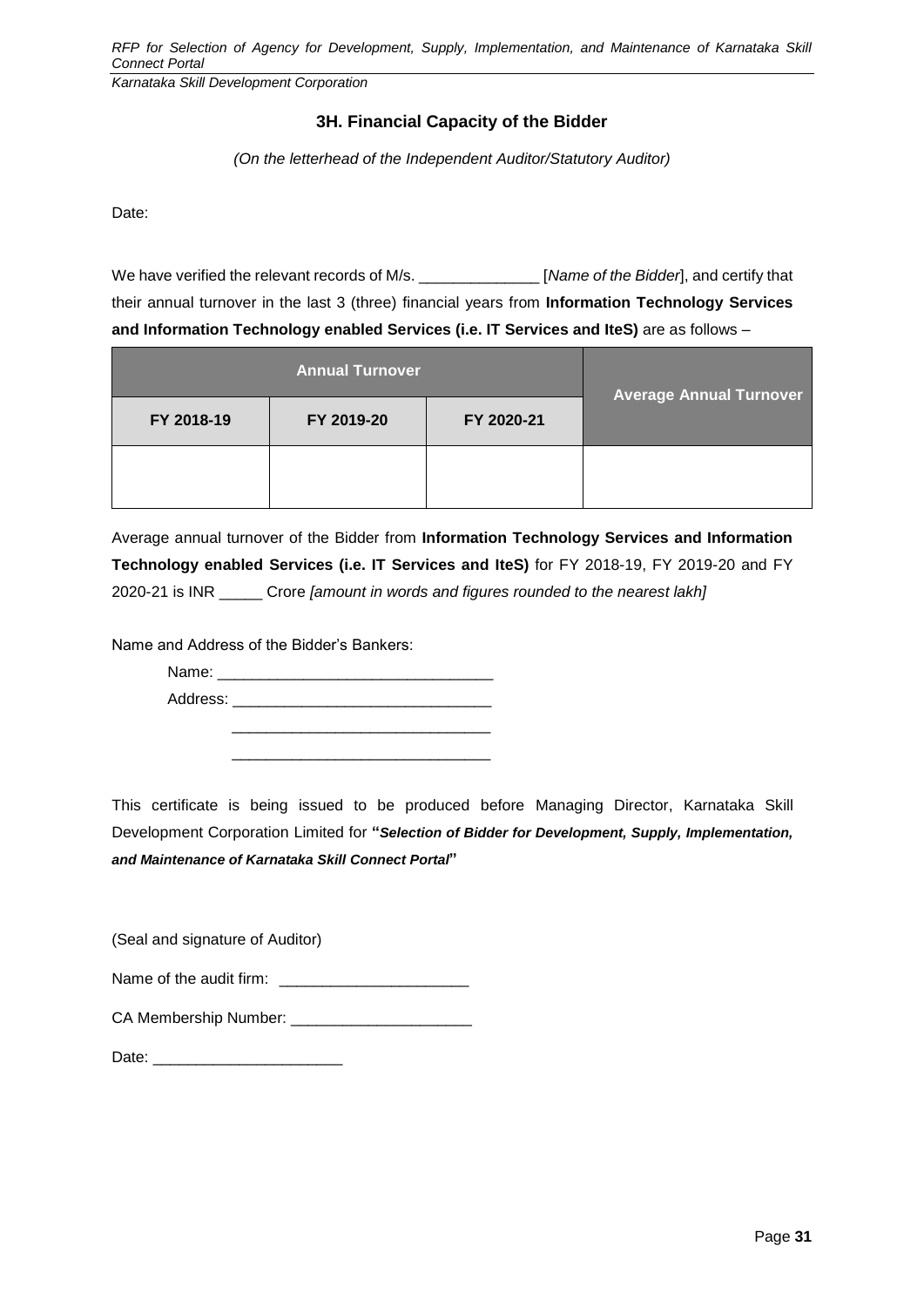#### <span id="page-31-0"></span>**3I. Undertaking for Experience in Software Development and Web Application Development**

*(On the Letterhead of the Bidder)*

[Location, Date]

TO:

Managing Director, Karnataka Skill Development Corporation, Kaushalya Bhavan, 3rd Floor, Diary Circle, Bannerghatta Road, Bangalore 560 029

Dear Sir,

**Subject: Proposal for "Selection of Bidder for Development, Supply, Implementation, and Maintenance of Karnataka Skill Connect Portal" –** Undertaking regarding experience in software development and web application development

I/we do hereby undertake that M/s \_\_\_\_\_\_\_\_ *[Name of Bidder]* has/have at least 5 years of experience as on 01 April 2022 in the business of software development and web application development. We have a total \_\_\_\_ years \_\_\_\_ months of experience in software development and web application development. We have experience in providing the following software development and web application development services to our clients –

*[Kindly mention the type of software development and web application development services provided by the Bidder]*

Please find enclosed a copy of one work order / contract / purchase order / letter of award / completion certificate / performance certificate issued by a client for software development and web application development services for a client for each year of experience claimed –

| SI. | Year | <b>Name of Client</b> | Name of           | <b>Location of</b> | <b>Supporting Document</b> |
|-----|------|-----------------------|-------------------|--------------------|----------------------------|
| No. |      |                       | <b>Assignment</b> | <b>Assignment</b>  | <b>Enclosed</b>            |
| 1.  | 2021 |                       |                   |                    | Yes / No                   |
| 2.  | 2020 |                       |                   |                    | Yes / No                   |
| 3.  | 2019 |                       |                   |                    | Yes / No                   |
| 4.  | 2018 |                       |                   |                    | Yes / No                   |
| 5.  | 2017 |                       |                   |                    | Yes / No                   |
| 6.  | 2016 |                       |                   |                    | Yes / No                   |

Yours sincerely,

Authorised Signatory: Name and Title of Signatory: Name of Bidder: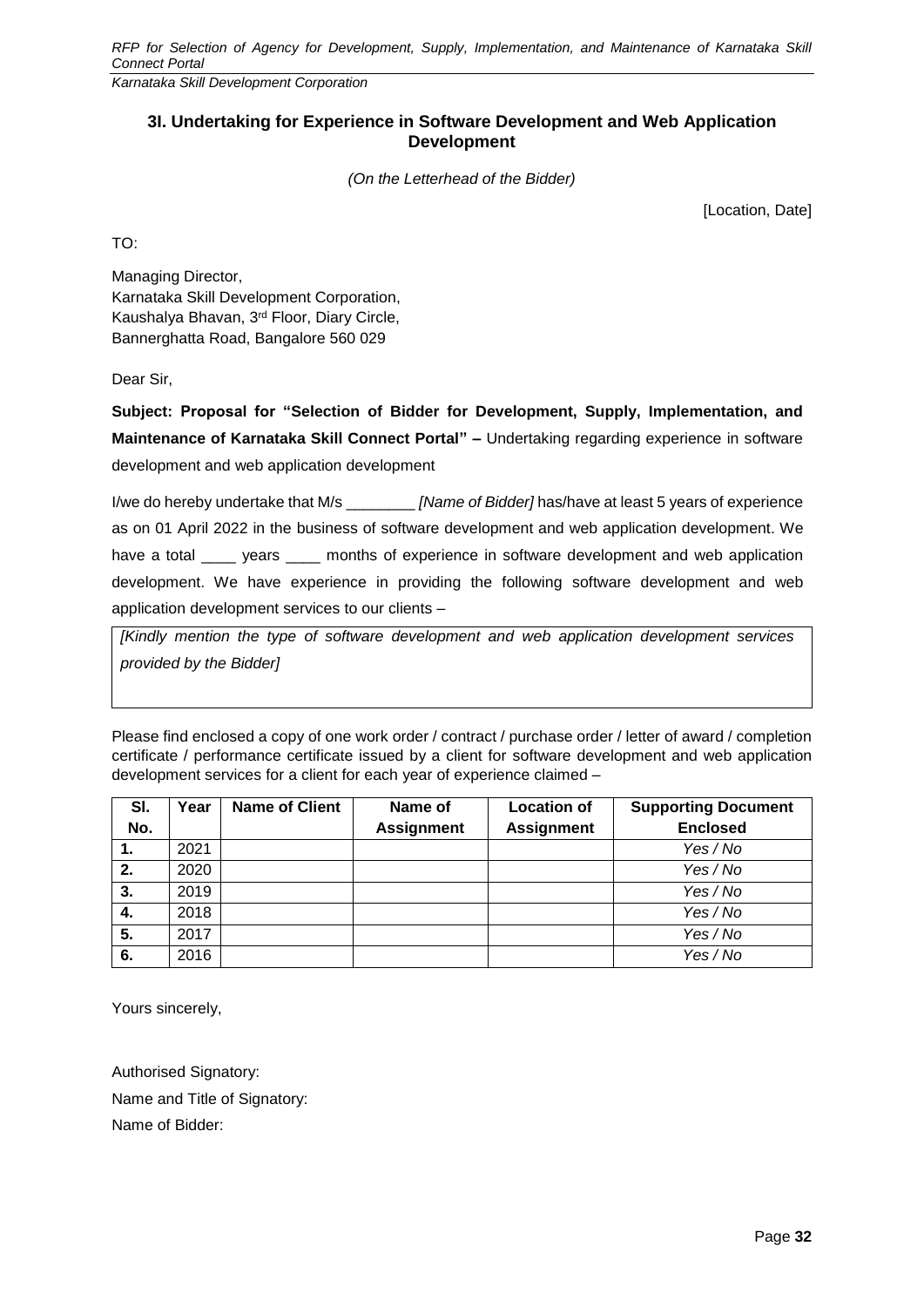### <span id="page-32-0"></span>**3J. Undertaking on Patents, Intellectual Property Rights, Industrial Property Rights and Copyrights**

*(On the Letterhead of the Bidder)*

[Location, Date]

TO:

Managing Director, Karnataka Skill Development Corporation, Kaushalya Bhavan, 3rd Floor, Diary Circle, Bannerghatta Road, Bangalore 560 029

Dear Sir,

**Subject: Proposal for "Selection of Bidder for Development, Supply, Implementation, and Maintenance of Karnataka Skill Connect Portal" –** Undertaking on Patent Rights and Copyright during Supply, Implementation, and Maintenance of Karnataka Skill Connect Portal**"**

I/We do hereby undertake that none of the deliverables proposed to be provided by M/s \_\_\_\_\_\_\_\_ *[Name of Bidder]* under this assignment is infringing on any patent or intellectual and industrial property rights as per the applicable laws of relevant jurisdictions having requisite competence.

I/We also confirm that there shall be no infringement of any patent and /or intellectual property rights and/or industrial property rights as per the applicable laws of relevant jurisdictions having requisite competence, in respect of the equipment, systems or any part thereof to be supplied by us.

I/We shall indemnify KSDC against all costs / claims / legal claims / liabilities arising from third party claim in this regard at any time on account of the infringement or unauthorized use of patent and/or intellectual property rights and/or industrial property rights of any such parties, whether such claims arise in respect of manufacture or use. Without prejudice to the aforesaid indemnity, we shall be responsible for the completion of the supplies of the software / applications including upgrades as and when they are made available and uninterrupted use of the software solution and / or system or any part thereof to KSDC and persons authorized by KSDC, irrespective of the fact of claims of infringement of any or all the rights mentioned above.

If at a later date it is found that the software or solution in whole or in part does infringe on patent rights and/or intellectual property rights and/or industrial property rights as per the applicable laws of relevant jurisdictions having requisite competence, M/s \_\_\_\_\_\_\_\_ *[Name of Bidder]* absolves KSDC of any legal action and KSDC will have the right to claim damages under applicable laws.

Yours sincerely,

Authorised Signatory: Name and Title of Signatory: Name of Bidder: Company Seal: Date: Place: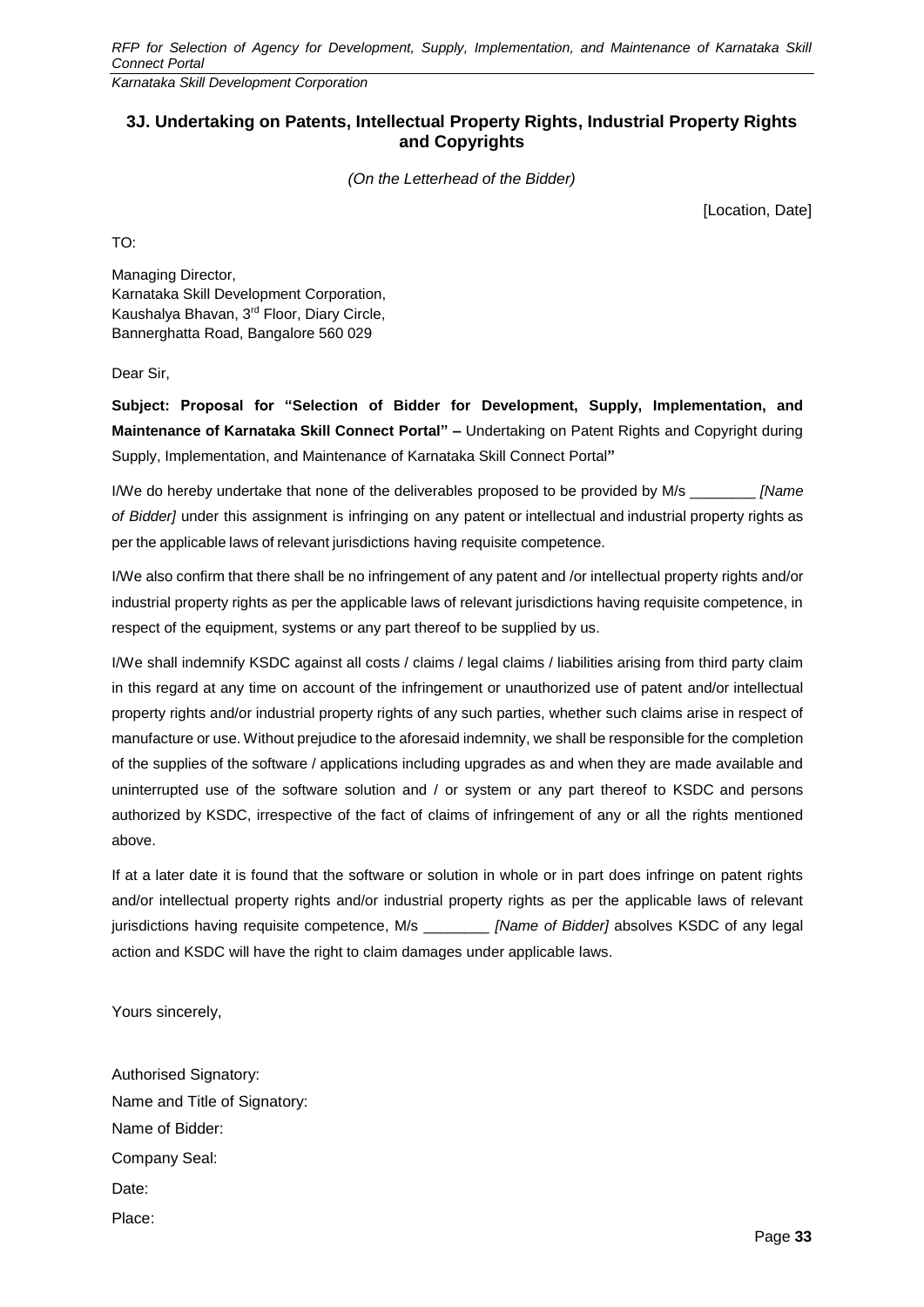<span id="page-33-0"></span>*Karnataka Skill Development Corporation* 

#### **3K. Original Equipment Manufacturer/Third Party Authorization to Bid**

*(On the Letterhead of the Original Equipment Manufacturer/* Third party*)*

[Location, Date]

TO:

Managing Director, Karnataka Skill Development Corporation, Kaushalya Bhavan, 3rd Floor, Diary Circle, Bannerghatta Road, Bangalore 560 029

Dear Sir,

**Subject: Proposal for "Selection of Bidder for Development, Supply, Implementation, and Maintenance of Karnataka Skill Connect Portal" –** Authorization of OEM/Third Party for M/s \_\_\_\_\_\_\_\_\_ [name of Bidder] to provide services based on our product(s)

This is to certify that I/We M/s \_\_\_\_\_\_\_\_\_ [name of OEM/Third Party] am/are the Original Equipment Manufacturer (OEM) /Third Party in respect of the products listed below. I/We confirm that M/s \_\_\_\_\_\_\_\_\_ [name of Bidder] (Bidder) is a certified partner to provide implementation services of our products and solutions and have due authorization from us to provide services to KSDC that are based on our product(s) listed below as per *RFP for Selection of Bidder for Development, Supply, Implementation, and Maintenance of* **Karnataka Skill Connect Portal** *(*RFP No. KSDC/PUR/ITAI/CR-04/2022-23, *dated18 May, 2022 ).*

| SI.<br>No. | <b>Product Name</b> | <b>Version</b> |
|------------|---------------------|----------------|
|            |                     |                |
| - 2        |                     |                |

We further endorse the warranty, technical support and licensing terms provided by M/s [name of Bidder] to KSDC under the above-mentioned RFP.

Yours sincerely,

For and on behalf of \_\_\_\_\_\_\_\_\_ [name of OEM/Third Party]:

Authorised Signature: Name of Signatory: Designation of Signatory: Company Seal: Date: Place: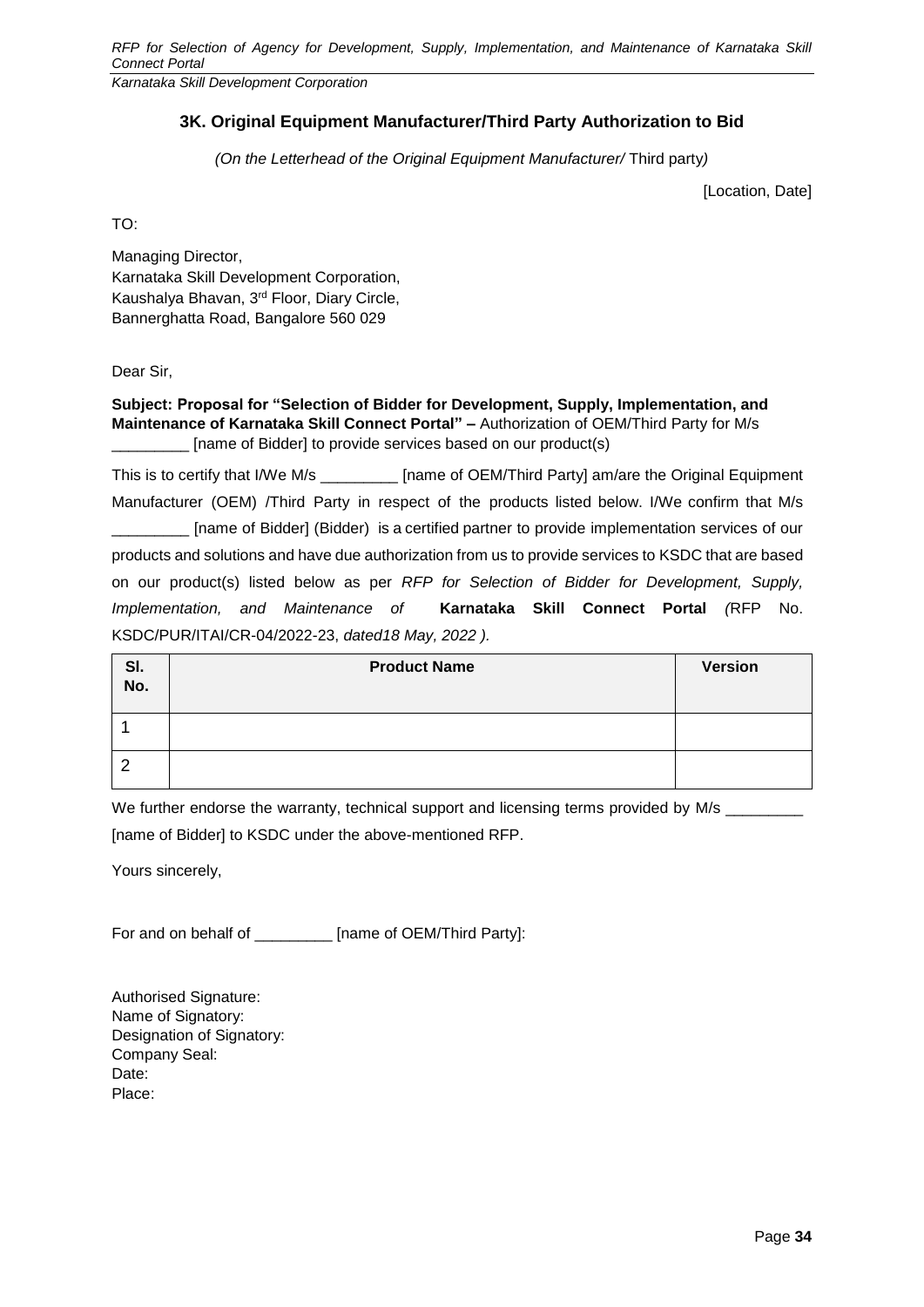<span id="page-34-0"></span>*Karnataka Skill Development Corporation* 

#### **3L. Time and material costs for Scope of Work under Phase 2**

*(On the Letterhead of the Bidder)*

[Location, Date]

TO: Managing Director, Karnataka Skill Development Corporation, Kaushalya Bhavan, 3rd Floor, Diary Circle, Bannerghatta Road, Bangalore 560 029

Dear Sir,

The Man-month rate per month for phase 2 of the "*Development, Supply, Implementation, and Maintenance of Karnataka Skill Connect Portal" (RFP No. KSDC/PUR/ITAI/CR-04/2022-23, dated 18 May, 2022)* shall be as follows –

| <b>S</b><br>No. | <b>Designation (Role)</b><br><b>Description</b> | <b>Minimum</b><br><b>Experience</b><br>(Year) | <b>Minimum</b><br><b>Qualification</b> | <b>Man-Month rate</b><br>payable by KSDC<br>(Rs. Per person per month) |
|-----------------|-------------------------------------------------|-----------------------------------------------|----------------------------------------|------------------------------------------------------------------------|
|                 |                                                 |                                               |                                        |                                                                        |
|                 |                                                 |                                               |                                        |                                                                        |

The above-mentioned Man-month rate shall be payable by the KSDC to M/s \_\_\_\_\_\_\_\_ *[Name of Bidder]* for providing the services under the assignment for *RFP for Selection of Bidder for Development, Supply, Implementation, and Maintenance of Karnataka Skill Connect Portal for phase 2*

We understand that the Client reserves the right to negotiate the estimated Financial Proposal for the services as a whole or for individual sub-components of the services as specified in Clause 9 of Section 5.

We undertake that our financial proposal shall be binding upon us subject to the modifications resulting from contract negotiations, up to the expiration of the validity period of the proposal, i.e., [Date].

We undertake that, in competing for (and, if the award to us, in executing) the above Contract, we will strictly observe the Laws against Fraud and Corruption in force in India namely "Prevention of Corruption Act 1988".

We understand you are not bound to accept any proposal you receive.

Yours sincerely,

Authorized Signature:

Name and Title of Signatory:

Name of Bidder/Firm:

Address:

Date:

Place: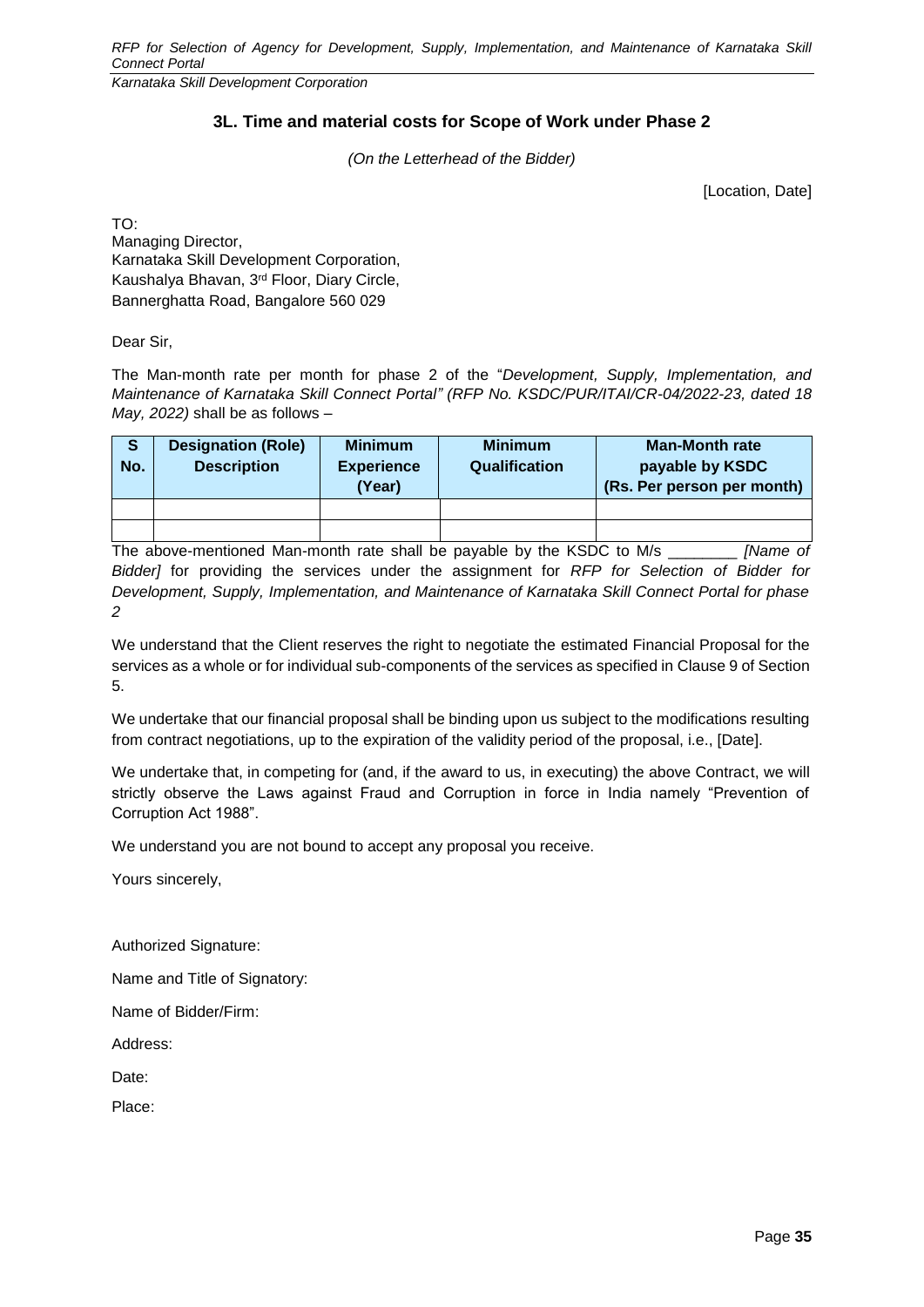# **Section 4. Financial Proposal – Standard Form**

#### **Financial Proposal submission form**

<span id="page-35-1"></span><span id="page-35-0"></span>**Note:** *Bidder should lumpsum cost in the e-procurement portal for the duration of the entire contract period, including any extensions granted by the Client.*

TO: *[Location, Date]*

Managing Director, Karnataka Skill Development Corporation, Kaushalya Bhavan, 3rd Floor, Diary Circle, Bannerghatta Road, Bangalore 560 029

Dear Sir/Madam

**Subject:** Tender for Selection of Bidder for Development, Supply, Implementation, and Maintenance of Karnataka Skill Connect Portal

We, the undersigned, offer to provide Services for the above in accordance with your Request for Proposal dated [Date], and our Proposal (Technical and Financial Proposals). Our attached Financial Proposal is for a consolidated sum of INR \_\_\_\_\_\_\_\_ (Rupees \_\_\_\_\_\_\_\_\_\_) [Amount in figures and words], inclusive of all taxes.

We understand that the Client reserves the right to negotiate the Financial Proposal for the services as a whole or for individual sub-components of the services as specified in the Data Sheet.

We undertake that our financial proposal shall be binding upon us subject to the modifications resulting from contract negotiations, up to the expiration of the validity period of the proposal, i.e., [Date].

We undertake that, in competing for (and, if the award to us, in executing) the above Contract, we will strictly observe the Laws against Fraud and Corruption in force in India namely "Prevention of Corruption Act 1988".

We understand you are not bound to accept any proposal you receive.

Yours sincerely,

Authorized Signature: Name and Title of Signatory: Name of Bidder/Firm: Address: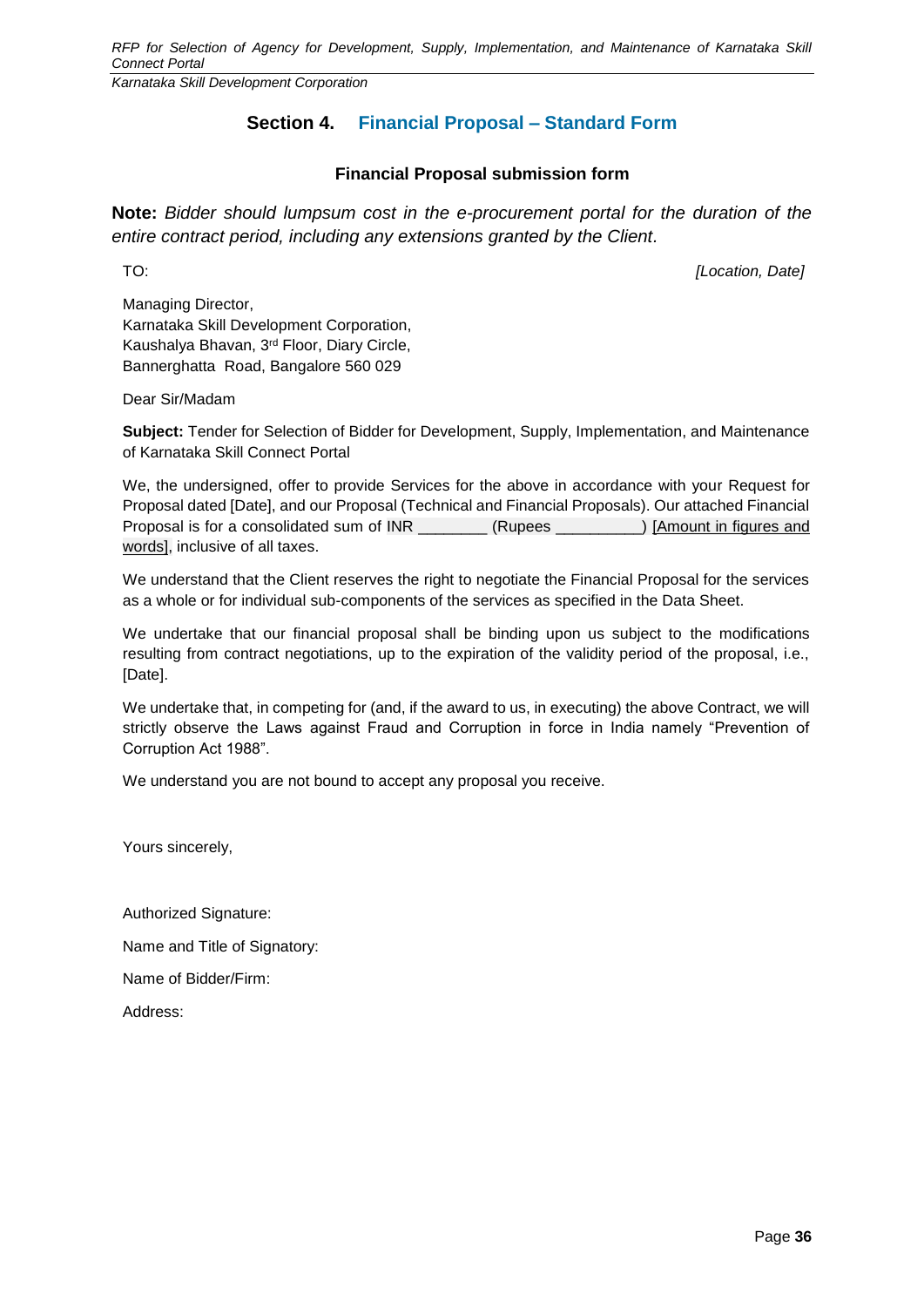#### **Section 5. Terms of Reference**

#### **1. Introduction**

Karnataka Skill Development Corporation Limited (**KSDC**), an undertaking of the Government of Karnataka hosts the skills portal **<https://www.kaushalkar.com/>** under Skill Development Entrepreneurship and Livelihood (SDEL) department. SDEL's mission is to have an institutional mechanism and implementation framework that ensures an effective convergence. The skills connect portal (**[https://skillconnect.kaushalkar.com](https://skillconnect.kaushalkar.com/)**) is part of KSDC and manages the skills initiative. The programs and schemes of different line departments of the Government of Karnataka, Government of India, Industry sector, skill councils, Civil society and bilateral/multilateral Bidders and other organizations will be converged at the implementation level for achieving the policy goal and ensure the best services to the primary stakeholders.

Karnataka Digital Economy Mission (**KDEM**), is a Section 8 not-for-profit company, promoted by Government of Karnataka in association with NASSCOM, IESA and ASSOCHAM. It is led by Industry anchors with a core objective of '**By the industry and for the industry'**. KDEM acts as knowledge bridge between the Government of Karnataka and industry to accelerate the growth and investments in Digital economy by increasing its executing capability of the policies implementation.

KDEM will support KSDC in providing advisory and program management services to successful implementation of Karnataka Skill Connect Portal. KDEM will also monitor and review the progress of the portal development phase wise. KDEM acts as Knowledge Partner to KSDC in bringing industry participation to enhance the portal engagement effectively.

KDEM will act as an industry guide to KSDC, bringing in technology, best practices, processbased support for meeting the objectives of skilling programs in the state of Karnataka while providing industry with access to skilled and trained manpower. Towards this overall objective, KDEM will support KSDC in implementation and day-to-day management of the Karnataka Skill Connect portal. KSDC and KDEM will jointly work towards increasing employability and ensuring relevance of skill training programs to industry requirements.

#### **Karnataka Skill Connect Portal – Mission**

Karnataka Skill Development Corporation has a Vision of "**Jobs for All**" to provide skilled talent to industry by training them and enhancing their skills.

Towards that end, the Karnataka Skill Connect portal is envisaged a single digital platform to bring together academic institutions, recognized and empanelled skilling Bidders, candidates seeking employment based on their skill sets and also employers seeking trained and skilled employees as part of their workforce.

The single Nodal portal will provide a unified, integrated platform for addressing all aspects of the skilling life cycle as well as connect jobs to candidates, skills to opportunities and learning and development to available career paths at scale.

Among other things, the focus of the portal would be to support educational institutions to enable their students access to jobs. The portal will allow students to identify their skill gaps, enrol for training programs delivered by certified training providers and use the certifications obtained to apply for jobs available on the portal.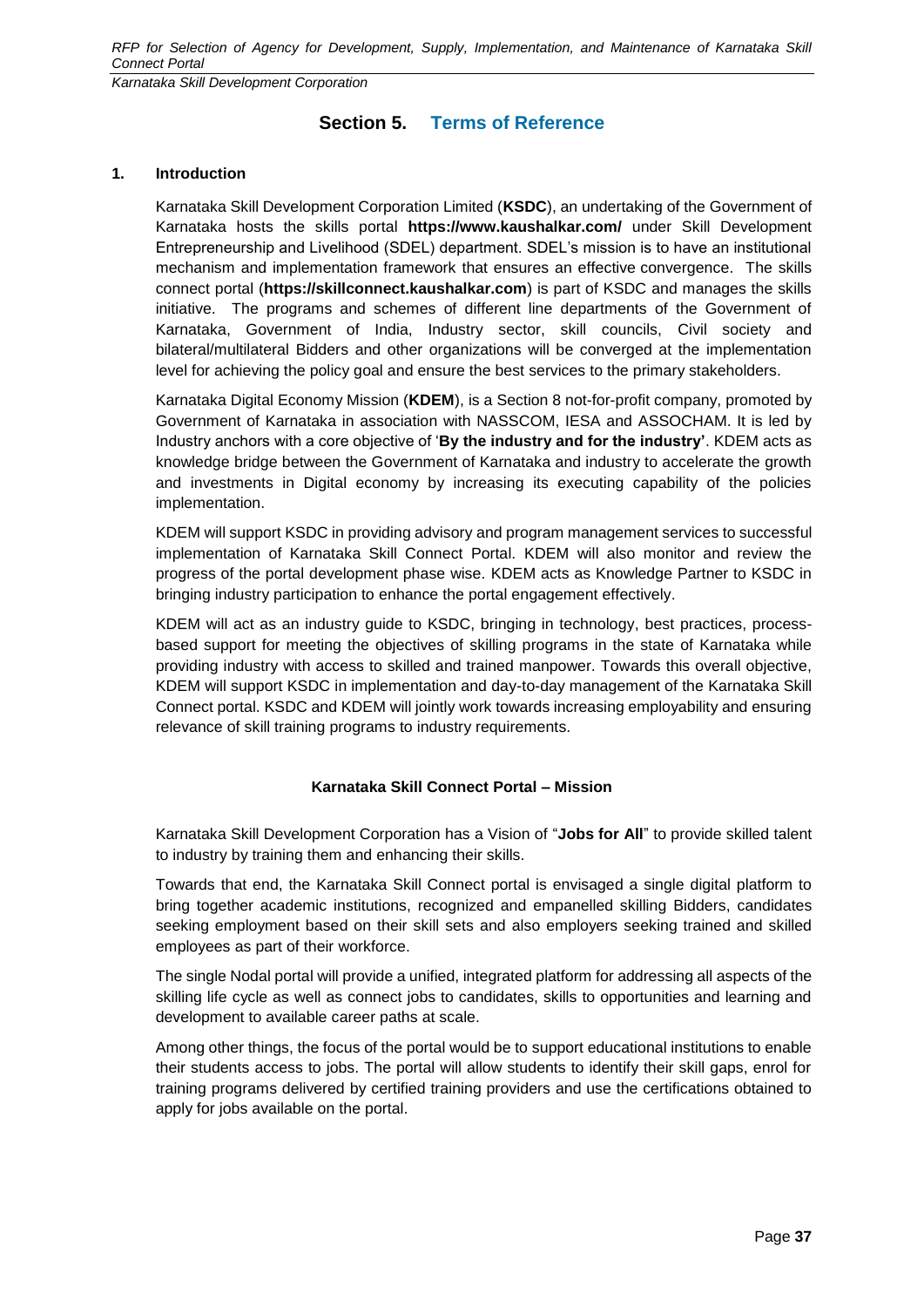*Karnataka Skill Development Corporation* 



*Figure 1: Skills Connect, the big picture*

As illustrated in Figure 1, highlighted features are being redesigned in Phase 1. The scope of this RFP covers Phase 1.

**Scope of Phase 1**: To meet SDEL's mission, the existing skills portal needs to be developed the following are modules/components which for this initiative is being called as '**Skills Assistant'** which will extensively use AI/ML techniques to enhance user experience.

- A rich user experience homepage leading to existing functionalities with new redesign, navigation of current functionality. Redesign the current user interface.
- New: Career guidance, skilling and options recommendations based on a candidate's profile available in kaushalkar.com database with a single click.
- New Feature: Currently available job opportunities based on candidate's profile and experience based on available data in the database with a single click.
- New: Context based chatbot which accounts for candidates' profile, prior career aspiration, intent in a given chatbot session and provide answers using NLP.
- New: Context based chatbot for employers, hiring Bidder on available candidates, profiles who meet certain qualifying criteria provided through natural language search.
- An AI/ML framework which is extensible and personalized to all aspects of Skills portals (e.g: FAQs, documentation, links, processes, information).
- A RESTful API framework (services, persons, entities) needs to be defined for engagement with skill partners, skill assessors, employers, universities, govt. Bidders as 3<sup>rd</sup> party service providers.

The above (New) features need to be supported in a user experience rich manner, without candidates being made to manually search through numerous filtering options. Instead, based on **AI/ML techniques**, the system should present the candidate with available options based on a training data set in a way, the results are accurate and empowers candidates to use the system as their career progresses.

#### **2. Objectives**

The broad objective of this initiative includes –

- Increase the level of engagement between candidates, employers, and skill partners in terms of better engagement in a very objective manner through the skills portal.
- Redesign the home page, user experience of Skills Connect portal with links to existing features. Develop new AI/ML based features and integrate it into the portal.
- Help candidates who have graduated or about to graduate in identifying the employment opportunities and the desired skills in being able to be job ready for such opportunities.
- Enhance User experience of using the skills portal in a very intuitive, interesting ways.
- Framework should support automation, improvement of accuracy and reliability of match results with changing demands, industry landscape.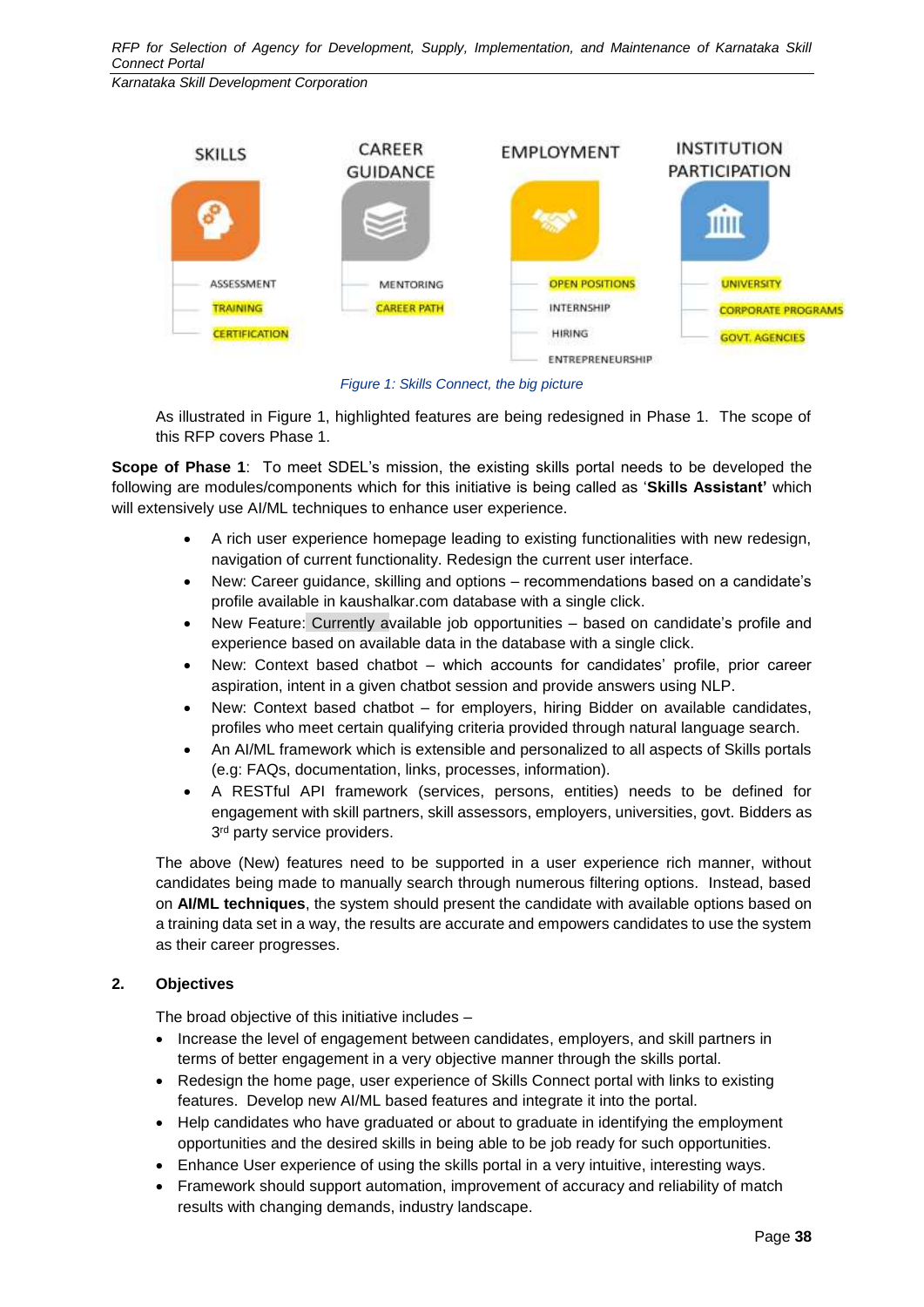*Karnataka Skill Development Corporation* 

- Provide administration controls to easily re-train and re-configure data sets and as many times necessary with measures of accuracy, reliability with randomized test data sets.
- Provide role-based administration access for KSDC empanelled training partners, to list skilling/training programs with attributes like qualifying criteria (to participate), registration link, method of delivery, training dates, outcome of certifications (if any), etc.
- Provide administration access for KSDC permitted employers to register new open job descriptions, manage open job descriptions with necessary skill/experience attributes
- Provide administration access for KSDC permitted universities to register and enlist their programs, expertise, special initiatives for the benefit of both employers and candidates seeking formal education and other academic pursuits.
- Candidates should be able to register/un-register to skilling programs and complete the same in a given time frame.
- The skills Assistant helps candidates track their skill registration and intent to acquire certain skills as they visit the skills connect portal and update their profile when skills have been acquired or unregister the same if no longer in the skills path (change of interest, career etc.). The registration, completion, un-registration are tracked as part of skills life cycle management.
- Provide role-based administration access for employers for open positions based on skills, certification, location and other attributes.
- Provide different government Bidders to register special drives, programs, events, campaigns for the benefit of all stakeholders.
- Provide reliable data to employers in terms of skill readiness of candidates and their employability.
- Improve currency of data by being a valuable resource encouraging updates by candidates, employers and skill trainers.
- Provide mechanisms to capture gaps in obtained results vs expected results when different users participate in intelligent searches. Leverage such feedback to improve accuracy and reliability.

#### **3. Broad Scope of Services**

KSDC (the **"Client"**) shall select an Bidder (the **"Bidder"**) having requisite technical competency and experience for the RFP for Selection of Bidder for Development, Supply, Implementation, and Maintenance of **Karnataka Skill Connect Portal (**This Service**) also called as Skills Assistant** features. The selected Bidder by will have to provide the services to develop and implement of Skills Assistant. The system should not only enhance the user experience in using the Skills portal, but also enable KSDC in effectively engaging candidates, employers, Institutions, trainers and Bidders.

The broad scope of services for the Bidder is as follows –

- Change the overall user experience of candidates, employers, skill trainers in using Skills connect portal.
- A System architecture with design and technology choices for implementation with integration definitions of various 3rd party services need to be prepared, reviewed and baselined. The system architecture should be extensible across future phases of development and not limited to Phase 1.  $3<sup>rd</sup>$  party services includes skills assessment, training, certification, etc.
- Development and implementation of AI/ML based services using existing data sets
- Develop additional data to form initial training data sets through survey, feedback and other mechanisms.
- A framework for administrators to train, re-train AI/ML with randomized data sets and measure accuracy needs to be made available.
- Use Natural Language Processing (NLP) based input techniques rather than form/filters to determine user intent, context and accordingly provide relevant results.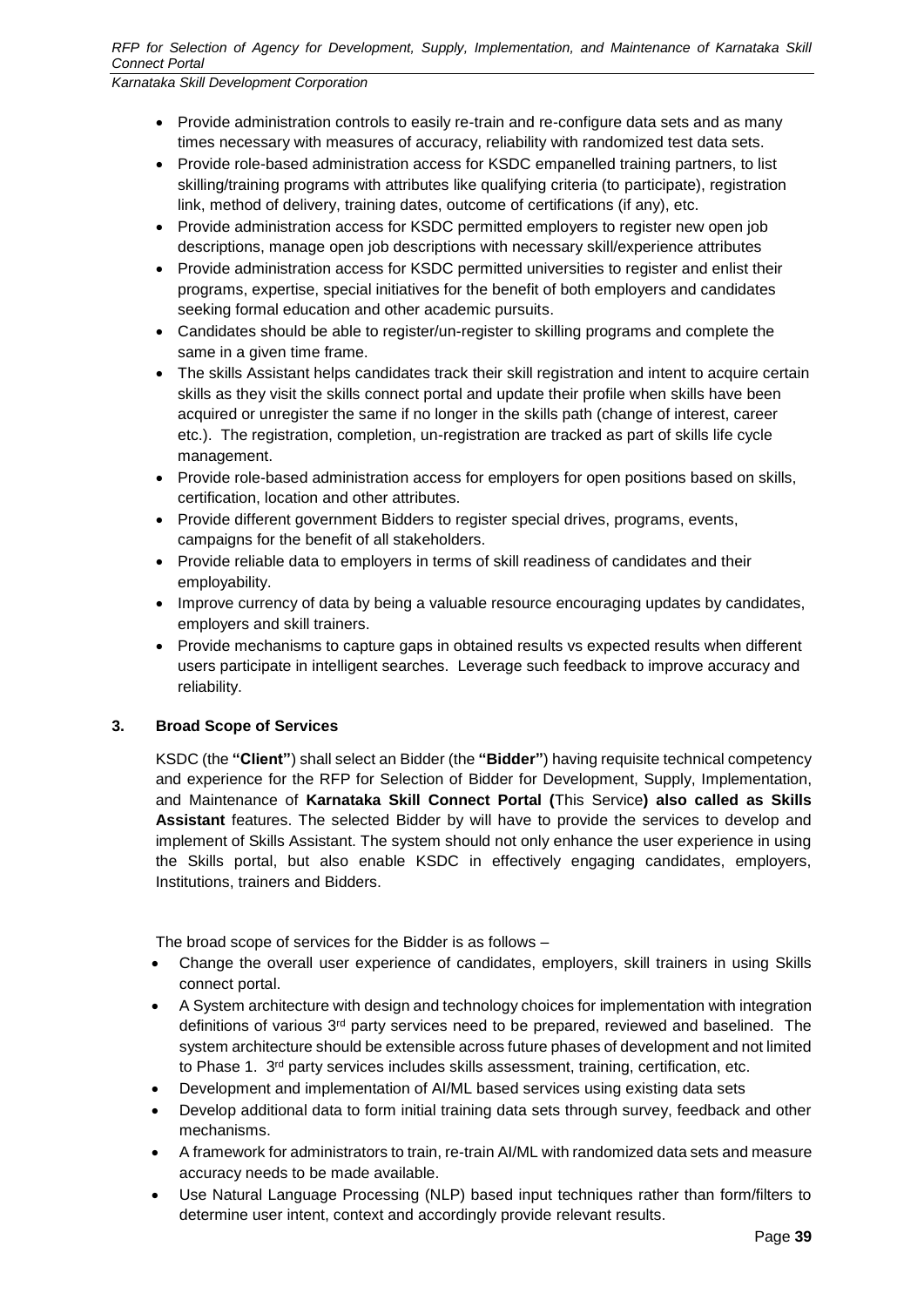- Integrate the module with the existing Skills connect portal (Single Sign-on) in being able to use Skills Assistant in a useful and meaningful manner.
- Dashboards, reports need to be developed to provide quantitively measure effectiveness of the portal.
- Implement a process of capturing performance gaps in the Skills Assistant and a mechanism to continuously improve accuracy and reliability of the Skills Assistant ( by re-training AI/ML model).
- An Android only App for candidates for accessing the skill assistant with select features of viewing self-profile, updating profile and receiving notification/alerts. Rich experience is through the Skills connect portal.
- REST APIs need to be developed for integration with authorized Skill partners, trainers, assessors to update candidate profiles with certification, assessment, training completion records.

#### **4. Scope of Services**

#### **4.1. Development & Implementation of Skills Assistant**

The Bidder will have to carry out Development & Customization of Skills Assistant as per the overall architecture design approved by KSDC. The design must be scalable and integrate with existing application/login interface for single-sign on.

The detailed design and working of the system on component level must be submitted as part of technical bid during the Technical Presentation stage.

At the time of production deployment release, appropriate quality measurements/reports, user acceptance testing activities need to be performed to KSDC personnel satisfaction.

| The details of the existing application are as follows - |                                                                                    |  |
|----------------------------------------------------------|------------------------------------------------------------------------------------|--|
| <b>Application Name</b>                                  | <b>Skill Connect Portal</b>                                                        |  |
| <b>Type of Application</b>                               | Employee and Employer to Brigid flat-form                                          |  |
| Name of Bidder                                           | <b>KSDC</b>                                                                        |  |
|                                                          | Skill Development Entrepreneurship and Livelihood (SDEL)                           |  |
| <b>Technology Used</b>                                   | Framework: PHP/LARAVELL                                                            |  |
|                                                          | Database: MY SQL                                                                   |  |
|                                                          | Server OS: CentOS 7 [Amazon Web Services Server]<br>Hosting framework: Open Source |  |

4.1.1. **Existing Application**

#### 4.1.2. **The Skills Assistant must have the following features/Modules:**

- i. A reactive front end (compatible with any device using a browser) which is accessible through Skills portal and links.
- ii. A generalized AI/ML framework to train different modules to yield appropriate results based on context, personalization which is extensible, but implemented for certain known features.
- iii. A back-end administration module which enables training/re-training based on randomized data sets with accuracy predictor measurements.
- iv. Chatbot and similar interfaces to enable Skills Assistant query/response functionalities.
- v. A set of online forms which can be used to generate different registration and other data management activities for all interacting stakeholders (University, Employer, Trainer).
- vi. An audit log table and administrative access for analysis of usage of Skills Assistant.
- vii. A Dashboard identifying key performance indicators for a given time/date range including candidate registrations, job opportunities, training modules. Depending on available data points, the dashboard design needs to be reviewed and signed off before its development.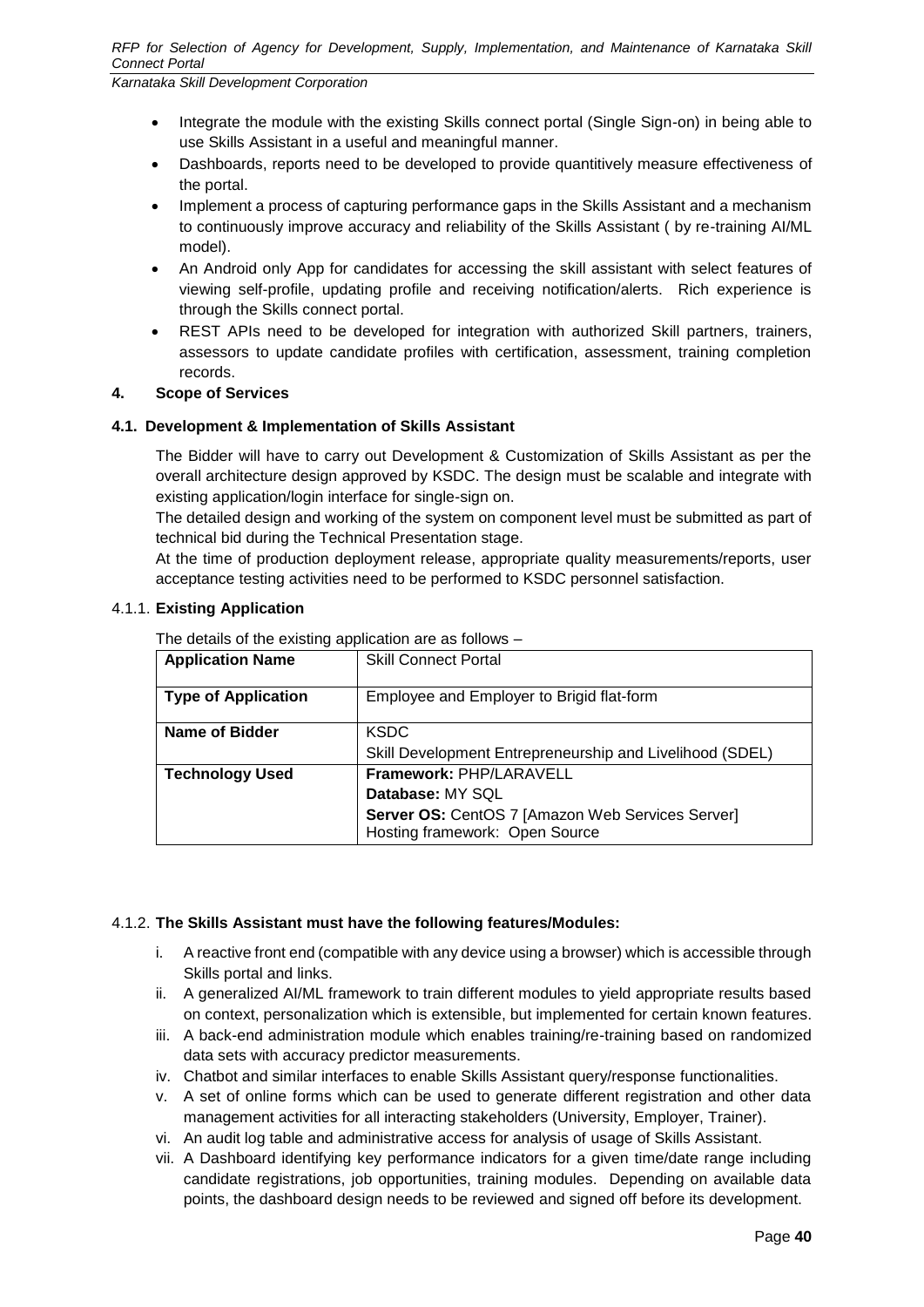#### **4.2. Support and Management of services**

The implemented and delivered features should be maintained with predefined set of Key Performance Indicators and minimum agreed upon Service Level Agreement definitions. Escalation matrix and support procedures in case of service disruptions need to be defined and maintained.

#### **4.3. Training**

Administrators of the solution (for re-training AI/ML, analysis of data logs, activity logs) need to be trained to track and perform any self-help activities. Appropriate documentation needs to be provided for upkeeping and operational aspects of the portal.

#### **4.4. Time Schedule**

Phase 1 of the project shall be targeted to be completed approximately within 90 calendar days from the issue of work order and Agreement. Activity wise, a time chart would be prepared and provided with. Phase 2 will include a separate set of requirements for which the broad scope is been defined in Clause 9 of Section 5.for which man-month rates for different resources being deployed need to be separately estimate and submitted by the bidder, this will be approved by KSDC based on norms defined. However, the lumpsum price bid for implementation of Phase 1 in Section 4 will be solely used for evaluation purposes.

#### **4.5. Identification of license Services**

The Bidder needs to identify and recommend licenses for implementing cloud, web—hosting, database and implementing AI/ML modules. Indicative configuration/size license types and corresponding costs need to be provided in the RFP.

#### **5. Technical Requirement Specifications**

In this section, if the compliance answer is 'N', or there is an alternate proposal to meet stated requirements, Bidder is required to provide additional explanation on why it is not required or not compliant and suggested alternate methods to meet stated requirement(s).

#### **5.1. Scalability**

| S.<br>No.    | <b>Requirement description</b>                                                                                                                                                                                                                                                                                         | Compliance<br>(Y/N) |
|--------------|------------------------------------------------------------------------------------------------------------------------------------------------------------------------------------------------------------------------------------------------------------------------------------------------------------------------|---------------------|
| $\mathbf{1}$ | The system must be able to be able to handle 1000 concurrent users.<br>Peak loads should be calibrated and in case infrastructure needs to be<br>scaled to handle additional load, it should be able to manage with only<br>configuration changes and no change to application logic, or coding and<br>re-deployments. |                     |
| 2            | The system must be designed such that user experience and<br>responses do not take exponentially longer in relation to increases in<br>users, database size, transactions.                                                                                                                                             |                     |

#### **5.2. System Recovery/Business Continuity Planning**

| <sub>S</sub><br>No. | <b>Requirement description</b>                                                                                                                                                                                         | <b>Compliance</b><br>(Y/N) |
|---------------------|------------------------------------------------------------------------------------------------------------------------------------------------------------------------------------------------------------------------|----------------------------|
|                     | Processes must be in place to allow for recovery in case of disaster<br>recovery of hardware and cold restarts of servers. Procedure to restart<br>services and restore them to optimal conditions need to be defined. |                            |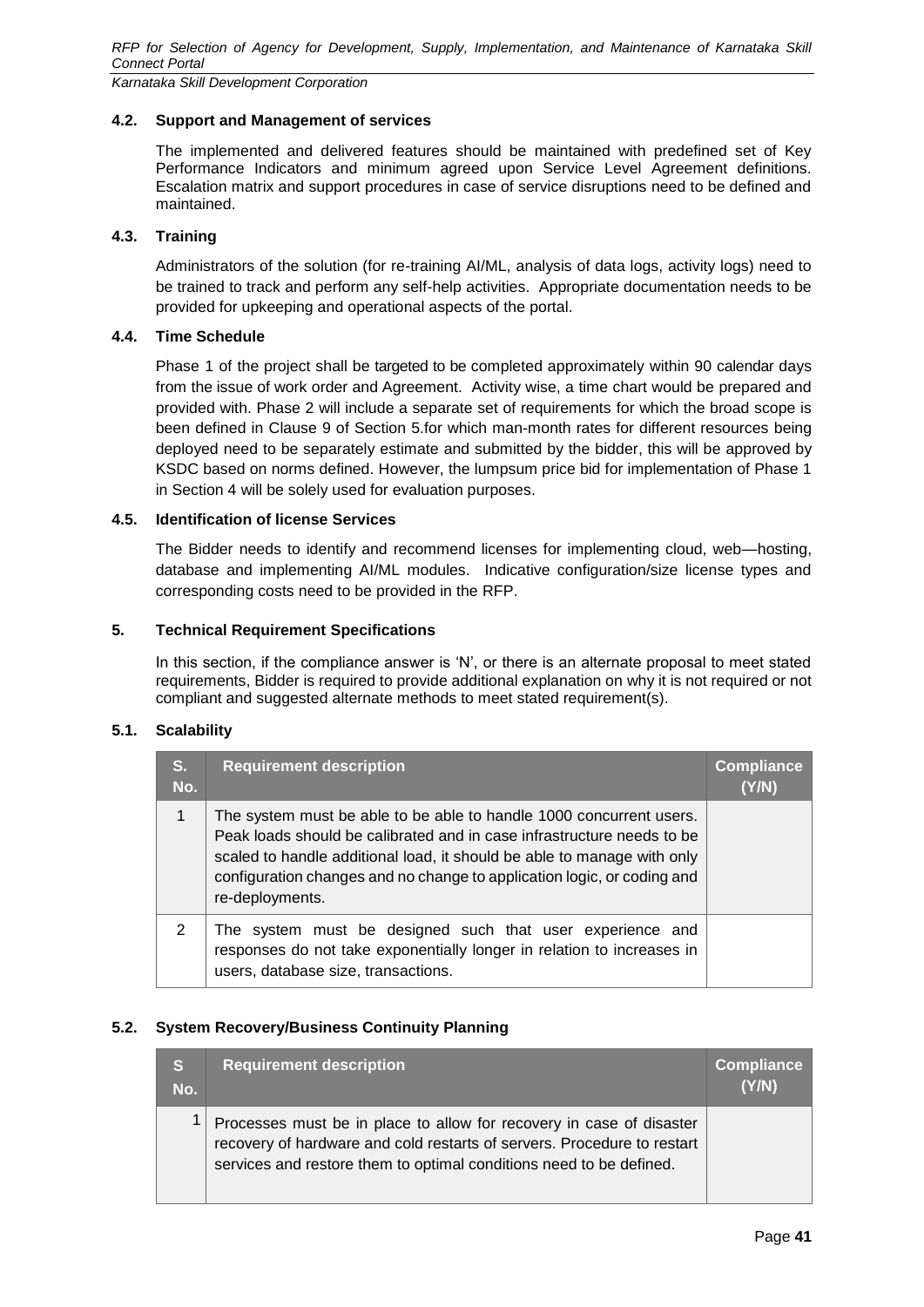*Karnataka Skill Development Corporation* 

| S.<br>No.      | <b>Requirement description</b>                                                                                                                                                                                                                                                                                                                                                                                                                                                                            | <b>Compliance</b><br>(Y/N) |
|----------------|-----------------------------------------------------------------------------------------------------------------------------------------------------------------------------------------------------------------------------------------------------------------------------------------------------------------------------------------------------------------------------------------------------------------------------------------------------------------------------------------------------------|----------------------------|
| $\overline{2}$ | The following must be documented:<br>Disaster Recovery Plan, identifying the operations involved in<br>$\bullet$<br>disaster recovery and the dependencies between these operations;<br>Disaster Recovery Procedures, providing step-by-step instructions<br>for the operations identified in the Disaster Recovery Plan.<br>Disaster Recovery Test Plan, identifying the steps and resources<br>required to carry out a Disaster Recovery test to validate the<br>Disaster Recovery Plan and Procedures. |                            |
| 3              | In the event of a major incident or disaster, full disaster recovery<br>facilities must be provided to allow the system to be made available<br>within 24 hours for almost all the services with the assumption, that rest<br>of the portal is up and running.                                                                                                                                                                                                                                            |                            |
| 4              | Faults must be fixed, and estimates of fix times provided, with prior<br>Priority definitions and timelines (Recommendation):<br><b>Priority 1:</b> 15 minutes to acknowledge and act, Fix or escalate<br>within 1 hour<br><b>Priority 2: 15 Minutes to acknowledge and act, Fix or escalate</b><br>within 2 hours<br><b>Priority 3: 1 hour to acknowledge and act, Fix or escalate within</b><br>24 hours                                                                                                |                            |
| 5              | An escalation matrix, procedures and processes must also be defined<br>to ensure that KSDC can escalate unresolved faults when necessary.<br>A named administrative contact, responsible for day-to-day<br>$\bullet$<br>communication of fault and status information<br>A single telephone number for communication of urgent faults and<br>$\bullet$<br>issues<br>A single electronic mail address for communication of faults and<br>related information                                               |                            |

#### **5.3. Software Release Control**

| S<br>No. | <b>Requirement description</b>                                                                                                                                                                                                                                                                                                                                                                                                                                                                                                                                                                                                                   | <b>Compliance</b><br>(Y/N) |
|----------|--------------------------------------------------------------------------------------------------------------------------------------------------------------------------------------------------------------------------------------------------------------------------------------------------------------------------------------------------------------------------------------------------------------------------------------------------------------------------------------------------------------------------------------------------------------------------------------------------------------------------------------------------|----------------------------|
| 1        | Software/System release, deployment procedures, versioning, recall<br>mechanisms need to be defined.                                                                                                                                                                                                                                                                                                                                                                                                                                                                                                                                             |                            |
| 2        | Release notes for all full software deliveries/system release should<br>include the following additional items:<br>All known outstanding faults in the delivery, identified by the fault<br>$\bullet$<br>reference code and including all work-rounds (if any).<br>All software items, with versions, required to successfully operate<br>$\bullet$<br>the delivered software.<br>A successfully built executable from the delivered source code.<br>$\bullet$<br>Reference to the hardware configuration required to successfully<br>$\bullet$<br>operate the delivered software.<br>Pre-requisite software requirements (if any).<br>$\bullet$ |                            |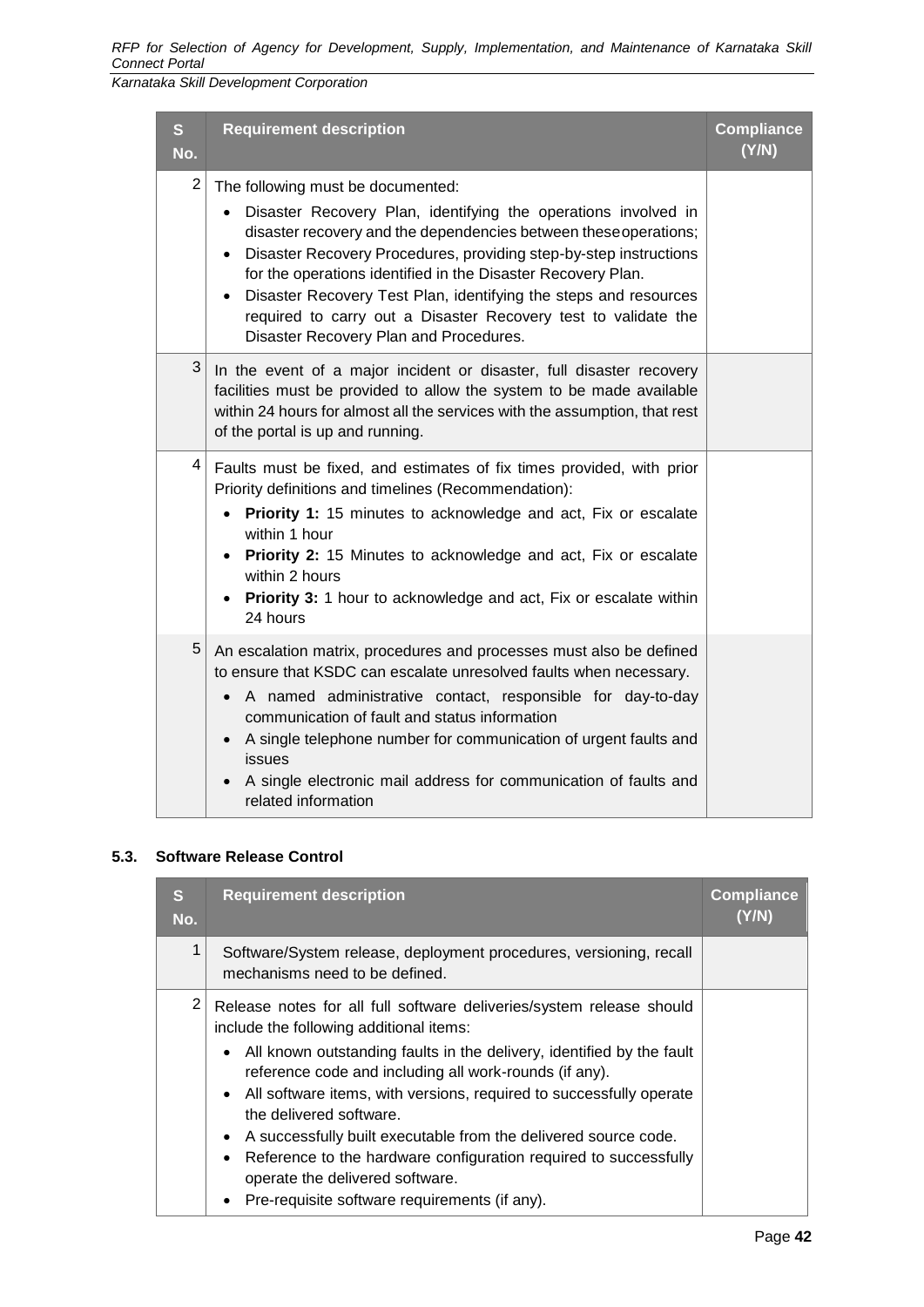| S.<br>No.      | <b>Requirement description</b>                                                                                                                                                                                                                                                                                                                                                                                           | <b>Compliance</b><br>(Y/N) |
|----------------|--------------------------------------------------------------------------------------------------------------------------------------------------------------------------------------------------------------------------------------------------------------------------------------------------------------------------------------------------------------------------------------------------------------------------|----------------------------|
|                | Dependencies on versions of interfacing components.                                                                                                                                                                                                                                                                                                                                                                      |                            |
| 3              | The vendor/Bidder must be able to roll back changes to last known<br>working configuration in case of failure in application of operating or<br>application software upgrades, patches, releases etc.                                                                                                                                                                                                                    |                            |
| 4              | The management of all faults prior to delivery of the System is the<br>responsibility of the Vendor/Bidder.                                                                                                                                                                                                                                                                                                              |                            |
| 5              | Bidder will hand over an appropriately tested application deliverable for<br>user acceptance testing before production release                                                                                                                                                                                                                                                                                           |                            |
| 6              | If required the Bidder will liaise with Software Control & Distribution of<br>Client who<br>have<br>deployed system for<br>the<br>access to<br>the<br>maintenance/upgrades, as per policy.                                                                                                                                                                                                                               |                            |
| $\overline{7}$ | Following completion of the supplier's internal testing, the system or<br>sub-systems must undergo testing as per TSG's "Testing Stages and<br>Types" document as follows:<br>User Acceptance Testing - Executed by KSDC (users).<br>Delivery verification - Executed by KSDC (Release Management,<br>$\bullet$<br>Service Delivery and Users).<br>Production Trials - Executed by KSDC (Users and Service<br>Delivery). |                            |
| 8              | The initial full software delivery must include all information required to<br>successfully configure and tune the testing System such that it will<br>meet its specifications.                                                                                                                                                                                                                                          |                            |
| 9              | Release Note and supporting Configuration Item List deliverables must<br>adhere to the Software Control and Distribution's standards. Release<br>plan should refer to the specific standard being implemented.                                                                                                                                                                                                           |                            |

#### **5.4. Documentation and Configuration Management**

| S<br>No.       | <b>Requirement description</b>                                                                                                                                                                                                                                                                             | <b>Compliance</b> |
|----------------|------------------------------------------------------------------------------------------------------------------------------------------------------------------------------------------------------------------------------------------------------------------------------------------------------------|-------------------|
| 1              | Released code must be held under central configuration control                                                                                                                                                                                                                                             |                   |
| 2 <sub>1</sub> | Architecture and Design documentation should validated and signed off<br>by KSDC for all major versions of changes and updates.                                                                                                                                                                            |                   |
|                | 3 All documentation shall be delivered both in hard copy and in Microsoft<br>Excel / Microsoft Word 2013 (or above) format soft copy.                                                                                                                                                                      |                   |
| 4              | Review of results (whether from review meetings, test documentation<br>before release or otherwise) must be recorded in a standard form,<br>including at a minimum:<br>An identifier for each comment:<br>An identifier for the affected section of the document;<br>The text of the comment:<br>$\bullet$ |                   |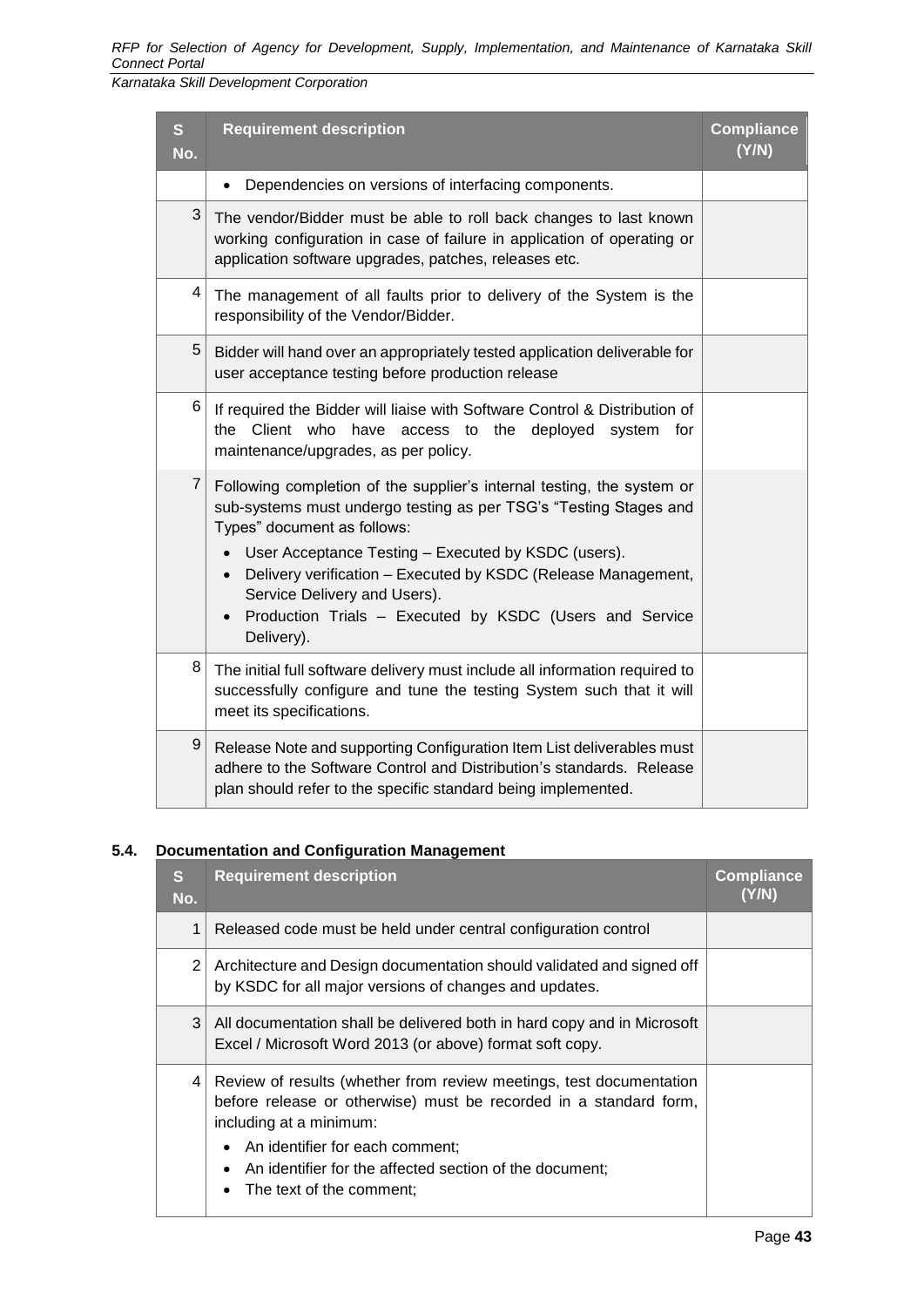| S<br>No. | <b>Requirement description</b>                                                                                    | <b>Compliance</b><br>(Y/N) |
|----------|-------------------------------------------------------------------------------------------------------------------|----------------------------|
|          | • The severity of the comment;<br>The agreed action;<br>$\bullet$<br>• The date on which the action is completed. |                            |

#### **5.5. Performance & Response Times**

| <sub>S</sub><br>No. | <b>Requirement description</b>                                                                                                                                                                                                                                                                                                                                                                                                                                                | <b>Compliance</b><br>(Y/N) |
|---------------------|-------------------------------------------------------------------------------------------------------------------------------------------------------------------------------------------------------------------------------------------------------------------------------------------------------------------------------------------------------------------------------------------------------------------------------------------------------------------------------|----------------------------|
| $\mathbf{1}$        | Response time from the system should not be such that it is overly<br>noticeable and affects the user's ability to perform their tasks efficiently.<br>This will be governed by service level agreement.<br>System response times must be evaluated at normal loading<br>conditions, with a fully populated database and shall exclude the impact<br>of network delays.                                                                                                       |                            |
| $\overline{2}$      | The System must be capable of handling and if necessary generating<br>exception alerts for all interfaces                                                                                                                                                                                                                                                                                                                                                                     |                            |
| 3                   | 95% of user operations that do not require data to be retrieved over the<br>network, must be perceived as instantaneous (< 3 seconds). Most of<br>these transactions must complete in less than 1 second. If there are<br>longer duration jobs which need to work as a back-end jobs, which<br>provide results to user as a report or link to a prepared document, such<br>category of operations need to be identified and marked under<br>'asynchronous report generation'. |                            |
| 4                   | The System must provide a screen response for each simple operation<br>(viewing and updating data on a single table or data store within the<br>System) not exceeding 1 second                                                                                                                                                                                                                                                                                                |                            |
| 5                   | The System must provide a screen response for each complex<br>operation (one that accesses several tables or data stores within the<br>System) of not more than 3 seconds. Responses that involve<br>interactions outside of KSDC will be required to respond in less than 3<br>seconds for the KSDC elements plus the time taken to respond by the<br>external system (3 <sup>rd</sup> party interfaces).                                                                    |                            |

#### **5.6. Audit Trail**

| S<br>No. | <b>Requirement description</b>                                                                                                                                                                                                                        | <b>Compliance</b><br>(Y/N) |
|----------|-------------------------------------------------------------------------------------------------------------------------------------------------------------------------------------------------------------------------------------------------------|----------------------------|
|          | Data trail records must include (where applicable):<br>• The identity of the user.<br>• System time and date.<br>Details of the transaction/event/user action.<br>$\bullet$<br>Copies of new and old values where data has been changed.<br>$\bullet$ |                            |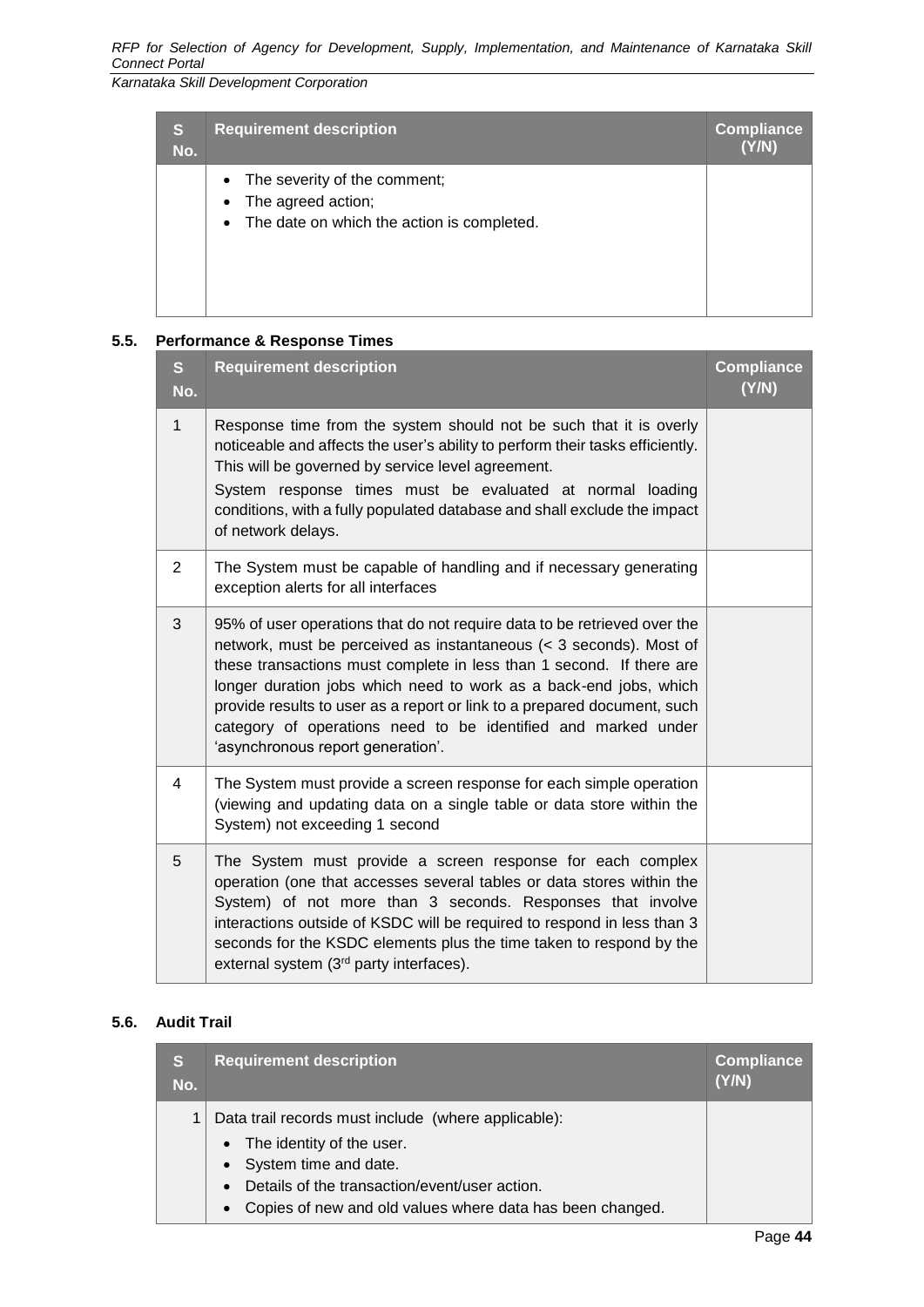| $\mathbf{s}$<br>No.   | <b>Requirement description</b>                                                                                                                                                                                                                                                                                                                                                                                                                               | <b>Compliance</b><br>(Y/N) |
|-----------------------|--------------------------------------------------------------------------------------------------------------------------------------------------------------------------------------------------------------------------------------------------------------------------------------------------------------------------------------------------------------------------------------------------------------------------------------------------------------|----------------------------|
|                       | Note: Subject to package capabilities.                                                                                                                                                                                                                                                                                                                                                                                                                       |                            |
| $\mathbf{2}^{\prime}$ | The System must keep records (of user ID and time) of all user actions<br>and administrator actions including (but not limited to):<br>Successful logs-ons to the system.<br>٠<br>Successful log-offs from the system.<br>Failed log-ons.<br>$\bullet$<br>Security breach attempts, where actions for which the user is not<br>$\bullet$<br>authorised are attempted.                                                                                        |                            |
| 3                     | It must be possible to retrieve and access archived data within 24 hours.                                                                                                                                                                                                                                                                                                                                                                                    |                            |
| 4                     | The following metrics must be gathered daily and made available to<br>support staff via a daily metrics report/ dashboard:<br>Daily transaction counts by type.<br>$\bullet$<br>Daily counts of exceptions raised, by origin, type and severity.<br>Execution times of daily batch jobs, if any.                                                                                                                                                             |                            |
| 5                     | A log of all online creation, updates and deletions of Candidate data<br>history at database level will record:<br>Date and time the change was made.<br>ID of the user making the update.<br>$\bullet$<br>For updates - "changed from" and "changed to".<br>$\bullet$<br>For creations & deletions – data created or deleted.<br>Entries in the log will be maintained for a period of at least 12 months<br>and it will be possible to output log details. |                            |
| 6                     | Auditing records must be available for online analysis for at least 90<br>days                                                                                                                                                                                                                                                                                                                                                                               |                            |

### **5.7. Service Availability**

| S.<br>No. | <b>Requirement description</b>                                                                                                                                                                                                                                                                                                               | <b>Compliance</b><br>(Y/N) |
|-----------|----------------------------------------------------------------------------------------------------------------------------------------------------------------------------------------------------------------------------------------------------------------------------------------------------------------------------------------------|----------------------------|
| 1         | The system must support a minimum 100,000 named users and 1000<br>concurrent users. It is expected that the concurrent Web usage will<br>grow significantly in the future.<br>Note: These numbers are indicative and may change.                                                                                                             |                            |
| 2         | Any Batch processes likely to impact the system must be agreed with<br>the business and batches are to be executed without impacting online<br>active user experience.                                                                                                                                                                       |                            |
| 3         | The services must be available as follows:<br>Web portal (Online service delivery portal)<br>Hours of coverage 24 by 365/366<br>$\bullet$<br>Availability 99.9%<br>$\bullet$<br>The uptime for Web portal, and business support systems is expected<br>to be available for 99.9% as per tier 3 Data Center Service Availability<br>standard. |                            |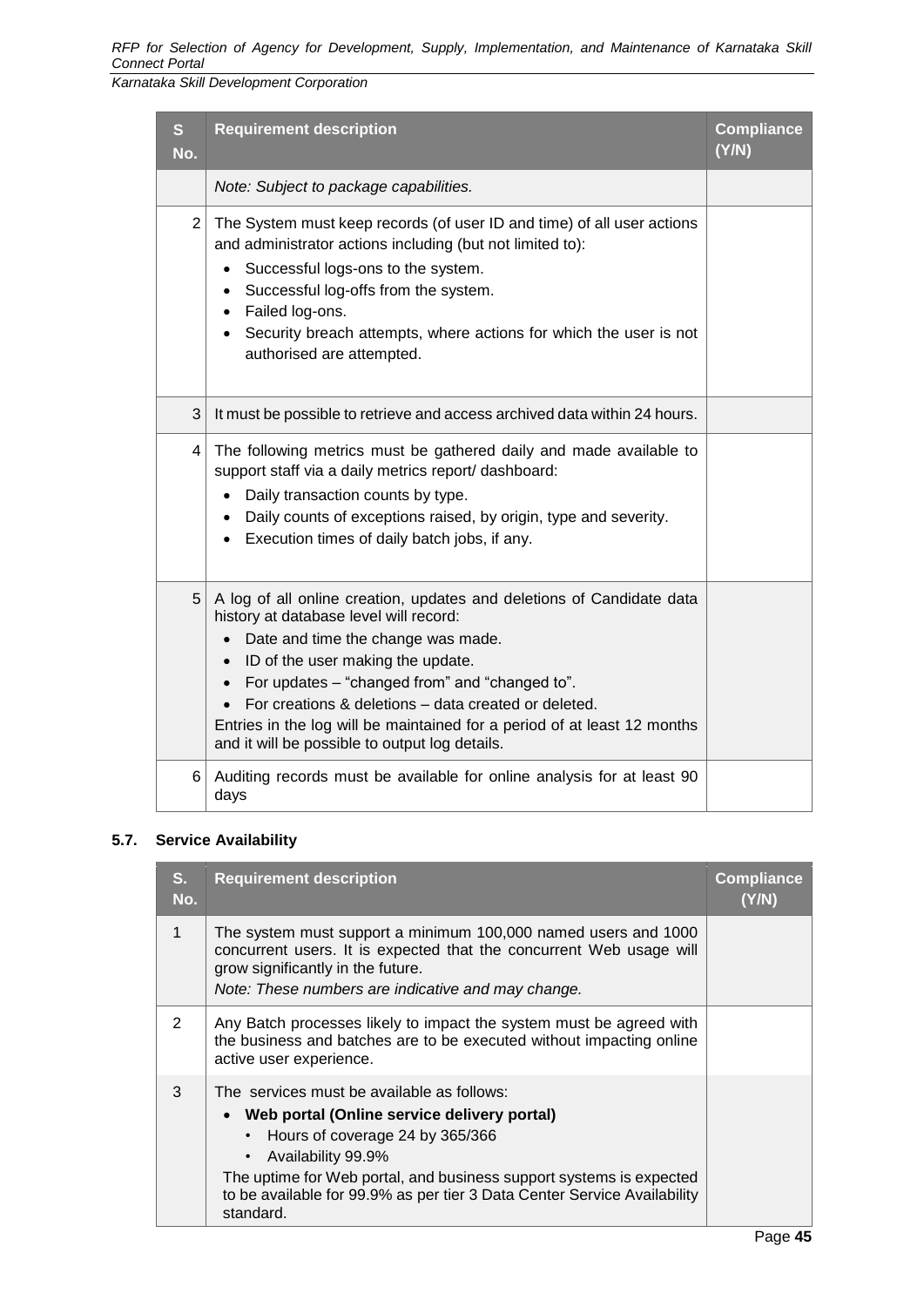| S.<br>No.      | <b>Requirement description</b>                                                                                                                                                                                                                                    | <b>Compliance</b><br>(Y/N) |
|----------------|-------------------------------------------------------------------------------------------------------------------------------------------------------------------------------------------------------------------------------------------------------------------|----------------------------|
| 4              | Suitable batch job scheduling tools must be provided that enforce any<br>dependencies between jobs and generate error messages when jobs<br>cannot be run or cannot complete                                                                                      |                            |
| 5              | The System should continue to operate if one or more of its interfacing<br>systems is fully or partially unavailable – with restrictions in functionality<br>limited to the services that are unavailable and with no significant<br>restrictions in performance. |                            |
| 6              | Documentation should be prepared that specifies the restrictions<br>imposed on the System's functionality and performance in the event of<br>failure of each interfacing system. The impact of partial failures should<br>also be described.                      |                            |
| $\overline{7}$ | Heartbeat functionality should be implemented to identify the availability<br>of services and applications (similar to cloud monitoring service by<br>Datadog).                                                                                                   |                            |

#### **5.8. Security**

| S <sub>1</sub><br>No. | <b>Requirement description</b>                                                                                                                                                                                                                                                                                                                                                                                                                                                                                                                          | <b>Compliance</b><br>(Y/N) |
|-----------------------|---------------------------------------------------------------------------------------------------------------------------------------------------------------------------------------------------------------------------------------------------------------------------------------------------------------------------------------------------------------------------------------------------------------------------------------------------------------------------------------------------------------------------------------------------------|----------------------------|
| $\mathbf{1}$          | Fully documented processes must be developed that specifies<br>security procedures to address the following topics:<br>Server account configuration and administration (to support<br>application accounts, support accounts, operator accounts).<br>User account and user role configuration and administration.<br>$\bullet$<br>Database account configuration and administration.<br>$\bullet$<br>Configuration and administration of accounts on interfacing<br>$\bullet$<br>systems.                                                               |                            |
| 2                     | All application software packages will provide system administration<br>capability, for use by KSDC as required                                                                                                                                                                                                                                                                                                                                                                                                                                         |                            |
| 3                     | The Administrator functions should be restricted to specific levels of<br>user authority and within that structure there may be different levels of<br>authority.                                                                                                                                                                                                                                                                                                                                                                                       |                            |
| $\overline{4}$        | It will be possible to set up and maintain authorisation/security profiles<br>based upon individual user and groups of users. Users will be identified<br>by their names, employee IDs, or logon. Groups may be defined by skill<br>grading, team, site, business or defined<br>by system<br>set,<br>administrators. These profiles will define permissions to perform<br>specified activities. These permissions must be amendable (with such<br>amendment, together with user profile maintenance, being restricted to<br>authorised Administrators). |                            |
| 5                     | User access will be via use of logon ID and password.                                                                                                                                                                                                                                                                                                                                                                                                                                                                                                   |                            |
| 6                     | Passwords will conform to the KSDC Information Security password<br>policy (and include such features as non-display of passwords on<br>screens, forced changes after a set period, locking out on incorrect use<br>of password after parameter driven number of attempts, password<br>reset/retrieval mechanisms).                                                                                                                                                                                                                                     |                            |
| $\overline{7}$        | Data items must only be updateable by one user at a time to avoid data<br>losses. However, multiple policy views should be permitted. Once policy                                                                                                                                                                                                                                                                                                                                                                                                       |                            |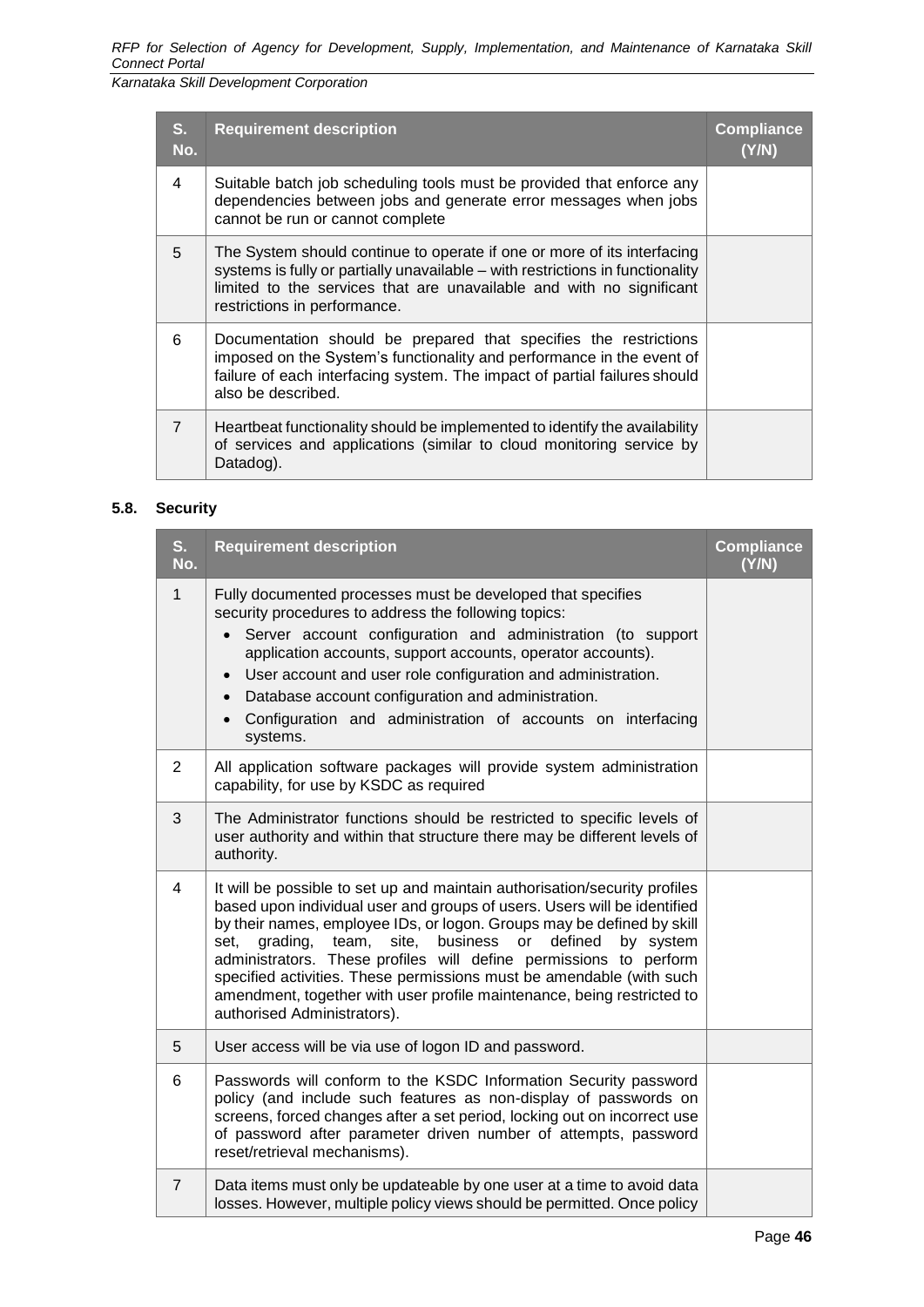| S.<br>No. | <b>Requirement description</b>                                                                                                                                     | <b>Compliance</b><br>(Y/N) |
|-----------|--------------------------------------------------------------------------------------------------------------------------------------------------------------------|----------------------------|
|           | record becomes free for access then user(s) who have attempted<br>access should be informed.                                                                       |                            |
| 8         | Before going live, the application should be audited by an Bidder<br>empanelled by CERT-In for Conducting Security Audit an due certificate<br>should be obtained. |                            |

#### **5.9. Back-up Requirements**

| S.<br>No. | <b>Requirement description</b>                                                                                                                                                                                                                        | <b>Compliance</b><br>(Y/N) |
|-----------|-------------------------------------------------------------------------------------------------------------------------------------------------------------------------------------------------------------------------------------------------------|----------------------------|
| 1         | The System must be able to be scheduled to perform backups at any<br>interval defined by the Business Continuity plan. Main backup is<br>expected during non-business hours and data retention must cover a<br>period of 1 year                       |                            |
| 2         | The System must include provision, both within its hardware<br>specification and within its batch schedule, for daily weekly, monthly,<br>year-end, other date driven and ad-hoc jobs, including backup of all on-<br>line data and application files |                            |
| 3         | Software must support all major backup utilities. Integration with the<br>backup is the strategic solution if the hardware is to be located at the<br>cloud environment                                                                               |                            |

#### **5.10. Service Delivery (Support) Requirements**

| S.<br>No.    | <b>Requirement description</b>                                                                                                                                                                                                                                                                                                                                                                                                                                                | <b>Compliance</b><br>(Y/N) |
|--------------|-------------------------------------------------------------------------------------------------------------------------------------------------------------------------------------------------------------------------------------------------------------------------------------------------------------------------------------------------------------------------------------------------------------------------------------------------------------------------------|----------------------------|
| $\mathbf{1}$ | Procedures and processes required to support the live operations of the<br>system must be described in:<br>Application maintenance documentation.<br>Change management procedures,<br>$\bullet$<br>Problem management procedures.<br>$\bullet$<br>Software maintenance documentation.<br>$\bullet$<br>Hardware maintenance documentation.<br>$\bullet$<br>Work instructions, help screens and scripts for IT Operations, first-<br>$\bullet$<br>line and second-line support. |                            |
| 2            | Vendor must provision a dashboard to visually represent the<br>operational status of the systems, applications and network and<br>communication lines                                                                                                                                                                                                                                                                                                                         |                            |
| 3            | Alerting of system errors (fatal and non-fatal) will be handled through<br>an approved open source tool                                                                                                                                                                                                                                                                                                                                                                       |                            |
| 4            | The following minimum information shall be available from the full<br>exception details following a system error:<br>Date and time of the exception and exception code/number.<br>$\bullet$<br>The type of exception which occurred and its severity level (Fatal                                                                                                                                                                                                             |                            |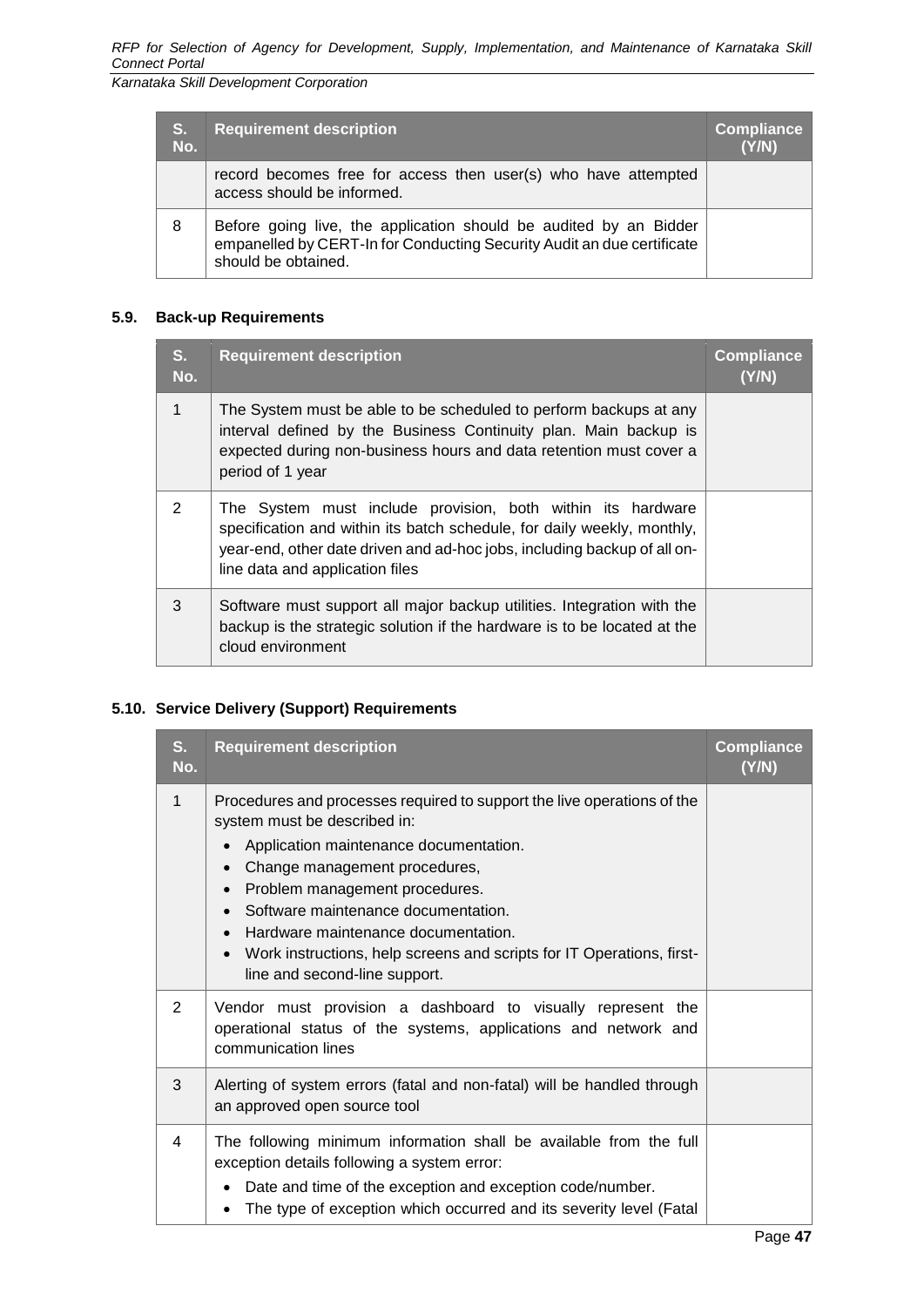| S <sub>1</sub><br>No. | <b>Requirement description</b>                                                                                                                                                                                                                                                                                                                                                                                                                                                                                                                                                                                                                                                                                                                                       | <b>Compliance</b><br>(Y/N) |
|-----------------------|----------------------------------------------------------------------------------------------------------------------------------------------------------------------------------------------------------------------------------------------------------------------------------------------------------------------------------------------------------------------------------------------------------------------------------------------------------------------------------------------------------------------------------------------------------------------------------------------------------------------------------------------------------------------------------------------------------------------------------------------------------------------|----------------------------|
|                       | Error, Error, Warning or Informational).<br>Meaningful message text (with the same text being used for every<br>$\bullet$<br>exception of the same type) including the module within which the<br>exception occurred.<br>Separate arbitrary exception text – typically the text passed as a<br>comment within the alert.<br>Exception text and messages received from any external sources<br>$\bullet$<br>(applications, systems).<br>The user whose activity caused the exception to be raised.<br>Sufficient information to identify the data associated with the<br>$\bullet$<br>exception, if applicable (primary data name(s) and key(s).<br>Sufficient information to identify the code position within the<br>software at which the exception was generated. |                            |
| $\overline{4}$        | There will be an on-line fault and error notification system which<br>identifies systems faults and downtime. This will pass details of error<br>messages directly to the operations team to assist with fault diagnosis.                                                                                                                                                                                                                                                                                                                                                                                                                                                                                                                                            |                            |
| 5                     | When an exception that has been reported to the appropriate fault<br>management system is subsequently cleared, the System should<br>automatically clear the exception via an 'all clear' message back to the<br>fault management system.                                                                                                                                                                                                                                                                                                                                                                                                                                                                                                                            |                            |
| 6                     | The production hardware should support secure remote access for the<br>purpose of off-site maintenance through VPN or secured other remote<br>access tools                                                                                                                                                                                                                                                                                                                                                                                                                                                                                                                                                                                                           |                            |
| $\overline{7}$        | Application maintenance support is required 07.00 to 19.00 Sunday to<br>Thursday with on-call support during the weekend                                                                                                                                                                                                                                                                                                                                                                                                                                                                                                                                                                                                                                             |                            |

#### **5.11. Application**

| S.<br>No.    | <b>Requirement description</b>                                                                                                                                                                                                                                                                                                                                                                                                                 | <b>Compliance</b><br>(Y/N) |
|--------------|------------------------------------------------------------------------------------------------------------------------------------------------------------------------------------------------------------------------------------------------------------------------------------------------------------------------------------------------------------------------------------------------------------------------------------------------|----------------------------|
| $\mathbf{1}$ | The security platform should include the following:<br>Single sign-on (SSO)<br>Role based access mechanism for network users<br>Maximum strength encryption of traffic utilising public networks<br>Content vectoring of all incoming and outgoing emails<br>Virus and anti-malware protection should be modular and regularly<br>updated for maximum protection<br>Host and network based intrusion detection software<br>Database encryption |                            |
| 2            | Solution must be based on open standards and cannot add cost based<br>on user base                                                                                                                                                                                                                                                                                                                                                             |                            |
| 3            | The database should be a Cloud Compatible RDMS Platform.                                                                                                                                                                                                                                                                                                                                                                                       |                            |
| 4            | The image file format should be based on common standard for image<br>storage and should be compatible with components of the proposed<br>solution, e.g., Workflow. The preferred image file format is Tagged                                                                                                                                                                                                                                  |                            |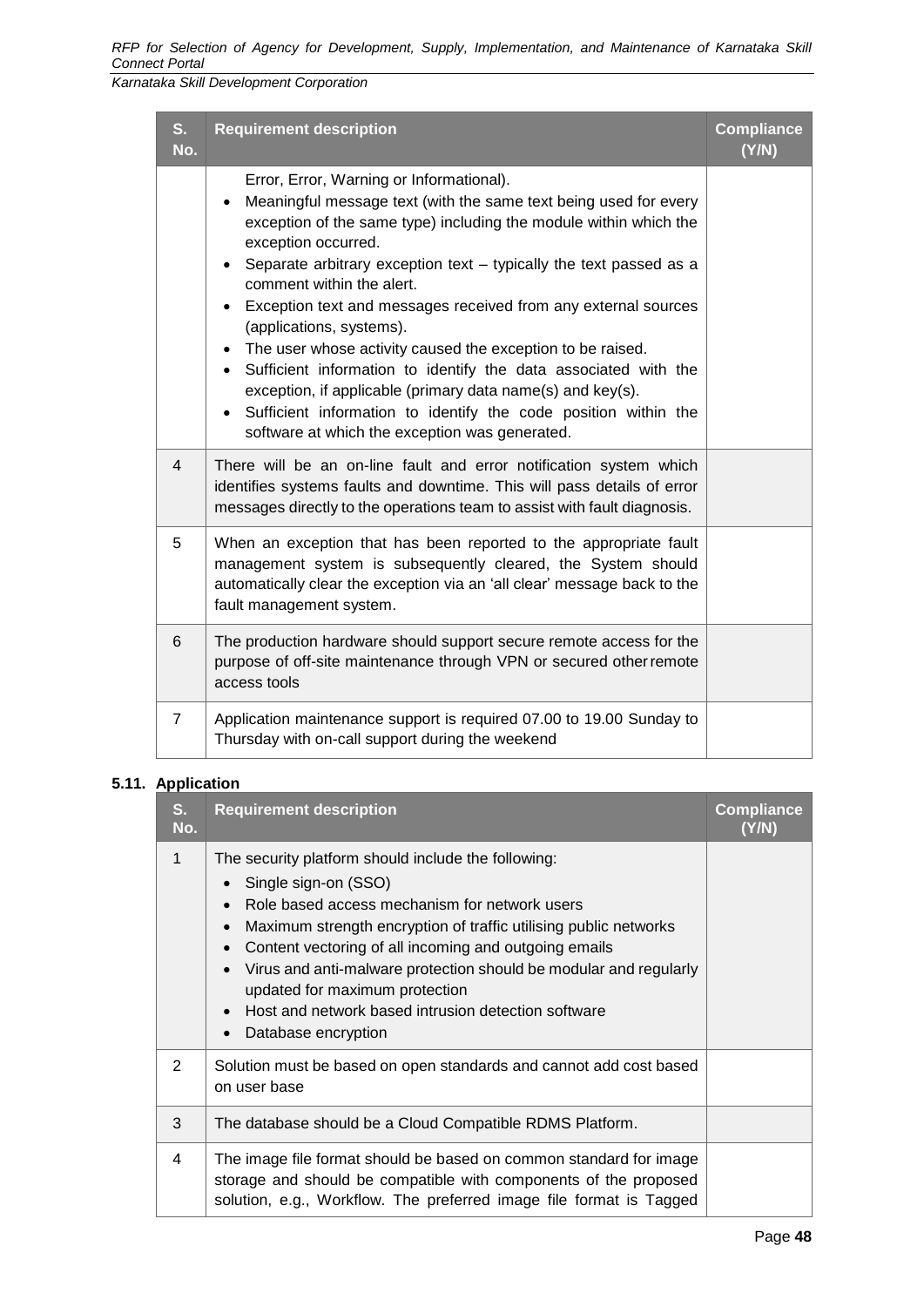| No. | <b>Requirement description</b>                                                                     | <b>Compliance</b><br>(Y/N) |
|-----|----------------------------------------------------------------------------------------------------|----------------------------|
|     | Image File Format (TIFF) for legal requirements and JPEG for non-<br>legal. (switchable on demand) |                            |

#### **5.12. Environments**

| S <sub>1</sub><br>No. | <b>Requirement description</b>                                                                                                                                                                                                                                                                                                                                                                                                                                                                                                                                                                                                                                                                                                                                                                                                                                                                                                                                                                                                                                                                                                                            | <b>Compliance</b><br>(Y/N) |
|-----------------------|-----------------------------------------------------------------------------------------------------------------------------------------------------------------------------------------------------------------------------------------------------------------------------------------------------------------------------------------------------------------------------------------------------------------------------------------------------------------------------------------------------------------------------------------------------------------------------------------------------------------------------------------------------------------------------------------------------------------------------------------------------------------------------------------------------------------------------------------------------------------------------------------------------------------------------------------------------------------------------------------------------------------------------------------------------------------------------------------------------------------------------------------------------------|----------------------------|
| 1.                    | The solution must be reactive and work on all devices                                                                                                                                                                                                                                                                                                                                                                                                                                                                                                                                                                                                                                                                                                                                                                                                                                                                                                                                                                                                                                                                                                     |                            |
| 2.                    | A training environment will be available which will:<br>Mirror the live and pre-release system functionality.<br>$\bullet$<br>Be available from a number of locations with users accessing<br>$\bullet$<br>different sections of the training system at the same time.<br>Be able to copy a selection of live records to the training<br>$\bullet$<br>system/database.                                                                                                                                                                                                                                                                                                                                                                                                                                                                                                                                                                                                                                                                                                                                                                                    |                            |
| 3.                    | All testing must be recorded for future use.<br>Testing should cover the following: All software and operating<br>components before handover to the operations team                                                                                                                                                                                                                                                                                                                                                                                                                                                                                                                                                                                                                                                                                                                                                                                                                                                                                                                                                                                       |                            |
| 4.                    | The Bidder must define the minimum hardware and software<br>configuration requirements for a system testing environment,<br>separate from the testing environments, based on the following<br>service requirement:<br>1,000 concurrent users<br>$\bullet$<br>Online response times as per production service<br>$\bullet$<br>98.4% online availability<br>$\bullet$                                                                                                                                                                                                                                                                                                                                                                                                                                                                                                                                                                                                                                                                                                                                                                                       |                            |
| 5.                    | The Bidder shall define minimum hardware and<br>software<br>requirements to support the following testing environments:<br>• One functional testing environment.<br>One non-functional testing environment.<br>$\bullet$<br>The testing environments must be accessible from a number of<br>locations.<br>These test environments must:<br>Mirror the live system functionality<br>Be available from a number of locations with users accessing<br>different sections of the testing system at the same time.<br>Be able to copy a selection of live records to both the testing<br>$\bullet$<br>system/database, including a parameter driven policy download<br>facility from live to development with the ability to manipulate<br>fields as well as delete or add records.<br>Allow such records to be amended and allow new records to be<br>$\bullet$<br>entered directly.<br>Have an automated test data creation tool minimising manual<br>keying/intervention with ability to download test data to CD for<br>retention/audit purposes. The ability to reconstitute the data with<br>the appropriate labelling/addressing will also be required. |                            |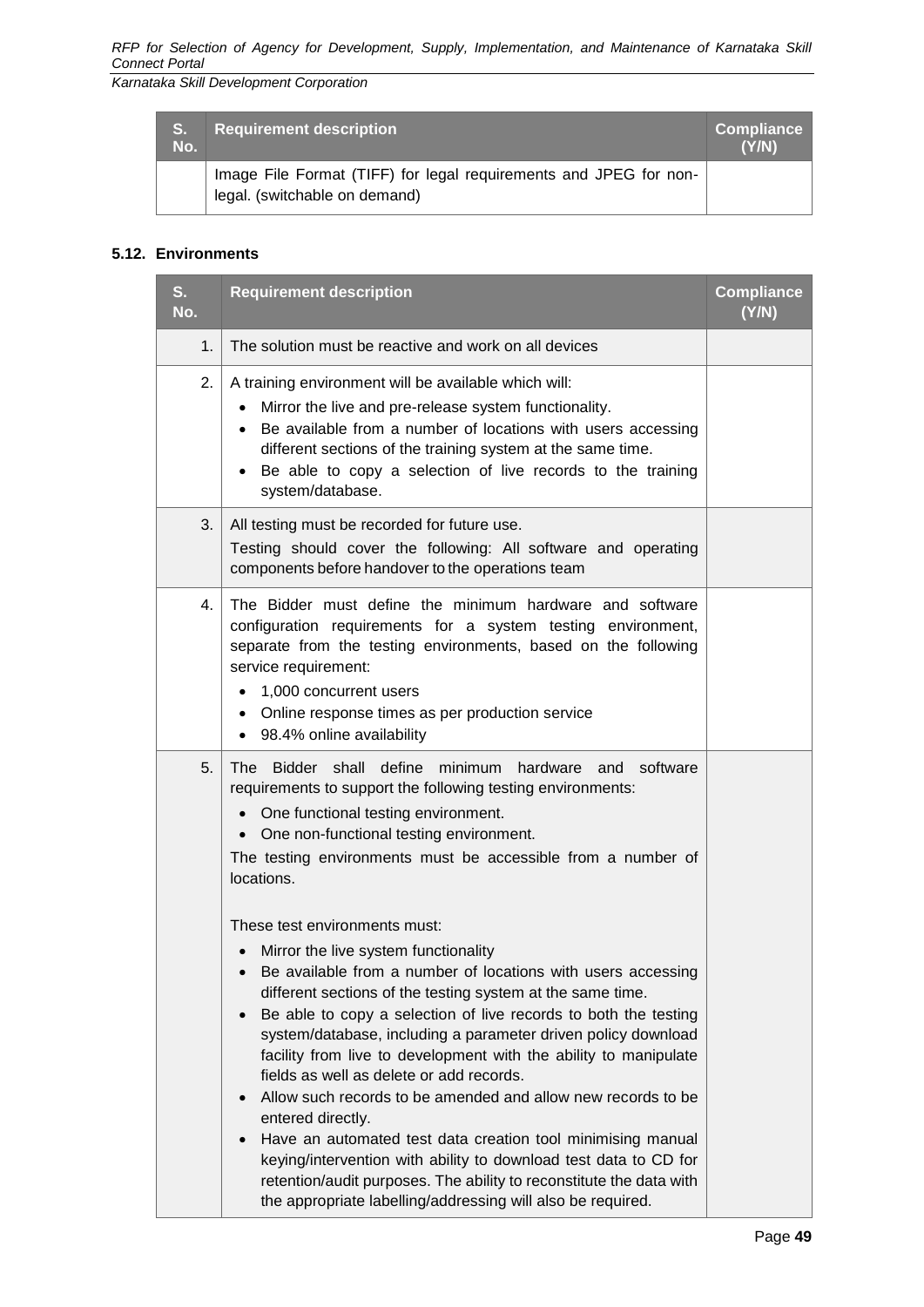| S.<br>No. | <b>Requirement description</b>                                                                                                                                                                                                                                                                                                                                                                                                                                                                                                                                                                                                                                                                        | <b>Compliance</b><br>(Y/N) |
|-----------|-------------------------------------------------------------------------------------------------------------------------------------------------------------------------------------------------------------------------------------------------------------------------------------------------------------------------------------------------------------------------------------------------------------------------------------------------------------------------------------------------------------------------------------------------------------------------------------------------------------------------------------------------------------------------------------------------------|----------------------------|
|           | Allow dates to be rolled forwards and backwards.<br>Allow<br>different<br>segments/products/topics to<br>be<br>used<br>concurrently.<br>Allow the ability to update the UAT database with all system<br>changes prior to release in live.<br>Allow the re-fresh and recovery of data so that the UAT<br>environment can be put back to a known starting point for<br>subsequent testing sessions<br>Have a live/development comparison tool for set processes such<br>$\bullet$<br>as new business, adjustments and renewals with the ability to<br>flex dates together with a 'volume control' for each process.<br>Have the ability to direct printing to a specific point. E.g., print<br>locally. |                            |
| 6.        | The System must use data locking (or similar techniques) during<br>database update and also check that no conflicting processes are<br>running.                                                                                                                                                                                                                                                                                                                                                                                                                                                                                                                                                       |                            |
| 7.        | The System must make provision for, and enable compliance with<br>regulatory requirements, if any.                                                                                                                                                                                                                                                                                                                                                                                                                                                                                                                                                                                                    |                            |
| 8.        | The System must be compliant with all legal requirements applicable<br>to Karnataka, India                                                                                                                                                                                                                                                                                                                                                                                                                                                                                                                                                                                                            |                            |
| 9.        | The System must be capable of displaying and printing, and will<br>incorporate in all relevant screen layouts, all symbols and codes<br>adopted by KSDC.                                                                                                                                                                                                                                                                                                                                                                                                                                                                                                                                              |                            |
|           | 10. Operational and business data pertaining to the regular and non-<br>regular operations are to be maintained under the definition of a local<br>jurisdiction.                                                                                                                                                                                                                                                                                                                                                                                                                                                                                                                                      |                            |
| 11.       | Data privacy standards should be maintained with personnel and<br>ensure developers do not make unauthorized copies of data during<br>development. In such cases of development copies of data are made<br>key user information needs to be scrambled (name, email, address,<br>phone number etc.)                                                                                                                                                                                                                                                                                                                                                                                                    |                            |

#### **6. Functional Requirement Specifications**

#### **6.1. Skills Assistant application**

| S. No. | <b>Requirement Description</b>                                                                                                                                                                                         |
|--------|------------------------------------------------------------------------------------------------------------------------------------------------------------------------------------------------------------------------|
| 1.     | The skills portal user front end needs to be reactive so that it is compatible with<br>multiple device types.                                                                                                          |
| 2.     | When the user is a candidate, skill path recommendations and results should take<br>into context user's profile and personal attributes as recorded in the database of skill<br>connect portal to drive query results. |
| 3.     | When the user is a candidate, job opportunities results should take into context user's<br>profile, career aspirations based on available information and context. The results                                         |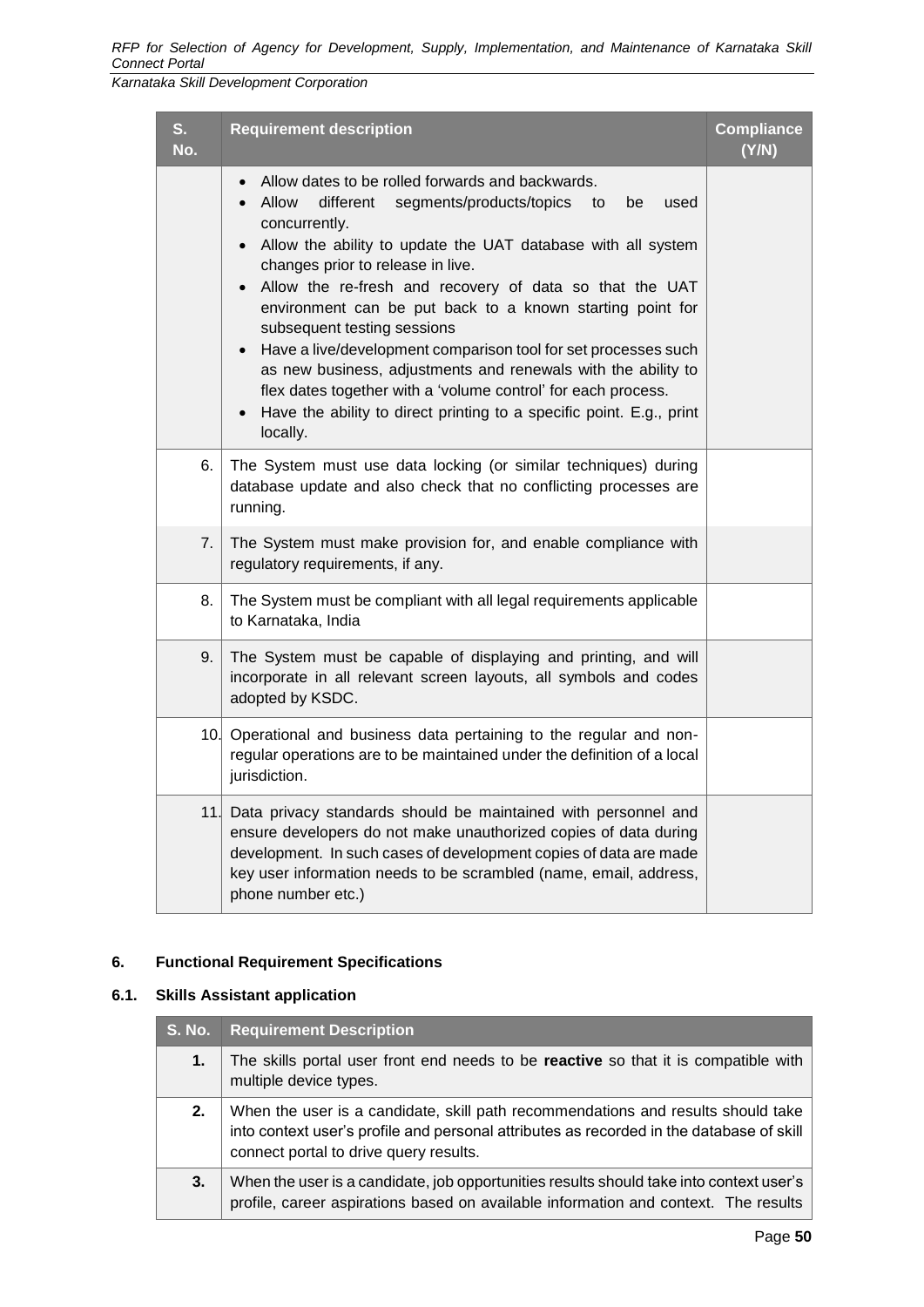| <b>S. No.</b> | <b>Requirement Description</b>                                                                                                                                                                                                                                                                                                                                                                                                                                                                                                                            |  |
|---------------|-----------------------------------------------------------------------------------------------------------------------------------------------------------------------------------------------------------------------------------------------------------------------------------------------------------------------------------------------------------------------------------------------------------------------------------------------------------------------------------------------------------------------------------------------------------|--|
|               | displayed should record relevance scores based on personalization.                                                                                                                                                                                                                                                                                                                                                                                                                                                                                        |  |
| 4.            | Query based interactions with Skills Assistant is natural language based (NLP).                                                                                                                                                                                                                                                                                                                                                                                                                                                                           |  |
| 5.            | The system should capture gaps in unanswered questions or interactions which did<br>not lead to satisfying results in the audit trail for remedy, better training of AI/ML<br>model for future correctness in terms of accuracy, relevance of response.                                                                                                                                                                                                                                                                                                   |  |
| 6.            | Administration personnel should have capability to re-train (Al/ML) the model based<br>on new training data sets as and when needed.                                                                                                                                                                                                                                                                                                                                                                                                                      |  |
| 7.            | Appropriate Administration, Auditing interface to inspect logs, usage, exceptions and<br>other patterns.                                                                                                                                                                                                                                                                                                                                                                                                                                                  |  |
| 8.            | Administration capability to add, modify existing data with corresponding change logs<br>to enable new training, skill updates, new career paths, job mappings - either<br>individually or in bulk.                                                                                                                                                                                                                                                                                                                                                       |  |
| 9.            | Ability for Administration to add/modify/extend Chatbot responses based on missing<br>intent or modified intents based on keywords, phrases.                                                                                                                                                                                                                                                                                                                                                                                                              |  |
| 10.           | When a candidate's profile/skills are updated, future up-skilling options change<br>taking into account updated profile/skills.                                                                                                                                                                                                                                                                                                                                                                                                                           |  |
| 11.           | A candidate looking for future job opportunities is provided choices both in current<br>career progression as well as alternate/horizontal career pathways.                                                                                                                                                                                                                                                                                                                                                                                               |  |
| 12.           | Front end provides mechanisms to capture user feedback on their interaction which<br>leads to both satisfactory as well as unsatisfactory experiences with auto-capture of<br>data/metrics/context for further manual analysis based on audit logs.                                                                                                                                                                                                                                                                                                       |  |
| 13.           | When system restarts/reboots, previously trained model is automatically reloaded on<br>resumption of service, with logs recording                                                                                                                                                                                                                                                                                                                                                                                                                         |  |
| 14.           | Secure Web interface for administration.                                                                                                                                                                                                                                                                                                                                                                                                                                                                                                                  |  |
| 15.           | Disaster Management strategy / Document and Image storage with cloud-based data<br>backup                                                                                                                                                                                                                                                                                                                                                                                                                                                                 |  |
| 16.           | The solution should effectively address all steps of data management and must<br>follow the best practices                                                                                                                                                                                                                                                                                                                                                                                                                                                |  |
| 17.           | Solution must support automated and live back up to offsite location supported by<br>the software to ensure proper level of redundancy, migration and switch over<br>capabilities as part of system design.                                                                                                                                                                                                                                                                                                                                               |  |
| 18.           | Candidate skills, certifications part of candidate profile can be accessed by<br>authorized accounts. Other than candidate, administrator access can modify records<br>including certifications, training completions. Changes to the profile (skills acquired,<br>registration, completion, certification) are tracked and change history is maintained<br>for audit and reference purposes. These transactions are performed using REST<br>APIs provided for such purposes to authorized accounts.<br>Such updates are<br>maintained in an audit trail. |  |
| 19.           | Candidates register/unregister/complete skilling programs as offered by skill partners<br>using the skill assistant.                                                                                                                                                                                                                                                                                                                                                                                                                                      |  |
| 20.           | Empanelled skill providers are able to add/update training, skill programs with                                                                                                                                                                                                                                                                                                                                                                                                                                                                           |  |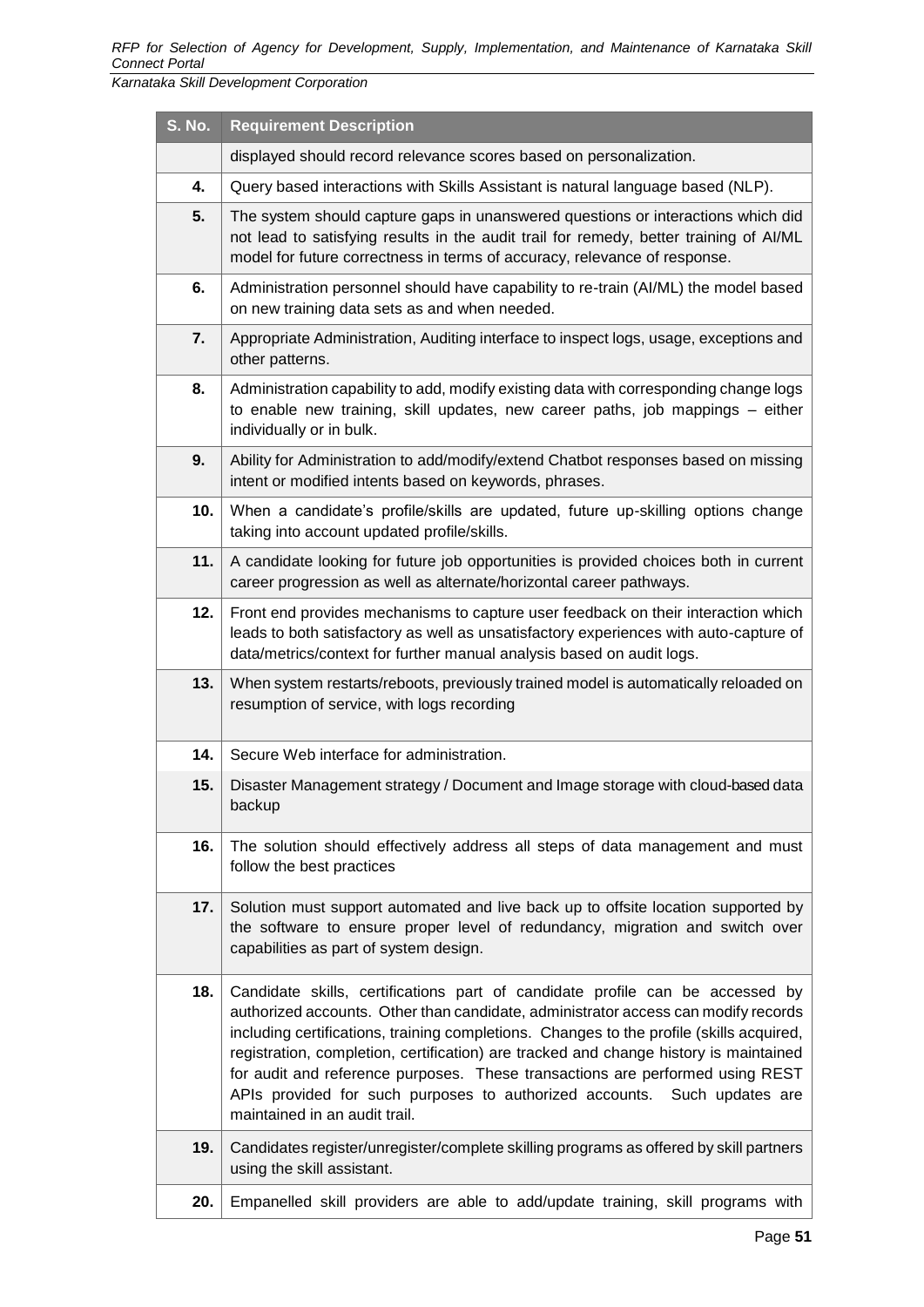| <b>S. No.</b> | <b>Requirement Description</b>                                                                                                                                                                                                                                                                                                                                                                                                                                                                                                                       |
|---------------|------------------------------------------------------------------------------------------------------------------------------------------------------------------------------------------------------------------------------------------------------------------------------------------------------------------------------------------------------------------------------------------------------------------------------------------------------------------------------------------------------------------------------------------------------|
|               | necessary attributes of such programs (title, description, availability, pre-requisites,<br>mode of training, cost, links for registration, dates etc.)                                                                                                                                                                                                                                                                                                                                                                                              |
| 21.           | On completion of skill training, either skill trainers can update candidate profiles with<br>completion certificates or candidates themselves upload artifacts/certificates<br>denoting completion and mark skill completions. Audit trails will capture date/time of<br>such changes along with actor details as to who caused the change of such records.                                                                                                                                                                                          |
| 22.           | Registered employers are able to create job descriptions(JD) which are open for<br>filling.                                                                                                                                                                                                                                                                                                                                                                                                                                                          |
| 23.           | Registered employers can modify posted JD as the status changes or requirements<br>change.                                                                                                                                                                                                                                                                                                                                                                                                                                                           |
| 24.           | When Employers create a JD, a validation mechanism will let them know how many<br>existing candidates match their requirement and qualify to apply.                                                                                                                                                                                                                                                                                                                                                                                                  |
| 25.           | Universities and Bidders can create their own events and programs with descriptions,<br>dates and other details which link to their website or other detail pages.                                                                                                                                                                                                                                                                                                                                                                                   |
| 26.           | The events and program other than being listed and available on demand (by query)<br>can also be validated by matching skill, career interests of candidates.                                                                                                                                                                                                                                                                                                                                                                                        |
| 27.           | Trainers and Candidates can upload certificates marked with unique certificate IDs<br>and attach it to specific candidate profiles (with an audit trail record).                                                                                                                                                                                                                                                                                                                                                                                     |
| 28.           | Dashboards are required to display activities like candidate count, available training<br>program, certifications, job postings. The complete dashboard with filters is<br>accessible to authorized personnel including employers, institute, and trainers.<br>Generic daily data extracts from the dashboards are cached and displayed in the<br>home page as well. A dashboard design needs to be provided first and implemented<br>after its approval.                                                                                            |
| 29.           | A Reports module is required to support generation of customized reports for the<br>benefit of employers, institutes, trainers, and Bidders. For Phase 1, these will be<br>limited to 10 such reports. The reports are downloadable and will have filtering<br>capabilities by date ranges and will be restricted to their own data unless they are<br>generated by administrators which consolidates data across all stakeholders. The<br>report designs (based on available data) will need to finalized, approved before their<br>implementation. |

#### **7. Service Level Agreement (SLA)**

#### **7.1. Purpose of SLA**

The purpose of this SLA is to clearly define the levels of service to be provided by the Bidder for the duration of this contract or until this SLA has been amended. The benefits of this SLA are to:

- Make explicit the performance related expectations on client's requirements from the Bidder.
- Assist the client to control levels and performance of services provided by the Bidder.
- Trigger a process that applies client and the Bidder's management attention to aspects of performance that drop below an agreed upon threshold, or target.

SLA is between the Bidder and the Client.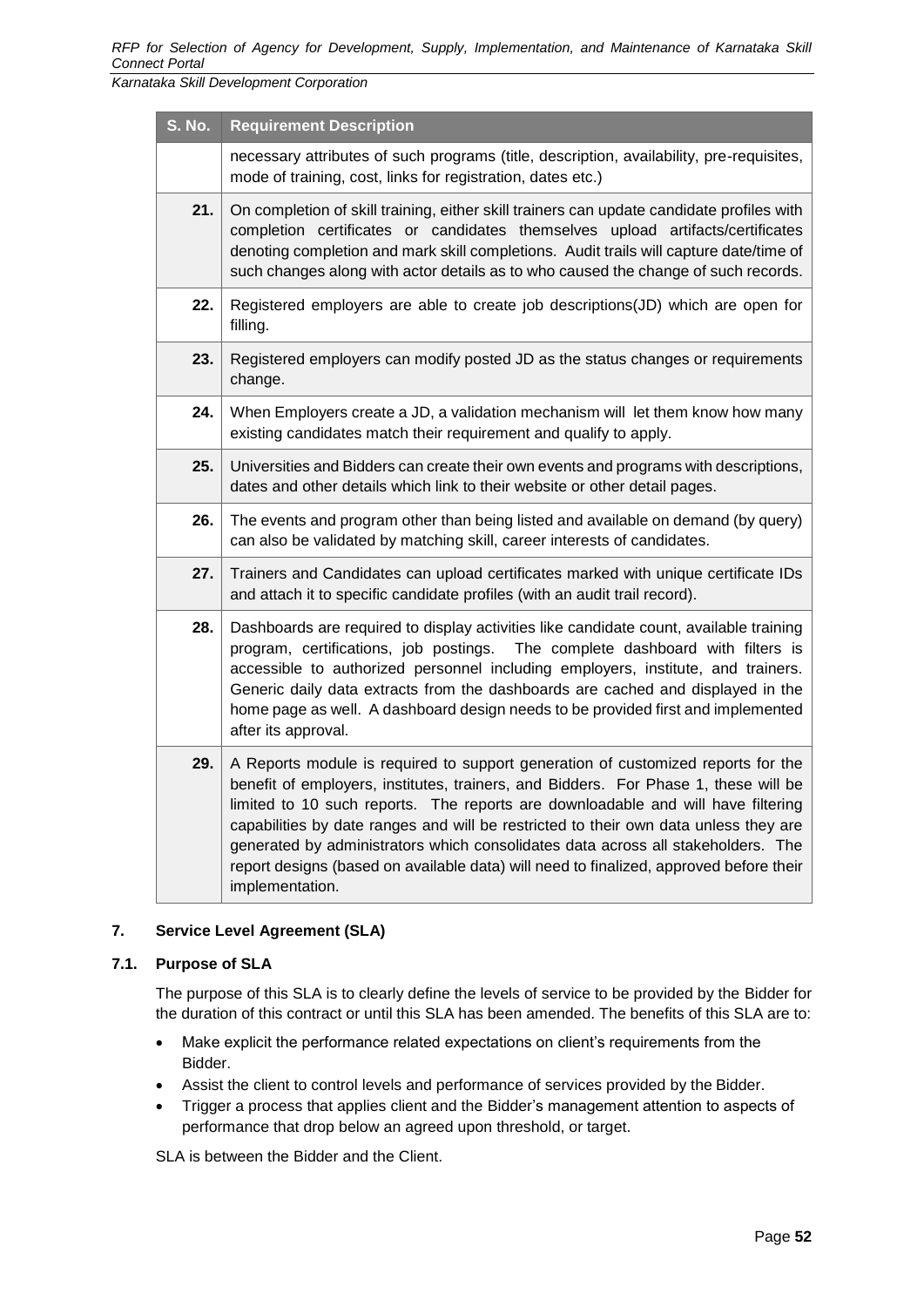#### **7.2. Duration of SLA**

This Service Level Agreement would be valid for entire period of contract. This SLA may be reviewed and revised as per mutual agreement.

#### **7.3. SLA Targets**

This section is agreed to by the Bidder as the key performance indicators for this engagement. The following section reflects the measurements to be used to track and report performance on a regular basis. The targets shown in the following tables are for the period of contract or its revision whichever is later.

#### **7.4. Project Management**

| <b>Parameter</b>                                             | <b>Description</b>                                                                                                                                                                                                                                                                         | <b>Target</b>                                                                                                    | <b>Penalty</b>                                                                                                                                                                        | <b>Validation tools/</b><br>method                                                                                                                                                                                                                                                                                                                    |
|--------------------------------------------------------------|--------------------------------------------------------------------------------------------------------------------------------------------------------------------------------------------------------------------------------------------------------------------------------------------|------------------------------------------------------------------------------------------------------------------|---------------------------------------------------------------------------------------------------------------------------------------------------------------------------------------|-------------------------------------------------------------------------------------------------------------------------------------------------------------------------------------------------------------------------------------------------------------------------------------------------------------------------------------------------------|
| <b>Project setup</b><br><b>Time</b>                          | <b>Bidder</b> is<br>expected to<br>mobilize the<br>commencement<br>work                                                                                                                                                                                                                    | Within 15<br>Calendar<br>days from<br>the date of<br>award of<br>Contract                                        | Client has the<br>$\bullet$<br>right to<br>terminate the<br>contract                                                                                                                  | Review and<br>$\bullet$<br>Signoff by<br>Client                                                                                                                                                                                                                                                                                                       |
| Installation,<br>delivery,<br>training and<br>Implementation | Office-wise<br>Delivery,<br>installation,<br>training,<br>integration,<br>testing of all<br>Components/<br>equipment<br>required for the<br>system to the<br>satisfaction of<br>the Bidder. The<br>delivery<br>schedule for<br>these<br>equipment will<br>be based on the<br>project plan. | Approved<br>project<br>plan                                                                                      | Penalty<br>$\bullet$<br>covered under<br>Liquidated<br>Damages.                                                                                                                       | Post-delivery<br>$\bullet$<br>inspection<br>report (signed<br>by KSDC<br>authority and<br>the Bidder<br>representative)<br>Implementation<br>$\bullet$<br>completion<br>report duly<br>signed by<br>authorized<br>signatory<br>officer of<br><b>KSDC</b><br>Training<br>$\bullet$<br>completion<br>certificate,<br>along with<br>attendance<br>sheets |
| Project<br>implementation<br>timeline                        | <b>Bidder</b> is<br>expected to<br>complete the<br>rollout within<br>timelines<br>agreed upon in<br>the schedule.                                                                                                                                                                          | 100%<br>adherence<br>to the<br>timelines<br>given in<br>the project<br>plan. No<br>variation<br>in<br>deadlines. | For extension<br>$\bullet$<br>of time for<br>completion of<br>project<br>implementation,<br>the Bidder shall<br>bear all costs<br>related to<br>project<br>implementation<br>till the | Project plan<br>$\bullet$<br>and schedule<br>Actual<br>$\bullet$<br>Deliverables<br>User<br>$\bullet$<br>acceptance<br>completion<br>Implementation<br>$\bullet$<br>completion<br>report                                                                                                                                                              |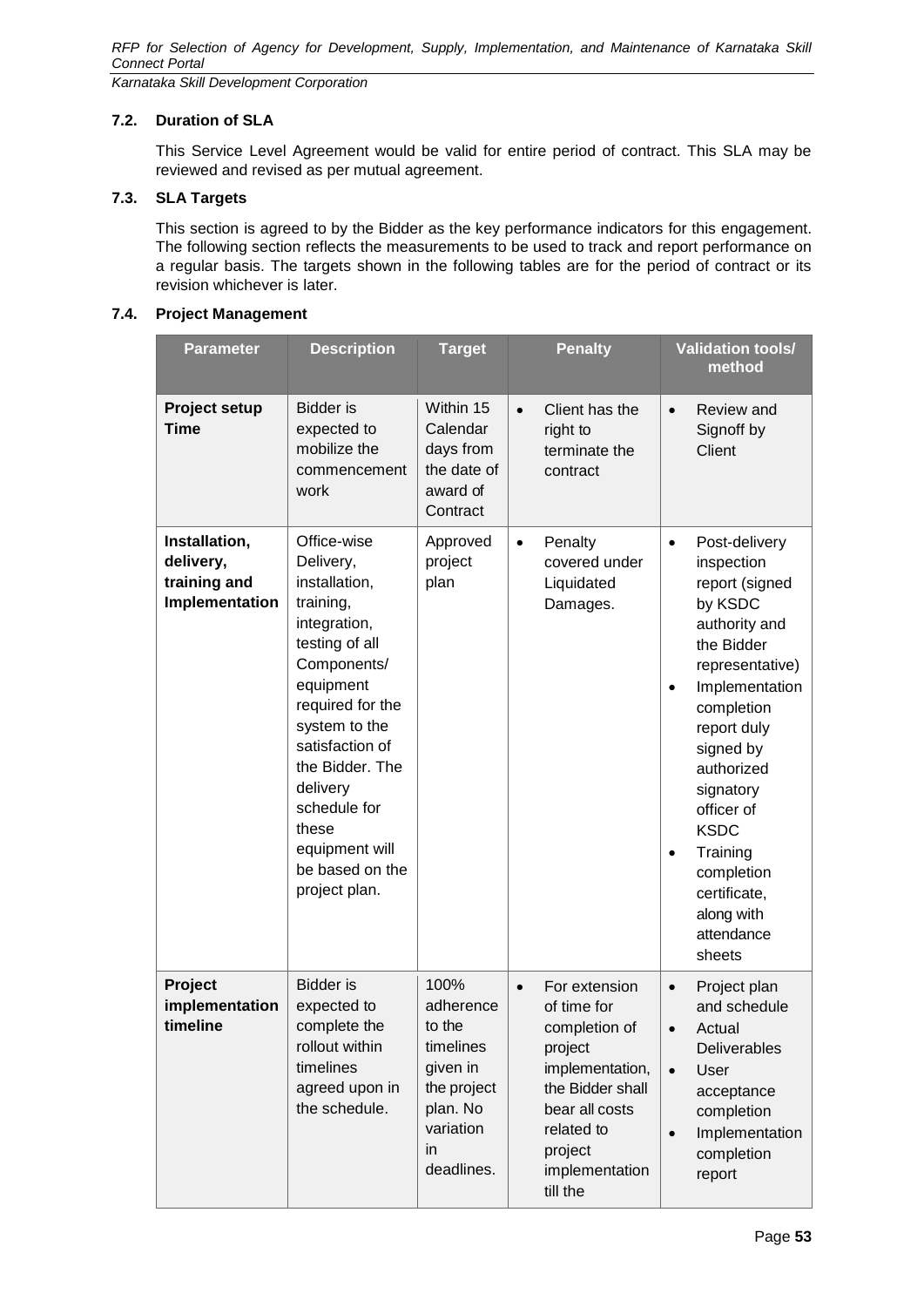| <b>Parameter</b> | <b>Description</b> | <b>Target</b> | <b>Penalty</b>                                                                                                             | <b>Validation tools/</b><br>method |
|------------------|--------------------|---------------|----------------------------------------------------------------------------------------------------------------------------|------------------------------------|
|                  |                    |               | Completion of<br>rollout<br>Encashment of<br>$\bullet$<br>Performance<br>Security as<br>deemed<br>appropriate by<br>Client |                                    |

The Bidder should propose project management methodology including tools used to keep track of project activities and get approval from the client.

#### **7.5. Issue Severity Level & Resolution Time**

7.5.1. The following service levels will be applicable to the Bidder for handholding and maintenance support specified below in table

| <b>Type of</b><br><b>Service</b> | <b>Metric</b>   | <b>Measure</b>             | <b>Threshold</b> |                       | <b>Expected Action /</b><br><b>Remarks</b>                                                    |
|----------------------------------|-----------------|----------------------------|------------------|-----------------------|-----------------------------------------------------------------------------------------------|
| As per<br><b>Problem</b>         | <b>Delivery</b> | <b>Initial</b><br>Response | Critical         | 01 Hours              | Initial review for Category,<br>Priority and whether the PR                                   |
| <b>Report</b><br>(PR)            |                 |                            | High             | 04 Hours              | has sufficient information to<br>understand the problem                                       |
|                                  |                 |                            | Medium           | 08 Hours              | Assignment to respective<br>individual for analysis                                           |
|                                  |                 |                            | Low              | 10 Hours              | Respond to initiator<br>informing of assignment for<br>further analysis                       |
| As per<br><b>Problem</b>         | <b>Delivery</b> | Complete<br>Analysis /     | Critical         | 04 Hours              | Detail analysis of Problem<br>Report and provide, root                                        |
| <b>Report</b><br>(PR)            |                 | <b>Resolution</b>          | High             | 01<br>Working<br>Day  | cause, potential risk/impact,<br>effort estimate for resolution<br>and closing of the problem |
|                                  |                 |                            | Medium           | 07<br>Working<br>Days |                                                                                               |
|                                  |                 |                            | Low              | 10<br>Working<br>Days |                                                                                               |

#### *Nomenclature:*

- 1. **Critical:** Show-stopper application breakdown/crash. Has serious implications on running the production server and has impacted all business critical process. It has affected or may affect >50% of the user community.
- 2. **High:** Serious degradation in the application performance. Has impacted majority of the business process but still be able to continue the operations with the system limitations? May have serious implications on the data integrity. It has affected or may affect, around 10% to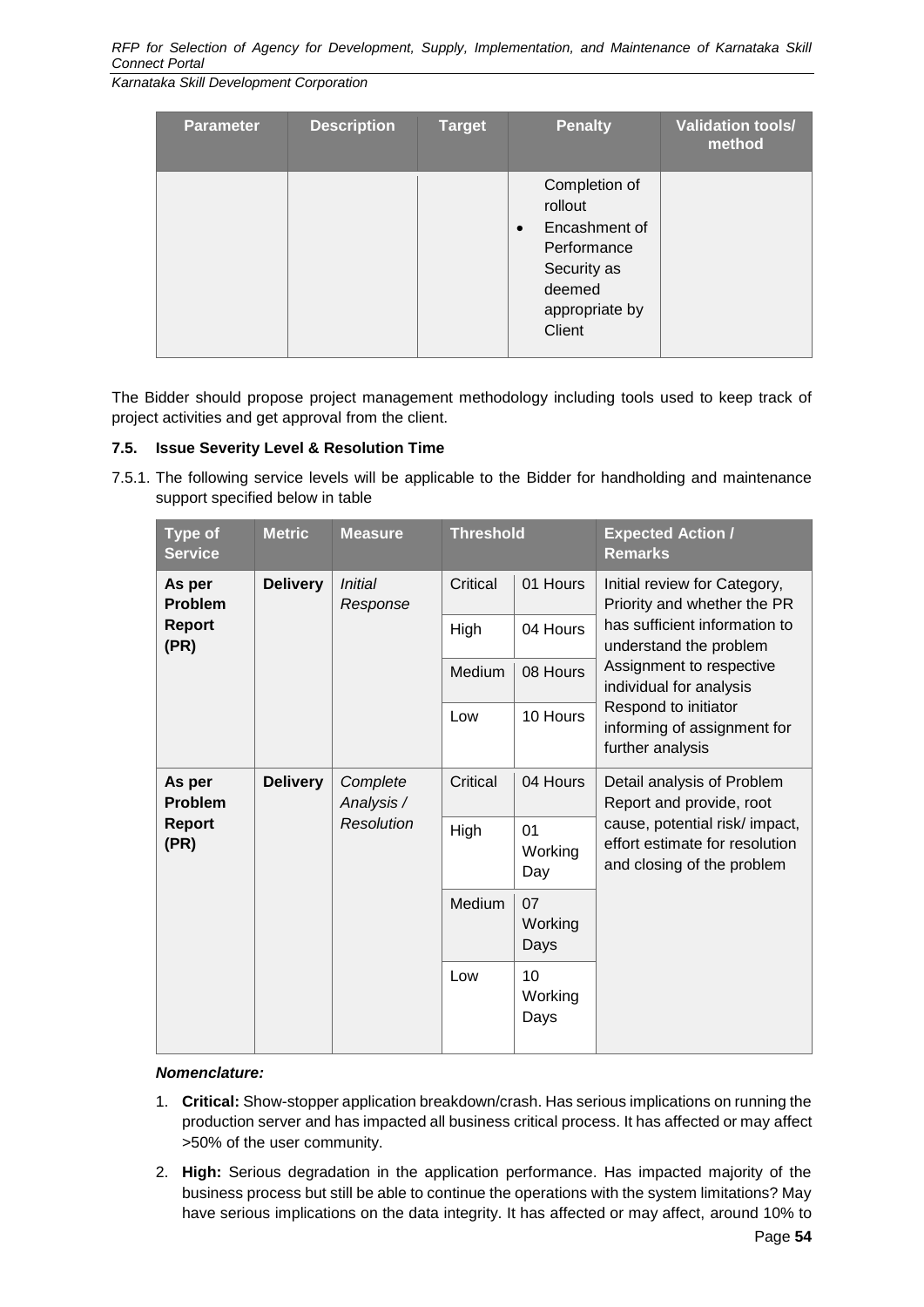50% of the user community and also consider the following issues:

- a. Three or more offices are not able to access the integrated solution
- b. Integrated solution not available for more than two hours, in any office
- c. Any downtime in the system that impacts the regulatory requirement deadlines
- 3. **Medium:** Moderate degradation in the application performance No implications on the data integrity. Has no impact on the normal operations/day-to-day working. It has affected or may affect, <10% of the user community and also consider the following issues:
	- a. More than one and less than five offices are not able to access the integrated solution
	- b. Any one office is not able to use the integrated solution for more than thirty minutes and less than two hours.
	- c. Integrated Solution is available with severely degraded performance or is extremely difficult to use. Average response time of the application is more than 360 seconds over WAN
- 4. **Low:** Applications are stable and has no impact on the day-to-day working. It has affected or may affect a single user. For example, knowledge related calls. Also consider the following issues:
	- a. One office is directly affected leading to complete stoppage in their work
	- b. IT resource is available with slightly degraded performance (response time is between 180 and 360 seconds over WAN), although the work can continue
- 7.5.2. The following penalty shall be applicable to the Bidder in case of failure to meet provisions of Service Level Agreement (SLA) :
	- In case of problem categorized as *"Critical"*: The Client shall recover from the Bidder, a sum equivalent to 0.25% of the AMS price quoted for that year for every 30 (thirty) minutes of delay over and above the given threshold limit for each of such incidents;
	- In case of problem categorized as *"High"*: The Client shall recover from the Bidder, a sum equivalent to 0.25% of the AMS price quoted for that year for every 60 (sixty) minutes of delay over and above the given threshold limit for each of such incidents; and
	- In case of problem categorized as *"Medium"*: The Client shall recover from the Bidder, a sum equivalent to 0.25% of the AMS price quoted for that year for every 120 (one hundred and twenty) minutes of delay over and above the given threshold limit for each of such incidents.

#### **7.6. Incident Management and Resolution Times**

- 7.6.1. Maximum time to log the call is defined as the time taken within which help desk has to log a complaint in the system provided by the end user. Help desk should provide the trouble ticket number to the end user within 30 min of logging the complaint.
- 7.6.2. Maximum time to restore is defined as the time taken to resolve the problem, starting from the time of logging the complaint and within the time specified in table below. Help desk should notify the end user within 30 min after resolution of problem.

| <b>Parameter</b> | <b>Description</b>                                                                                                       | <b>Target</b>                                                                                                          | <b>Penalty</b>                                                                                     | <b>Validation tool /</b><br>method                                                                            |
|------------------|--------------------------------------------------------------------------------------------------------------------------|------------------------------------------------------------------------------------------------------------------------|----------------------------------------------------------------------------------------------------|---------------------------------------------------------------------------------------------------------------|
| Incident<br>logs | All incidents/<br>events raised<br>with the IT<br>helpdesk should<br>be logged into<br>the system by<br>the service desk | 100% calls to<br>be logged and<br>intimated to the<br>end user with<br>the trouble<br>ticket number<br>within the time | 95%-99% calls<br>1)<br>logged: 5%<br>penalty on the<br>monthly IT<br>support<br>and<br>maintenance | Inspection<br>1)<br>based on<br>Count of<br>trouble tickets<br>for that month<br>Complaints<br>2)<br>register |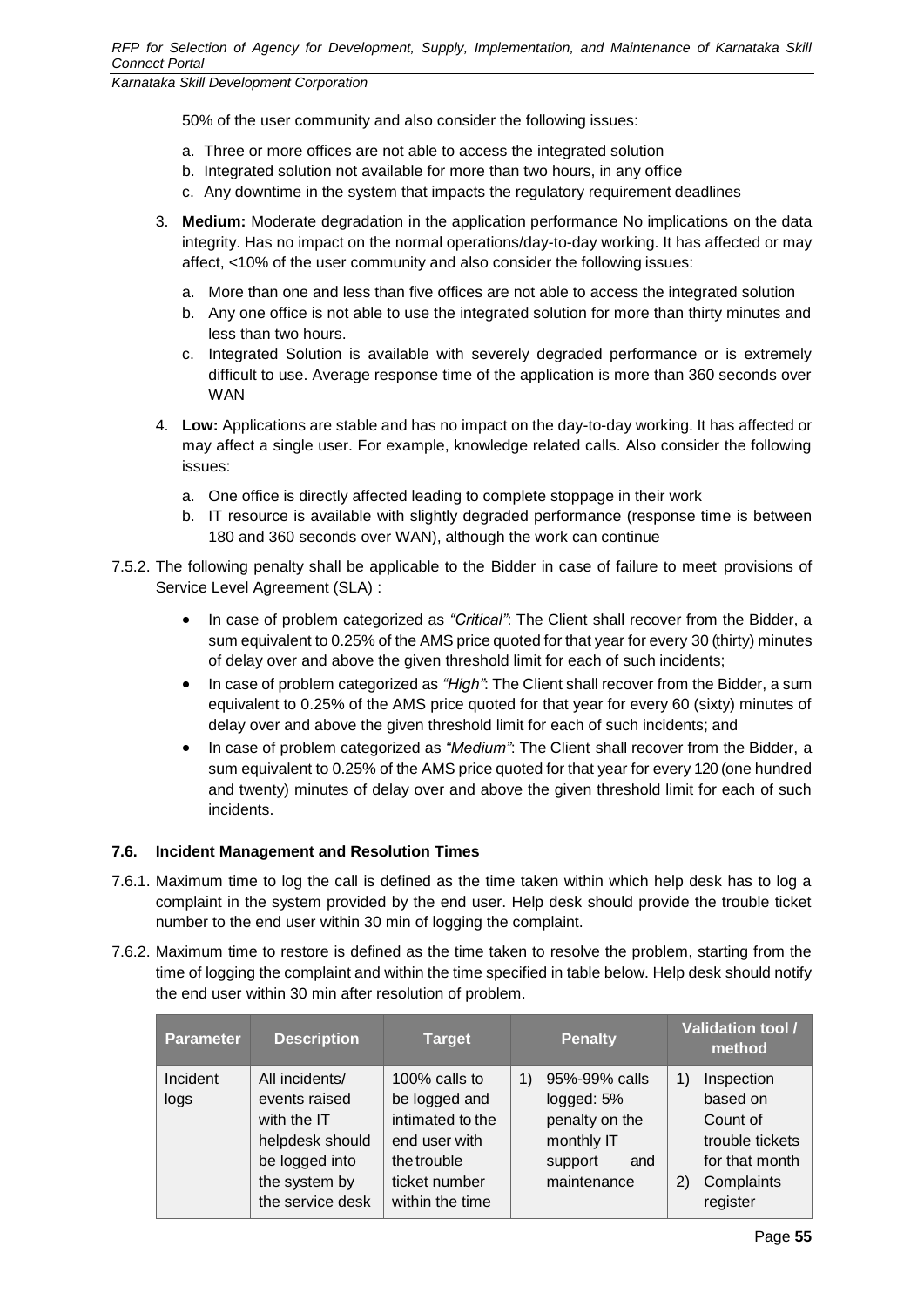*Karnataka Skill Development Corporation* 

| <b>Parameter</b>     | <b>Description</b>                                                                                                                              | <b>Target</b>                                                                                                       | <b>Penalty</b>                                                                                                                                                                                                                                          | <b>Validation tool /</b><br>method                                                                               |
|----------------------|-------------------------------------------------------------------------------------------------------------------------------------------------|---------------------------------------------------------------------------------------------------------------------|---------------------------------------------------------------------------------------------------------------------------------------------------------------------------------------------------------------------------------------------------------|------------------------------------------------------------------------------------------------------------------|
|                      |                                                                                                                                                 | as specified in<br>the Notification<br>and Resolution<br>time<br>Table above                                        | charges<br>of<br>KSDC.<br>90% - 95% calls<br>2)<br>logged and<br>closed: 10%<br>penalty on the<br>monthly IT<br>support and<br>Maintenance<br>charges of<br>KSDC.                                                                                       | maintained by<br><b>Bidder</b> and<br>take signoff<br>from<br>respective<br>office head of<br><b>KSDC</b> office |
| Resolution<br>issues | All incidents/<br>events logged in<br>the Incident<br>management<br>system should<br>be resolved<br>within the<br>specified<br>restoration time | 95% of calls<br>should be<br>resolved within<br>the specified<br>resolution time<br>specified in the<br>table above | 95%-99% calls<br>1)<br>resolved: 5%<br>penalty on the<br>monthly IT<br>support and<br>Maintenance<br>charges of<br>KSDC.<br>90% - 95% calls<br>2)<br>resolved: 10%<br>penalty on the<br>monthly IT<br>support and<br>Maintenance<br>charges of<br>KSDC. | 1)<br>Inspection<br>based on<br>count of<br>trouble tickets<br>for that month                                    |

#### **7.7. Problem Management**

| <b>Parameter</b>                    | <b>Description</b>                                                                                                                                                                                                                                                        | <b>Target</b>                                                                            | <b>Penalty</b>                                                                                                                                                                       | <b>Validation</b><br>tool / method                                                                     |
|-------------------------------------|---------------------------------------------------------------------------------------------------------------------------------------------------------------------------------------------------------------------------------------------------------------------------|------------------------------------------------------------------------------------------|--------------------------------------------------------------------------------------------------------------------------------------------------------------------------------------|--------------------------------------------------------------------------------------------------------|
| Root cause<br><i>identification</i> | Bidder shall analyse<br>all the incidents and<br>provide a root cause<br>report every month if<br>there are more than<br>10 incidents of the<br>same type. Bidder<br>shall take the needed<br>corrective action to<br>prevent further issues<br>due to the same<br>cause. | 100%<br>timely sub<br>mission<br>covering<br>all<br>incidents<br>logged in<br>that month | 5% penalty on the<br>monthly IT support<br>and Maintenance<br>charges of KSDC,<br>if the Bidder does<br>not submit a<br>problem report for<br>that month.                            | Root cause<br>1)<br>report<br>Incident<br>2)<br>report<br>stating<br>problems<br>faced by<br>the users |
|                                     |                                                                                                                                                                                                                                                                           |                                                                                          | 5% penalty on the<br>monthly IT support<br>and Maintenance<br>charges of KSDC,<br>if the Bidder does<br>not perform the<br>corrective action<br>for more than one<br>calendar month. | 1)<br>Document<br>detailing<br>corrective<br>action                                                    |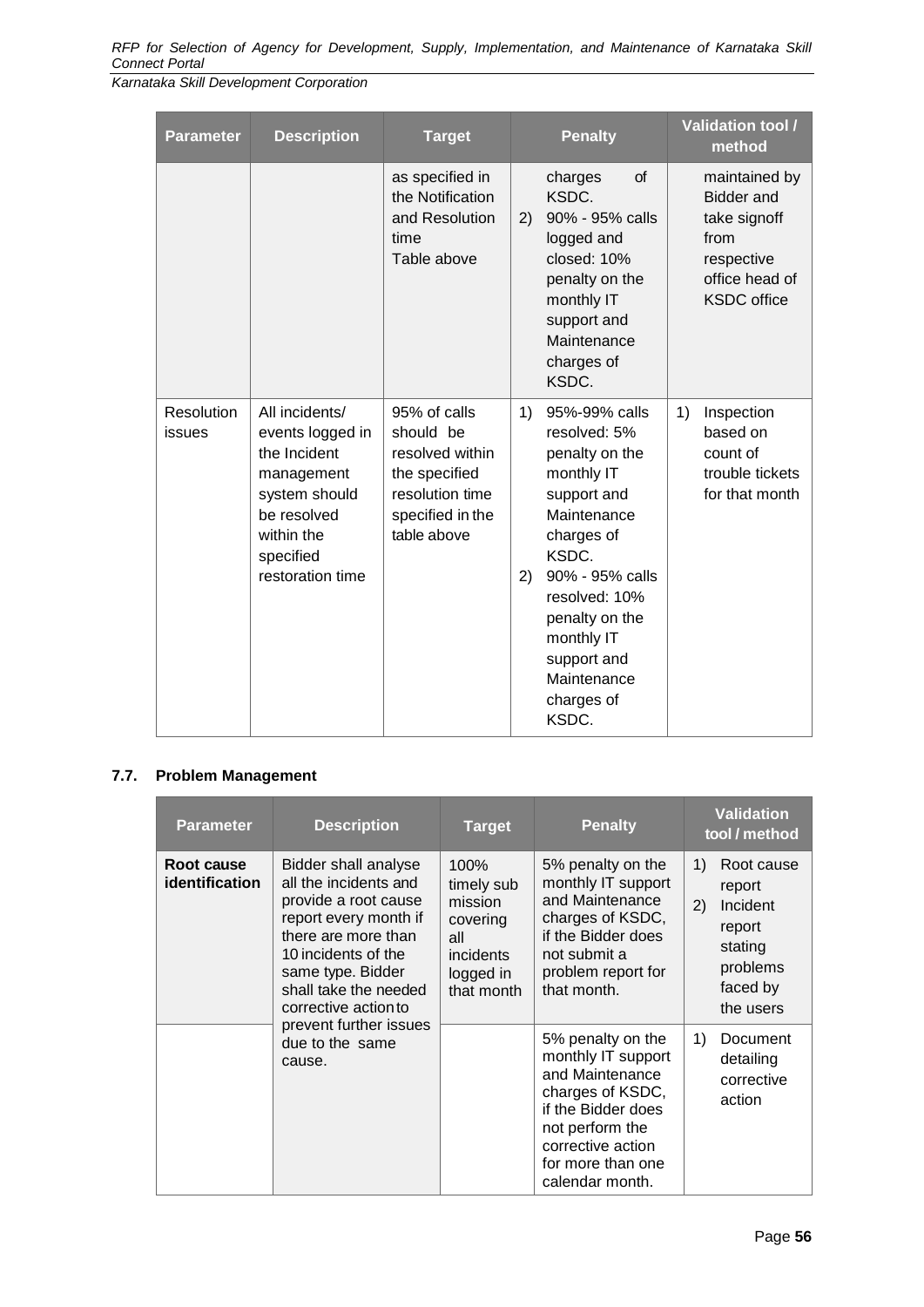#### **7.8. Configuration Management**

| <b>Parameter</b>    | <b>Description</b>                                                                                                          | <b>Target</b>                                               | <b>Penalty</b>                                                                                                                                                                                             | <b>Validation</b><br>tool /<br>method |
|---------------------|-----------------------------------------------------------------------------------------------------------------------------|-------------------------------------------------------------|------------------------------------------------------------------------------------------------------------------------------------------------------------------------------------------------------------|---------------------------------------|
| Backup &<br>Restore | <b>KSDC</b> would<br>Periodically (once<br>quarter on a<br>random day)<br>request the Bidder<br>to restore the back<br>data | 100%<br>backup<br>should<br>restored<br>with agreed<br>time | 5% penalty would be levied<br>on t applicable monthly IT<br>support and Maintenance<br>charges of KSDC, payable<br>to the Bidder, if the Bidder<br>is not able to restore the<br>backup in the agreed time | Audit<br>Report                       |

#### **7.9. Breach of SLA**

In case the Bidder does not meet the SLA parameters as defined above for 3 continuous time periods in a quarter, the Client will consider this a breach of SLA and following actions will be taken:

- The Client will issue a show cause notice to the Bidder
- Bidder should reply to the notice within three (3) working days
- If the appropriate authority of the Client is/are not satisfied with the reply, the Bidder may initiate appropriate provisions under this contract including not limited to Clause 4.16 (Termination of Contract).

#### **7.10. Exclusions**

The Bidder will be exempted from any non-adherence to SLAs under the following conditions:

- Force Majeure
- Delay due to KSDC

#### **8. Reporting Requirements**

The Bidder shall submit the reports in English in both hard and soft copy to the Client. As and when required, the Bidder may be asked to present its report as a presentation to the Department and its undertakings or to other Government departments.

The various outputs required from the work carried out as stated in the scope of services are as follows –

| SI.<br>No. | <b>Reports</b>                                                                                 | <b>Timeline</b>                          | <b>Validation Method</b> |  |  |
|------------|------------------------------------------------------------------------------------------------|------------------------------------------|--------------------------|--|--|
| 1          | <b>Project Plan</b>                                                                            | Within 15 days of<br>signing of Contract | Approval by KSDC         |  |  |
|            | 2. Installation, delivery, training and Implementation                                         |                                          |                          |  |  |
| 2.1        | Post-delivery inspection report<br>(signed by KSDC authority and the<br>Bidder representative) | As per approved<br>Project Plan          | Approval by KSDC         |  |  |
| 2.2        | Implementation completion report<br>duly signed by authorized signatory<br>officer of KSDC     |                                          | Approval by KSDC         |  |  |
| 2.3        | Training completion certificate, along<br>with attendance sheets                               |                                          | Approval by KSDC         |  |  |
|            | 3. Project implementation timeline                                                             |                                          |                          |  |  |
| 3.1        | Project plan and schedule                                                                      |                                          | Approval by KSDC         |  |  |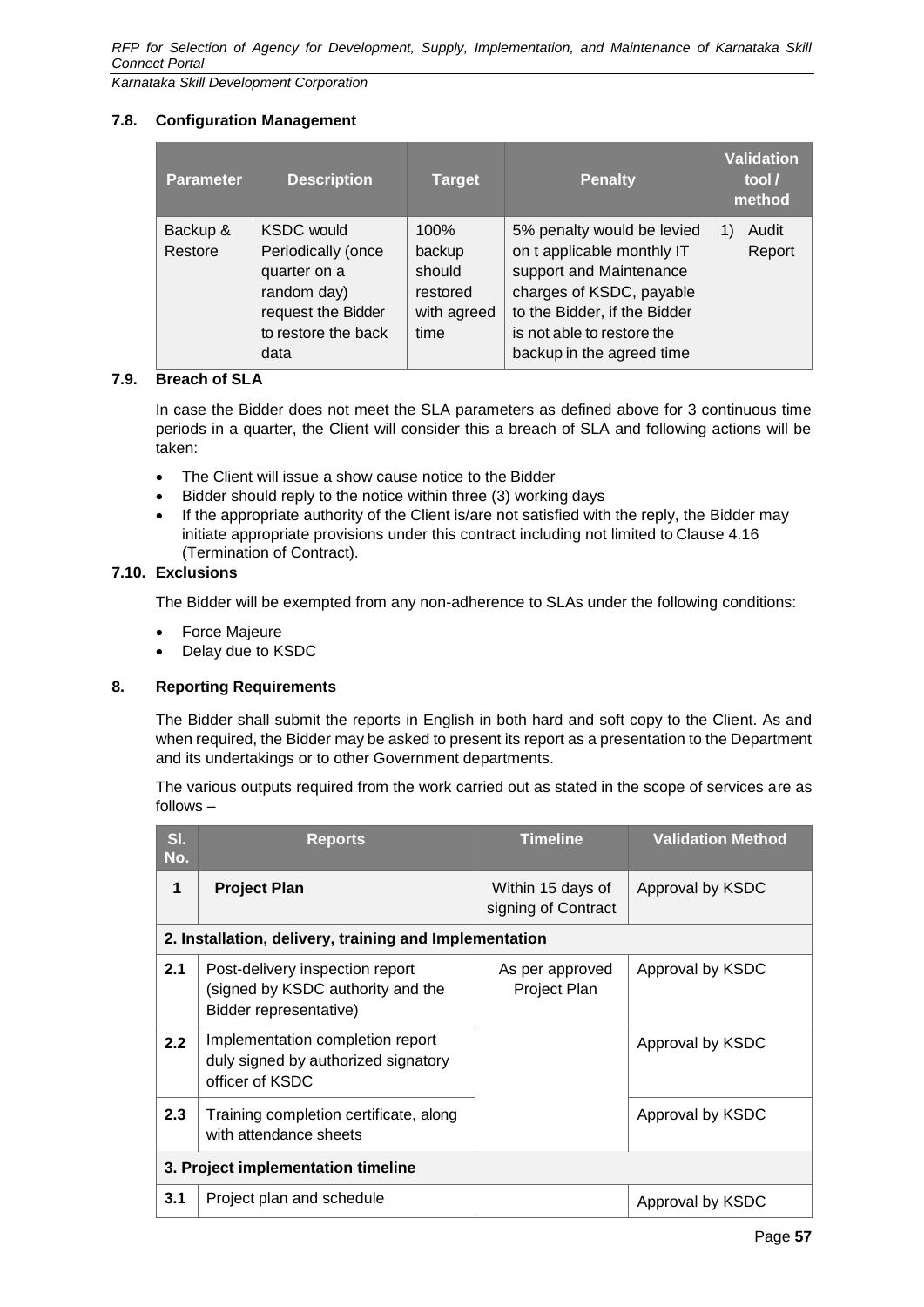| SI.<br>No.              | <b>Reports</b>                      | <b>Timeline</b>                                 | <b>Validation Method</b>                                            |
|-------------------------|-------------------------------------|-------------------------------------------------|---------------------------------------------------------------------|
| 3.2                     | <b>Actual Deliverables</b>          | As per approved<br>Project Plan                 | Approval by KSDC                                                    |
| 3.3                     | User acceptance completion report   |                                                 | Approval by KSDC                                                    |
| 2.4                     | Implementation completion report    |                                                 | Approval by KSDC                                                    |
| $\overline{\mathbf{4}}$ | <b>Monthly Progress Report</b>      | Every month during<br>the contract period       | Approval by KSDC.<br>Format to be decided<br>during planning stage. |
| 5                       | <b>Quarterly Performance Report</b> | Every 3 months<br>during the contract<br>period | Approval by KSDC<br>Format to be decided<br>during planning stage.  |

The selected bidder must submit monthly progress report on all aspects of deliverables and attend any review meeting called for the purpose.

#### **9. Broad Business Scope for Phase 2:**

Proposed features in the portal to be implemented during Phase 2 are as follows:

- Internship module integration extension of phase 1 RESTful framework to allow industries to offer internship programs, internship hire, completion records, closure of such programs.
- Hiring interface for industries extension of REST framework to allow posting of jobs, filling of jobs (multiple counts), job interview related announcements, job status updates, metric captures on how many profiles were sourced from skills portal, how many qualified, cleared, were hired through the portal. How many were hired outside. Details of candidates hired through the skills connect portal.
- Entrepreneurship training module
- Group and Individual mentoring programs, Career Guidance enroll, selection, mapping, mentor interaction programs, masterclass, one-to-one interaction, logs of such interaction.
- Onboard more assessment partners/programs from 3rd party service providers based on focus domains/areas.
- Android based mobile application development for candidates to connect with skills connect portal.
- Dashboard and enhanced reports, customized reports based on industry user requirements/ templates.
- Other identified and prioritized features and needs based on Phase 1 feedback.

Bidders are to submit man-month rates for resources proposed to be deployed for Phase 2 of the project in Format as per Section 3L above.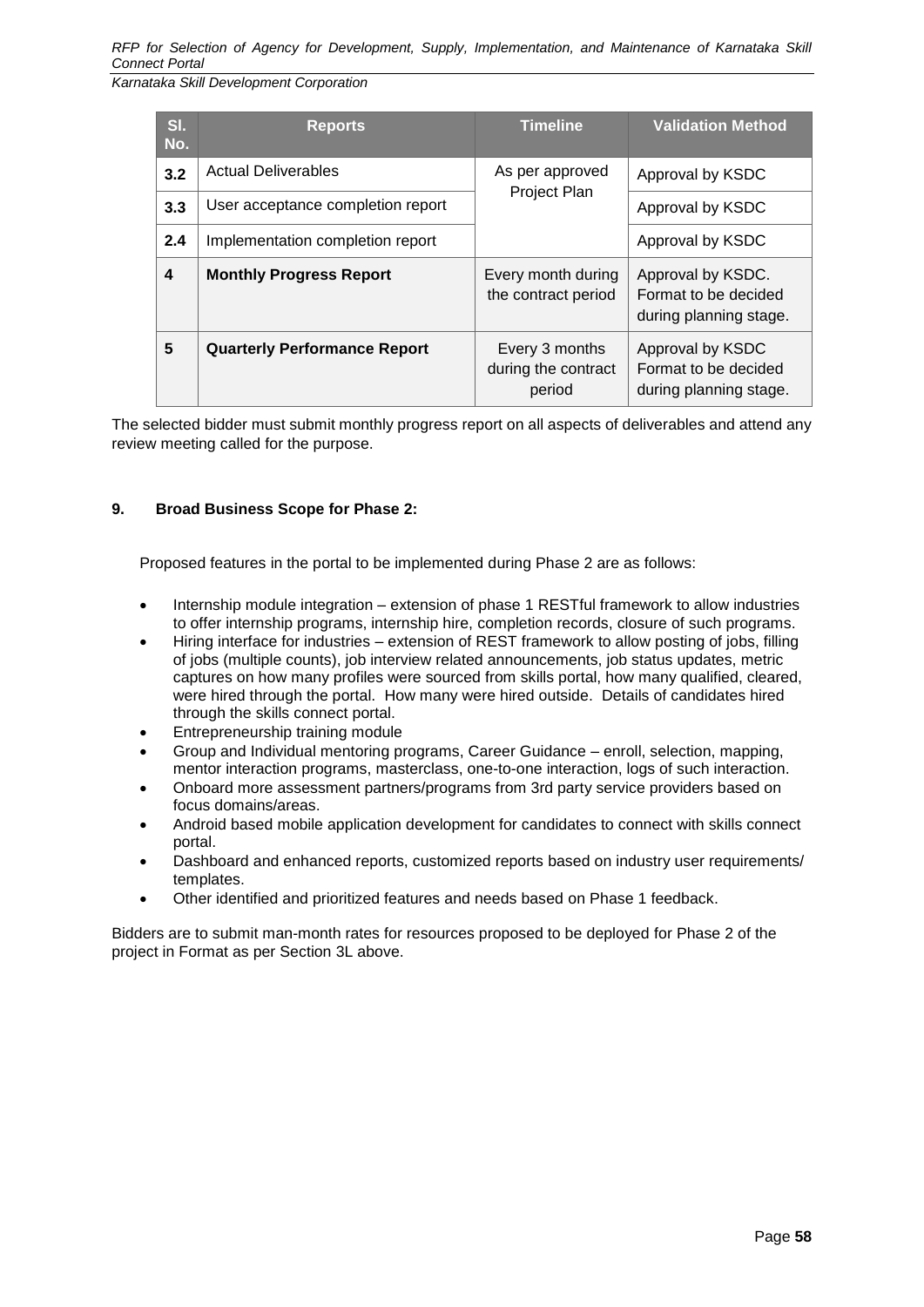*Karnataka Skill Development Corporation* 

Contract for Bidder's Services

Between

[Name of Client]

\_\_\_\_\_\_\_\_\_\_\_\_\_\_\_\_\_\_\_\_\_\_\_\_\_\_\_\_\_\_\_\_\_\_\_\_\_\_\_\_\_\_\_\_\_\_\_\_\_

And

[Name of Bidder]

\_\_\_\_\_\_\_\_\_\_\_\_\_\_\_\_\_\_\_\_\_\_\_\_\_\_\_\_\_\_\_\_\_\_\_\_\_\_\_\_\_\_\_\_\_\_\_\_\_\_

Dated: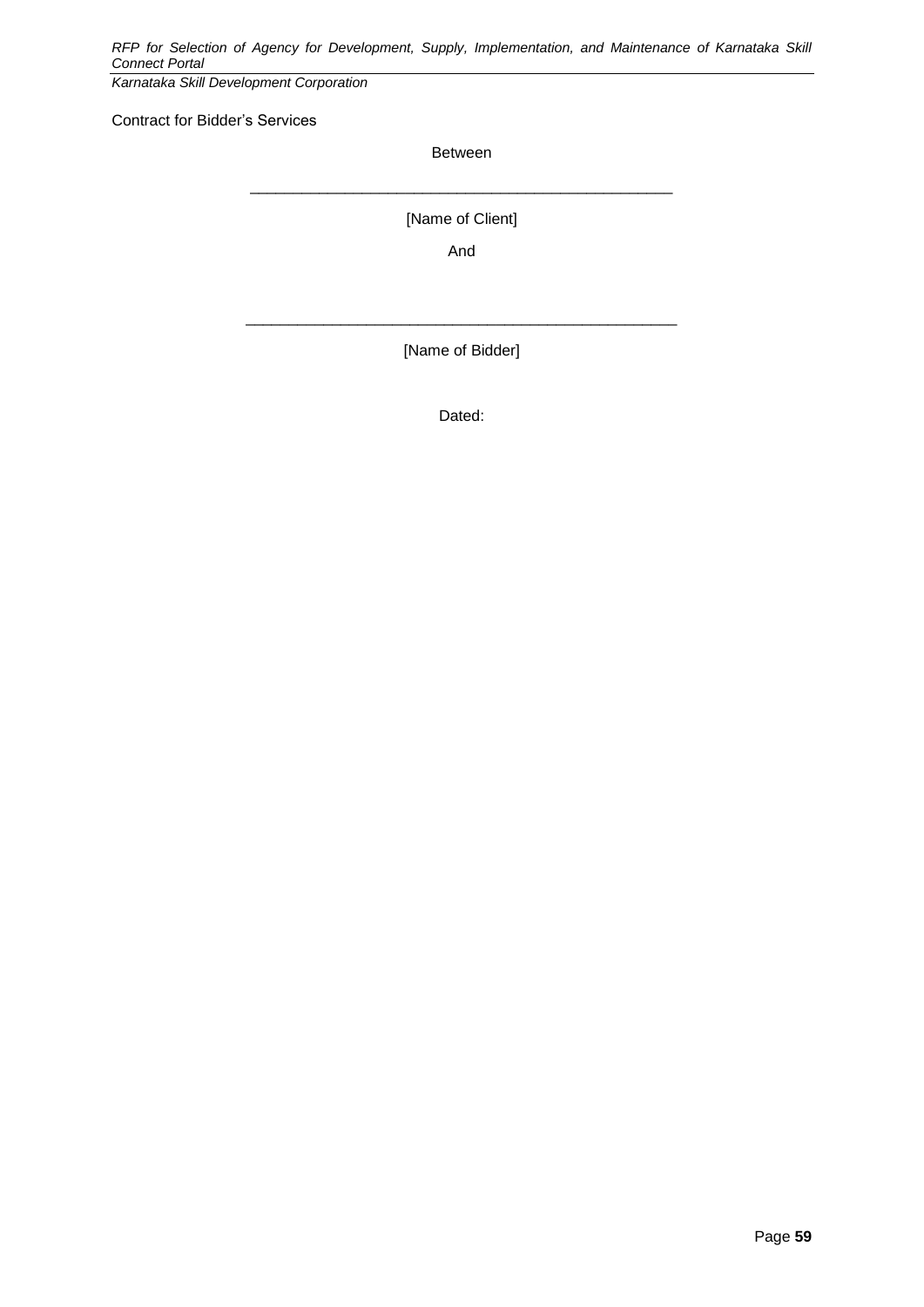Karnataka Skill Development Corporation

### **Table of Contents**

| I. |      |                                                                       |  |
|----|------|-----------------------------------------------------------------------|--|
| П. |      |                                                                       |  |
| 1. |      |                                                                       |  |
|    | 1.1. |                                                                       |  |
|    | 1.2. |                                                                       |  |
|    | 1.3. |                                                                       |  |
|    | 1.4. |                                                                       |  |
|    | 1.5. |                                                                       |  |
|    | 1.6. |                                                                       |  |
|    | 1.7. |                                                                       |  |
| 2. |      | COMMENCEMENT, COMPLETION, MODIFICATION AND TERMINATION OF CONTRACT 65 |  |
|    | 2.1. |                                                                       |  |
|    | 2.2. |                                                                       |  |
|    | 2.3. |                                                                       |  |
|    | 2.4. |                                                                       |  |
|    | 2.5. |                                                                       |  |
|    | 2.6. |                                                                       |  |
|    | 2.7. |                                                                       |  |
| 3. |      |                                                                       |  |
|    | 3.1. |                                                                       |  |
|    | 3.2. |                                                                       |  |
|    | 3.3. |                                                                       |  |
|    | 3.4. |                                                                       |  |
|    | 3.5. |                                                                       |  |
|    | 3.6. |                                                                       |  |
|    | 3.7. |                                                                       |  |
|    | 3.8. |                                                                       |  |
| 4. |      |                                                                       |  |
|    | 4.1. |                                                                       |  |
|    | 4.2. |                                                                       |  |
| 5. |      |                                                                       |  |
|    | 5.1. |                                                                       |  |
|    | 5.2. |                                                                       |  |
| 6. |      |                                                                       |  |
|    | 6.1. |                                                                       |  |
|    | 6.2. |                                                                       |  |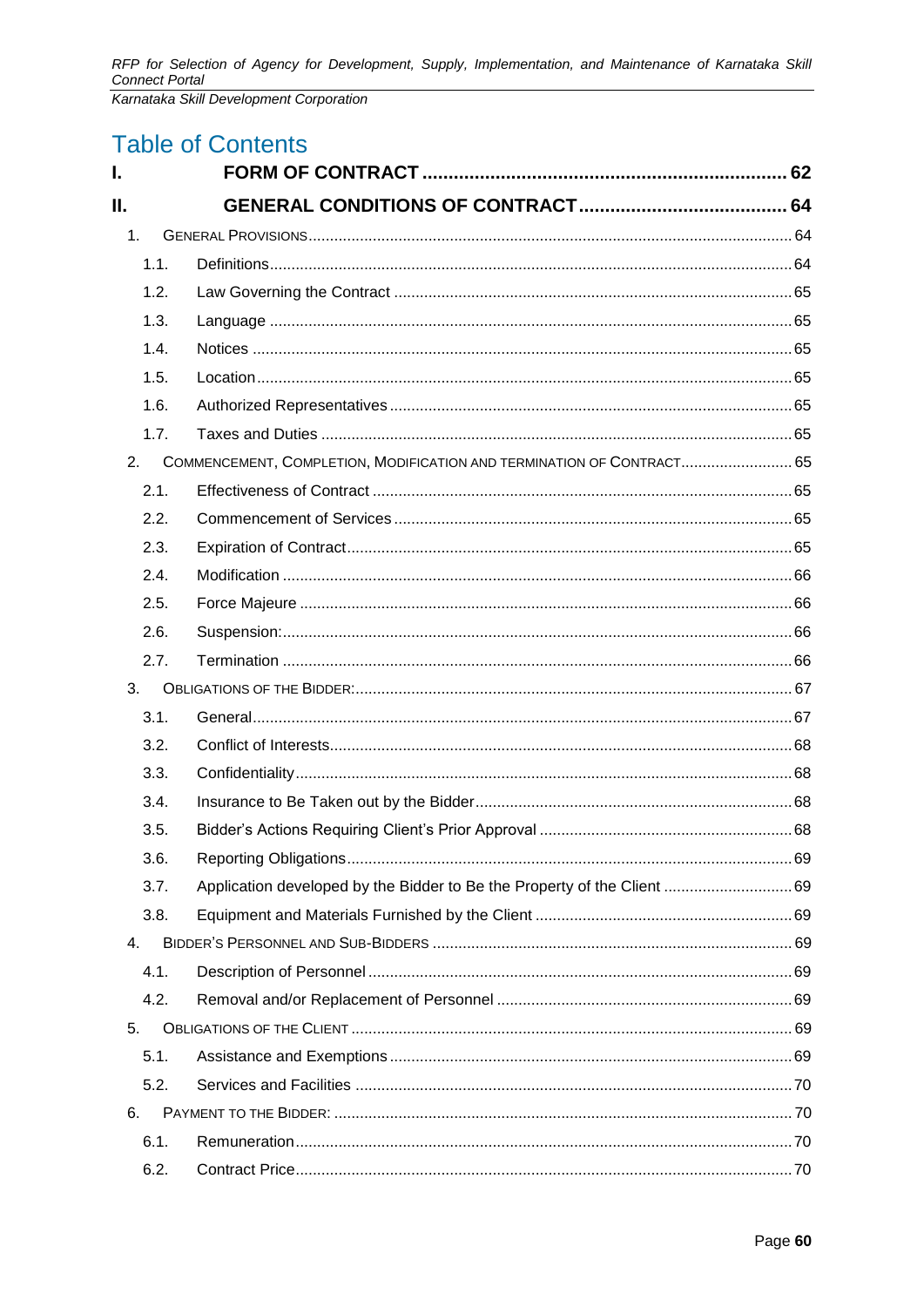|                | Karnataka Skill Development Corporation                                             |  |
|----------------|-------------------------------------------------------------------------------------|--|
| 6.3.           |                                                                                     |  |
| 6.4.           |                                                                                     |  |
| 7 <sub>1</sub> |                                                                                     |  |
| 7.1.           |                                                                                     |  |
| 7.2.           |                                                                                     |  |
| Ш.             |                                                                                     |  |
| IV.            |                                                                                     |  |
|                |                                                                                     |  |
|                |                                                                                     |  |
|                |                                                                                     |  |
|                |                                                                                     |  |
|                |                                                                                     |  |
|                | APPENDIX F: FORM OF GUARANTEE FOR PERFORMANCE SECURITY (PROFORMA BANK GUARANTEE) 82 |  |
|                |                                                                                     |  |
|                |                                                                                     |  |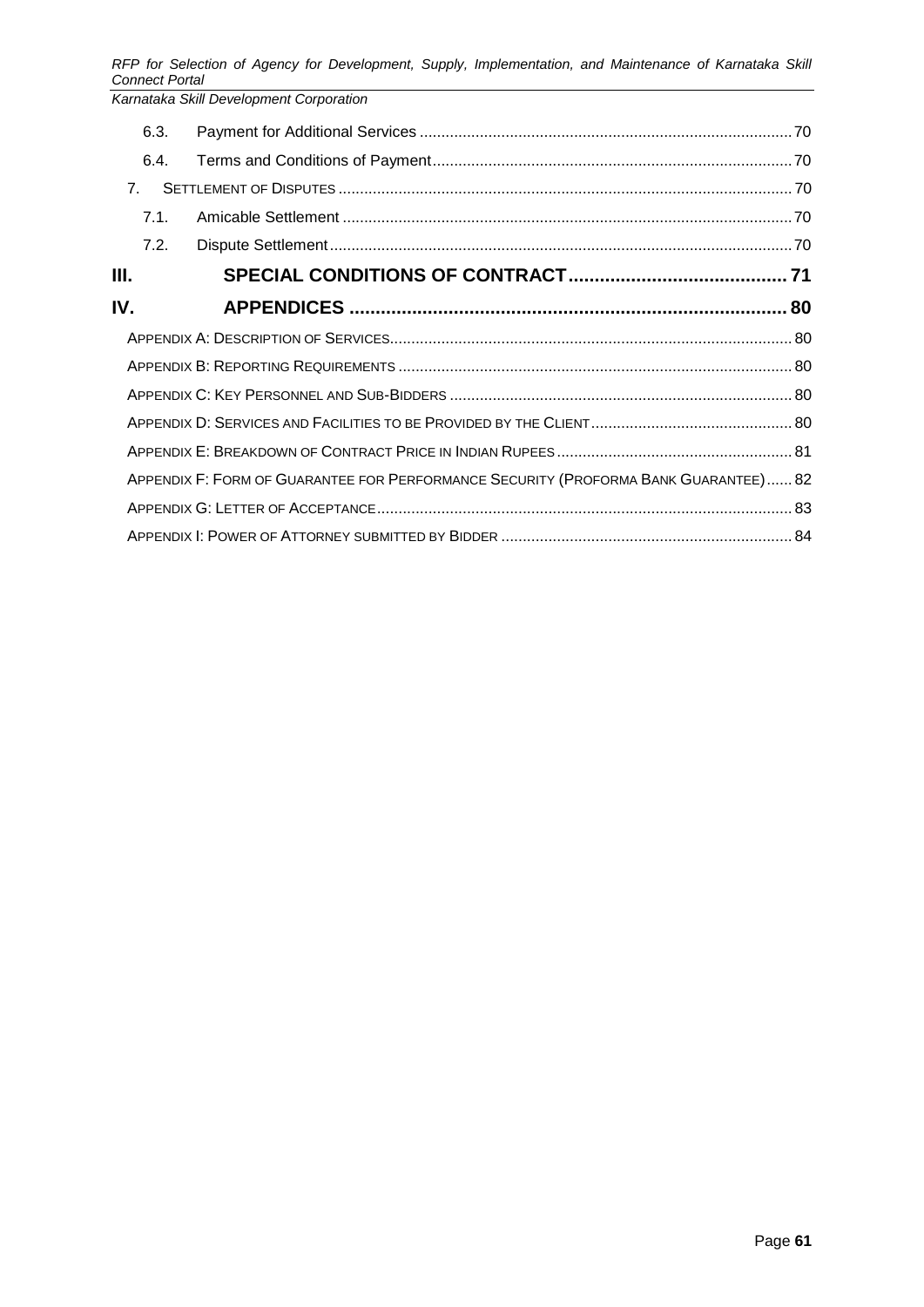#### **I. Form of Contract**

<span id="page-61-0"></span>This CONTRACT (hereinafter called the **"Contract"**) is made the \_\_\_\_\_\_ day of the month of \_\_\_\_\_\_\_\_\_\_\_\_\_\_, 2022

between **Karnataka Skill Development Corporation**, having its office at the Kaushalya Bhavan, 3rd Floor, Diary Circle, Bannerghatta Road, Bangalore 560 029 (hereinafter called the **"Client"** or **"KSDC"**  or **"the Authority"** which expression shall, unless it be repugnant to the context or meaning thereof, include its administrators, successors and assigns) of the First Part

AND

[2015], [a company registered under the Companies Act, 1956 / a partnership firm registered under Indian Partnership Act 1932 / a partnership firm registered under Limited Liability Partnership Act 2008] and having its registered office at \_\_\_\_\_\_\_\_\_\_\_\_\_\_\_\_\_\_\_\_\_\_\_\_\_\_\_\_\_\_\_\_\_\_\_ (hereinafter called the **"Bidders"** or **"Bidder"** which expression shall include their respective successors and permitted assigns) on the Second Part

KSDC and the Bidder are collectively referred to as **"Parties"** and individually as **"Party"**

#### WHEREAS

- 1. The Client has requested the Bidder to provide certain consulting services as defined in the General Conditions of Contract attached to this Contract (hereinafter called the **"Services"**);
- 2. The Bidder, having represented to the Client that they have the required professional skills, and personnel and technical resources, have agreed to provide the Services on the terms and conditions set forth in this Contract;

NOW THEREFORE the parties hereby agree as follows:

- 1. The following documents attached hereto shall be deemed to form an integral part of this Contract:
	- a. The General Conditions of Contract (hereinafter called "GC");
	- b. The Special Conditions of Contract (hereinafter called "SC");
	- c. The following appendices:
		- Appendix A: Description of Services
		- Appendix B: Reporting Requirements
		- Appendix C: Resources Committed by the Bidder
		- Appendix D: Services and Facilities to be provided by the Client
		- Appendix E: Breakdown of Contract Price in Indian Rupees
		- Appendix F: Form of Guarantee for Performance Security (Proforma Bank Guarantee)
		- Appendix G: Letter of Acceptance issued by Client
		- Appendix H: Technical Presentation and Write-Up submitted by Bidder
		- Appendix I: Power of Attorney submitted by Bidder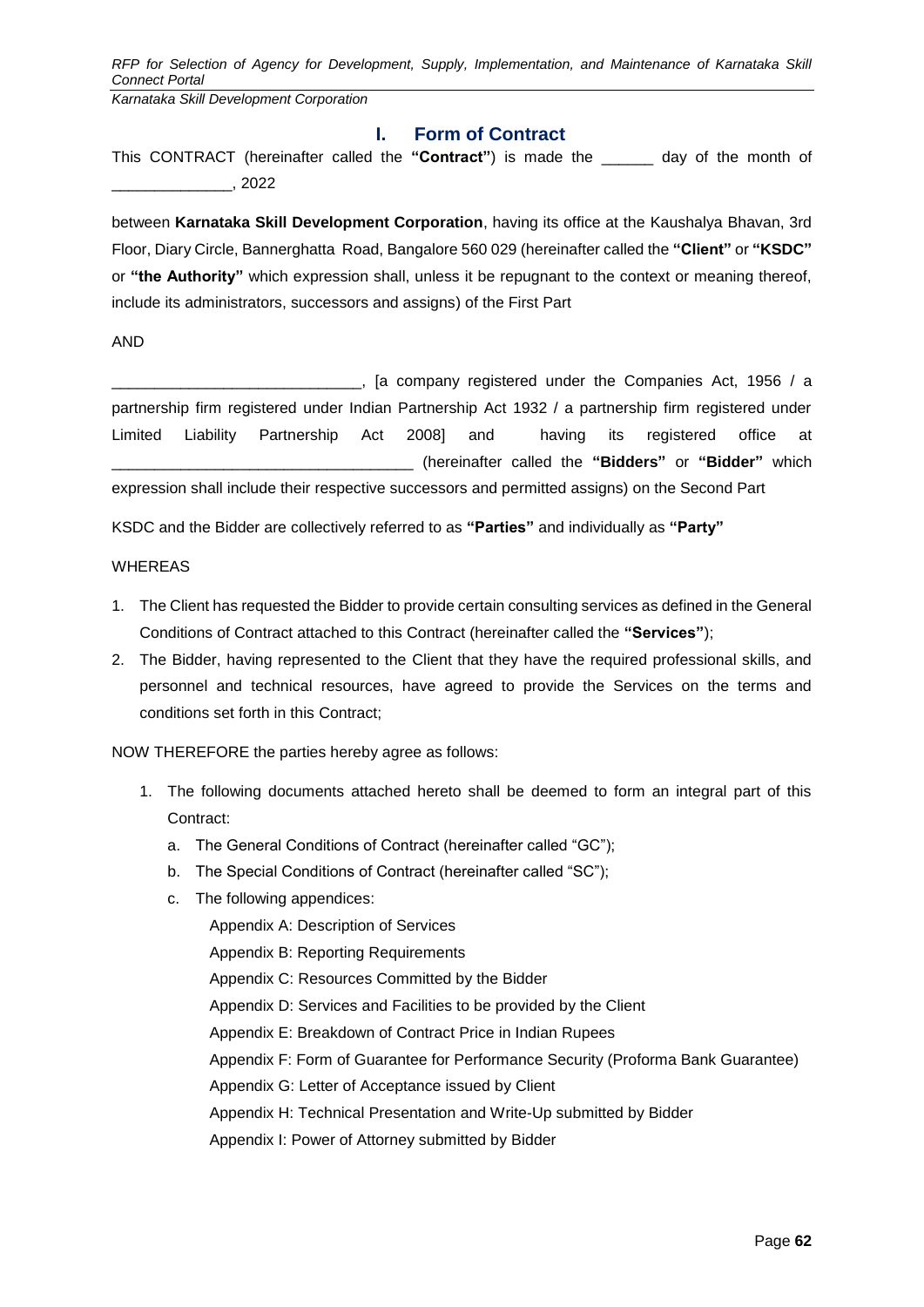- 2. The mutual rights and obligations of the Client and the Bidder shall be as set forth in the Contract, in particular:
	- a. The Bidder shall carry out the Services in accordance with the provisions of the Contract; and
	- b. The Client shall make payments to the Bidder in accordance with the provisions of the **Contract**

IN WITNESS WHEREOF, the Parties hereto have caused this Contract to be signed in their respective names as of the day and year first above written.

FOR, AND ON BEHALF OF [NAME OF CLIENT]

FOR, AND ON BEHALF OF [NAME OF BIDDER]

By (Authorized Representative) By (Authorized Representative)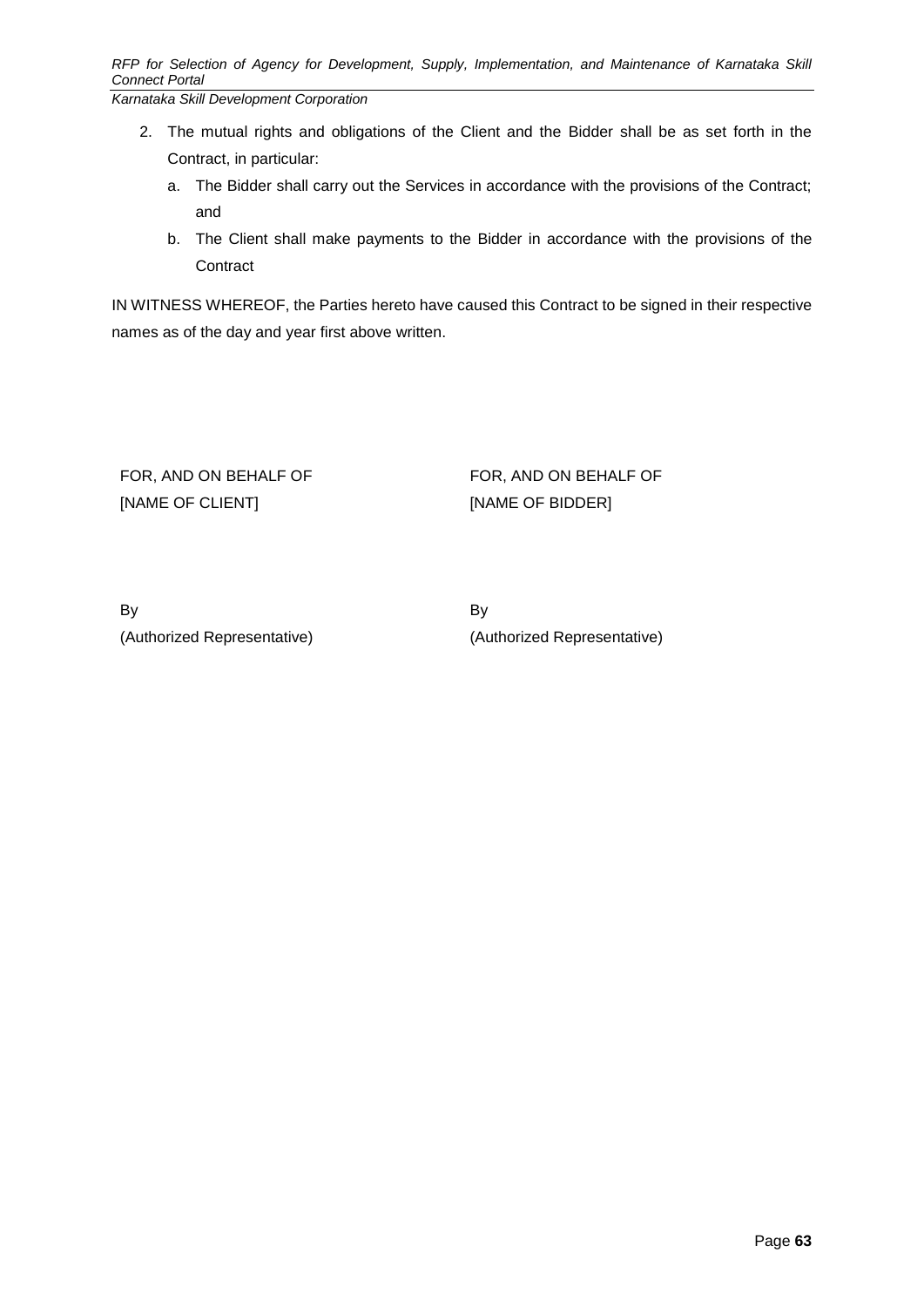### **II. General Conditions of Contract**

#### <span id="page-63-1"></span><span id="page-63-0"></span>**1. GENERAL PROVISIONS**

#### <span id="page-63-2"></span>**1.1. Definitions**

Unless the context otherwise requires, the following terms whenever used in this Contract have the following meanings:

- a. **"Applicable Law"** means the laws and any other instruments having the force of law in India, as they may be issued and in force from time to time;
- b. **"Applicable Permits"** shall mean all clearances, permits, authorisations, consents and approvals required to be obtained or maintained by the Bidder under Applicable Law, in connection with the Services during the subsistence of this Contract
- c. **"Commencement Date"** means the date on which the Bidder begin carrying out the Services pursuant to Clause GC 2.2
- d. **"Contract"** means the Contract signed by the Parties, to which these General Conditions of Contract (GC) are attached, together with all the documents listed in Clause 1 of such signed Contract;
- e. **"Contract Price"** means the price to be paid for the performance of the Services, in accordance with Clause 6;
- f. **"Effective Date"** means the date on which this Contract comes into force and effect pursuant to Clause GC 2.1
- g. **"GC"** means these General Conditions of Contract;
- h. **"Good Industry Practice"** means the exercise of that degree of skill, diligence, prudence and foresight in compliance with the undertakings and obligations under this Contract which would reasonably and ordinarily be expected of a skilled and an experienced person engaged in the implementation, or supervision, or monitoring thereof of any of them of the services similar to that of the Service
- i. **"Government"** means the Government of Karnataka;
- j. **"Local currency"** means Indian Rupees
- k. **"Material Adverse Effect"** shall mean a material adverse effect of any act or event on the ability of either party to perform any of its obligations under and in accordance with the provisions of this Contract and which act or event causes a material financial burden or loss to either party
- l. **"Material Breach"** shall mean and include the following
	- a. Failure by the Bidder to procure the requisite insurance in accordance with this Contract;
	- b. Failure by the Bidder to replenish the Performance Security Deposit in accordance with the terms and conditions of this Contract;
	- c. Failure by the Bidder to comply with the instructions or orders of the Client made under this Contract;
	- d. The direct or indirect assignment of any rights, interest or obligations in this Contract by the Bidder in violation of any terms of this Contract;
	- e. Failure by the Bidder to observe or perform any of the Bidder' undertakings, obligations, rights, duties, covenants or any failure to abide by any of the provisions of this Contract resulting in Material Adverse Effect
- m. **"Member"** in case the Bidder consist of a joint venture of more than one entity, means any of these entities, and "Members" means all of these entities; "Member in Charge" means the entity specified in the SC to act on their behalf in exercising all the Bidder's' rights and obligations towards the Client under this Contract.
- n. **"Party"** means the Client or the Bidder, as the case may be, and "Parties" means both of them;
- o. **"Personnel"** means persons hired by the Bidder or by any Sub-Bidder as employees and assigned to the performance of the Services or any part thereof; and "Key Personnel" means the personnel referred to in Clause GC4.2 (a)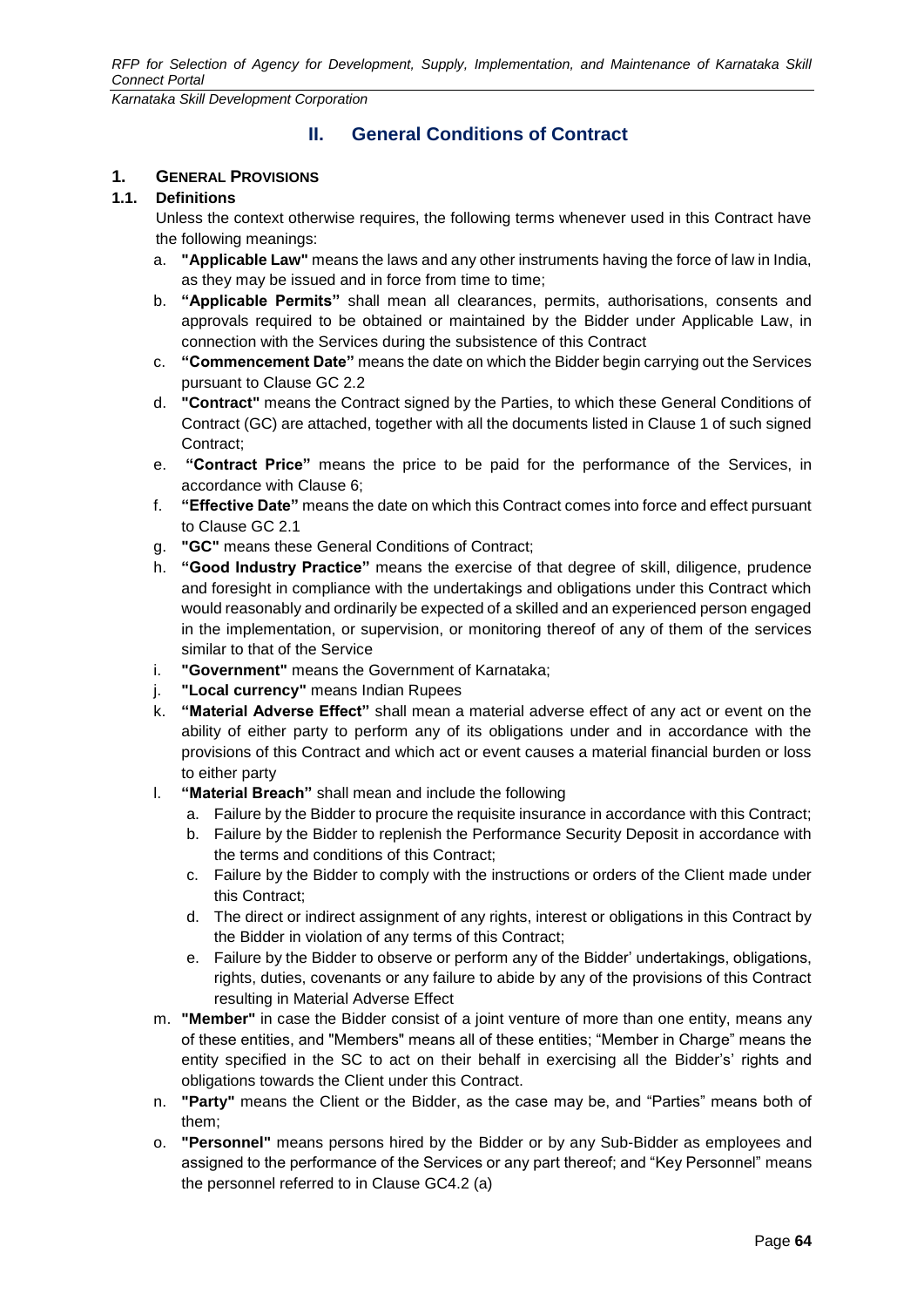- p. **"SC"** means the Special Conditions of Contract by which these General Conditions of Contract may be amended or supplemented;
- q. **"Services"** means the work to be performed by the Bidder pursuant to this Contract as described in Appendix A; and
- r. **"Sub-Bidder"** means any entity to which the Bidder subcontract any part of the Services in accordance with the provisions of Clauses 3.5 and 4.
- s. **'Third party"** means any person or entity other than the Government, the Client, the Bidder, or a Sub-Bidder.

#### <span id="page-64-0"></span>**1.2. Law Governing the Contract**

This Contract, its meaning and interpretation, and the relation between the Parties shall be governed by the Applicable Law.

#### <span id="page-64-1"></span>**1.3. Language**

This Contract has been executed in the English language, which shall be the binding and controlling language for all matters relating to the meaning or interpretation of this Contract.

#### <span id="page-64-2"></span>**1.4. Notices**

Any notice, request or consent made pursuant to this Contract shall be in writing and shall be deemed to have been made when delivered in person to an authorized representative of the Party to whom the communication is addressed, or when sent by registered mail, telex, telegram or facsimile to such Party at the address specified in the SC.

#### <span id="page-64-3"></span>**1.5. Location**

The Services shall be performed at such locations as are specified in Appendix A and, where the location of a particular task is not so specified, at such locations, whether in Karnataka or elsewhere, as the Client may approve.

#### <span id="page-64-4"></span>**1.6. Authorized Representatives**

Any action required or permitted to be taken, and any document required or permitted to be executed, under this Contract by the Client or the Bidder may be taken or executed by the officials specified in the SC.

#### <span id="page-64-5"></span>**1.7. Taxes and Duties**

The Bidder, Sub-Bidders and their Personnel shall pay such taxes, duties, fees and other impositions as may be levied under the Applicable Law, the amount of which is deemed to have been included in the Contract Price. The Client shall perform such duties in regard to the deduction of such Taxes and Duties as may be lawfully imposed.

#### <span id="page-64-6"></span>**2. COMMENCEMENT, COMPLETION, MODIFICATION AND TERMINATION OF CONTRACT**

#### <span id="page-64-7"></span>**2.1. Effectiveness of Contract**

This Contract shall come into effect on the date the Contract is signed by both Parties or such other later date as may be stated in the SC.

#### <span id="page-64-8"></span>**2.2. Commencement of Services**

The Bidder shall begin carrying out the Services within thirty (30) days after the date the Contract becomes effective, or at such other date as may be specified in the SC.

#### <span id="page-64-9"></span>**2.3. Expiration of Contract**

Unless terminated earlier pursuant to Clause 2.7, this Contract shall terminate at the end of such time period after the Effective Date as is specified in the SC.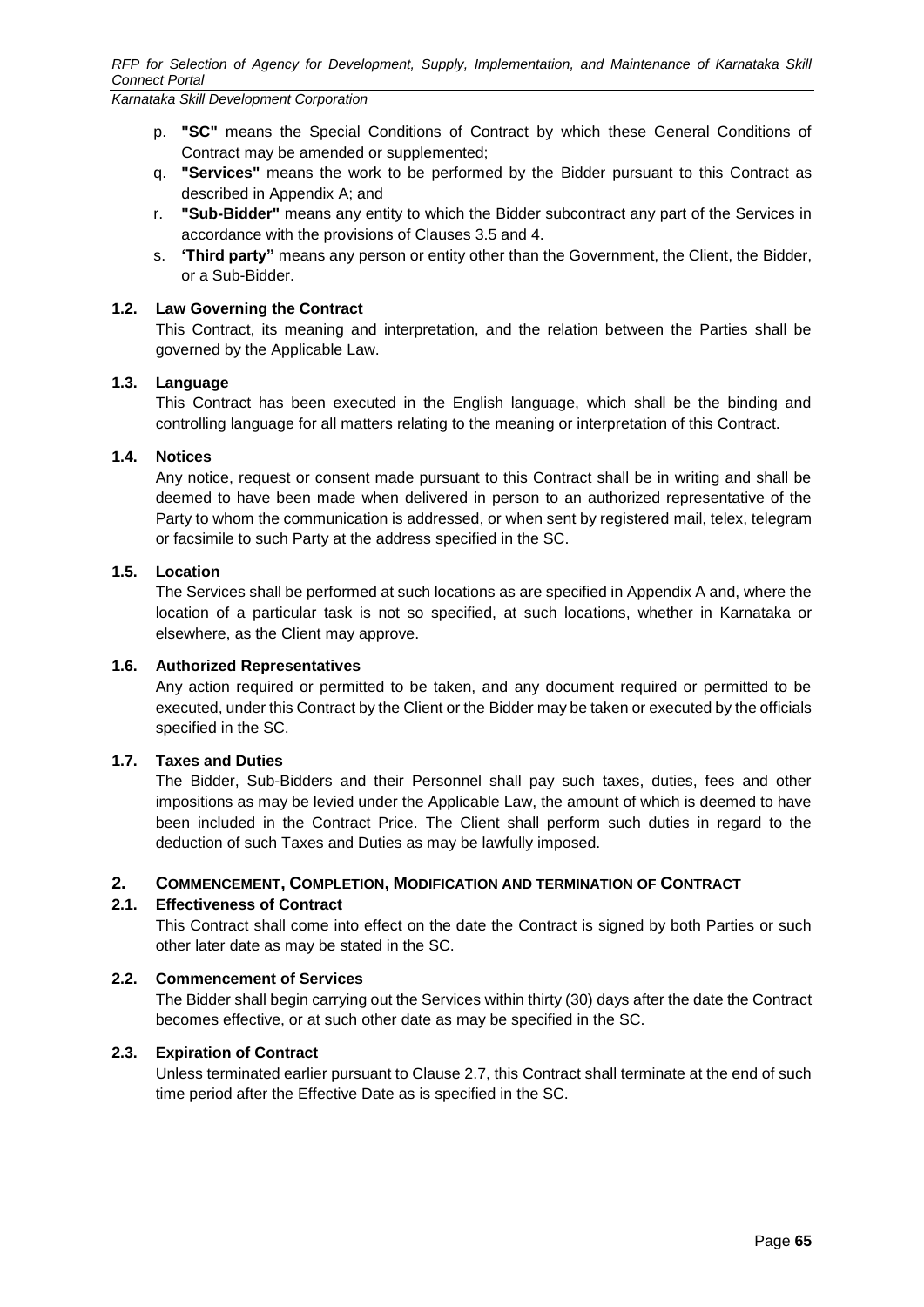*Karnataka Skill Development Corporation* 

#### <span id="page-65-0"></span>**2.4. Modification**

Modification of the terms and conditions of this Contract, including any modification of the scope of the Services or of the Contract Price, may only be made by written agreement between the Parties.

#### <span id="page-65-1"></span>**2.5. Force Majeure**

#### **2.5.1. Definition**

For the purposes of this Contract, "Force Majeure" means an event which is beyond the reasonable control of a Party, and which makes a Party's performance of its obligations under the Contract impossible or so impractical as to be considered impossible under the circumstances.

#### **2.5.2. No Breach of Contract**

The failure of a Party to fulfil any of its obligations under the contract shall not be considered to be a breach of, or default under this Contract insofar as such inability arises from an event of Force Majeure, provided that the Party affected by such an event (a) has taken all reasonable precautions, due care and reasonable alternative measures in order to carry out the terms and conditions of this Contract, and (b) has informed the other Party as soon as possible about the occurrence of such an event.

#### **2.5.3. Extension of Time**

Any period within which a Party shall, pursuant to this Contract, complete any action or task, shall be extended for a period equal to the time during which such Party was unable to perform such action as a result of Force Majeure.

#### **2.5.4. Payments**

During the period of their inability to perform the Services as a result of an event of Force Majeure, the Bidder shall be entitled to continue to be paid under the terms of this Contract, as well as to be reimbursed for additional costs reasonably and necessarily incurred by them during such period for the purposes of the Services and in reactivating the Service after the end of such period.

#### <span id="page-65-2"></span>**2.6. Suspension:**

The Client may by written notice of suspension to the Bidder, suspend all payments to the Bidder hereunder if the Bidder fail to perform any of their obligations under this contract, including the carrying out of the Services, provided that such notice of suspension (i) shall specify the nature of the failure, and (ii) shall request the Bidder to remedy such failure within a period not exceeding thirty (30) days after receipt by the Bidder of such notice of suspension.

#### <span id="page-65-3"></span>**2.7. Termination**

#### **2.7.1. By the Client**

The Client may terminate this Contract, by not less than thirty (30) days' written notice of termination to the Bidder, to be given after the occurrence of any of the events specified in paragraphs (a) through (d) of this Clause 2.7.1 and sixty (60) days' in the case of the event referred to in (e):

- a. if the Bidder do not remedy a failure in the performance of their obligations under the Contract, within thirty (30) days of receipt after being notified or within such further period as the Client may have subsequently approved in writing;
- b. if the Bidder (or any of their Members) become insolvent or bankrupt;
- c. if, as the result of Force Majeure, the Bidder is unable to perform a material portion of the Services for a period of not less than sixty (60) days; or
- d. if the Bidder, in the judgment of the Client has engaged in corrupt or fraudulent practices in competing for or in executing the Contract. For the purpose of this clause: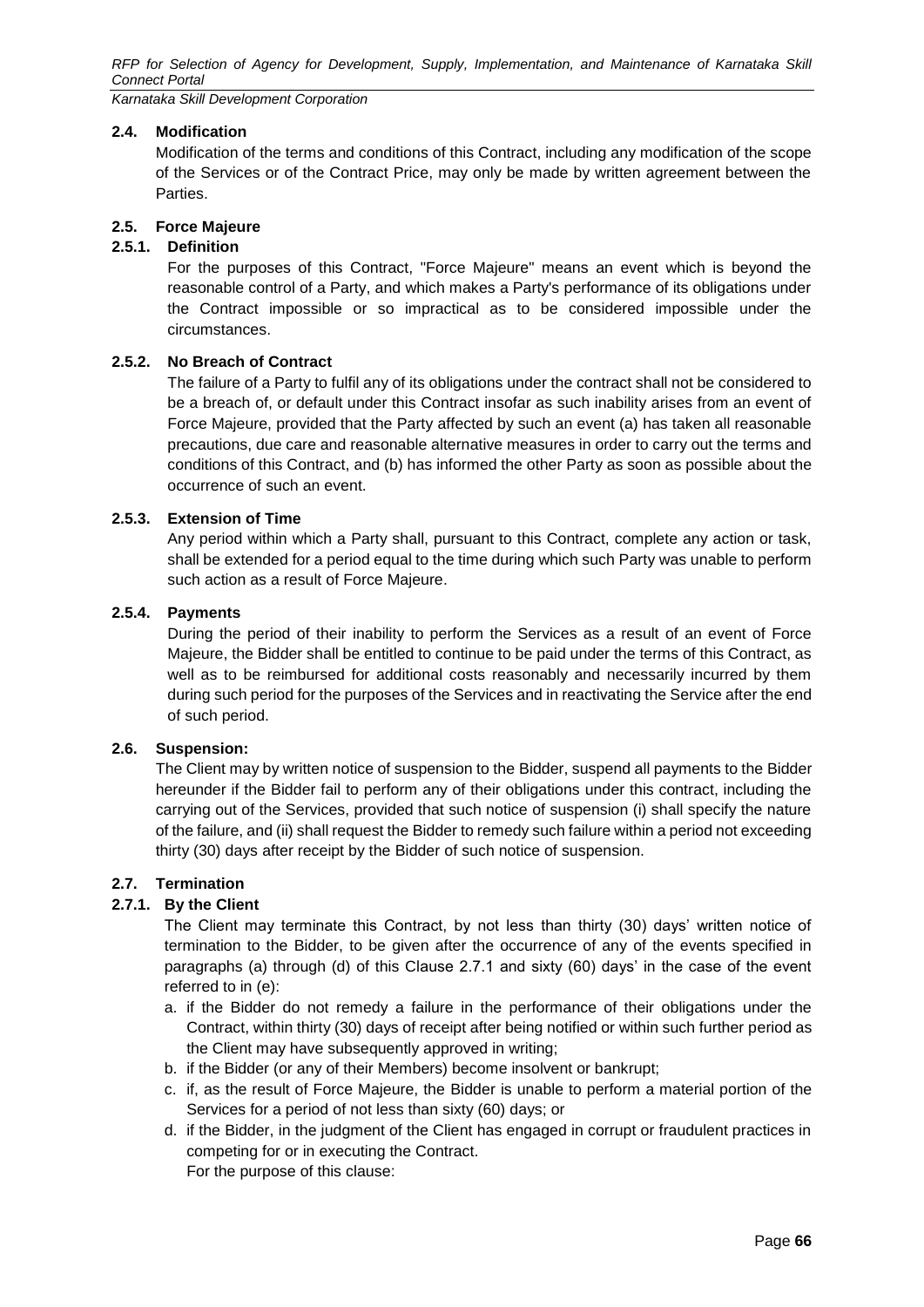**"corrupt practice"** means the offering, giving, receiving or soliciting of anything of value to influence the action of a public official in the selection process or in contract execution.

**"fraudulent practice"** means a misrepresentation of facts in order to influence a selection process or the execution of a contract to the detriment of Government of Karnataka and includes collusive practice among Bidders / Bidders / bidders (prior to or after submission of proposals) designed to establish prices at artificial non-competitive levels and to deprive Government of Karnataka of the benefits of free and open competition.

e. if the Client, in its sole discretion and for any reason whatsoever, decides to terminate this Contract.

#### **2.7.2. By the Bidder**

The Bidder may terminate this Contract, by not less than thirty (30) days' written notice to the Client, such notice to be given after the occurrence of any of the events specified in paragraphs (a) through (c) of this Clause 2.7.2:

- a. if the Client fails to pay any monies due to the Bidder pursuant to this Contract and not subject to dispute pursuant to Clause 7 hereof within forty-five (45) days after receiving written notice from the Bidder that such payment is overdue;
- b. If the Client is in material breach of its obligations pursuant to this Contract and has not remedied the same within forty-five (45) days (or such longer period as the Bidder may have subsequently approved in writing) following the receipt by the Client of the Bidder's notice specifying such breach;
- c. if, as the result of Force Majeure, the Bidder is unable to perform a material portion of the Services for a period of not less than sixty (60) days.

#### **2.7.3. Cessation of Rights and Obligations**

Upon termination of this Contract pursuant to Clause GC 2.7, or upon expiration of this Contract pursuant to Clause GC 2.3, all rights and obligations of the Parties hereunder shall cease, except :

- i. such rights and obligations as may have accrued on the date of termination or expiration;
- ii. the obligation of confidentiality set forth in Clause GC 3.3 hereof.
- iii. any right which a Party may have under the Applicable Law.

#### **2.7.4. Cessation of Services**

Upon termination of this Contract by notice of either Party to the other pursuant to Clauses GC 2.7.1 or GC 2.7.2 hereof, the Bidder shall, immediately upon dispatch or receipt of such notice, take all necessary steps to bring the Services to a close in a prompt and orderly manner and shall make every reasonable effort to keep expenditures for this purpose to a minimum. With respect to documents prepared by the Bidder and equipment and materials furnished by the Client, the Bidder shall proceed as provided, respectively, by Clauses GC 3.7 and GC 3.8.

#### **2.7.5. Payment upon Termination**

Upon termination of this Contract pursuant to Clauses 2.7.1 or 2.7.2, the Client shall make the following payments to the Bidder:

- a. remuneration pursuant to Clause 6 for Services satisfactorily performed prior to the effective date of termination;
- b. except in the case of termination pursuant to paragraphs (a) and (b) of Clause 2.7.1, reimbursement of any reasonable cost incident to the prompt and orderly termination of the **Contract.**

#### <span id="page-66-0"></span>**3. OBLIGATIONS OF THE BIDDER:**

#### <span id="page-66-1"></span>**3.1. General**

The Bidder shall perform the Services and carry out their obligations hereunder with all due diligence, efficiency and economy, in accordance with generally accepted professional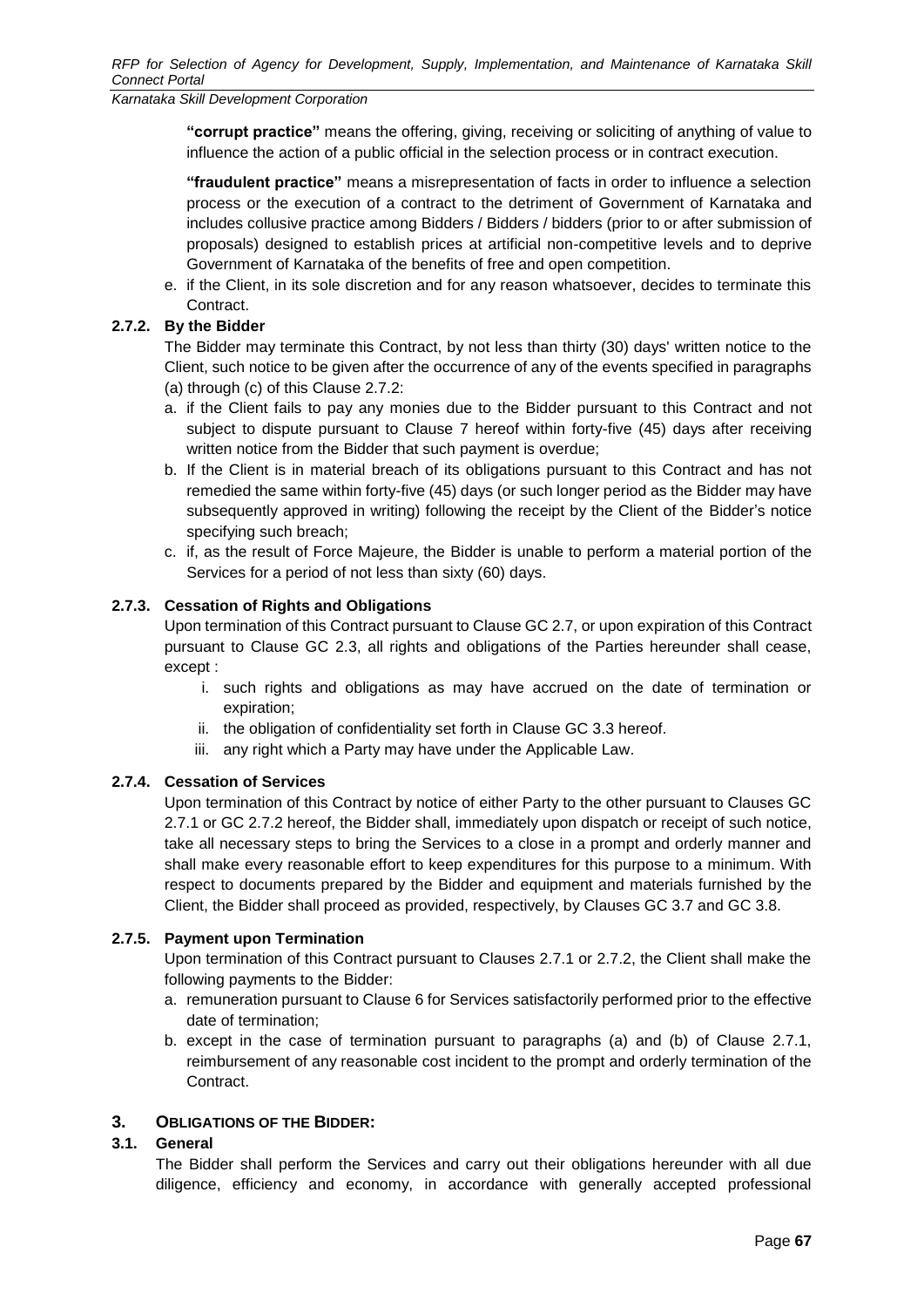techniques and practices, and shall observe sound management practices, and employ appropriate advanced technology and safe methods. The Bidder shall always act, in respect of any matter relating to this Contract or to the Services, as faithful advisers to the Client, and shall always support and safeguard the Client's legitimate interests in any dealings with Sub-Bidders or third parties.

#### <span id="page-67-0"></span>**3.2. Conflict of Interests**

#### **3.2.1. Bidder Not to Benefit from Commissions, Discounts, etc.**

The remuneration of the Bidder pursuant to Clause 6 shall constitute the Bidder's sole remuneration in connection with this Contract or the Services, and the Bidder shall not accept for their own benefit any trade commission, discount or similar payment in connection with activities pursuant to this Contract or to the Services or in the discharge of their obligations under the Contract, and the Bidder shall use their best efforts to ensure that the Personnel, any Sub-Bidders, and agents of either of them, similarly shall not receive any such additional remuneration.

#### **3.2.2. Procurement Rules of Funding Bidders**

If the Bidder, as part of the Services, have the responsibility of advising the Client on the procurement of goods, works or services, the Bidder shall comply with any applicable procurement guidelines of the funding Bidders and shall at all times exercise such responsibility in the best interest of the Client. Any discounts or commissions obtained by the Bidder in the exercise of such procurement responsibility shall be for the account of the Client.

#### **3.2.3. Bidder and Affiliates Not to engage in certain Activities**

The Bidder agree that, during the term of this Contract and after its termination, the Bidder and their affiliates, as well as any Sub-Bidder and any of its affiliates, shall be disqualified from providing goods, works or services (other than the Services and any continuation thereof) for any project resulting from or closely related to the Services.

#### **3.2.4. Prohibition of Conflicting Activities**

Neither the Bidder nor their Sub-Bidders nor the Personnel shall engage, either directly or indirectly, in any of the following activities:

(a) during the term of this Contract, any business or professional activities in the Government's country which would conflict with the activities assigned to them under this Contract; or (b) after the termination of this Contract, such other activities as may be specified in the SC.

#### <span id="page-67-1"></span>**3.3. Confidentiality**

The Bidder, their Sub-Bidders, and the Personnel of either of them shall not, either during the term or within two (2) years after the expiration of this Contract, disclose any proprietary or confidential information relating to the Project, the Services, this Contract, or the Client's business or operations without the prior written consent of the Client.

#### <span id="page-67-2"></span>**3.4. Insurance to Be Taken out by the Bidder**

The Bidder

- a) shall take out and maintain, and shall cause any Sub-Bidders to take out and maintain, at their (or the Sub-Bidders', as the case may be) own cost but on terms and conditions approved by the Client, insurance against the risks, and for the coverage, as shall be specified in the SC; and
- b) at the Client's request, shall provide evidence to the Client showing that such insurance has been taken out and maintained and that the current premiums have been paid.

#### <span id="page-67-3"></span>**3.5. Bidder's Actions Requiring Client's Prior Approval**

The Bidder shall obtain the Client's prior approval in writing before taking any of the following actions: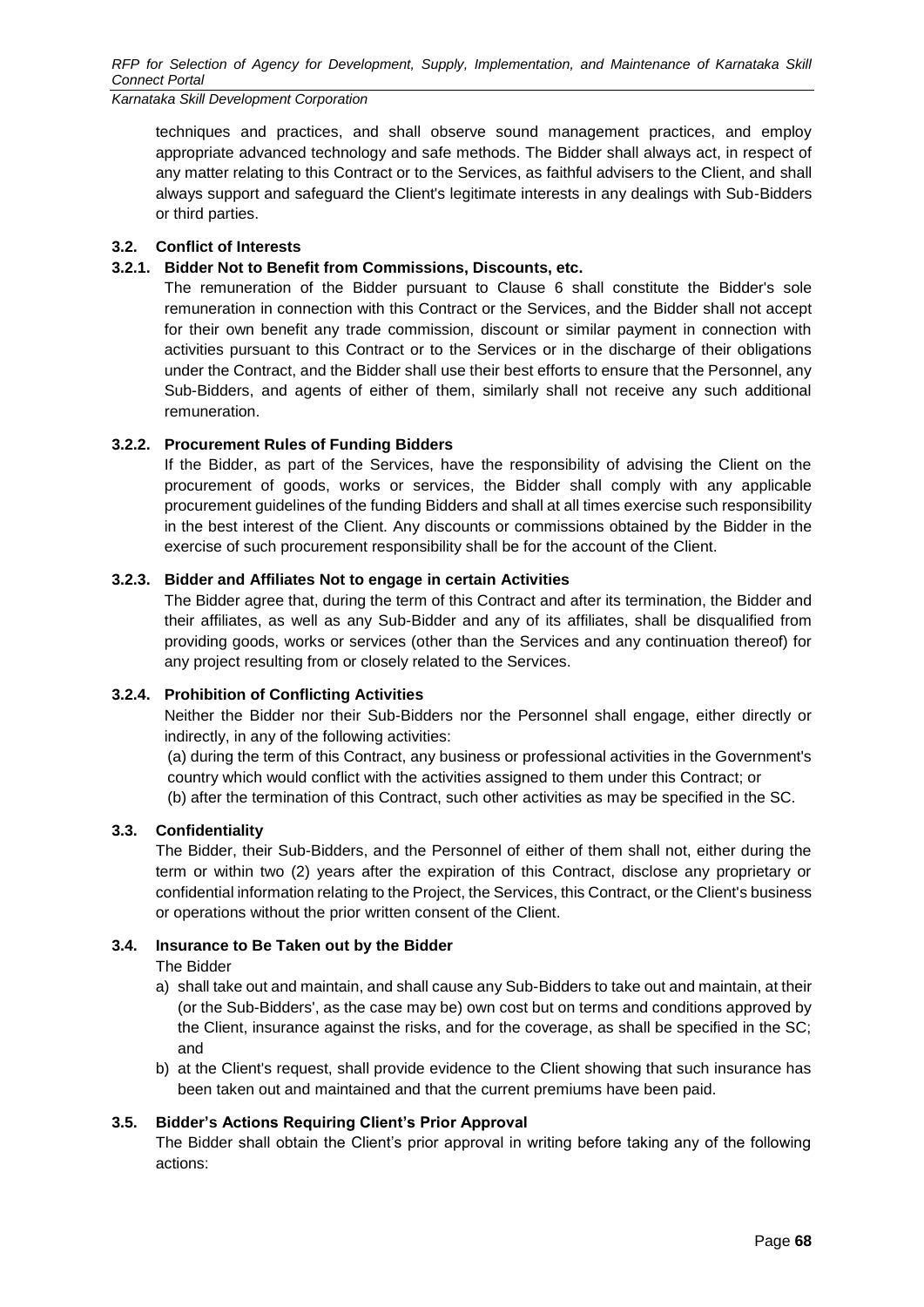- a) entering into a subcontract for the performance of any part of the Services, it being understood (i) that the selection of the Sub-Bidder and the terms and conditions of the subcontract shall have been approved in writing by the Client prior to the execution of the subcontract, and (ii) that the Bidder shall remain fully liable for the performance of the Services by the Sub-Bidder and its Personnel pursuant to this Contract;
- b) appointing such members of the Personnel not listed by name in Appendix C ("Key Personnel and Sub-Bidders"), and
- c) any other action that may be specified in the SC.

#### <span id="page-68-0"></span>**3.6. Reporting Obligations**

The Bidder shall submit to the Client the reports and documents specified in Appendix B in the form, in the numbers, and within the periods set forth in the said Appendix.

#### <span id="page-68-1"></span>**3.7. Application developed by the Bidder to Be the Property of the Client**

The application developed by the Bidder along with plans, drawings, specifications, designs, reports and other documents and software submitted by the Bidder in accordance with Clause 3.6 shall become and remain the property of the Client, and the Bidder shall, not later than upon termination or expiration of this Contract, deliver all such documents and software to the Client, together with a detailed inventory thereof. The Bidder may retain a copy of such documents and software. Restrictions on the future use of these documents, if any, shall be specified in the SC.

#### <span id="page-68-2"></span>**3.8. Equipment and Materials Furnished by the Client**

Equipment and materials made available to the Bidder by the Client or purchased by the Bidder with funds provided by the Client shall be the property of the Client and shall be marked accordingly. Upon termination or expiration of this Contract, the Bidder shall make available to the Client an inventory of such equipment and materials and shall dispose of such equipment and materials in accordance with the Client's instructions. While in possession of such equipment and materials, the Bidder, unless otherwise instructed by the Client in writing, shall insure them at the expense of the Client in an amount equal to their replacement value.

#### <span id="page-68-3"></span>**4. BIDDER'S PERSONNEL AND SUB-BIDDERS**

#### <span id="page-68-4"></span>**4.1. Description of Personnel**

The titles, agreed job descriptions, minimum qualifications and estimated periods of engagement in the carrying out of the Services of the Bidder's Key Personnel are described in Appendix C. The Key Personnel and Sub-Bidders listed by title as well as by name in Appendix C are hereby approved by the Client.

#### <span id="page-68-5"></span>**4.2. Removal and/or Replacement of Personnel**

- a) Except as the Client may otherwise agree, no changes shall be made to the Key Personnel. If for any reason beyond the reasonable control of the Bidder, it becomes necessary to replace any of the Key Personnel, the Bidder shall forthwith provide as a replacement a person of equivalent or better qualifications.
- b) If the Client finds that any of the Personnel have (i) committed serious misconduct or has been charged with having committed a criminal action, or (ii) have reasonable cause to be dissatisfied with the performance of any of the Personnel, then the Bidder shall, at the Client's written request specifying the grounds therefor, forthwith provide as a replacement a person with qualifications and experience acceptable to the Client.
- c) The Bidder shall have no claim for additional costs arising out of or incidental to any removal and/or replacement of Personnel.

#### <span id="page-68-6"></span>**5. OBLIGATIONS OF THE CLIENT**

#### <span id="page-68-7"></span>**5.1. Assistance and Exemptions**

Unless otherwise specified in the SC, the Client shall use its best efforts to ensure that the Government shall: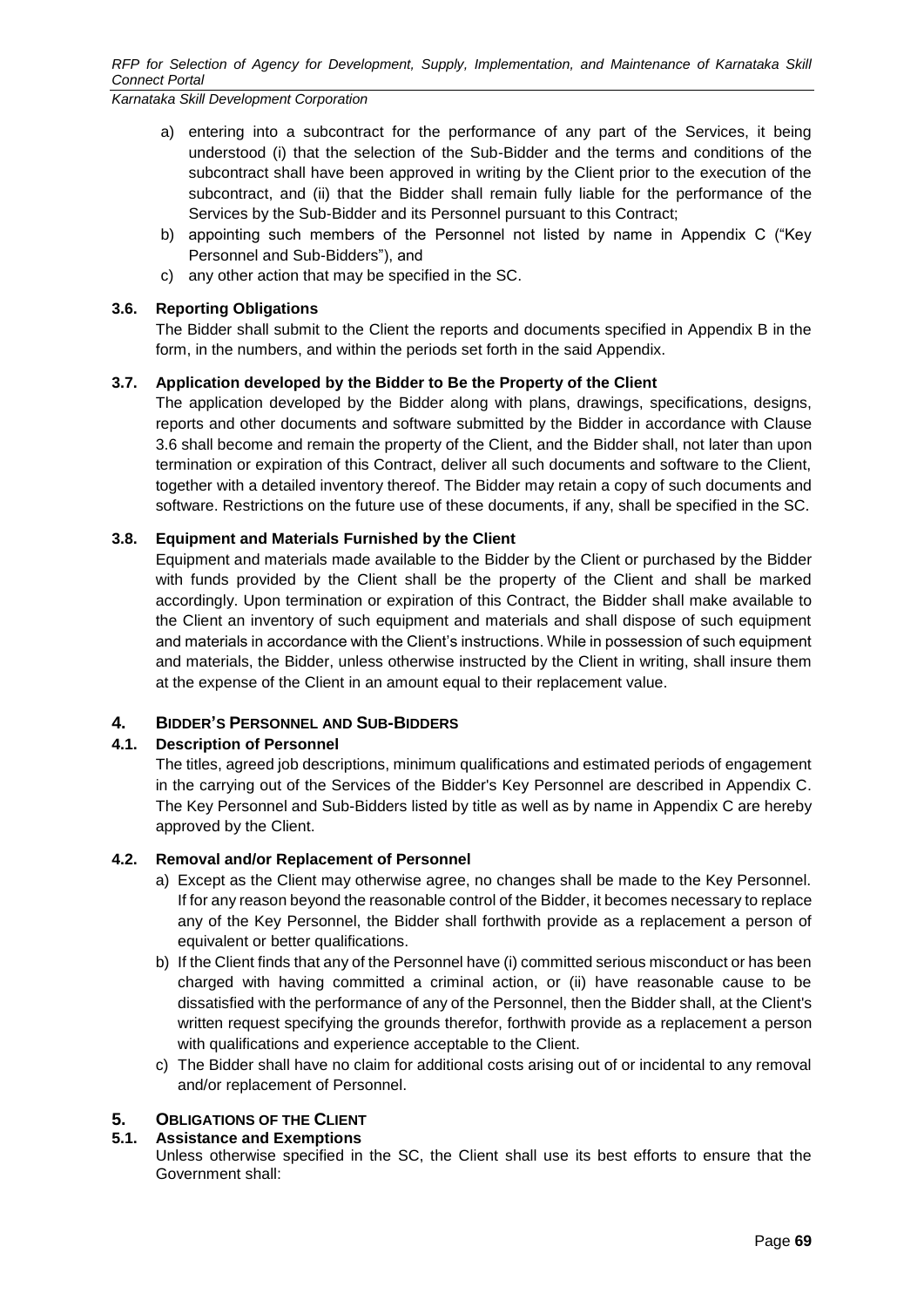- a) issue to officials, agents and representatives of the Government all such instructions as may be necessary or appropriate for the prompt and effective implementation of the Services;
- b) assist the Bidder and the Personnel and any Sub-Bidders employed by the Bidder for the Services from any requirement to register or obtain any permit to practice their profession or to establish themselves either individually or as a corporate entity according to the Applicable Law;
- c) provide to the Bidder, Sub-Bidders and Personnel any such other assistance as may be specified in the SC.

#### <span id="page-69-0"></span>**5.2. Services and Facilities**

The Client shall make available to the Bidder and the Personnel, for the purposes of the services and free of any charge, the services, facilities and property described in Appendix D at the times and in the manner specified in said Appendix D, provided that if such services, facilities and property shall not be made available to the Bidder as and when so specified, the Parties shall agree on (i) any time extension that it may be appropriate to grant to the Bidder for the performance of the Services, (ii) the manner in which the Bidder shall procure any such services, facilities and property from other sources, and (iii) the additional payments, if any, to be made to the Bidder as a result thereof.

## <span id="page-69-1"></span>**6. PAYMENT TO THE BIDDER:**<br>**6.1.** Remuneration

#### <span id="page-69-2"></span>**6.1. Remuneration**

The Bidder's total remuneration shall not exceed the Contract Price and shall be a fixed lump sum including all staff costs, Sub-Bidder's costs, printing, communications, travel, accommodation, and the like, and all other costs incurred by the Bidder in carrying out the Services described in Appendix A. The method and conditions of payment to be made to the Bidder under this Contract shall be as specified in the SC.

#### <span id="page-69-3"></span>**6.2. Contract Price**

The Contract price is set forth in the SC.

#### <span id="page-69-4"></span>**6.3. Payment for Additional Services**

For the purpose of determining the remuneration due for additional services as may be agreed under Clause 2.4, a breakdown of the lump sum price is provided in Appendix E.

#### <span id="page-69-5"></span>**6.4. Terms and Conditions of Payment**

Payments will be made to the account of the Bidder and method and conditions of payment as stated in the SC. Unless otherwise stated in the SC, the first payment shall be made against the provision by the Bidder of a bank guarantee for the same amount and shall be valid for the period stated in the SC. Any other payment shall be made after the conditions listed in the SC for such payment have been met, and the Bidder have submitted an invoice to the Client specifying the amount due.

# <span id="page-69-6"></span>**7. SETTLEMENT OF DISPUTES**<br>**7.1.** Amicable Settlement

#### <span id="page-69-7"></span>**7.1. Amicable Settlement**

The Parties shall use their best efforts to settle amicably all disputes arising out of or in connection with this Contract or its interpretation.

#### <span id="page-69-8"></span>**7.2. Dispute Settlement**

Any dispute between the Parties as to matters arising pursuant to this Contract that cannot be settled amicably within thirty (30) days after receipt by one Party of the other Party's request for such amicable settlement may be submitted by either Party for settlement in accordance with the provisions specified in the SC.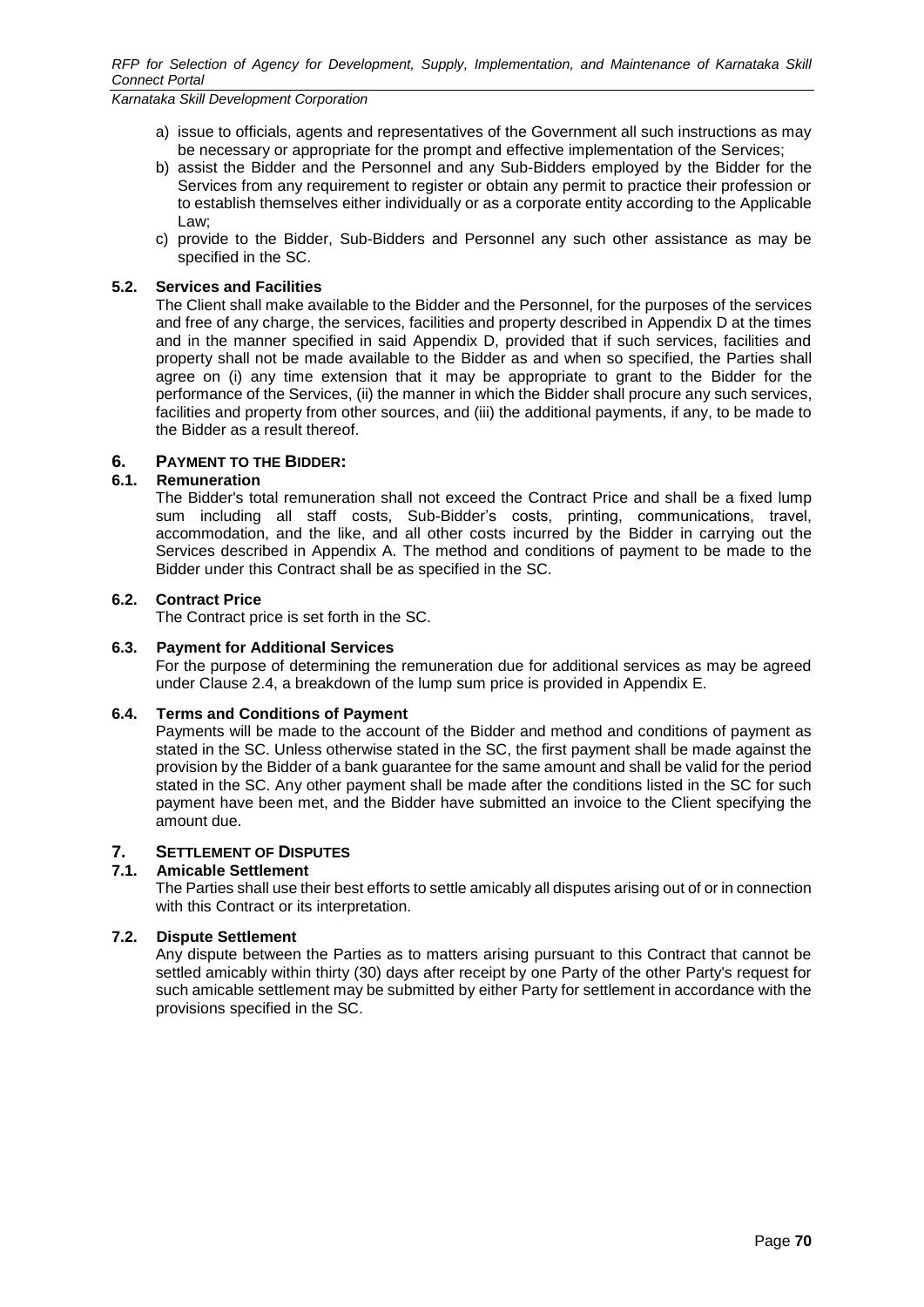*Karnataka Skill Development Corporation* 

#### **III. Special Conditions of Contract**

#### <span id="page-70-0"></span>**Number of GC Clause Amendments of, and Supplements to, Clauses in the General Conditions of Contract**

- **[1.1(t)** All terms and words not defined herein shall, unless the context otherwise requires, have the meaning assigned to them in the RFP.
- **[1.2** This Contract shall be construed and interpreted in accordance with and governed by the laws of India, and the courts at Bangalore shall have exclusive jurisdiction over matters arising out of or relating to this Contract.
- **[1.4.1** The addresses are:

#### **Client:**

Karnataka Skill Development Corporation,

Kaushalya Bhavan, 3rd Floor, Diary Circle,

Bannerghatta Road, Bangalore 560 029

Contact Officer: \_\_\_\_\_\_

Telephone:

Email: **Email:**  $\blacksquare$ 

#### **Bidder:**

Address:

Contact Person: \_\_\_\_\_\_\_\_\_\_\_\_\_\_\_\_\_\_

Telephone Number:

Fax: \_\_\_\_\_\_\_\_\_\_\_\_\_\_\_\_

\_\_\_\_\_\_\_\_\_\_\_\_\_\_\_\_ \_\_\_\_\_\_\_\_\_\_\_\_\_\_\_\_

Email: \_\_\_\_\_\_\_\_\_\_\_\_\_\_\_\_

- **[1.4.2** Notice shall be deemed to be effective as follows:
	- a) in the case of personal delivery or registered post, on delivery;
	- b) in the case of Fax/e-mail, 24 hours following confirmed transmission.
- **[1.6** The Client may, from time to time, designate one of its officials as the Authority Representative. Unless otherwise notified, Managing Director, Tourism Department is the Authorised Representative of Karnataka Skill Development Corporation (Client). The Client's Authorised Representative shall take all the actions required with respect to the execution of this Contract.

Bidder shall nominate their authorized representative for execution of this contract through appropriate Power of Attorney.

The authorized representatives for the client:

Managing Director,

Karnataka Skill Development Corporation,

Kaushalya Bhavan,3rd Floor, Diary Circle,

Bannerghatta Road, Bangalore 560 029

Tel: 080-29522222,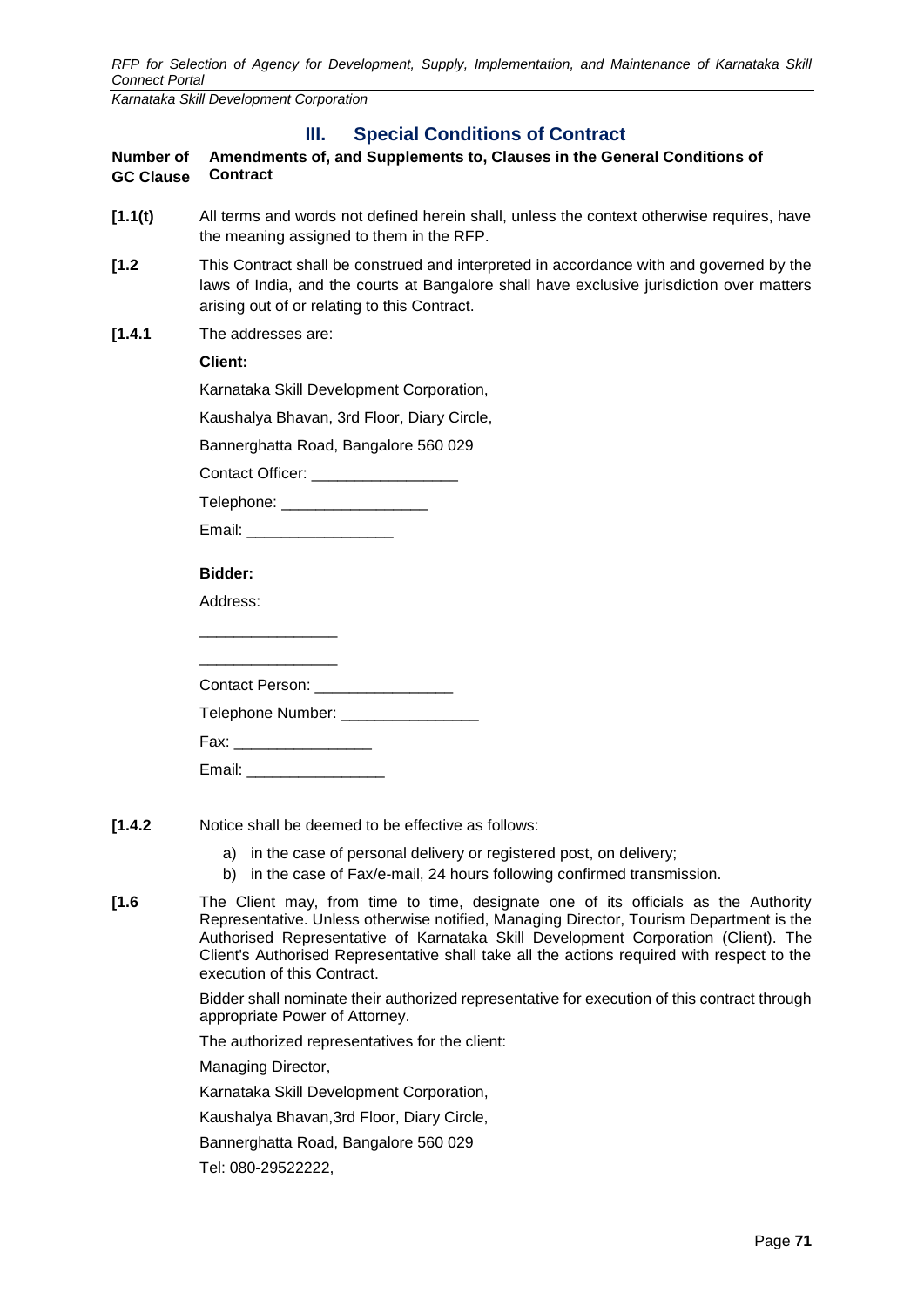*Karnataka Skill Development Corporation* 

The authorized representatives for Bidder:

 $Mr.Ms.$ 

Designation:

Firm name and Address:

\_\_\_\_\_\_\_\_\_\_\_\_\_\_\_\_ \_\_\_\_\_\_\_\_\_\_\_\_\_\_\_\_

- **[1.7.1** The Bidder, Sub-Bidders and the Personnel shall pay all such taxes, duties, fees, levies and other impositions levied under the existing, amended or enacted laws during the life of this contract and the Client shall perform such duties in regard to the deduction of such tax as may be lawfully imposed.
- **[2.1** The date on which this Contract shall come into effect is Date of signing of Contract (Effective Date)
- **[2.2** The time period shall be within 14 days from the date of signing of Contract (Commencement Date).
- **[2.3** The Contract Period hereby granted is for a period of 1 (one) year commencing from the Effective Date of the Contract.

The Contract may be renewed on a year-on-year basis or lesser at the sole discretion of the Client based on an assessment of the Bidder's performance.

**[2.5.2 (b)** shall be read as

A Party affected by an event of Force Majeure shall notify the other Party of such event as soon as possible, and in any event not later than 14 (fourteen) days following the occurrence of such event, providing evidence of the nature and cause of such event, and shall similarly give notice of the restoration of normal conditions as soon as possible.

**[2.5.2 (c)** The Parties shall take all reasonable measures to minimise the consequences of any event of Force Majeure.

#### **[2.5.5 Consultation**

Not later than 30 (thirty) days after the Bidder have, as the result of an event of Force Majeure, become unable to perform a material portion of the Services, the Parties shall consult with each other with a view to agreeing on appropriate measures to be taken in

- **[2.7.1(b)** The Bidder becomes insolvent or bankrupt or enters into any Contract with its creditors for relief of debt or take advantage of any law for the benefit of debtors or goes into liquidation or receivership whether compulsory or voluntary
- **[2.7.1(f)** if the Bidder fails to comply with any final decision reached as a result of dispute Resolution proceedings pursuant to Clause 7.2 hereof;
- **[2.7.1(g)** if the Bidder submits to the Client any statement, notice, or other document, in written or through email, which has a material effect on the Client's rights, obligations, or interests and which is false in material particulars
- **[2.7.1(h)** if the Bidder has repudiated this Contract or has otherwise expressed an intention not to be bound by this Contract
- **[2.7.1(i)** if any representation made or warranties given the Bidder under this Contract is found to be false or misleading
- **[2.7.1(j)** if a resolution has been passed by the shareholders of the Bidder for the voluntary winding up of the Bidder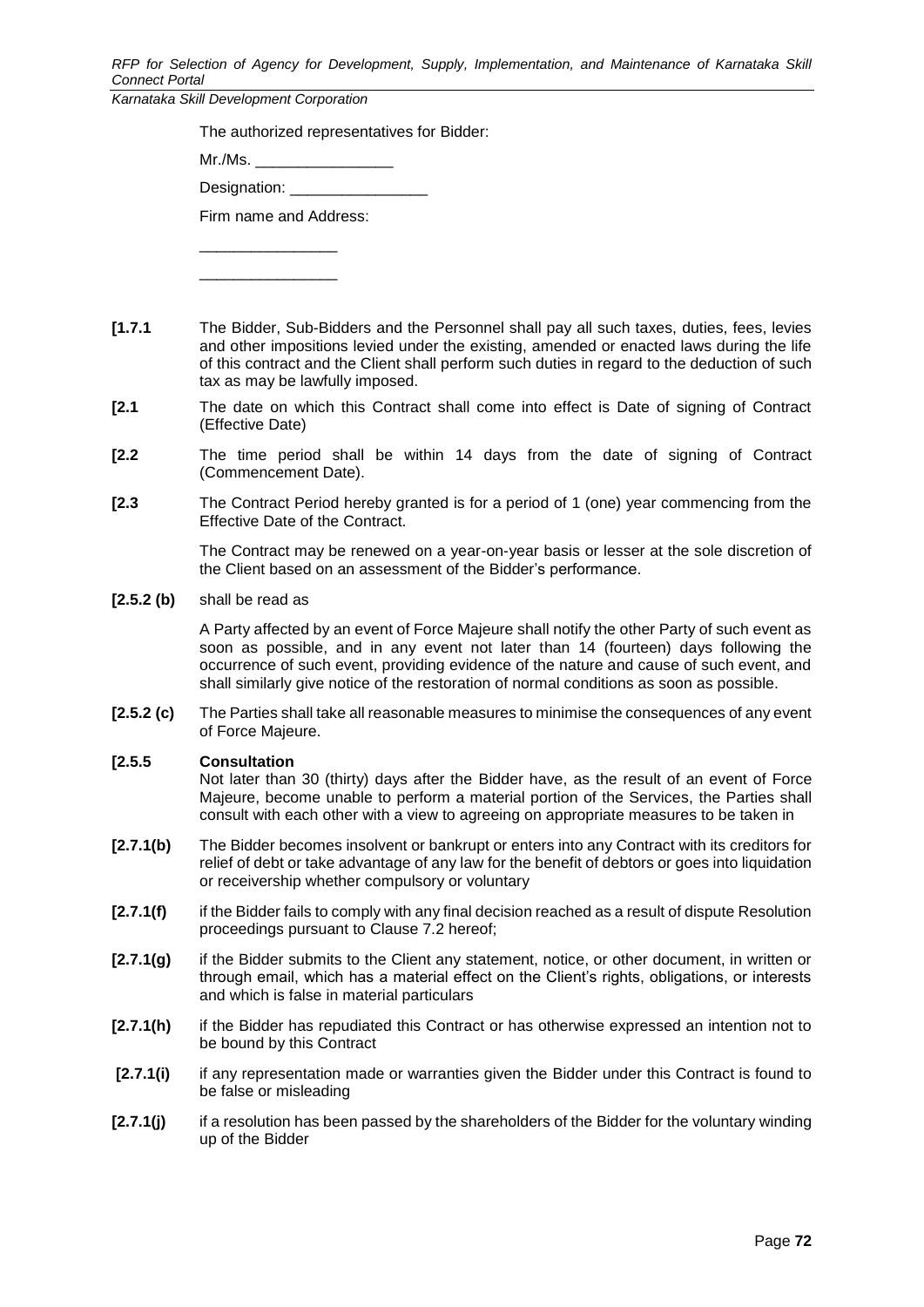- **[2.7.1(k)** if the Bidder commits a default in complying with any other provision of this Contract if such default causes a Material Adverse Effect on the Client
- **[2.7.1(l)** if the Bidder has assigned their rights and obligations under this Contract to a Third Party without the written consent of the Client
- **[2.7.1(m)** if the Bidder discontinues to provide service as per the Contract.

#### **[3.1.1 Terms of Reference**

The scope of services to be performed by the Bidder is specified in the Terms of Reference (the **"ToR"**) at Annexure A of this Contract. The Bidder shall provide the Deliverables specified therein in conformity with the time schedule stated therein.

**[3.2.4(c)** At any time, such other activities as have been specified in the RFP as Conflict of Interest.

#### **[3.4 The Risks and the Coverages shall be:**

- a. Client's Liability and Workers' Compensation Insurance in respect of the Personnel of the Bidder and of any sub Bidder, in accordance with the Relevant Provisions of the Applicable Law, as well as, with respect to such Personnel, any such Life, Health, Accident, Travel or other Insurance as may be appropriate;
- b. Professional Liability Insurance, with a Minimum Coverage equal to total Contract Value for this Consultancy; and
- c. Insurance against Loss of or damage to
	- (i). Equipment purchased in whole or in part with Funds provided under this **Contract**
	- (ii). the Bidder's Property used in the Performance of the Services, and
	- (iii). any Documents prepared by the Bidder in the Performance of the Services.
- **[3.5(c)** The other actions are as per **Appendix A** of the Contract and as defined in the Terms of Reference of the RFP and addendum thereof
- **[3.6 Reporting obligations:** as defined in Terms of Reference
- **[3.7** The Bidder shall not use these documents for purposes unrelated to this Contract without the prior written approval of the Client.
- **[3.9** The Bidder shall provide the Client with prompt written notice of the occurrence of any event which could jeopardize or materially impact its ability to perform its obligations under this Contract in a timely manner.
- **[3.10** The Bidder shall provide the Client with prompt written notice of any changes in the Bidder's name, ownership, or form of organisation.
- **[5.1** As per General Conditions of Contract
- **[6.2** The amount of subscription fee is INR \_\_\_\_\_\_\_\_ (Rupees \_\_\_\_\_\_\_\_\_\_) [Amount in figures and words] per driver per month inclusive of all taxes. This subscription fee shall be valid for the duration of the entire contract period, including any during any extensions granted by the Client beyond the initial contract period, unless permitted otherwise by the Client in writing.

### **[6.4 Account Details of the Bidder**

\_\_\_\_\_\_\_\_\_\_\_\_\_\_\_\_\_\_\_\_\_ \_\_\_\_\_\_\_\_\_\_\_\_\_\_\_\_\_\_\_\_\_ \_\_\_\_\_\_\_\_\_\_\_\_\_\_\_\_\_\_\_\_\_

The account details of the Bidder is as follows –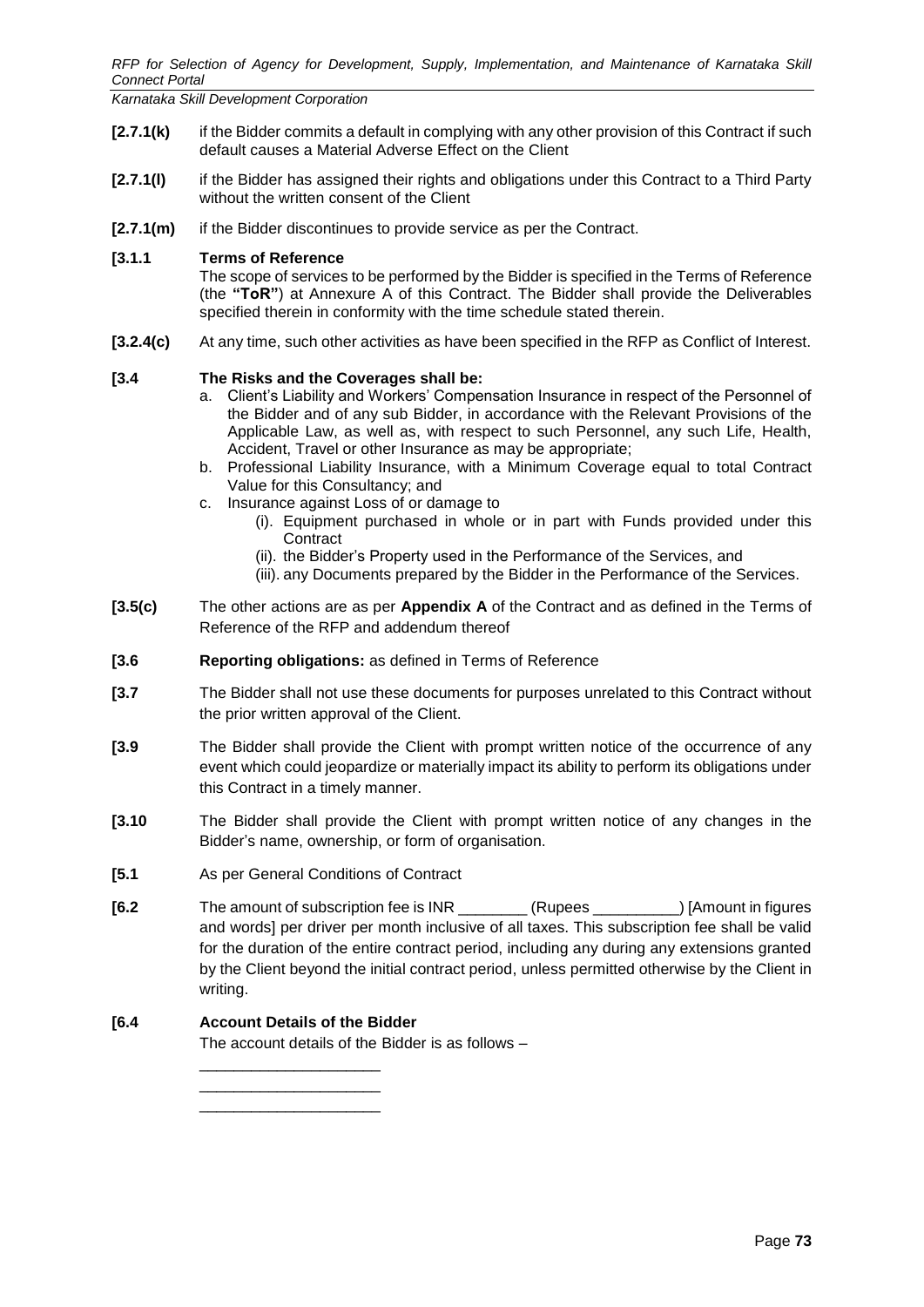#### **Terms of Payment**

KSDC shall pay the Bidder as per the following terms:

| S. No | Event                                              | Percentage |
|-------|----------------------------------------------------|------------|
|       |                                                    | payment    |
|       | Signing of service agreement                       | 10%        |
| 2     | Submission of User Acceptance Testing (UAT) report | 30%        |
| 3     | Go-Live of portal                                  | 20%        |
|       | 4 instalments of 10% each to be paid after every   | 40%        |
|       | Quarter of Go-Live                                 |            |
|       | Total :                                            | 100%       |

Payments in respect of the Services shall be made as follows: -

- a) The Bidder shall be paid for its services as per the Payment Schedule subject to the Bidder fulfilling all conditions as per the Terms of Reference
- b) No payment shall be due for the next milestone till the Bidder complete, to the satisfaction of the Client, the work pertaining to the preceding milestone.
- c) The Client shall pay to the Bidder only the undisputed amount.
- d) Taxes, duties, levies, etc shall be paid as per the prevailing rate by the Bidder

### **[6.4.1 Change in Applicable Law**

If during the period of this Contract, there is any change in the Applicable Laws with respect to leviable taxes and duties which increases or decreases the cost, then the remuneration and reimbursable expenses otherwise payable to the Bidder under this Contract shall be increased or decreased accordingly by Contract between the Parties hereto, and corresponding adjustments shall be made to the aforesaid contract amount.

#### **[6.4.2 Tax Deducted at Source (TDS)**

Wherever applicable, taxes shall be deducted at source from the payment to the Bidder at the rates applicable for each in accordance with the relevant Sections of the Income Tax Act.

- **[6.5** Payment shall be made within 60 days of receipt of the invoice/bills the relevant documents specified in Clause 6.4 and within 90 days in case of final payment. The interest payable on delayed payment is at the rate of 5% (Five percent) per annum.
- **[6.5.1** Any amount which the Client has paid or caused to be paid in excess of the amounts actually payable in accordance with the provisions of this Contract shall be reimbursed by the Bidder to the Authority within 30 (thirty) days after receipt by the Bidder of notice thereof. Any delay by the Bidder in reimbursement by the due date shall attract simple interest of 10% (Ten percent) per annum.
- **[6.5.2** All payments under this Contract shall be made to the account of the Bidder as may be notified to the Client by the Bidder.

#### **[6.6 Performance Security**

- **[6.6.1** The Bidder shall furnish the Performance Security in accordance with Clause 8 of Information to Bidders of the RFP document
- **[6.6.2** The Bidder shall keep the Performance Security valid and enforceable throughout the Term and for a period of 90 days after the date of expiry of the Contract. In case the Performance Bank Guarantee provided by the Bidder to the Client is set to expire for any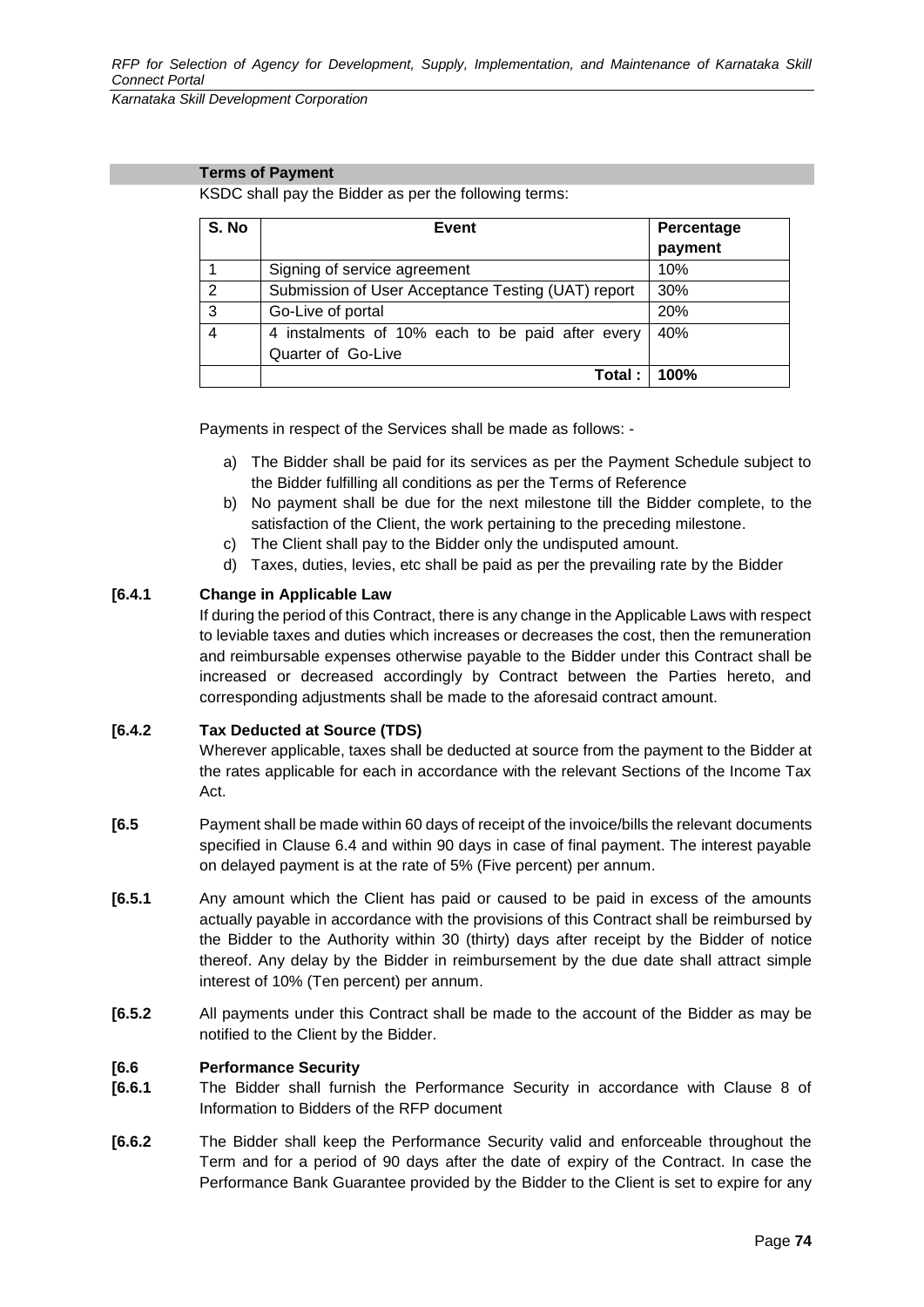reason whatsoever at any time before 90 days after the date of expiry of the Contract, the Bidder shall renew and provide to the Client renewed Performance Bank Guarantee at least 30 days prior to its date of expiry. Upon any failure on part of the Bidder to renew the Performance Bank Guarantee or to keep it valid and enforceable in terms of this Clause, the Performance Bank Guarantee will be encashed by the Client without giving any notice to the Bidder or to any other Party.

- **[6.6.2** The Performance Security will be discharged by the Client and returned to the Bidder no later than 90 days following the completion of the Bidder's performance obligations under the Contract.
- **[6.6.3** In the event of any contract amendment, the Bidder shall within 30 days of receipt of such amendment, furnish the amendment to the Performance Security, rendering the same valid for the duration of the Contract as amended for 90 days after the completion of performance obligations.

#### **[6.6.4 Encashment and Appropriation of Performance Security**

The Client shall have the right to invoke and appropriate the proceeds of the Performance Security, in whole or in part, without notice to the Bidder in the event of:

- 1. Breach of this agreement or for levy of Penalty specified
- 2. Termination of this Contract by Client for reasons other than in GCC 2.7.1(c)
- 3. In case the Bidder is not able to deliver the services as envisaged in the Scope of Services/Terms of Reference
- **[6.6.5** The proceeds of the performance security shall be payable to the Client as compensation for any loss resulting from the Bidder's failure to complete its obligations under the Contract.

#### **[6.7 Liquidated Damages**

The Bidder should bear in mind that time is the essence of the Contract. If the Bidder fails to complete the Scope of Work of the Project or any part thereof within the Time for Completion or any extension thereof as approved by the Client in writing, the Client shall recover from the Bidder as Liquidated Damage (LD) for such default and not as a penalty without prejudice to the Client's other remedies under the Contract. For imposition of LD, the loss / damages suffered by the Client due to delays by the Bidder are the basic criteria.

- **[6.7.1** In order to keep the Contract alive, provisional time extension may be granted to the Bidder so that delayed services can be accepted by the Client. A written communication in this regard shall be issued by KSDC to the Bidder. Such provisional time extension will be without prejudice to all the obligations of the Bidder under the Contract and further without prejudice to the Client's right to levy LD and other rights under the Contract.
- **[6.7.2** The recovery towards compensation should take place when loss/damage have actually taken place on account of delay caused by the Bidder. Even if there is a delay in execution of the Contract and reasons for delay are attributable to the Bidder but the Client has not suffered any loss specifically due to delay in performance of the Contract, no sum as LD is recoverable from the Bidder. However, in such cases, a nominal LD as described in Clause 6.7.6.1 will be recovered.
- **[6.7.3** Delay in performance of the contract may be attributed to one or more of the following, viz, Client, Bidder, and Force Majeure as per GC 2.5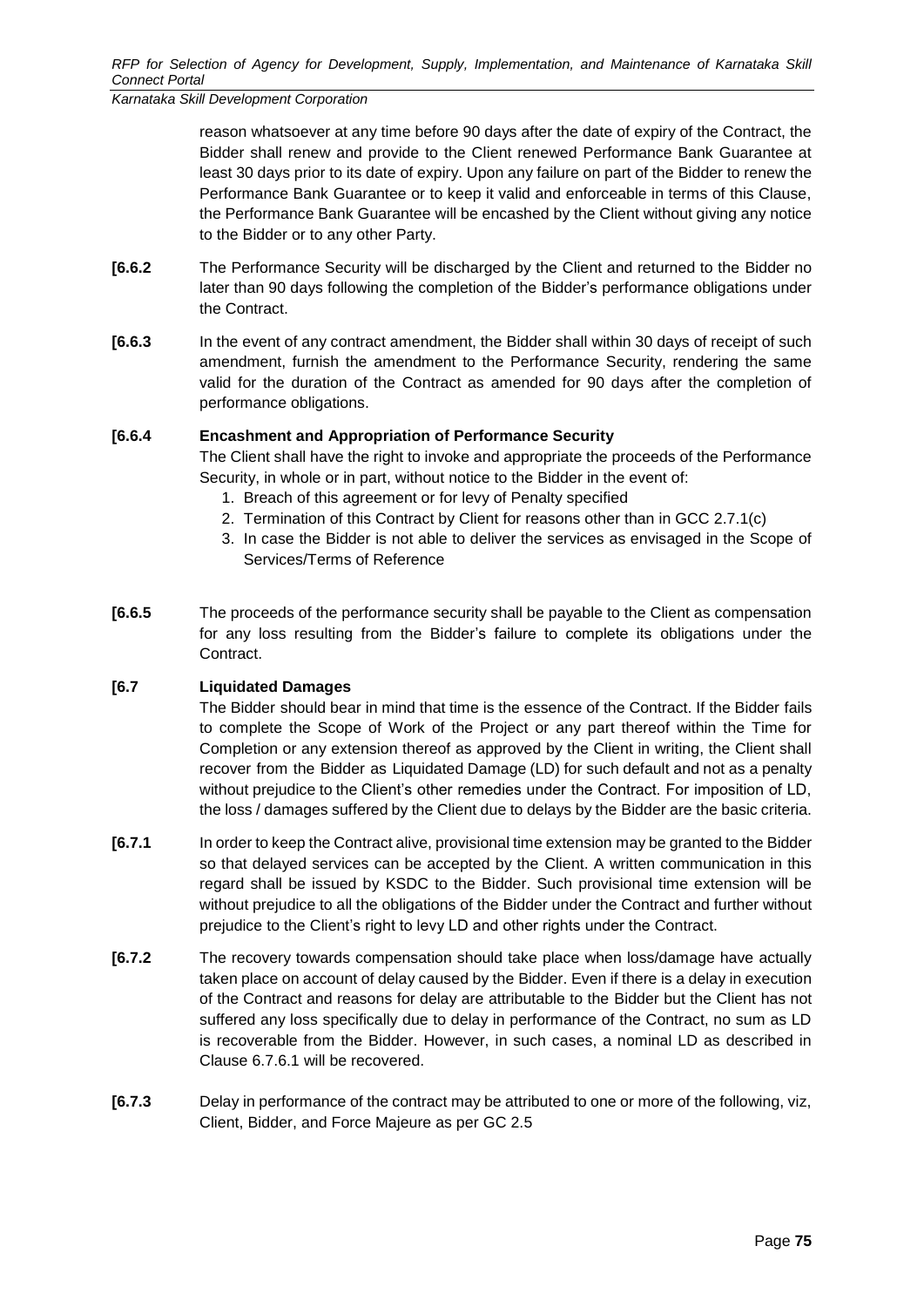*Karnataka Skill Development Corporation* 

- **[6.7.4** The decision on LD will be taken considering detailed analysis indicating reasons & period of delay on each account. Based on the analysis, the period of delay due to Force Majeure as per GC 2.5 and for reasons attributable to the Client will be identified to find out the net delay, which is attributable to the Bidder. The approach to work out the net delay attributable to the Bidder is described below:
	- a. Total delay that has occurred in a Contract  $= A$
	- b. Cumulative period of delay on account of Force Majeure = B
	- c. Cumulative period of delay on account of the Client =  $C$
	- d. Concurrent cumulative period in b. &  $c = X$
	- e. Cumulative period of delay on account of Force Majeure and the Client  $= B + C X$
	- f. Net period of delay attributable to the Bidder,  $Z = A (B + C X)$

While calculating the period of delay, all delays, which are not found to be directly contributing to extension of completion of period, will be ignored.

- **[6.7.5** In case the period Z, arrived at as per clause 6.7.4, is not positive, the time extension, till the actual completion of the Project, shall be allowed without any LD. In case the period Z, arrived at is positive, action will be taken as described hereunder.
- **[6.7.6** The Client will examine the loss suffered on account of the delay Z
- **[6.7.6.1** If no loss has occurred, the time extension, till the actual completion of the Project shall be allowed but with a token LD to cover incidental expenses that the Client may have incurred because of the delay but are not exactly quantifiable. To arrive at the amount of token LD, the ratio Z/T (herein after referred to as L), where T is the contractual completion period, shall be the basis:
	- a. If  $L \ge 1$ , the amount of token LD shall be ten percent (10%) of the amount of LD as worked out for a period of delay Z, as per clause 6.7.7, or
	- b. If  $L \ge 1$ , the amount of token LD shall be L x 10% of the amount of LD as worked out for a period of delay Z, as per clause 6.7.7.
- **[6.7.6.2** In case, the Client has suffered loss, the time extension, till the actual completion of the Project shall be allowed with imposition of LD as described below:
	- a. If the amount of loss / damages suffered by the Client is more than the full LD as applicable for a delay of period Z, as per clause 6.7.7, the latter shall be the amount of LD to be levied, or
	- b. If the amount of loss / damage suffered by the Client is less than the LD as applicable for a delay of period Z, as per clause 6.7.7, the sum of the amount of loss/damages and token LD, worked out in the manner explained above, shall be levied. However, the total amount arrived at in this manner shall not exceed the full LD amount applicable as per clause 6.7.7.

#### **[6.7.7 Calculation of Liquidated Damages**

A sum equivalent to half percent (0.5%) of the total price for Licenses and Implementation Services for each week of delay or part thereof which will elapse between the schedule time for completion and actual time for completion of the Project. The total recovery against liquidated damage, however, shall not exceed ten percent (10%) of the total price for Licenses and Implementation Services. If the amount of LD exceeds this limit, the Client reserves right to terminate the Contract.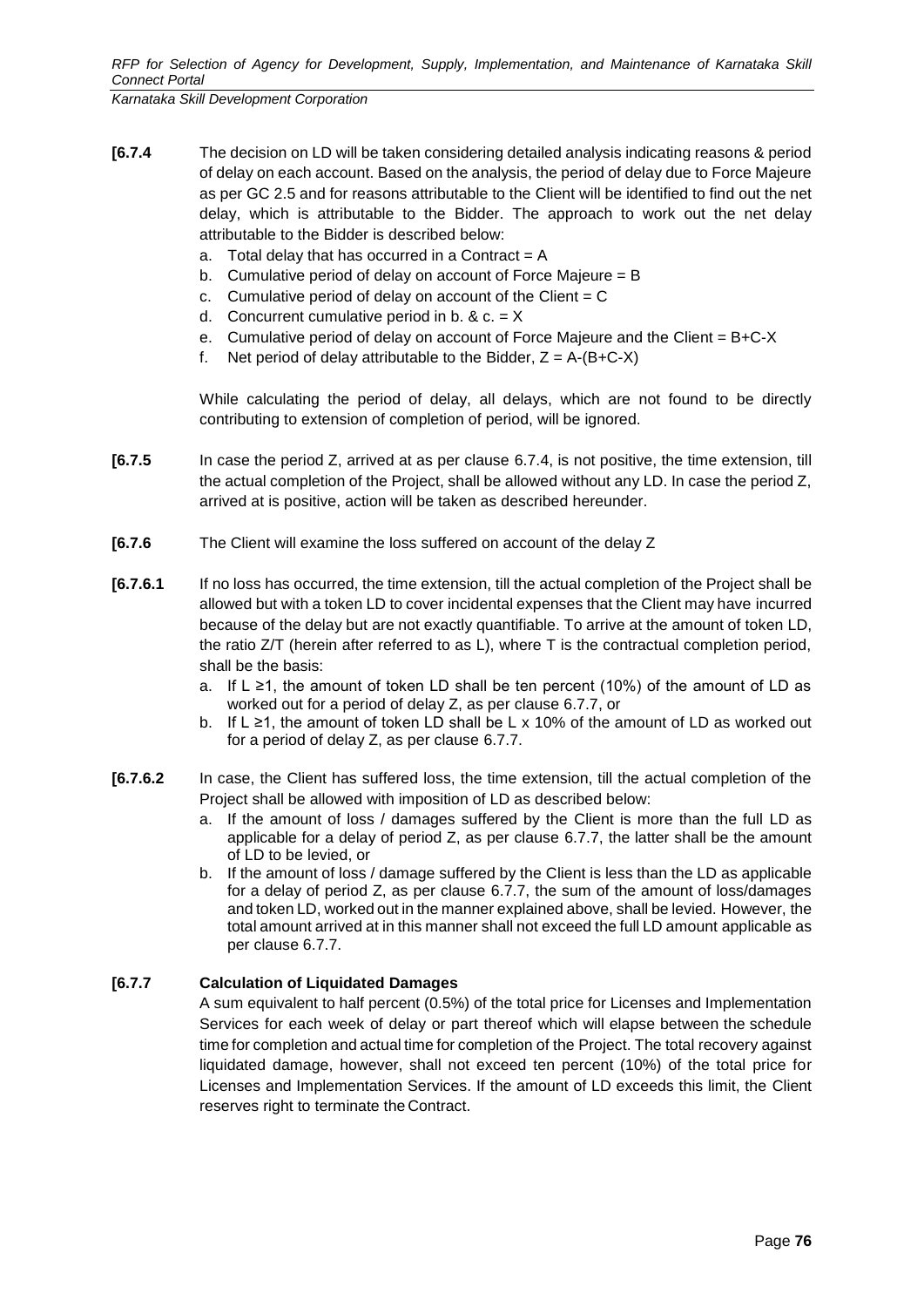- **[6.7.8** The Client may, without prejudice to any other method of recovery, deduct the amount of such damages from any money due or to become due to the Bidder. The payment deduction of such damages does not relieve the Bidder from his obligation to complete the Project or from any of his other obligations and liabilities under the Contract.
- **[6.7.9** The Project will be deemed to have been completed only when all component parts/all items of Scope of Work are also delivered/completed. If certain components/items of Project are not delivered in time, the same will be considered as delayed until such time due missing/incomplete parts/items of Project are delivered/ completed.
- **[6.8** If any of the services performed by the Bidder fail to conform to the specifications of the
- assigned assignment or in the event of failure of the assignment due to indifference (such as inadequate interaction with the Client), negligence (such as quality of deliverable not up to the mark), non-supportive attitude (such as non-engagement of adequate resources in the prescribed time frame), of the Bidder and the Client decides to terminate the Contract because of such failure, then a performance security shall be encashed. This shall be without prejudice to other remedies available under the law and the Contract with the Client.
- **[7.2.** In the event of a dispute relating any of the matters set out in this Contract, including termination of this MoU, the Parties shall discuss in good faith to resolve the difference within 15 (fifteen) Business Days of the dispute being raised (or such longer period as the parties to the dispute may mutually agree to in writing). All such disputes that have not been satisfactorily resolved through discussion, shall be referred to Secretary, Department of Tourism. All such disputes that have not been satisfactorily resolved after referring to Secretary, Department of Tourism shall be settled by arbitration in accordance with the following provisions

### **[7.2.1. Selection of Arbitrators**

Each dispute submitted by a Party to arbitration shall be heard by a sole arbitrator or an arbitration panel composed of three arbitrators, in accordance with the following provisions & as per the Circular issued by Govt. of Karnataka Vide No LAW 273 L AC 2012(p) Dtd. 10.01.2014:

Any Dispute or difference or claim arising out of, or in connection with, or relating to the present contract or the breach, termination or invalidity thereof, shall be referred and settled under the Arbitration Center-Karnataka (Domestic and International)Rules 2012,by one or more arbitrators appointed in accordance with its rules.

### **[7.2.2. Rules of Procedure**

Any Dispute or difference or claim arising out of, or in connection with, or relating to the present contract or the breach, termination or invalidity thereof, shall be referred and settled under the Arbitration Center-Karnataka (Domestic and International) Rules 2012, by one or more arbitrators appointed in accordance with its rules.

#### **[7.2.3. Substitute Arbitrators**

If for any reason an arbitrator is unable to perform his function, a substitute shall be appointed in the same manner as the original arbitrator.

### **[7.2.4. Qualifications of Arbitrators**

The sole arbitrator or the third arbitrator appointed pursuant to paragraphs 7.2.1 through 7.2.3 of Clause 7.2 hereof shall be a nationally recognized legal or technical expert with extensive experience in relation to the matter in dispute.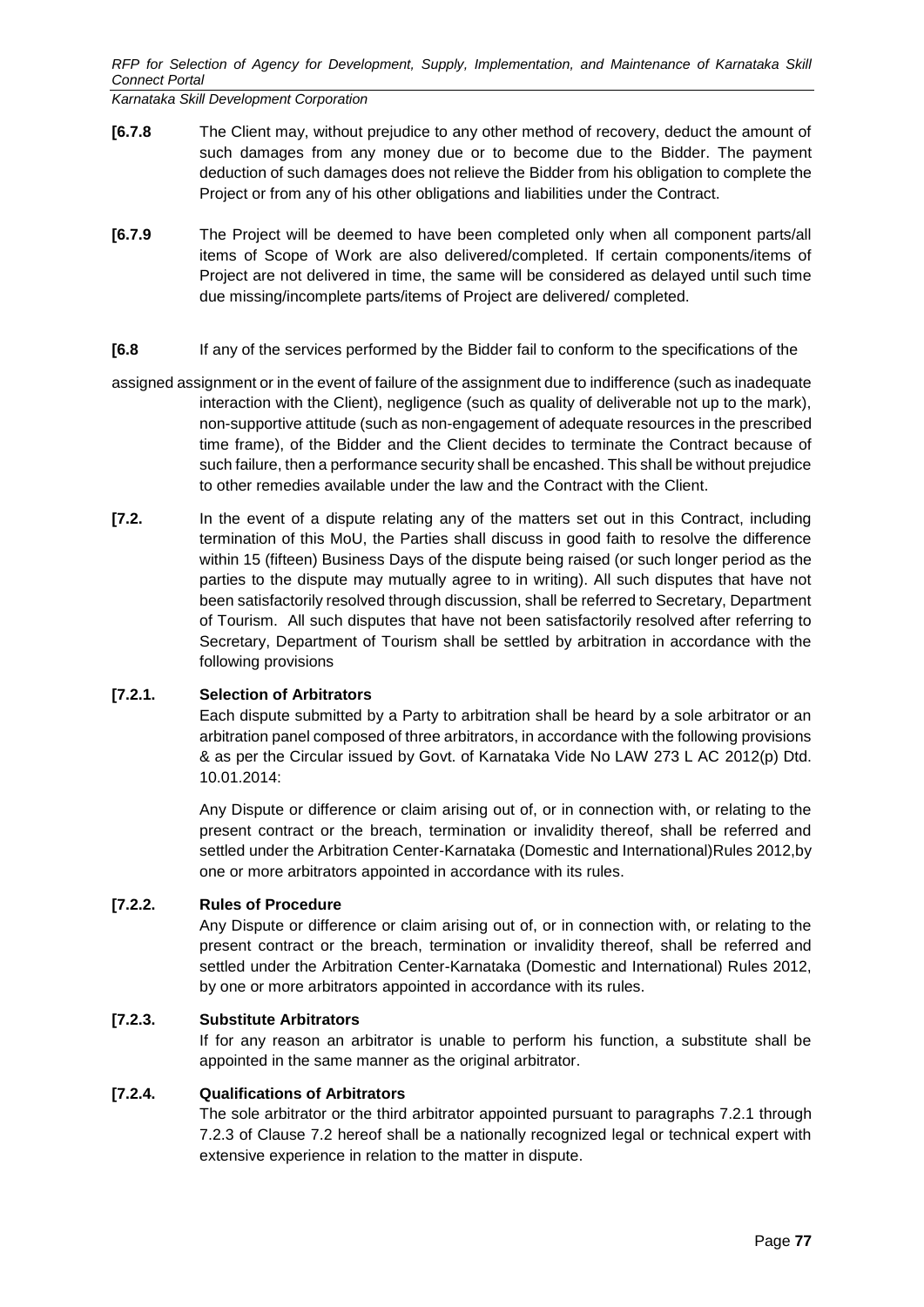### **[7.2.5. Miscellaneous**

In any arbitration proceeding here under:

- a) Proceedings shall, unless otherwise agreed by the Parties, be held in Bangalore.
- b) The decision of the sole arbitrator or of a majority of the arbitrators (or of the third arbitrator if there is no such majority) shall be final and binding and shall be enforceable in any court of competent jurisdiction, and the Parties hereby waive any objections to or claims of immunity in respect of such enforcement.

### **[8. Fairness and Good Faith**

### **[8.1. Good Faith**

The Parties undertake to act in good faith with respect to each other's rights under this Contract and to adopt all reasonable measures to ensure the realization of the objectives of this Contract.

### **[8.2. Operation of the Contract**

The Parties recognize that it is impractical in this Contract to provide for every contingency which may arise during the life of the Contract, and the Parties hereby agree that it is their intention that this Contract shall operate fairly as between them, and without detriment to the interest of either of them, and that, if during the term of this Contract either Party believes that this Contract is operating unfairly, the Parties will use their best efforts to agree on such action as may be necessary to remove the cause or causes of such unfairness, but failure to agree on any action pursuant to this Clause shall not give rise to a dispute subject to arbitration in accordance with Clause 7.2 hereof.

### **[9 Indemnification**

The Bidder shall indemnify, defend and hold the Client, its officers and agents harmless against any and all

- i. Proceedings, actions and Third Party claims arising out of a breach by the Bidder of any of its obligations under this Contract, except to the extent that any such claim has
- ii. arisen due to breach by the Bidder of any of its obligations under this Contract or a Force Majeure Event which is a political event.
- iii. Losses resulting from the publication of the contents of the advertisement including claims for libel, violation, privacy, copyright infringement or plagiarism.
- iv. any loss of or damage to any of the Client's property arising out of or in connection with any act, omission, or negligence of the Bidder, its officers, agents, contractors, subcontractors, employees or invitees, unless such loss or damage is caused by or due to the sole negligence or wilful misconduct of the Client.

### **[10 Assignment**

The rights and duties created by this Contract are personal to Bidder and accordingly, except as otherwise may be permitted herein, the Bidder shall not directly or indirectly assign directly or indirectly, any interest, right or obligation in this Contract, in whole or in part without the express written consent of the Client. Any such purported assignment without the Client's prior written consent shall constitute a Material Breach, which will entitle the DoT to cancel the Contract apart from such assignment being null and void ab initio.

### **[11 Confidentiality**

The Bidder and their Personnel shall not, either during the term or within two years after the expiration or termination of this Contract disclose any proprietary information, including information relating to reports, data, drawings, design software or other material, whether written or oral, in electronic or magnetic format, and the contents thereof; and any reports, digests or summaries created or derived from any of the foregoing that is provided by the Client to the Bidder and their Personnel; any information provided by or relating to the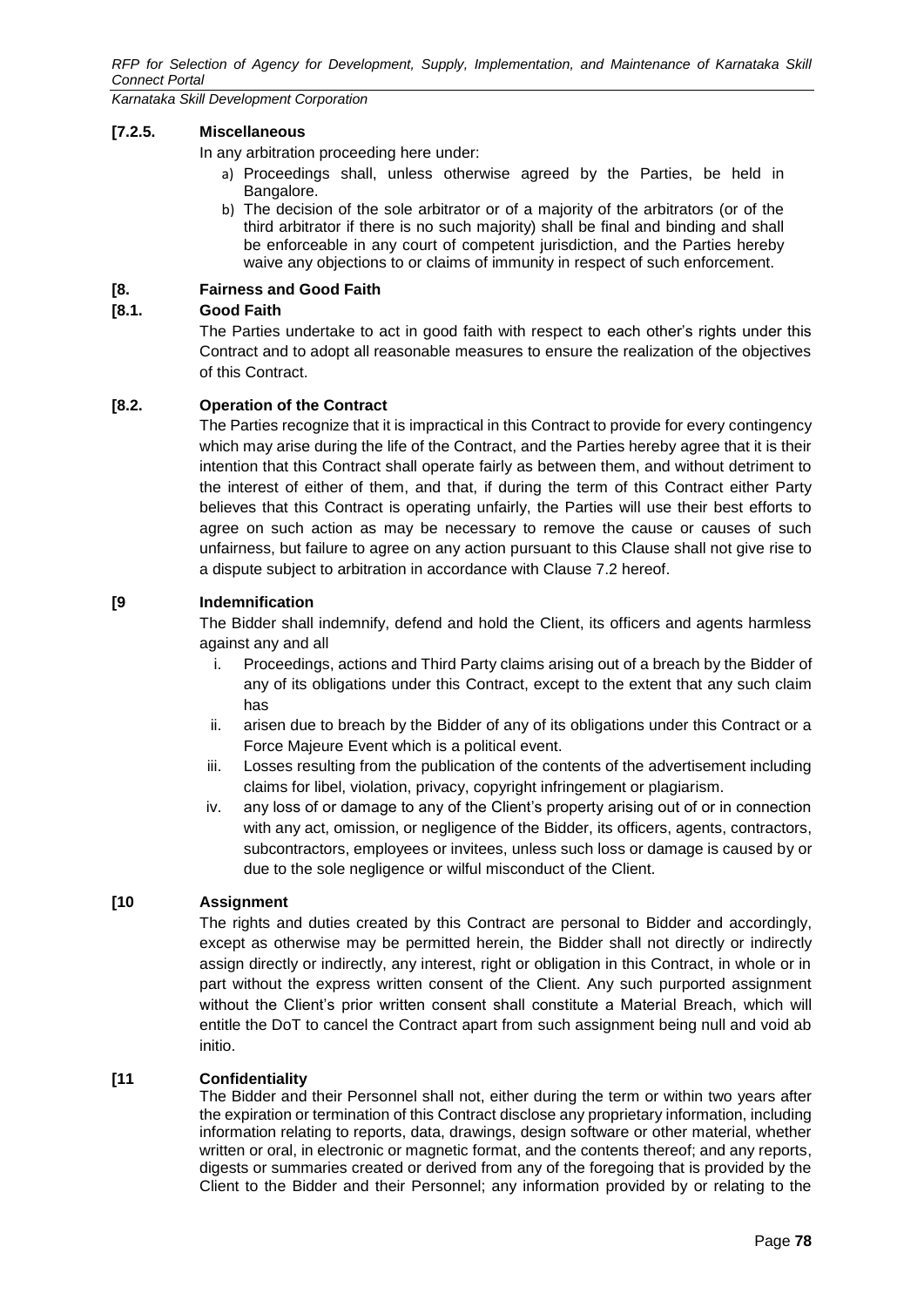Client, its technology, technical processes, business affairs or finances or any information relating to the Client's employees, officers or other professionals or suppliers, customers, or contractors of the Client; and any other information which the Bidder is under an obligation to keep confidential in relation to the Services or this Contract (**"Confidential Information"**), without the prior written consent of the Client. Notwithstanding the aforesaid, the Bidder and their Personnel may disclose Confidential Information to the extent that such Confidential Information:

- i. was in the public domain prior to its delivery to the Bidder and their Personnel or becomes a part of the public knowledge from a source other than the Bidder and their Personnel;
- ii. was obtained from a Third Party with no known duty to maintain its confidentiality;
- iii. is required to be disclosed by Applicable Laws or judicial or administrative or arbitral process or by any governmental instrumentalities, provided that for any such disclosure, the Bidder and their Personnel shall give the Client, prompt written notice, and use reasonable efforts to ensure that such disclosure is accorded confidential treatment; and
- iv. is provided to the professional advisers, agents, auditors or representatives of the Bidder or Personnel, as is reasonable under the circumstances; provided, however, that the Bidder or Personnel, as the case may be, shall require their professional advisers, agents, auditors or its representatives, to undertake in writing to keep such Confidential Information, confidential and shall use its best efforts to ensure compliance with such undertaking.

#### **[12 Waiver**

No waiver by a Party of failure or failures by the other Party to this Contract to perform any provision of this Contract shall operate or be construed as a waiver in respect of any another or further failure whether of a like or different character/nature.

#### **[13 Limitation of Liability**

The Client shall not be liable to the Bidder for any lost revenue, lost profits or other incidental or consequential damages arising out of the performance of this Contract.

#### **[14 Survival**

In the event of any termination of this Contract in whole or in part, the clauses entitled "Indemnification", "Confidentiality", and "Limitation of Liability" shall survive and continue in effect and shall ensure to the benefit of the Client and be binding upon the Bidder, their legal representatives, heirs, successors and assigns.

#### **[15 Severability**

If for any reason whatsoever any provision of this Contract is or becomes invalid, illegal or unenforceable or is declared by any court of competent jurisdiction or any other instrumentality to be invalid, illegal or unenforceable, the validity, legality or enforceability of the remaining provisions shall not be affected in any manner, and the Parties shall negotiate in good faith with a view to agreeing upon one or more provisions which may be substituted for such invalid, unenforceable or illegal provisions, as nearly as is practicable. Provided failure to agree upon any such provisions shall not be subject to dispute resolution under this Contract or otherwise.

#### **[16 Amendments**

This Contract and the Appendices together constitute a complete and exclusive understanding of the terms of the Contract between the Parties on the subject hereof and no amendment or modification hereto shall be valid and effective unless agreed to by all the Parties hereto and evidenced in writing.

#### **[17 Counterparts**

This Contract may be executed in two counterparts, each of which when executed and delivered shall constitute an original of this Contract but shall together constitute one and only the Contract.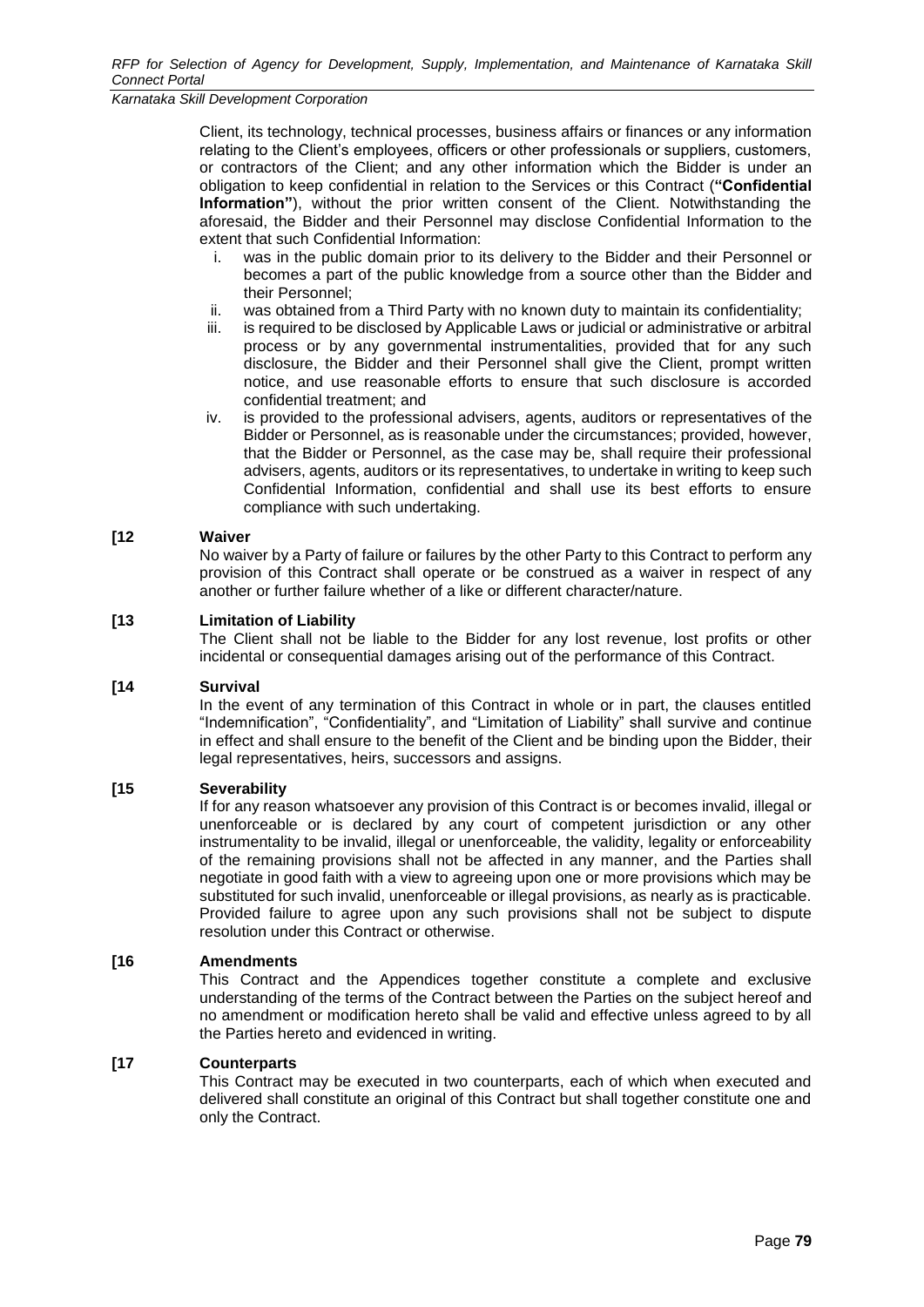*Karnataka Skill Development Corporation* 

# **IV. Appendices**

### **Appendix A: Description of Services**

*[Give detailed descriptions of the Services to be provided; dates for completion of various tasks, place of performance for different tasks; specific tasks to be approved by Client, etc.]*

As per Terms of Reference of the RFP

### **Appendix B: Reporting Requirements**

*[List format, frequency, contents of reports and number of copies; persons to receive them; dates of submission, etc. If no reports are to be submitted, state here "Not applicable".]*

As per Terms of Reference of the RFP

### **Appendix C: Key Personnel and Sub-Bidders**

*[List under: C-1 Titles [and names, if already available], detailed job descriptions and minimum qualifications. experience of Key Personnel to be assigned to work , and staff-months for each. C-2 List of approved Sub-Bidders [if already available]; same information with respect to their Personnel as in C-1 through C-2)]*

### **C-1 Resources Committed by The Bidder**

As per Technical Proposal submitted by the Bidder in accordance with the Terms of Reference

### **C-2 List of Approved Sub-Bidders**

*To be updated after empanelment of Sub-Bidders by the Bidder. The Bidder is responsible for keeping this information up to date.*

## **Appendix D: Services and Facilities to be Provided by the Client**

*[List here under: D-1 Services, facilities and property to be made available to the Bidder by the Client.]*

As per the Terms of Reference of the RFP Document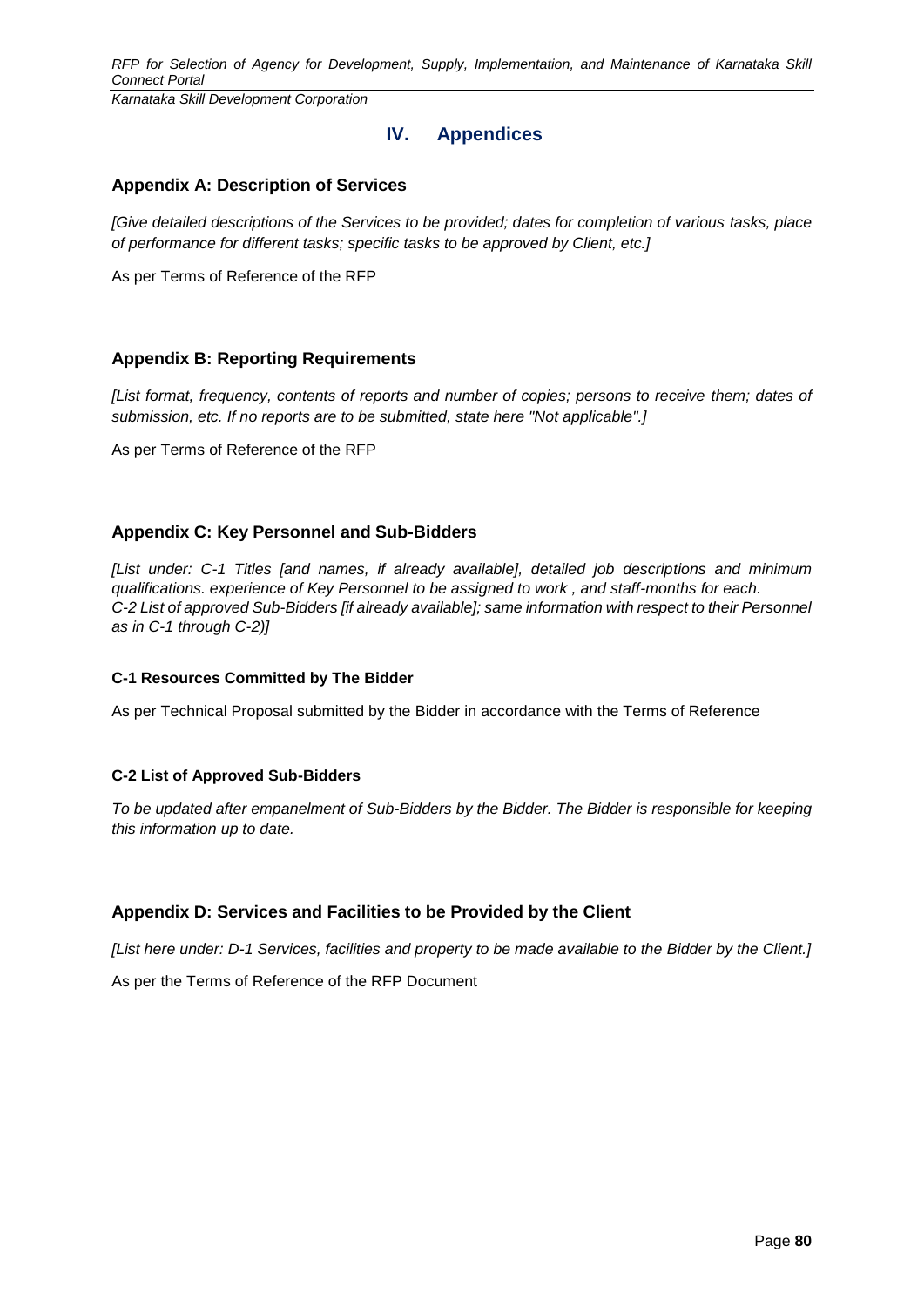*Karnataka Skill Development Corporation* 

# **Appendix E: Breakdown of Contract Price in Indian Rupees**

[*List here the elements of cost used to arrive at the breakdown of the lump sum price:* 

*This appendix will exclusively be used for determining remuneration for additional services.]*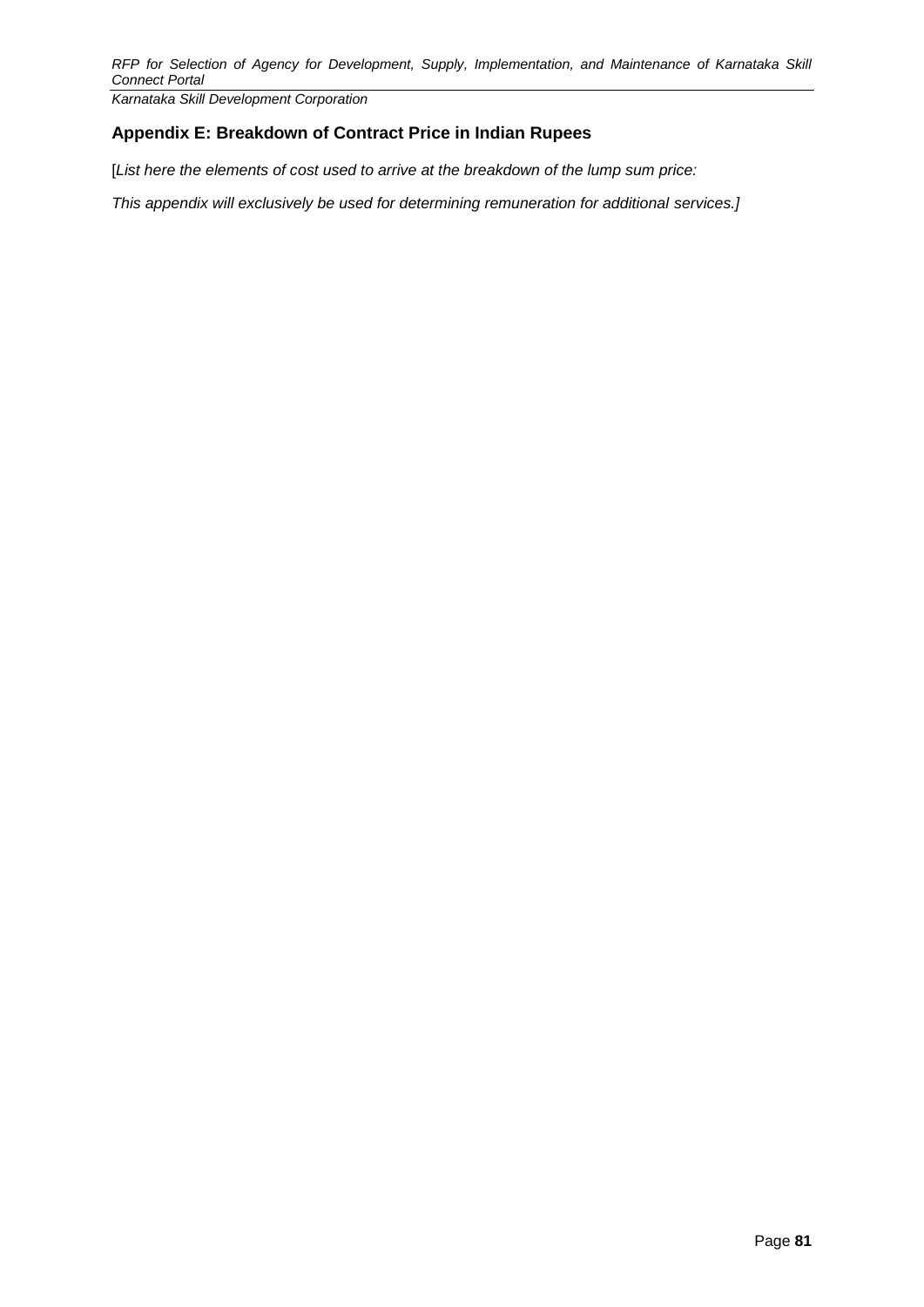*Karnataka Skill Development Corporation* 

### **Appendix F: Form of Guarantee for Performance Security (Proforma Bank Guarantee)**

[Clause 8 of Section 2. Information to Bidders in the RFP document]

*(To be stamped in accordance with Applicable Stamp Act, if any)*

To

Managing Director, Karnataka Skill Development Corporation, Kaushalya Bhavan, 3rd Floor, Diary Circle, Bannerghatta Road, Bangalore 560 029

WHEREAS M/s……………………………………..[Name and address of Bidder] hereinafter called the "Bidder") has undertaken, in pursuance of Contract No. ………………………… dated ………………… to provide the services on terms and conditions set forth in the Contract for **Selection of Bidder for Development, Supply, Implementation, and Maintenance of Karnataka Skill Connect Portal**  (hereinafter called the "Contract").

AND WHEREAS it has been stipulated by you in the said Contract that the Bidder shall furnish you with a Bank Guarantee by a recognized bank for the sum specified therein as security for compliance with his obligations in accordance with the Contract;

AND WHEREAS we have agreed to give the Bidder such a Bank Guarantee;

NOW THEREOF we hereby affirm that we are the Guarantor and responsible to you, on behalf of the Bidder up to a total of INR ……………… [Amount of Guarantee] …………………………………. [in words], such sum being payable in the types and proportions of currencies in which the Contract Price is payable, and we undertake to pay you, upon your first written demand and without cavil or argument, any sum or sums within the limits of INR ……………………………. [Amount of Guarantee] as aforesaid without your needing to prove or to show grounds or reasons for your demand for the sum specified therein.

We hereby waive the necessity of your demanding the said debt from the Bidder before presenting us with the demand.

We further agree that no change or addition to or other modification of the terms of the Contract or of the services to be performed there under or of any of the Contract documents which may be made between you and the Bidder shall in any way release us from any liability under this guarantee, and we hereby waive notice of any such change, addition, or modification.

The liability of the Bank under this Guarantee shall not be affected by any change in the constitution of the Bidder or of the Bank.

Notwithstanding anything contained herein before, our liability under this guarantee is restricted to INR ………………. (Rupees ……………………..) and the guarantee shall remain valid till …………………

Unless a claim or a demand in writing is made upon us on or before……………… all our liability under this guarantee shall cease.

This guarantee shall be valid until 90 days from the date of expiry of the Contract Period.

Signature and Seal of the Guarantor………………………. In presence of Name and Designation (Name, Signature & Occupation) Name of the Bank

Address (Name & Occupation)

Date………………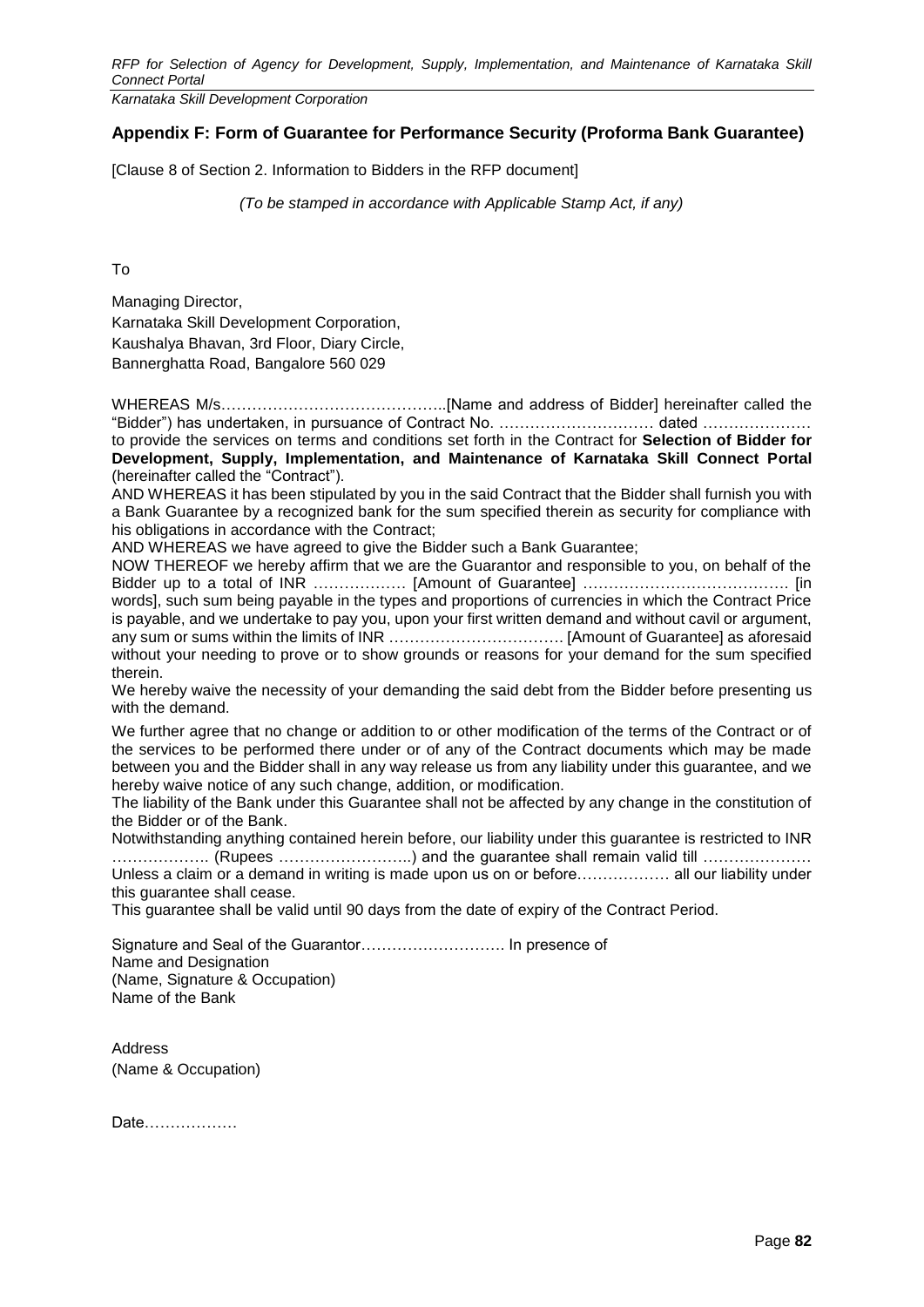*Karnataka Skill Development Corporation* 

### **Appendix G: Letter of Acceptance**

[Clause 7.2 of Section 2: Information to Bidders in the RFP document]

*(To be prepared on the letterhead of the Client)*

To:

\_\_\_\_\_\_\_\_\_\_\_\_\_\_\_\_ \_\_\_\_\_\_\_\_\_\_\_\_\_\_\_\_

\_\_\_\_\_\_\_\_\_\_\_\_\_\_\_\_

[Name and Address of the Bidder]

Dear Sir/Madam,

This is to notify you that your proposal dated…………………. for **Selection of Bidder for Development, Supply, Implementation, and Maintenance of Karnataka Skill Connect Portal** for the Contract Price of INR …………………. (Rupees ............................................................ ) [amount in words and figures], inclusive of all taxes as corrected and modified is hereby accepted.

In this regard, we are pleased to inform you that M/s …………………. has been awarded the contract as the selected Bidder for the RFP for Selection of Bidder for Development, Supply, Implementation, and Maintenance of Karnataka Skill Connect Portal (RFP No KSDC/PUR/ITAI/CR-04/2022-23). The Contract shall be valid for a period of 01 (One) year commencing from the Effective Date of the Contract. The Contract may be renewed on a year-on-year basis or lesser at the sole discretion of the Client based on an assessment of the Bidder's performance. The Services shall be provided by you in accordance with the provisions of the Contract entered between the M/s …………………. and Karnataka Skill Development Corporation.

You are hereby requested to furnish Performance Security deposit in the form detailed in Clause 8.1 of Section 2. Information to Bidders for an amount of INR. ………………….. within 7 days of the receipt of this letter of acceptance valid up to 90 days from the date of expiry of contract period i.e. up to ………………….. and sign the contract, failing which action will be taken as per clause 8.4 of Section 2. Information to Bidders.

Yours Sincerely,

Managing Director, Karnataka Skill Development Corporation, Government of Karnataka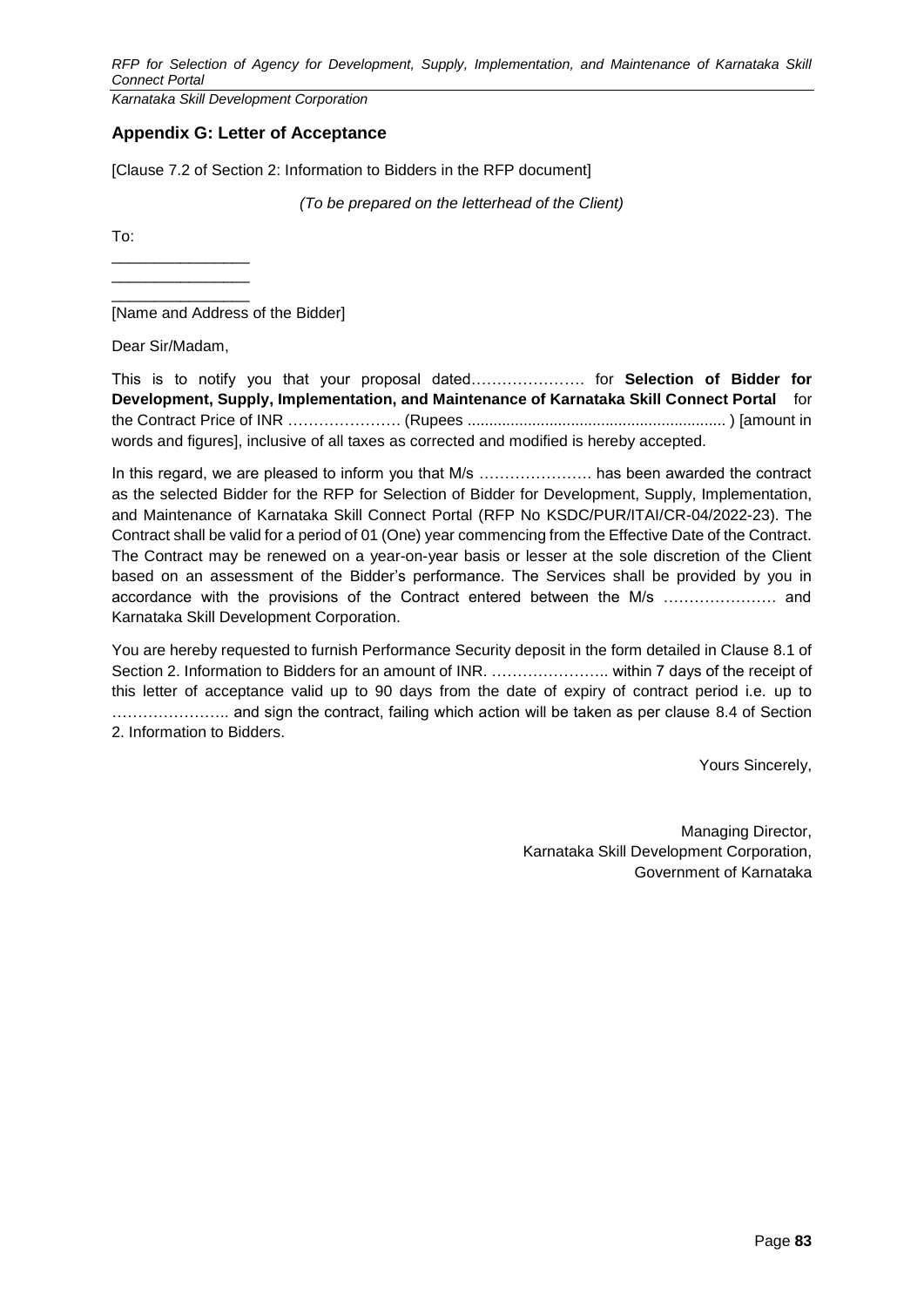# **Appendix H: Technical Presentation and Write-Up submitted by Bidder**

As submitted by Bidder during evaluation of Approach and Methodology of Technical Proposal

# **Appendix I: Power of Attorney submitted by Bidder**

As submitted by Bidder in their Technical Proposal